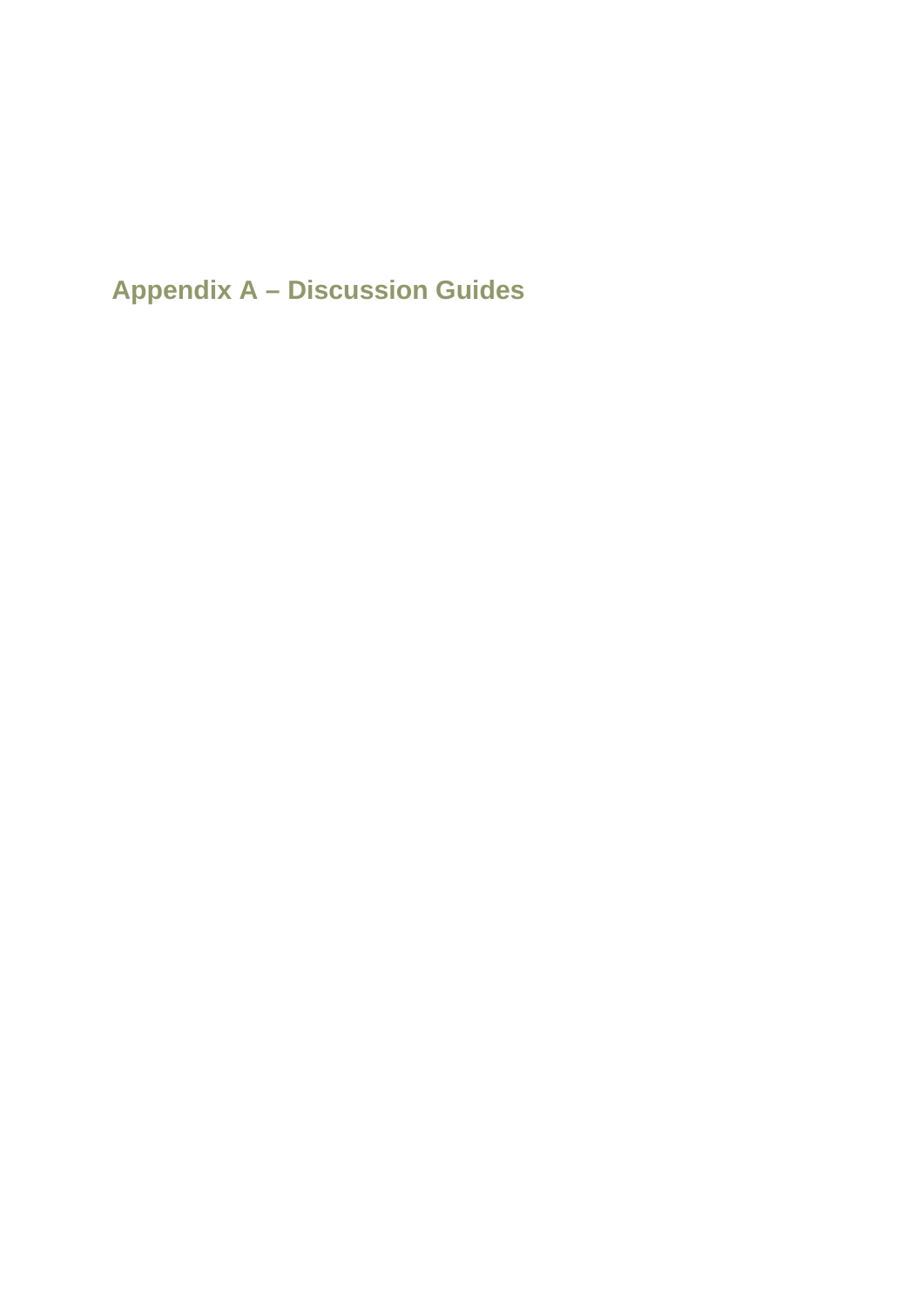

#### **HMRC/DfE**

#### **Families' experiences and behaviour in the Childcare Affordability Pilots (CAP09)**

#### **Discussion Guide – FINAL (01/10/10)**

#### **Disabled Children's Pilot – Not Interested and Interested groups - EXTENDED**

#### **Objectives of the Disabled Children's pilot:**

The aim of the Disabled Children's pilot is to test whether increasing the childcare cost limits (but maintaining support at 80% of costs) for families with disabled children, increases the number of such parents entering sustainable employment and taking up formal childcare. These higher limits are £250 for one disabled child, £300 for one severely disabled child and £350 for two or more children, only one of whom need be disabled. This study is important and will help HM Revenue & Customs and the Department for Education better understand the needs and experiences of parents of disabled children.

A total of 50 interviews will be conducted for this study, around 20 interviews will be with customers in the Control group who were offered 80% costs with the current limits (£175 for one child and £300 for two or more children), and around 30 interviews will be with customers in the Pilot group who were offered 80% costs with higher limits (£250 for one disabled child, £300 for one severely disabled child and £350 for two or more children, only one of whom need be disabled). In addition to this, each participant will belong to one of the following groups<sup>[1](#page-1-0)</sup>:

- **Group 3: Families who have been in contact with** *Spoken For* **but said they did not want to register an interest***;*
- **Group 4: Families who have registered an interest but did not find work and childcare before the pilot closed in April 2010;**
- Group 5: Families who registered an interest and have subsequently found work and childcare.

The objective of these interviews is to understand the reasons for why customers in Groups 3 and 4 are choosing not to, or are unable to take part in the Childcare Affordability Programme.

Specific objectives are as follows:

- To explore why after receiving notification of assistance with their childcare costs, some families chose not to or were unable to move into work and childcare,
- To explore awareness of CCE, what parents were aware they were available for
- To explore why they were unable to find work and whether the offer caused them to increase their job search intensity?
- To explore what kind of mix (formal/informal) parents are using, and there perceptions of the benefits and drawbacks of each.
- For families who registered an interest in the offer, but did not move into work and/or childcare:
	- o To explore the reasons why they were interested in the pilot;
	- $\circ$  To explore the barriers which prevented them from moving into work and/or formal childcare; and,
	-

o

- To explore the reasons why some families told the helpline that they were not interested in the offer.
	- o Were there any issues surrounding perceived eligibility?

-

<span id="page-1-0"></span> $1$  The CAP09 pilots and evaluation were scaled back following the 2010 election and some components of the evaluation were removed, for example, research with some groups of families.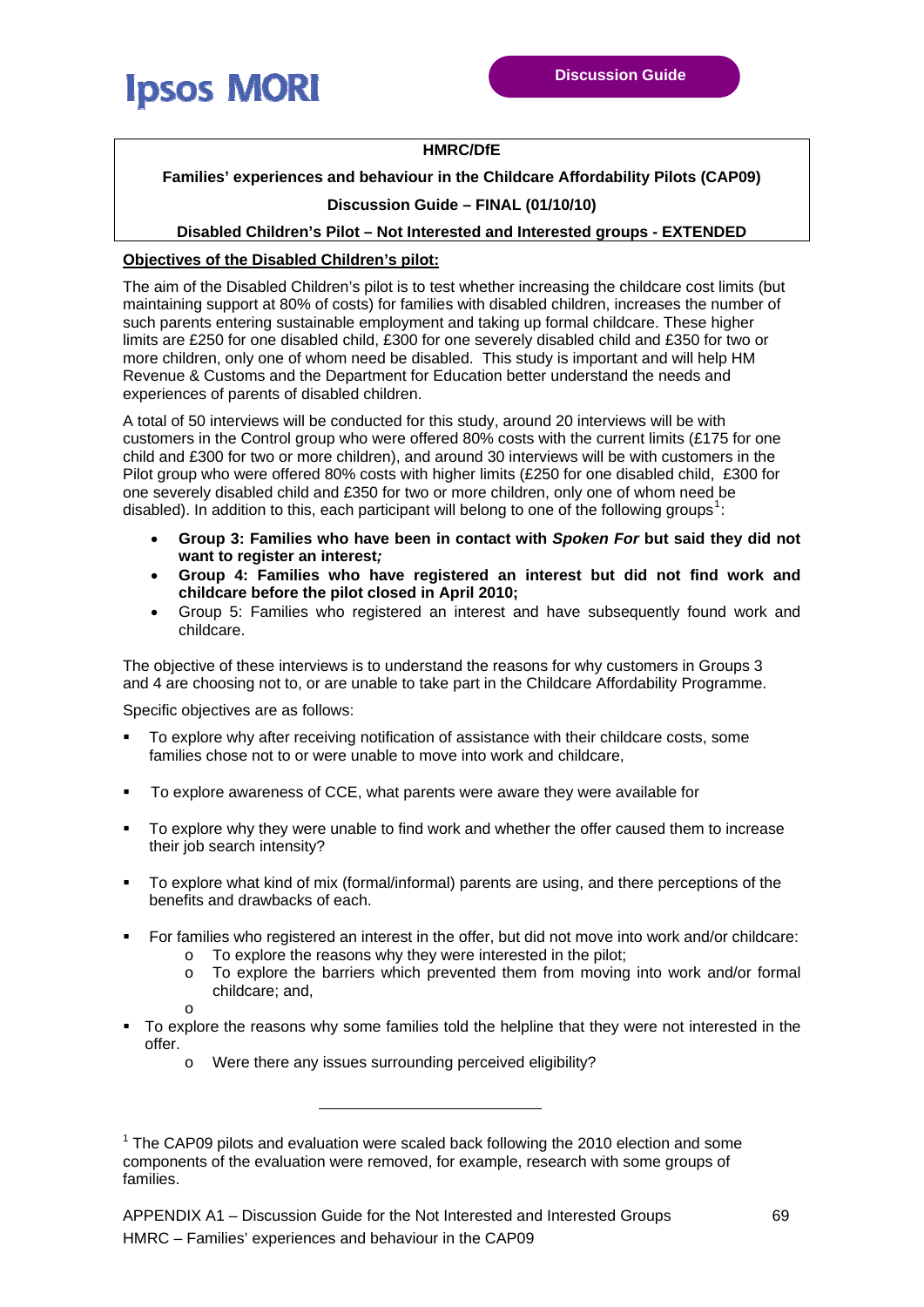To explore why they were unable to find suitable childcare: Why did they consider childcare to be unsuitable? And to what extent this was a factor in them not taking up the offer?

#### **Objectives of the DfE extended interviews**

The aim of the project extension of the Disabled Children's pilot is to explore the perceptions and experiences of parents of disabled children in finding and using childcare for their disabled children and examine the extent to which affordability and accessibility are barriers to using childcare.

These interviews are being undertaken with 10 people (4 from Group 3 and 6 from Group4) who received notification of the pilot offer and subsequently did not take it up, as well as with 10 people (4 from Group 3 and 6 from Group 4) who received notification of the control offer and subsequently did not take this up.

Specific objectives are as follows:

- To explore parents perceptions of the degree to which cost is a barrier to take-up of childcare including:
	- o Financial limitations knowledge of benefits including what entitled to and how to claim
	- o Whether childcare providers charge more for care of disabled children
	- o Whether cost of transport is a barrier to use of childcare
- To explore parents' level of confidence in providers (particularly with children with complex needs) and possible attitudinal barriers on part of some providers/parents.
- To explore parents' perceptions and experiences of availability and level of flexibility of appropriate childcare including:
	- o Siblings being able to access childcare with same provider
	- o Possible shortfall in holiday and/or leisure activities
	- o How they access information on childcare 9including their knowledge, and use of, Family Information Service (FIS)).

#### **Note to moderator:**

The participants in this research should all recall receiving a copy of the letter outlining the details of Pilot scheme which offered parents of Disabled children in London **80% of childcare costs with higher limits of £250 per week for a disabled child, £300 per week for a severely disabled child and £350 for two or more children, only one of whom need be disabled.** They will also fall into one of the following groups:

#### **Group 3**

- These families have been in contact with the helpline and said they did not want to register an interest.
- With this group we will be particularly interested in finding out their reasons for not being interested in the pilot, their view of the helpline, and their view of the offer.

#### **Group 4**

 These families have been in contact with the helpline, and registered an interest but were subsequently unable to find work and childcare

APPENDIX A1 – Discussion Guide for the Not Interested and Interested Groups 70 HMRC – Families' experiences and behaviour in the CAP09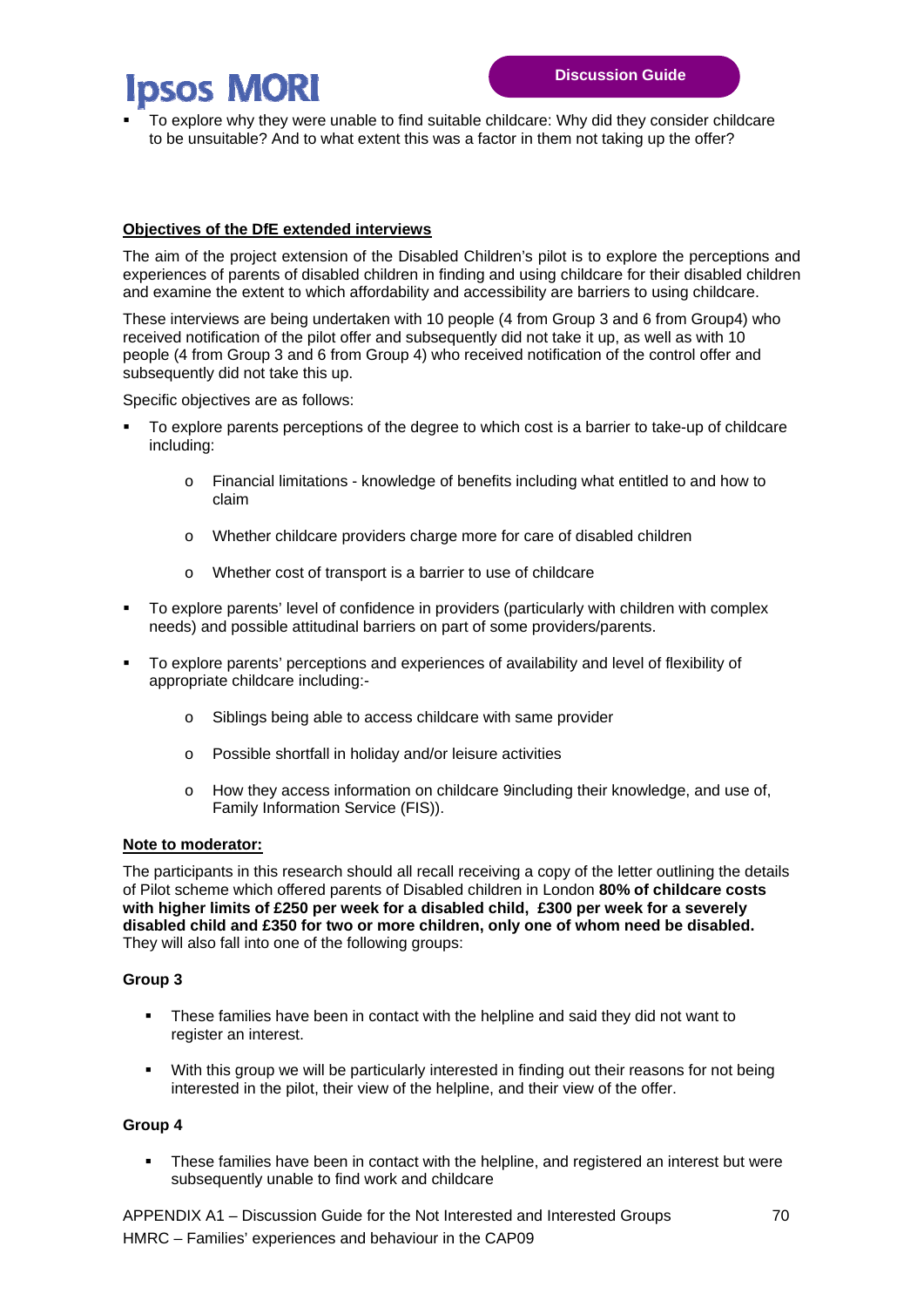This group will potentially have a lot to say about the impact of the pilot on their search for work and suitable childcare in the area, as well as the barriers they faced in looking for suitable work and childcare.

Please keep the group you are interviewing in mind while you are conducting the interview and probe and challenge sensitively and accordingly.

#### **Further information:**

- We will conduct paired-depth interviews with couples where appropriate;
- All pilot interviews will be held in London between  $11^{th}$  October and  $19^{th}$  November 2010
- All control interviews will be held in the West Midlands between  $11<sup>th</sup>$  October and  $19<sup>th</sup>$ November 2010
- **Each interview/depth to last approximately between one hour and ninety minutes and two** hours.

| <b>Notes</b>                                              | <b>Guide Sections</b>                                                                                                                                                                                                                                                                                                           | Guide<br><b>Timings</b>           |
|-----------------------------------------------------------|---------------------------------------------------------------------------------------------------------------------------------------------------------------------------------------------------------------------------------------------------------------------------------------------------------------------------------|-----------------------------------|
| 1. Introductions<br>and background                        | Sets the scene, reassures participants about the interview,<br>confidentiality. Discusses the general work and life circumstances of the<br>participant.                                                                                                                                                                        | 5 minutes                         |
| 2. Transition into<br>employment                          | This section explores how the participant made the transition into<br>employment in the past. It looks at the triggers and barriers to<br>employment, and their childcare arrangements if they had any. This<br>section will also explore how they went about gaining employment and<br>what barriers existed to them doing so. | Up to 20<br>minutes               |
| 3. Journey to when<br>they received the<br>letter         | This section explores the respondents situation when they received the<br>letter and how this may have influenced their decision not to take up<br>the offer. We are also looking to gauge any lifestyle factors, such as<br>their general levels of organisation and their general attitudes to mail.                          | Up to 20<br>minutes               |
| 4. Barriers to work                                       | This section examines what are the main barriers to them finding work<br>and to what extent is finding work the main barrier to them not taking up<br>the pilot offer.                                                                                                                                                          | Up to 20<br>minutes               |
| 5. Experiences and<br>perceptions of<br>childcare         | This section explores current and past use of formal childcare as well as<br>perceptions of formal childcare and how these impact upon their<br>decision to use it                                                                                                                                                              | Up to 10<br>minutes               |
| 6. Accessibility and<br><b>Confidence in</b><br>childcare | This section explores the extent to which accessibility and confidence in<br>childcare providers is a barrier to use of formal childcare.                                                                                                                                                                                       | Up to 20<br>minutes               |
| 7. Affordability of<br>childcare and other<br>barriers.   | This section explores the extent to which affordability of childcare<br>providers is a barrier to use of formal childcare as well as the extent to<br>which childcare was the main barrier to take up of the offer.                                                                                                             | Up to 20<br>minutes               |
| 8. Conclusion                                             | Summing up and concluding remarks                                                                                                                                                                                                                                                                                               | 5 minutes<br>1 hour 30<br>minutes |

#### **Using this guide**

We use several conventions to explain to you how this guide will be used. These are described below:

| <b>Timings</b> | Questions                                                                                                                            | <b>Notes and Prompts</b>                                       |
|----------------|--------------------------------------------------------------------------------------------------------------------------------------|----------------------------------------------------------------|
| 5 mins         | Underlined = $\overline{\text{Title}}$ : This provides a heading for a sub-section                                                   |                                                                |
|                | Bold = Question or read out statement: Questions that will be                                                                        | This area is used to                                           |
|                | asked to the participant if relevant. Not all questions are asked                                                                    | summarise what we                                              |
|                | during fieldwork based on the moderator's view of progress.                                                                          | are discussing,                                                |
|                | Bullet = prompt: Prompts are not questions $-$ they are there to<br>$\blacksquare$<br>provide guidance to the moderator if required. | provides informative<br>notes, and some<br>key prompts for the |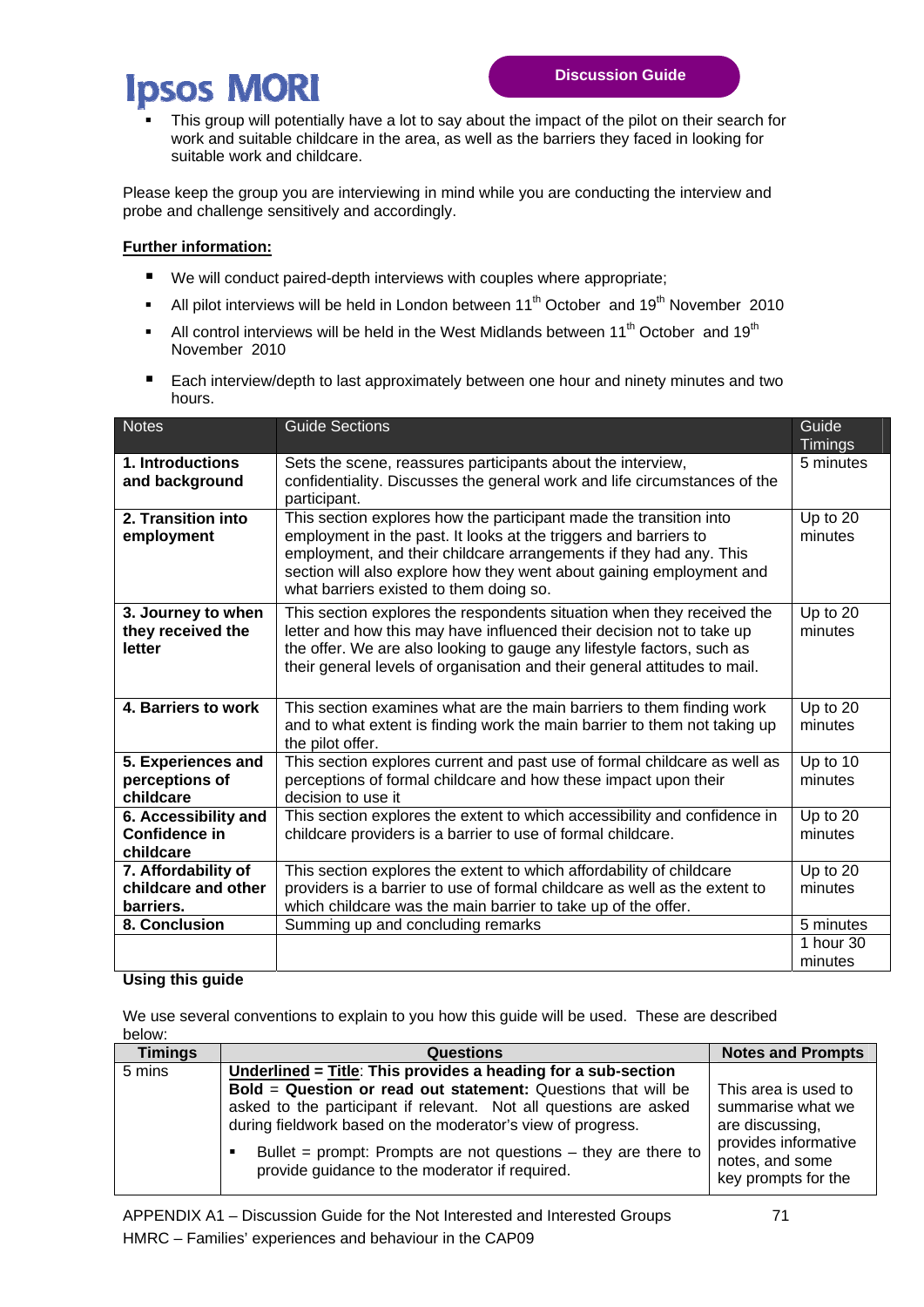

|             |                                                                      | moderator |
|-------------|----------------------------------------------------------------------|-----------|
|             |                                                                      |           |
|             |                                                                      |           |
|             |                                                                      |           |
|             |                                                                      |           |
|             |                                                                      |           |
| How long it | Typically, the researcher will ask questions and use the prompts to  |           |
| takes       | guide where necessary. Not all questions or prompts will necessarily |           |
|             | be used in an interview                                              |           |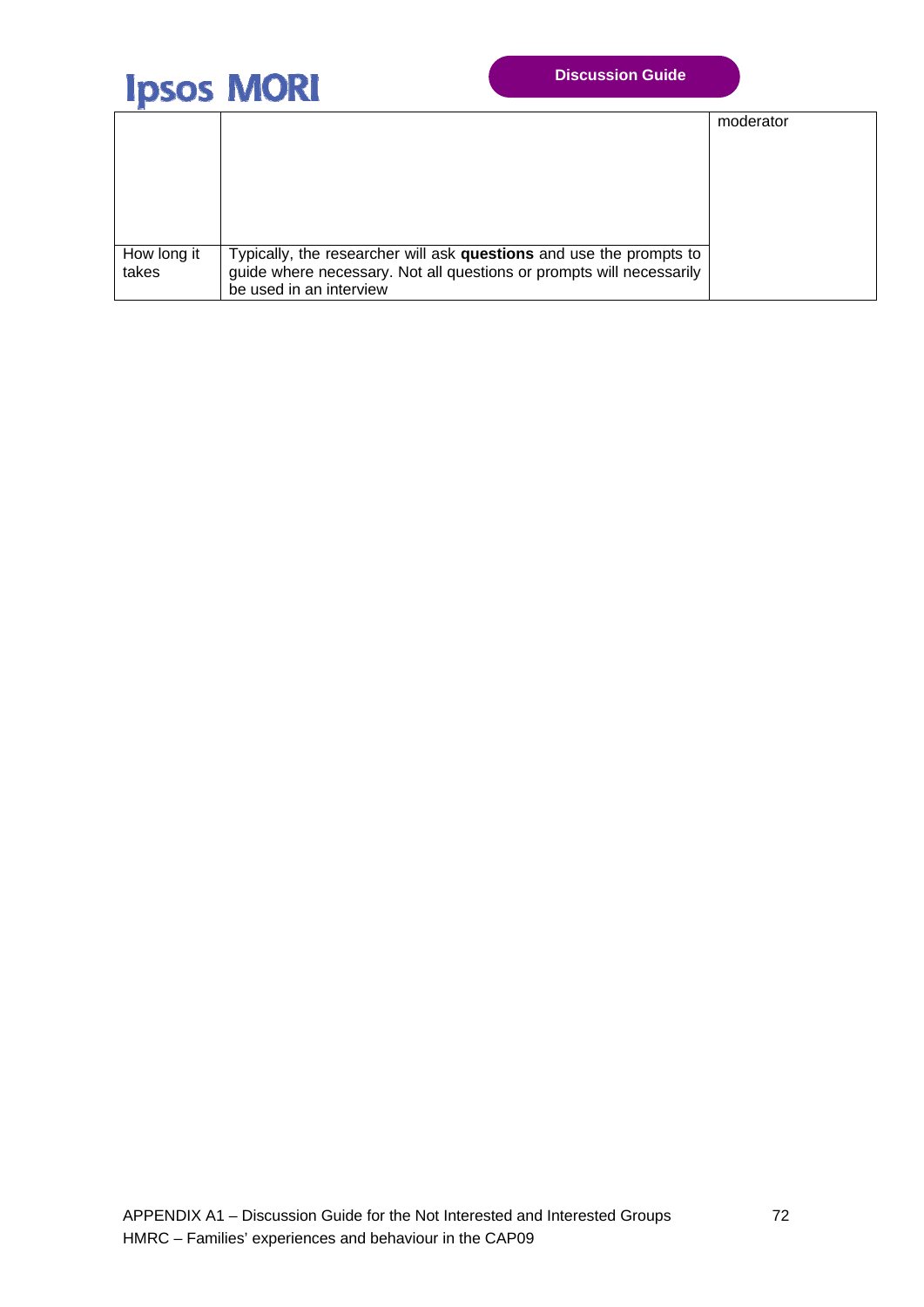| <b>Timings</b>                                                                                                                                                                                                                                                                                                                                                                                                                                                                                                                                                                                                                                                                                                                                                                                                           | <b>Key Questions</b>                                                                                                                                                                             | <b>Notes and Prompts</b>                                                                                                                                                              |
|--------------------------------------------------------------------------------------------------------------------------------------------------------------------------------------------------------------------------------------------------------------------------------------------------------------------------------------------------------------------------------------------------------------------------------------------------------------------------------------------------------------------------------------------------------------------------------------------------------------------------------------------------------------------------------------------------------------------------------------------------------------------------------------------------------------------------|--------------------------------------------------------------------------------------------------------------------------------------------------------------------------------------------------|---------------------------------------------------------------------------------------------------------------------------------------------------------------------------------------|
| 5 mins                                                                                                                                                                                                                                                                                                                                                                                                                                                                                                                                                                                                                                                                                                                                                                                                                   | 1. Welcome and introduction                                                                                                                                                                      |                                                                                                                                                                                       |
|                                                                                                                                                                                                                                                                                                                                                                                                                                                                                                                                                                                                                                                                                                                                                                                                                          | Thank participant for taking part<br>$\bullet$                                                                                                                                                   | Welcome: orientates participant, gets them                                                                                                                                            |
|                                                                                                                                                                                                                                                                                                                                                                                                                                                                                                                                                                                                                                                                                                                                                                                                                          | Introduce self, Ipsos MORI<br>$\bullet$                                                                                                                                                          | prepared to take part in the interview.                                                                                                                                               |
|                                                                                                                                                                                                                                                                                                                                                                                                                                                                                                                                                                                                                                                                                                                                                                                                                          | Check that speaking with the main carer of the child (and check who this is in paired<br>$\bullet$<br>depths).                                                                                   | Outlines the 'rules' of the interview (including                                                                                                                                      |
|                                                                                                                                                                                                                                                                                                                                                                                                                                                                                                                                                                                                                                                                                                                                                                                                                          | Emphasise that we will be talking about their experiences and barriers to finding work<br>$\bullet$<br>and childcare                                                                             | those we are required to tell them about under<br>MRS and Data Protection Act guidelines).                                                                                            |
|                                                                                                                                                                                                                                                                                                                                                                                                                                                                                                                                                                                                                                                                                                                                                                                                                          | Confidentiality: reassure all responses anonymous and that information about<br>individuals will not be passed on to anyone, including back to HMRC or any other<br><b>Government Department</b> | NOTE: Use the introduction to gauge the register<br>that should be used in the interviews. What is                                                                                    |
|                                                                                                                                                                                                                                                                                                                                                                                                                                                                                                                                                                                                                                                                                                                                                                                                                          | Explain outline of the research<br>$\bullet$                                                                                                                                                     | written here is a <i>guide</i> only $-$ but the information                                                                                                                           |
|                                                                                                                                                                                                                                                                                                                                                                                                                                                                                                                                                                                                                                                                                                                                                                                                                          | Role of Ipsos MORI - independent research organisation (i.e. independent of<br>GOVERNMENT), gather all opinions: all opinions valid                                                              | provided here should set the tone for the rest of<br>the interviews and indicate how the questions<br>should be phrased (i.e. whether they are                                        |
|                                                                                                                                                                                                                                                                                                                                                                                                                                                                                                                                                                                                                                                                                                                                                                                                                          | Get permission to digitally record - transcribe for quotes, no detailed attribution<br>$\bullet$                                                                                                 | currently in or out of work). Try to avoid the use<br>of technical language - unless the participant uses                                                                             |
|                                                                                                                                                                                                                                                                                                                                                                                                                                                                                                                                                                                                                                                                                                                                                                                                                          | PILOT RECRUITMENT CHECK:                                                                                                                                                                         | it themselves - and explain terms clearly.                                                                                                                                            |
| I believe you received a letter between September and November 2009 informing you<br>of the Childcare Affordability Programme; this was a special system of help being<br>offered by the Government to the parents of disabled children in London, which<br>offered extra help with childcare costs if you chose to move into work for at least 16<br>hours per week per parent. Is this correct?<br>And, just to confirm, you did not take up this offer?<br>Mention that we will go into the reasons why in more detail later in the interview.<br><b>CONTROL RECRUITMENT CHECK:</b><br>I believe you received a letter between September and November 2009 informing you<br>about the help with childcare costs which is available if you chose to move into work<br>for at least 16 hours per week. Is that correct? |                                                                                                                                                                                                  | <b>MODERATOR NOTE: Fine to mention HMRC at</b><br>this stage. However, please do not mention the<br>alternative limits of payment to participants                                     |
|                                                                                                                                                                                                                                                                                                                                                                                                                                                                                                                                                                                                                                                                                                                                                                                                                          | Note that some families who were offered the<br>pilot did not they get the increased amount                                                                                                      |                                                                                                                                                                                       |
|                                                                                                                                                                                                                                                                                                                                                                                                                                                                                                                                                                                                                                                                                                                                                                                                                          |                                                                                                                                                                                                  | because they did not go through the CAP09<br>process - if they have missed out on an<br>increased amount this will need to be                                                         |
|                                                                                                                                                                                                                                                                                                                                                                                                                                                                                                                                                                                                                                                                                                                                                                                                                          |                                                                                                                                                                                                  | approached sensitively.                                                                                                                                                               |
|                                                                                                                                                                                                                                                                                                                                                                                                                                                                                                                                                                                                                                                                                                                                                                                                                          |                                                                                                                                                                                                  | MODERATOR NOTE: Some Group 3 participants<br>may not remember the offer as they were<br>contacted almost a year ago and may have had<br>very little contact with Spoken For about it. |
|                                                                                                                                                                                                                                                                                                                                                                                                                                                                                                                                                                                                                                                                                                                                                                                                                          | And, just to confirm, you did not take up this offer?                                                                                                                                            |                                                                                                                                                                                       |

APPENDIX A1 – Discussion Guide for the Not Interested and Interested Groups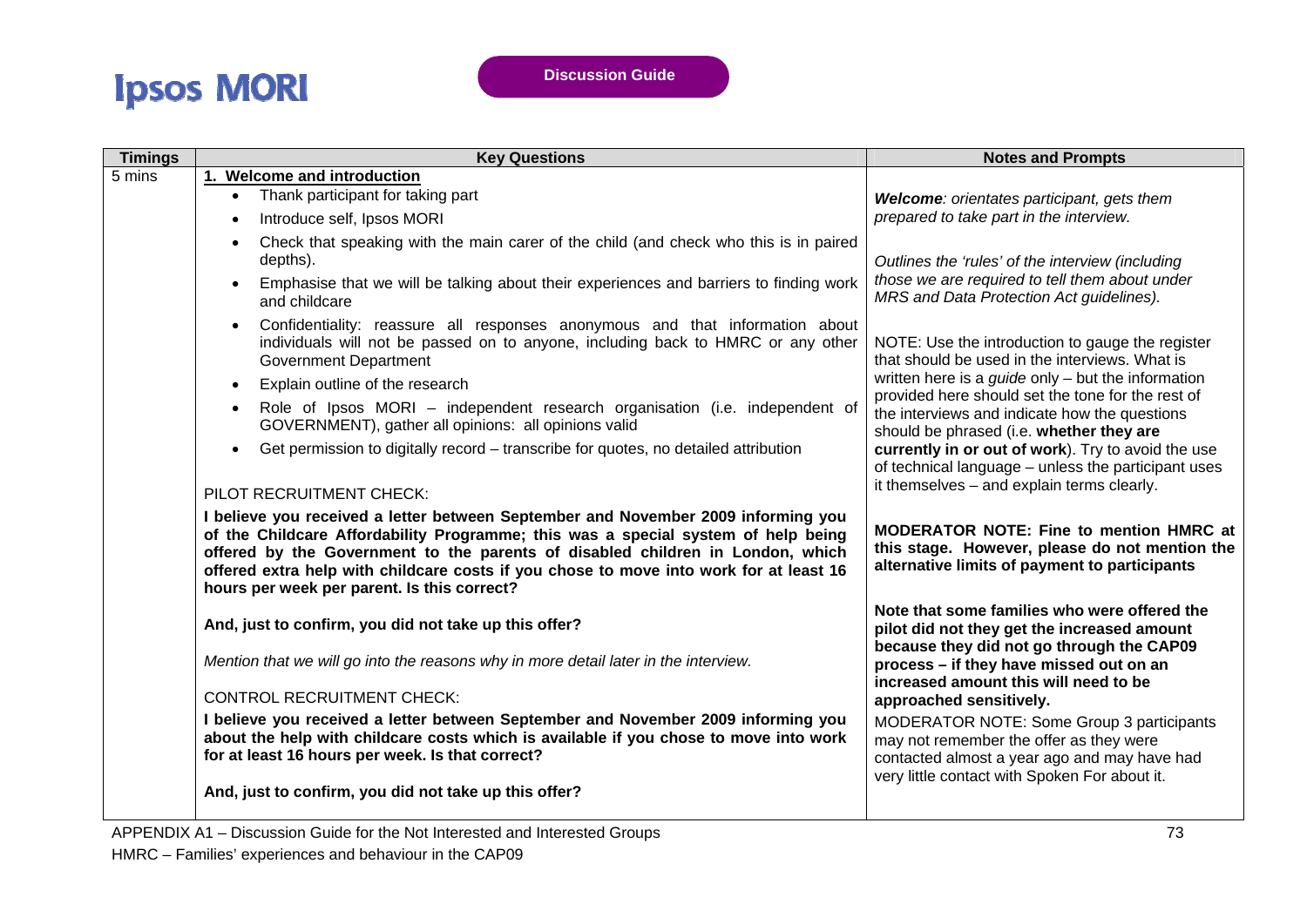| <b>Timings</b> | <b>Key Questions</b>                                                                                                                                                                                                                                 | <b>Notes and Prompts</b>                                                                                                                                                                                 |
|----------------|------------------------------------------------------------------------------------------------------------------------------------------------------------------------------------------------------------------------------------------------------|----------------------------------------------------------------------------------------------------------------------------------------------------------------------------------------------------------|
|                | Mention that we will go into the reasons why in more detail later in the interview.                                                                                                                                                                  | MODERATOR NOTE: The pilot group may have<br>previously claimed or currently claim (for children                                                                                                          |
|                | <b>Personal Background</b>                                                                                                                                                                                                                           | who are not disabled) the standard help towards<br>childcare costs through the tax credits system.                                                                                                       |
|                | I'd like to start by learning a little about you.                                                                                                                                                                                                    | Please clarify that we are talking about the offer of<br>help for parents of disabled children.                                                                                                          |
|                | Can you tell me a bit about your household?                                                                                                                                                                                                          |                                                                                                                                                                                                          |
|                | Can I just check how many children do you have and how old are they?                                                                                                                                                                                 | <b>MODERATOR NOTE:</b> Particularly important to get                                                                                                                                                     |
|                | Does anyone else live with you? PROBE: Partner, another family member, friends.                                                                                                                                                                      | the age of the disabled $child$ – the childcare                                                                                                                                                          |
|                | I understand that you have a disabled child/ren, is that right? Can you tell me a<br>little bit about them?                                                                                                                                          | available for a 3 year old child with complex needs<br>may vary considerably from after school or holiday<br>childcare for a 13 year old with complex needs.                                             |
|                | MODERATOR: sensitively probe on the type of disability/ disabilities the child/ren have and<br>what specialist care they may require/ their names/ age/what does the mentioned disability<br>mean/ how does it affect his/her day-to-day activities? | MODERATOR NOTE: As well as acting as a lead<br>in to the rest of the interview to make the<br>participant(s) comfortable, this section allows us to                                                      |
|                | MODERATOR NOTE: Try to get an understanding of what specialist care their child<br>needs because of their disability but do so sensitively. After this point also refer to the<br>disabled child by name rather than 'disabled'                      | begin to understand the outlook of the<br>participant(s).                                                                                                                                                |
|                | And can I ask, are you currently employed?                                                                                                                                                                                                           | If a paired depth, ask these questions to both<br>participants.                                                                                                                                          |
|                | IF YES:                                                                                                                                                                                                                                              | MODERATOR NOTE: Please note that for the                                                                                                                                                                 |
|                | What job do you do?                                                                                                                                                                                                                                  | purposes of the pilot, working less than 16 hours a                                                                                                                                                      |
|                | How many hours a week do you work? Full time or part time?                                                                                                                                                                                           | week will count as being unemployed, Please be<br>aware that participants working less than 16 hours                                                                                                     |
|                | How long have you been doing that job?                                                                                                                                                                                                               | a week are likely to consider themselves                                                                                                                                                                 |
|                | What did you do before this job?                                                                                                                                                                                                                     | employed.<br>MODERATOR NOTE: We expect the majority not                                                                                                                                                  |
|                | How are you finding your work?                                                                                                                                                                                                                       | to be in work as the group was originally selected                                                                                                                                                       |
|                | Does anyone else live with you? PROBE: Partner, another family member, friends.                                                                                                                                                                      | because they were out of work. However, others<br>may be in work but not childcare.                                                                                                                      |
|                | If APPLICABLE: Can you tell me about any work that they do?                                                                                                                                                                                          |                                                                                                                                                                                                          |
|                | What benefits or tax credits, if any, do you currently receive? And what other benefits<br>have you received in the past? IF COUPLE: And what benefits does your partner<br>currently receive?                                                       | MODERATOR NOTE: We are primarily interested<br>in the participant and their partner, but if others in<br>the household contribute in some way financially<br>that is also of some, but limited interest. |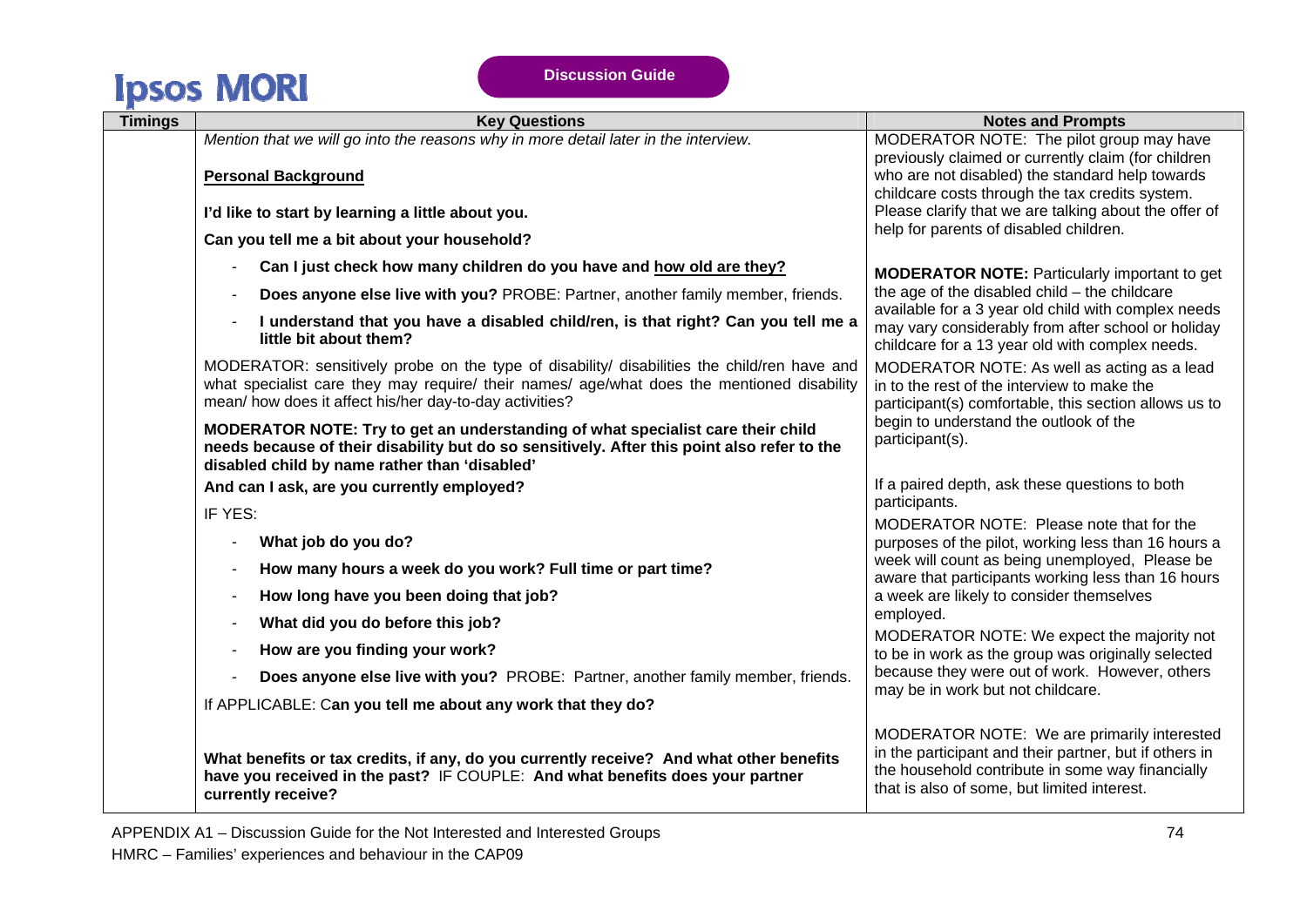| <b>Timings</b> | <b>Key Questions</b>                                                                                                                                                                                                                                                                                                         | <b>Notes and Prompts</b>                                                                                                                                                                                                  |
|----------------|------------------------------------------------------------------------------------------------------------------------------------------------------------------------------------------------------------------------------------------------------------------------------------------------------------------------------|---------------------------------------------------------------------------------------------------------------------------------------------------------------------------------------------------------------------------|
|                | MODERATOR: USE SHOWCARD A LISTING BENEFITS                                                                                                                                                                                                                                                                                   |                                                                                                                                                                                                                           |
|                | And how long have you been receiving each of these?                                                                                                                                                                                                                                                                          |                                                                                                                                                                                                                           |
| Up to 20       | 2. Transition into employment and use of childcare:                                                                                                                                                                                                                                                                          |                                                                                                                                                                                                                           |
| mins           | IF PREVIOUSLY EMPLOYED OR RECENTLY EMPLOYED.                                                                                                                                                                                                                                                                                 | Try and get as much detail as possible $-$ it may be                                                                                                                                                                      |
|                | I'd like to start by looking at the work that you have done in the past. I've got a diary<br>here to help us map out what you have done over the years?                                                                                                                                                                      | that people have worked and arranged childcare in<br>the past, in which case we will want to know what<br>has changed to make them refuse the latest offer                                                                |
|                | MODERATOR TO USE THE DIARY IN APPENDICES.                                                                                                                                                                                                                                                                                    | of help.                                                                                                                                                                                                                  |
|                | NOTE TO MODERATOR: If conducting a paired depth, complete diary for both participants.<br>However, please focus on the detailed experiences of the partner who has most recently<br>made the transition to employment.                                                                                                       |                                                                                                                                                                                                                           |
|                | Starting from January last year, please tell me about any work that you have<br>undertaken since then, up until the present day?                                                                                                                                                                                             |                                                                                                                                                                                                                           |
|                | NOTE TO MODERATOR: IF PARTICIPANT HAS NOT WORKED since January 2009<br>THEN ASK THEM TO TALK ABOUT WORK THEY HAVE DONE IN THE PAST. TRY TO<br>ACHIEVE AN UNDERSTANDING OF THE TYPE OF WORK THEY HAVE DONE,<br>WHETHER THEY HAVE EVER BEEN IN STABLE EMPLOYMENT, AND IF THEY HAVE<br><b>EVER USED CHILDCARE WHILE WORKING</b> | MODERATOR NOTE: If the participant has not<br>worked since Jan 2009 briefly discuss their<br>employment history - but more interested the type<br>and stability of work they have had rather than a<br>list of every job. |
|                | Try to go chronologically, by month, probing with the following questions:                                                                                                                                                                                                                                                   |                                                                                                                                                                                                                           |
|                | 1. Was this work permanent, temporary or casual?                                                                                                                                                                                                                                                                             | MODERATOR NOTE – need to unpick the                                                                                                                                                                                       |
|                | 2. What kind of work were you doing? PROBE: Role, skill level, sector and location<br>(in relation to proximity to the home).                                                                                                                                                                                                | barriers to employment so we can work out the<br>extent to which the offer may have helped to                                                                                                                             |
|                | 3. What were your working hours? Did you have regular working hours, or did<br>your working hours change regularly?                                                                                                                                                                                                          | overcome these and pick it up later when asking<br>why they didn't take up the pilot.                                                                                                                                     |
|                | 4. IF MOVED JOB/LEFT EMPLOYMENT: Why was this? PROBE FULLY TO<br>ASCERTAIN THE EXTENT TO WHICH CHILDCARE WAS A FACTOR.                                                                                                                                                                                                       |                                                                                                                                                                                                                           |
|                | MODERATOR: ENSURE THAT THE FOCUS OF THE FOLLOWING QUESTIONS IS ON<br>THE NEEDS AND CARE OF THE DISABLED CHILD/ CHILDREN                                                                                                                                                                                                      | Use the prompt card here, for the next few<br>questions.                                                                                                                                                                  |
|                |                                                                                                                                                                                                                                                                                                                              |                                                                                                                                                                                                                           |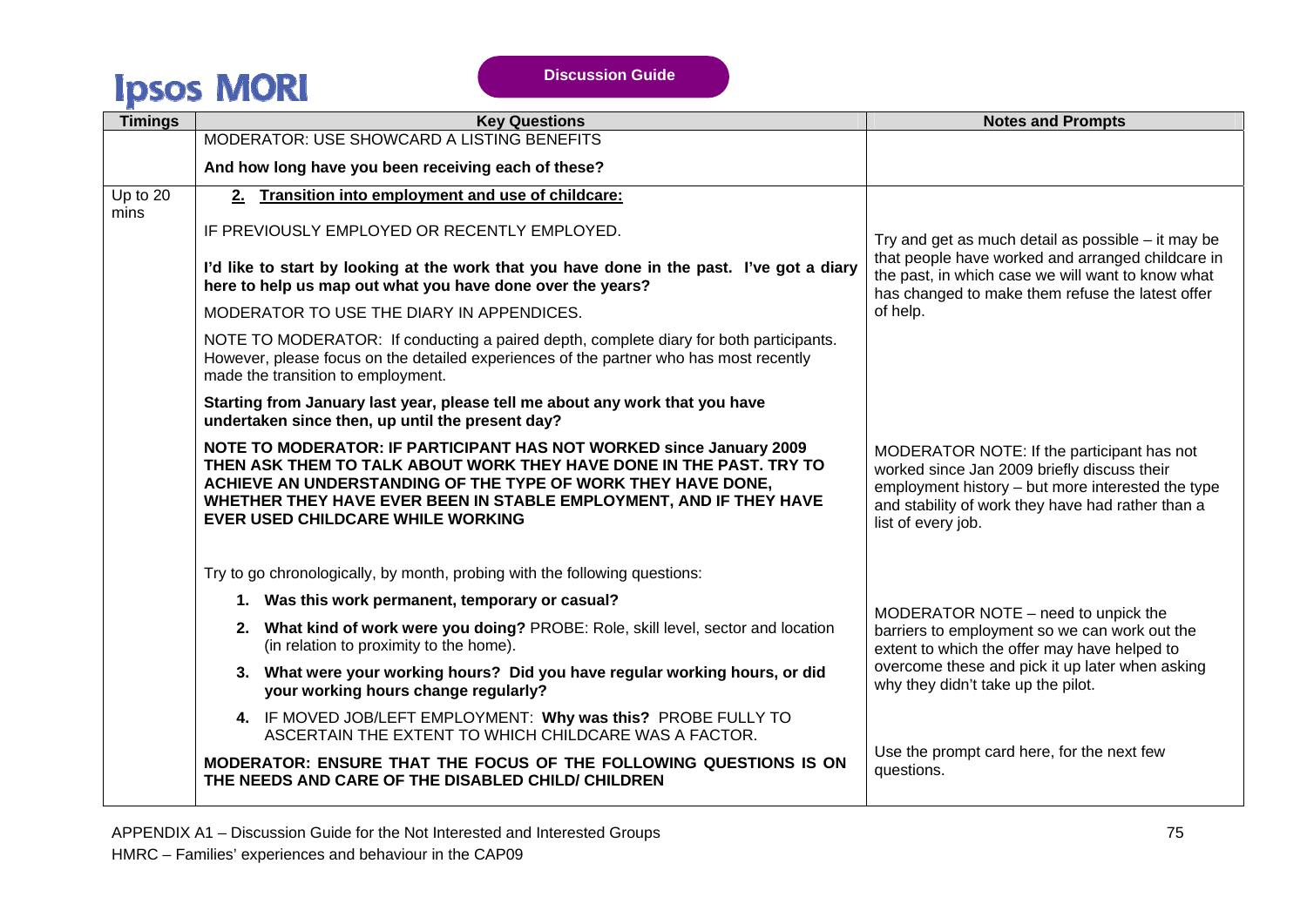| <b>Timings</b> | <b>Key Questions</b>                                                                                                                                                                                                                                                                                                                               | <b>Notes and Prompts</b>                                                                                                                                                                                                         |
|----------------|----------------------------------------------------------------------------------------------------------------------------------------------------------------------------------------------------------------------------------------------------------------------------------------------------------------------------------------------------|----------------------------------------------------------------------------------------------------------------------------------------------------------------------------------------------------------------------------------|
|                | 5. ASK IF APPLICABLE (DEPENDING ON HOUSEHOLD COMPOSITION, AGE OF<br>CHILDREN). How did you manage to balance working with looking after your<br>disabled child? Who looked after them when you were in work? PROBE FULLY<br>FOR ALL SOURCES OF CHILDCARE - FORMAL (such as nurseries or<br>childminders) AND INFORMAL (such as family or friends). | MODERATOR NOTE - if participant has non-<br>disabled children as well as a disabled<br>child/ren, must ensure that you probe on their<br>experiences of providing/ finding childcare for<br>the disabled child/ren specifically. |
|                | 6. What formal childcare provider(s) did you use? By formal childcare providers<br>I mean those who are registered with Ofsted and have an official Ofsted<br>number (i.e. the providers that you are required to use to qualify for the<br>assistance provided by HMRC) and nannies.                                                              |                                                                                                                                                                                                                                  |
|                | 7. MODERATOR TO GIVE SHOWCARD OF REGISTERED CHILDCARE<br>PROVIDERS TO PARTICIPANT. When did you use them? PROBE: Ascertain all<br>the different sources used, when they used them. MAP ON DIARY.                                                                                                                                                   |                                                                                                                                                                                                                                  |
|                | 8. And what informal childcare provider(s) did you use? By informal, I mean any<br>of types of childcare that are not registered with Ofsted. MODERATOR TO<br>MAP OUT CHILDCARE USAGE ON THE DIARY                                                                                                                                                 |                                                                                                                                                                                                                                  |
|                | <b>MODERATOR NOTE:</b> many parents may not regard family and friends as "childcare", but<br>basically any care which is not provided by the parents should be counted                                                                                                                                                                             |                                                                                                                                                                                                                                  |
|                | 9. Have you ever used any childcare provided in connection with local charities<br>or community organisations which support families with disabled children?                                                                                                                                                                                       |                                                                                                                                                                                                                                  |
|                | 10. Did you have to pay for this care? How much did you have to pay and over<br>what period did the payments cover? How easy or difficult was it to find the<br>money to cover these costs?                                                                                                                                                        |                                                                                                                                                                                                                                  |
|                | 11. [Did your use of childcare vary throughout the year? What prompted this?<br>PROBE: Type of childcare used, also look at whether they had seasonal variations<br>in childcare costs - this will be particularly relevant where there are children of<br>school age in the household.                                                            | MODERATOR NOTE: Initial reaction of why they<br>didn't take up the offer, this will be examined in                                                                                                                               |
|                | FOR THOSE WITH NON-DISABLED CHILDREN:                                                                                                                                                                                                                                                                                                              | more detail later in the guide.                                                                                                                                                                                                  |
|                | Were you using any childcare for your other children at this time? What did you use?                                                                                                                                                                                                                                                               |                                                                                                                                                                                                                                  |
|                | NOTE TO MODERATOR: Most participants will not have been in employment prior to<br>receiving HMRC's offer of help towards their childcare costs. If they had not undertaken<br>employment in 2009, ask about employment history in general, looking at when they were                                                                               |                                                                                                                                                                                                                                  |
|                | APPENDIX A1 - Discussion Guide for the Not Interested and Interested Groups                                                                                                                                                                                                                                                                        | 76                                                                                                                                                                                                                               |

HMRC – Families' experiences and behaviour in the CAP09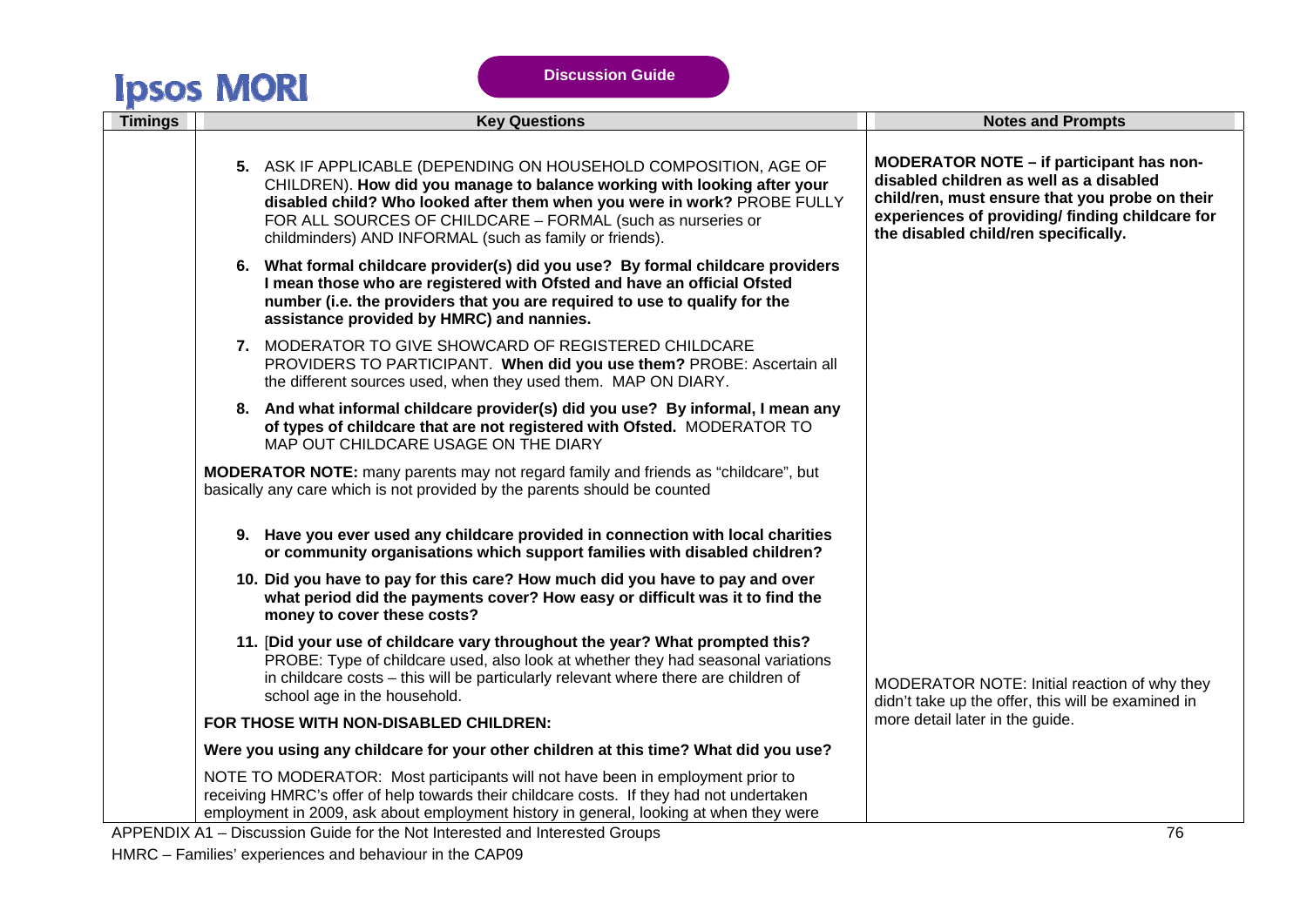| <b>Timings</b> | <b>Key Questions</b>                                                                                                                                                                    | <b>Notes and Prompts</b>                                                                                               |
|----------------|-----------------------------------------------------------------------------------------------------------------------------------------------------------------------------------------|------------------------------------------------------------------------------------------------------------------------|
|                | last in sustainable employment (if applicable), what work they have undertaken in the past<br>and the reasons why they were not in employment.                                          |                                                                                                                        |
|                |                                                                                                                                                                                         | MODERATOR NOTE: For those that ARE<br>currently employed but not partaking in the offer,                               |
|                | MODERATOR TO RECAP WORK HISTORY AND CHILDCARE HISTORY WITH<br>PARTICIPANT TO CLARIFY DETAILS:                                                                                           | try to press them on the reasons for this here.<br>Especially if they had used childcare while working<br>in the past. |
|                |                                                                                                                                                                                         |                                                                                                                        |
|                | So, as I understand it                                                                                                                                                                  |                                                                                                                        |
|                | OUTLINE THEIR CURRENT WORK/CHILDCARE SITUATION,                                                                                                                                         |                                                                                                                        |
|                | Between September and November 2009 you should have received a letter informing you<br>that as a parent of a disabled child living in London you were eligible for extra help with your |                                                                                                                        |
|                | childcare costs if you were in paid employment for 16 hours or more per week.                                                                                                           |                                                                                                                        |
|                | What were the reasons for you deciding, or not being able to take up this offer?                                                                                                        |                                                                                                                        |
|                | IF CURRENTLY EMPLOYED 16 HOURS OR MORE:                                                                                                                                                 | GROUP 4 – If interviewing group4, point out that<br>they initially expressed an interest in the offer but              |
|                | What factors contributed to you deciding not to take up the offer of 80% of your<br>childcare being paid for?                                                                           | were subsequently unable or unwilling to take this<br>up, probe for the reasons for this.                              |
|                |                                                                                                                                                                                         | MODERATOR NOTE: PROBE SENSITIVELY<br>HERE - try to gauge their level of trust in childcare                             |
|                | <b>PROBE:</b>                                                                                                                                                                           | providers as well as perceptions around their                                                                          |
|                | don't remember receiving letter;                                                                                                                                                        | ability to provide the care needed.                                                                                    |
|                | decided wasn't interested;                                                                                                                                                              |                                                                                                                        |
|                | forgot about it;<br>٠                                                                                                                                                                   |                                                                                                                        |
|                | couldn't find childcare/childcare not available,                                                                                                                                        |                                                                                                                        |
|                | providers unable to provide facilities or skills needed;                                                                                                                                |                                                                                                                        |
|                | providers equipped to provide suitable care are too far away;<br>٠                                                                                                                      |                                                                                                                        |
|                | providers equipped to provide suitable care are too expensive;<br>٠                                                                                                                     |                                                                                                                        |
|                | providers equipped to provide suitable for disabled child are unable to provide care                                                                                                    |                                                                                                                        |
|                | APPENDIX A1 - Discussion Guide for the Not Interested and Interested Groups                                                                                                             | 77                                                                                                                     |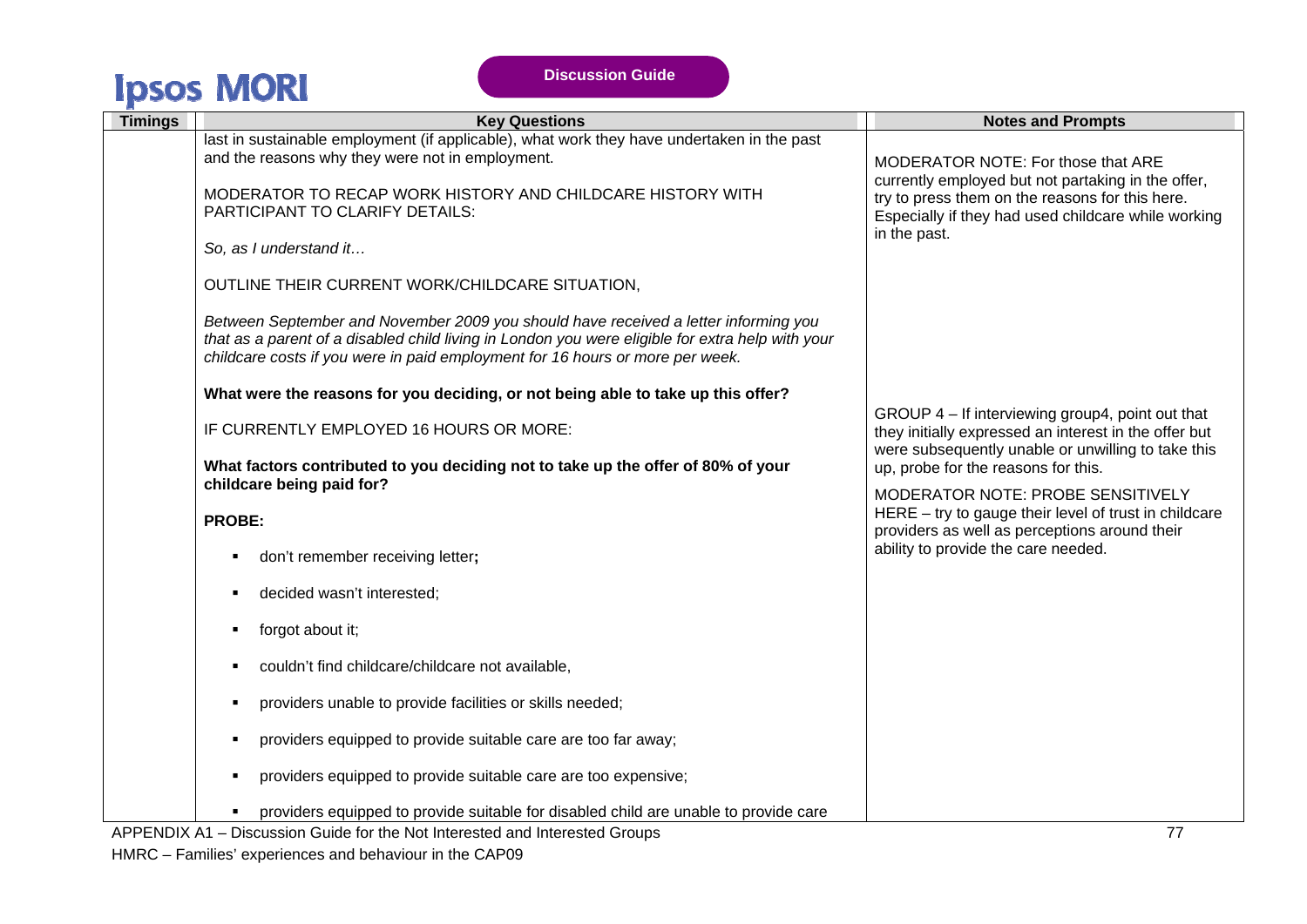| <b>Timings</b>     | <b>Key Questions</b>                                                                                                                                                                                                                                                                                                                                                                                                                                              | <b>Notes and Prompts</b>                                                                                                                                                                                                                                                                                                                             |
|--------------------|-------------------------------------------------------------------------------------------------------------------------------------------------------------------------------------------------------------------------------------------------------------------------------------------------------------------------------------------------------------------------------------------------------------------------------------------------------------------|------------------------------------------------------------------------------------------------------------------------------------------------------------------------------------------------------------------------------------------------------------------------------------------------------------------------------------------------------|
|                    | for their other children<br>providers unable to give the level of attention and tailored care needed;<br>$\blacksquare$<br>do not trust providers to provide the level of attention and tailored care they need;                                                                                                                                                                                                                                                  |                                                                                                                                                                                                                                                                                                                                                      |
|                    | they are the best people to provide the attention and specialist care their child needs;<br>child too young to be left;                                                                                                                                                                                                                                                                                                                                           |                                                                                                                                                                                                                                                                                                                                                      |
|                    | lack of information about suitable childcare providers<br>no work available;<br>didn't have time or found out too late.<br>READ TO PARTICIPANT: In the following sections we will discuss further, the various factors<br>that persuaded you not to take up the offer including, receiving the letter informing you about<br>the offer and subsequently not taking this up, barriers to finding work, and barriers to finding<br>suitable childcare arrangements. | MODERATOR NOTE: PROBE SENSITIVELY<br>HERE - try to gauge whether confidence, cost or<br>availability of suitable childcare is the main barrier.                                                                                                                                                                                                      |
| Up to $20$<br>mins | Journey to when they received the letter<br>3.<br>MODERATOR NOTE: REFER BACK TO WORK DIARY HERE TO DETERMINE<br>WHETHER THE RESPONDENT WAS IN EMPLOYMENT AT THE TIME THEY RECEIVED<br><b>THE LETTER</b><br>When you initially received the letter/heard about the offer you were/weren't in<br>employment?<br>IF YES: And you were employed as?<br>MODERATOR NOTE: This may have been recorded in the diary during the previous section,                          | MODERATOR NOTE: In this section we are<br>looking to find out the respondents situation when<br>they received the letter and how this may have<br>influenced their decision not to take up the offer.<br>We are also looking to gauge any lifestyle factors,<br>such as their general levels of organisation and<br>their general attitudes to mail. |
|                    | if so please confirm with them.<br>IF NOT WORKING: Can you describe the reasons why you chose not to, or were unable to<br>APPENDIX A1 - Discussion Guide for the Not Interested and Interested Groups                                                                                                                                                                                                                                                            | MODERATOR NOTE: Do they pay much attention<br>to things they get through the post? Do they get a<br>78                                                                                                                                                                                                                                               |

HMRC – Families' experiences and behaviour in the CAP09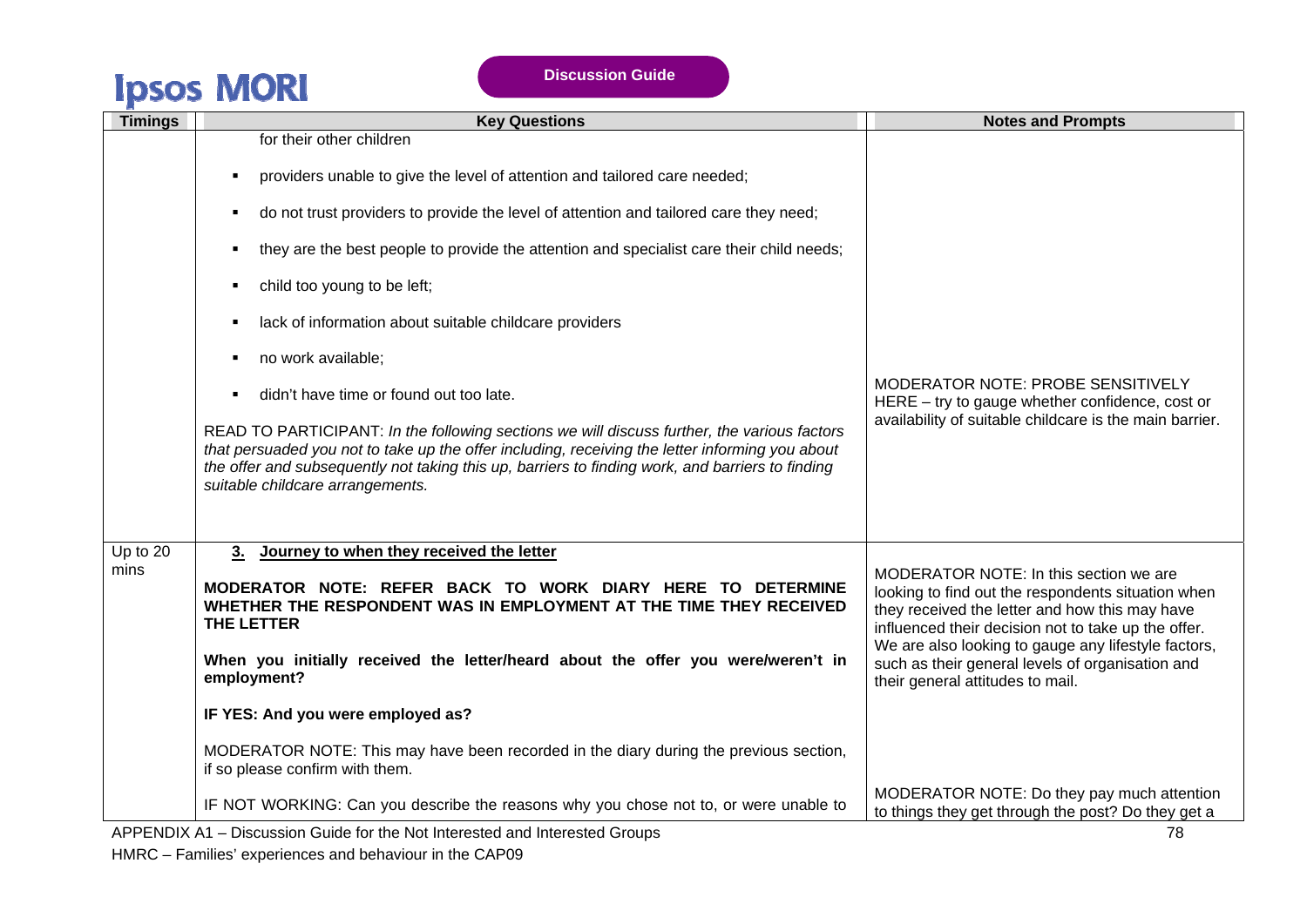| <b>Timings</b> | <b>Key Questions</b>                                                                                                                                  | <b>Notes and Prompts</b>                                                                                                                                                                               |
|----------------|-------------------------------------------------------------------------------------------------------------------------------------------------------|--------------------------------------------------------------------------------------------------------------------------------------------------------------------------------------------------------|
|                | work at that time? (IF NOT DISCUSSED EARLIER)<br><b>GENERAL ATTITUDE TO MAIL</b>                                                                      | lot of junk mail that reduces the importance of<br>correspondence they receive by letter? Also note<br>the degree of confidence with which they answer<br>these questions - this will inform how later |
|                | Do you remember receiving a letter offering you help towards childcare costs  (Show<br>respondent a copy of the letter if necessary)                  | responses are interpreted.                                                                                                                                                                             |
|                | IF Yes:                                                                                                                                               |                                                                                                                                                                                                        |
|                | • What did you do when you received the letter? Did you read it straight away?<br>Why/Why not?                                                        |                                                                                                                                                                                                        |
|                | <b>ALL</b>                                                                                                                                            |                                                                                                                                                                                                        |
|                | • Do you feel you receive a lot of mail? How much?                                                                                                    |                                                                                                                                                                                                        |
|                | • Do you receive a lot of mail from the government, or other government agencies?                                                                     |                                                                                                                                                                                                        |
|                | • Who from? What are these letters usually about?                                                                                                     | <b>MODERATOR NOTE: Are participants</b><br>understanding the letter? Did they believe that                                                                                                             |
|                | IF RECEIVE OTHER BENEFITS FROM DWP E.G. DLA                                                                                                           | they would receive up to £250 - £350 per week for<br>childcare?                                                                                                                                        |
|                | • How do any letters and calls that you have received about your other benefits<br>compare to those you received about the childcare costs offer?     |                                                                                                                                                                                                        |
|                | PROBE: Frequency of contact, tone and content of letters and phone calls, usefulness of<br>information                                                |                                                                                                                                                                                                        |
|                | ALL:                                                                                                                                                  |                                                                                                                                                                                                        |
|                | • What do you normally do when you receive mail? Do you read it straight away? Or<br>do you file it away? Is there any mail you wouldn't read at all? |                                                                                                                                                                                                        |
|                | • What do you normally do when you receive mail from the government, or<br>government agencies?                                                       |                                                                                                                                                                                                        |
|                | • Do you deal with it any differently to other mail? If YES - any particular reason for                                                               |                                                                                                                                                                                                        |

APPENDIX A1 – Discussion Guide for the Not Interested and Interested Groups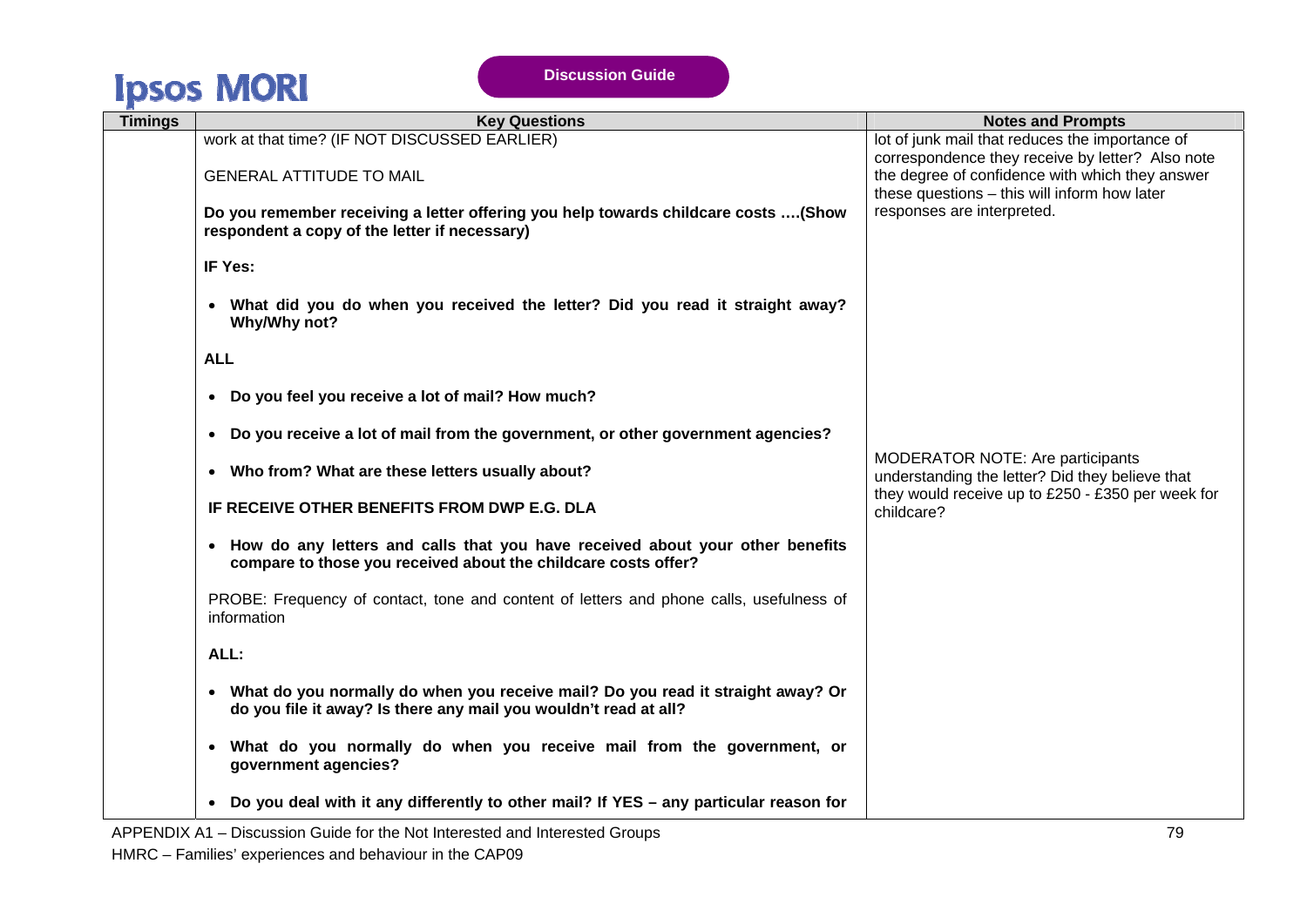| <b>Timings</b> | <b>Key Questions</b>                                                                                                                                                                                                                                                                                                                    | <b>Notes and Prompts</b>                                                                                                                                                     |
|----------------|-----------------------------------------------------------------------------------------------------------------------------------------------------------------------------------------------------------------------------------------------------------------------------------------------------------------------------------------|------------------------------------------------------------------------------------------------------------------------------------------------------------------------------|
|                | this?<br>IF NO: What do you do with it? Why?<br>$\bullet$<br><b>SHOW RESPONDENT A COPY OF THE LETTER:</b><br>Do you remember this letter? Can you remember roughly when you received it?<br>What did you think of it? What was the main message you took from it (if any at all)?<br>Did you trust that it was from who it said it was? | MODERATOR NOTE: Are respondents using the<br>helpline? What do they think of the service, or are<br>their any barriers to them calling the helpline for<br>more information. |
|                | Cognitive testing of letter - do they understand it? Tone? Trust issues?                                                                                                                                                                                                                                                                |                                                                                                                                                                              |
|                | Did you know that any kind of help with childcare costs was available through tax<br>credits was before receiving this letter? What did you think was available?                                                                                                                                                                        |                                                                                                                                                                              |
|                | PILOT ONLY                                                                                                                                                                                                                                                                                                                              |                                                                                                                                                                              |
|                | What did you think about this special offer of help for parents of disabled children?                                                                                                                                                                                                                                                   |                                                                                                                                                                              |
|                | The letter you received was from the Department for Children, Schools and Families,<br>had you heard of them before?                                                                                                                                                                                                                    |                                                                                                                                                                              |
|                | IF YES: - Where had you heard of them before? And what were your attitudes towards<br>them?                                                                                                                                                                                                                                             |                                                                                                                                                                              |
|                | IF NO: What do you think of the sender? What do you think they might be responsible<br>for?                                                                                                                                                                                                                                             |                                                                                                                                                                              |
|                | Can you please describe in your own words what you think the letter is trying to tell<br>you? MODERATOR TO PROBE ON KEY CONCEPTS LIKE FORMAL CHILDCARE.                                                                                                                                                                                 |                                                                                                                                                                              |
|                | PROBE: Did you know it was about tax credits? And what do you understand about the tax<br>credit system? What did you think you would have to do in order to be eligible for this<br>support? And if you took up this offer, did you think it would cost you anything? What issues                                                      |                                                                                                                                                                              |

APPENDIX A1 – Discussion Guide for the Not Interested and Interested Groups 80 and 100 and 100 and 100 and 100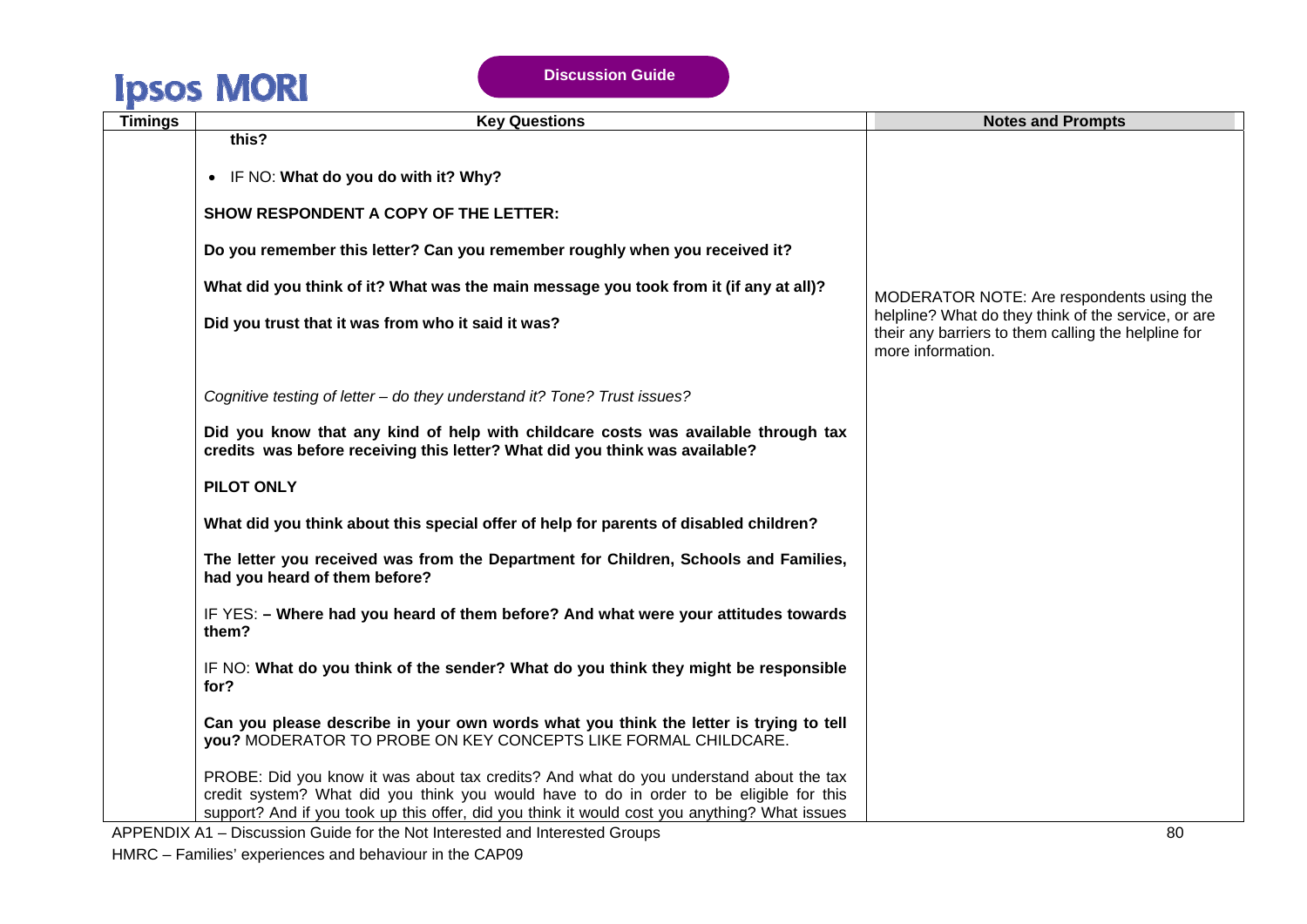| <b>Timings</b> | <b>Key Questions</b>                                                                                                                                                                                                            | <b>Notes and Prompts</b>                                                                                                                                                                                       |
|----------------|---------------------------------------------------------------------------------------------------------------------------------------------------------------------------------------------------------------------------------|----------------------------------------------------------------------------------------------------------------------------------------------------------------------------------------------------------------|
|                | in the letter were you unsure about? If so, did you find out any more information about these<br>issues? Who from? Did you show or discuss the letter with anyone? If so, what did they make                                    |                                                                                                                                                                                                                |
|                | of it?<br>To what extent do you trust the content of the letter - did you believe that if you took<br>up work and childcare you would get up to £250 - £350 per week for [the name of the<br>disabled child]'s childcare costs? | NOTE ON OFFER: Families could receive up to<br>£250 a week for one disabled child, £300 a week<br>for one severely disabled child or £350 if they<br>have two more children (only one needs to be<br>disabled) |
|                | IF NOT: Why not?                                                                                                                                                                                                                |                                                                                                                                                                                                                |
|                | Overall, what did you think of the letter when you first received it?                                                                                                                                                           |                                                                                                                                                                                                                |
|                | PROMPT: Tone, clarity, language, length and the factors that stand out and those that don't                                                                                                                                     |                                                                                                                                                                                                                |
|                | Did you have any doubts about your eligibility for support? Why do you say this?<br>Where does this perception come from?                                                                                                       |                                                                                                                                                                                                                |
|                | <b>COMMUNICATION CHANNELS:</b>                                                                                                                                                                                                  | WHAT ARE THE KEY CHARACTERISTICS OF<br>FAMILIES WHO ARE SURPRISED AT BEING                                                                                                                                     |
|                | Thinking back to when you received this letter, did you call the helpline number on the<br>letter?                                                                                                                              | ELIGIBLE?                                                                                                                                                                                                      |
|                | IF NO:                                                                                                                                                                                                                          |                                                                                                                                                                                                                |
|                | Why not? What stopped you from doing this?                                                                                                                                                                                      |                                                                                                                                                                                                                |
|                | Were you called by the helpline around the time you received the letter, or at a later<br>date?                                                                                                                                 |                                                                                                                                                                                                                |
|                | IF YES:                                                                                                                                                                                                                         |                                                                                                                                                                                                                |
|                | Did you register your interest in the scheme when you called/were called?                                                                                                                                                       |                                                                                                                                                                                                                |
|                | <b>MODERATOR NOTE: ALL GROUP 3 RESPONDENTS WILL HAVE SAID THAT THEY DID</b><br>NOT WANT TO REGISTER AN INTEREST. ALL GROUP 4 RESPONDENTS WILL HAVE<br><b>REGISTERED AN INTEREST.</b>                                            |                                                                                                                                                                                                                |

APPENDIX A1 – Discussion Guide for the Not Interested and Interested Groups HMRC – Families' experiences and behaviour in the CAP09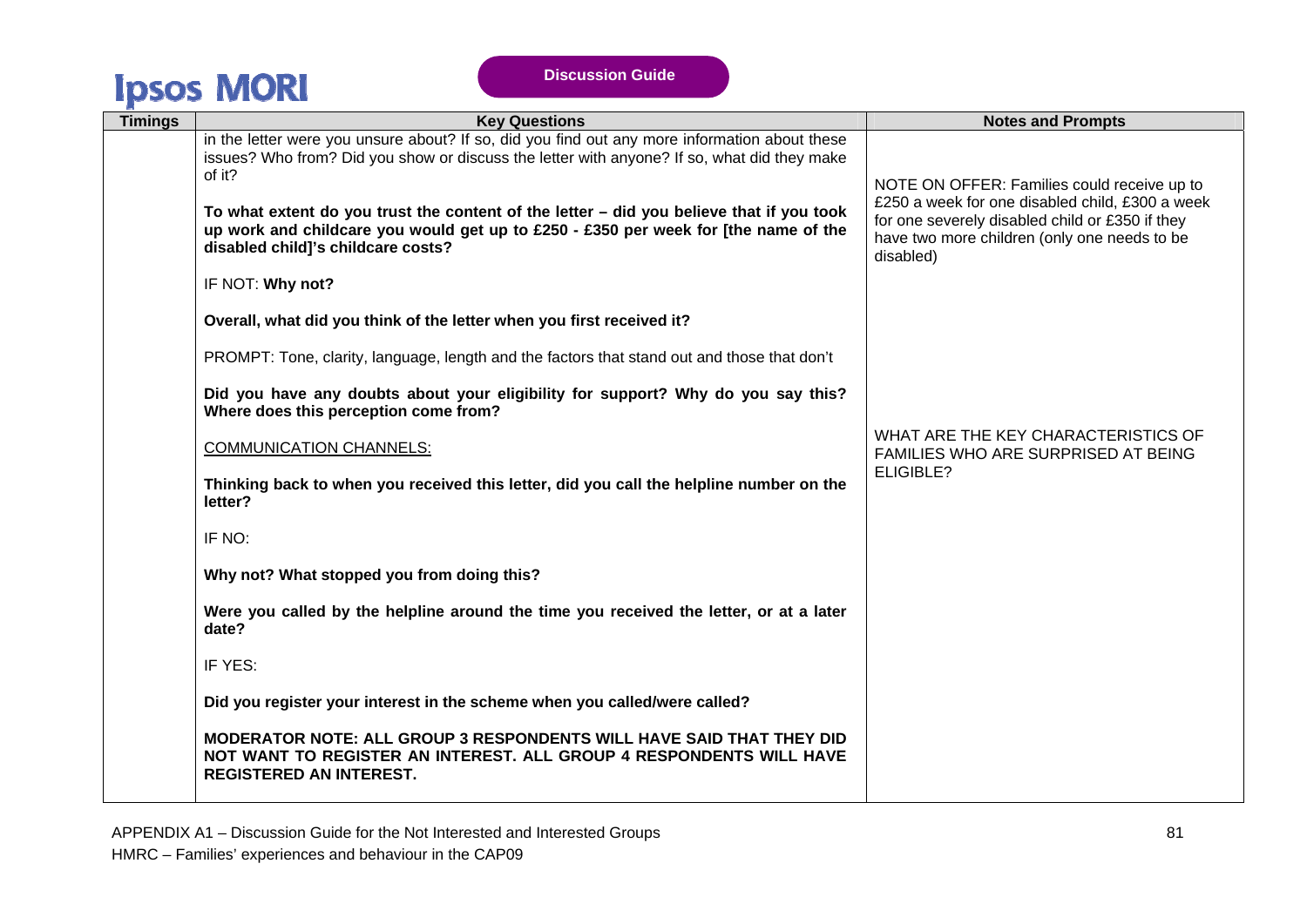**Discussion Guide** 

| <b>Timings</b> | <b>Key Questions</b>                                                                                                                                                                                                                                                                                                                                                                                                                 | <b>Notes and Prompts</b>                                             |
|----------------|--------------------------------------------------------------------------------------------------------------------------------------------------------------------------------------------------------------------------------------------------------------------------------------------------------------------------------------------------------------------------------------------------------------------------------------|----------------------------------------------------------------------|
|                | What factors did you consider when deciding whether to register your interest?                                                                                                                                                                                                                                                                                                                                                       |                                                                      |
|                | Why did/didn't you register your interest at this point?                                                                                                                                                                                                                                                                                                                                                                             |                                                                      |
|                | PROBE:                                                                                                                                                                                                                                                                                                                                                                                                                               |                                                                      |
|                | Group 3 - Did you feel that you needed more information? What kind of information did you<br>need? Why do you say this? Did you trust/believe the offer? Why/why not? Did you have<br>other considerations at the time? What were these? And were there any other factors which<br>stopped you from registering at this point? Why do you say this?                                                                                  |                                                                      |
|                | Group 4 – Did you want help with your childcare costs? Did you want help in finding work?<br>Did you feel that you needed more information? What kind of information did you need? Why<br>do you say this? Did you trust/believe the offer? Why/why not? Did you have other<br>considerations at the time? What were these? And were there any other factors which<br>encouraged you to register at this point? Why do you say this? | NOTE: People in Group 3 and 4 should have<br>talked to the helpline. |
|                | What did you think of the advice and information you received from the helpline?                                                                                                                                                                                                                                                                                                                                                     |                                                                      |
|                | PROMPT: To what extent was the information helpful? Did you get all the information you<br>needed? What else would it have been helpful for you to know?                                                                                                                                                                                                                                                                             |                                                                      |
|                | Was there any information they asked of you that you could not immediately provide?<br>What was this? Why were you not able to provide it?                                                                                                                                                                                                                                                                                           |                                                                      |
|                | PROMPT: Personal details? Childcare details? Employment details? Other?                                                                                                                                                                                                                                                                                                                                                              |                                                                      |
|                | How could the phone contact you had with the helpline have been improved? What<br>difference would this have made?                                                                                                                                                                                                                                                                                                                   |                                                                      |
|                | PROMPT: What other information would it have been useful for you to have? Why do you say<br>this? Are there any changes you can think of in how this information is delivered that would<br>be useful to you or people like you? What are these? Was it easy or difficult to register your<br>interest?                                                                                                                              |                                                                      |
|                | IF CLAIM OTHER BENEFITS E.G. DLA ASK:                                                                                                                                                                                                                                                                                                                                                                                                |                                                                      |
|                | How did you experience of this helpline compare to other govt. helplines you've used for                                                                                                                                                                                                                                                                                                                                             |                                                                      |

APPENDIX A1 – Discussion Guide for the Not Interested and Interested Groups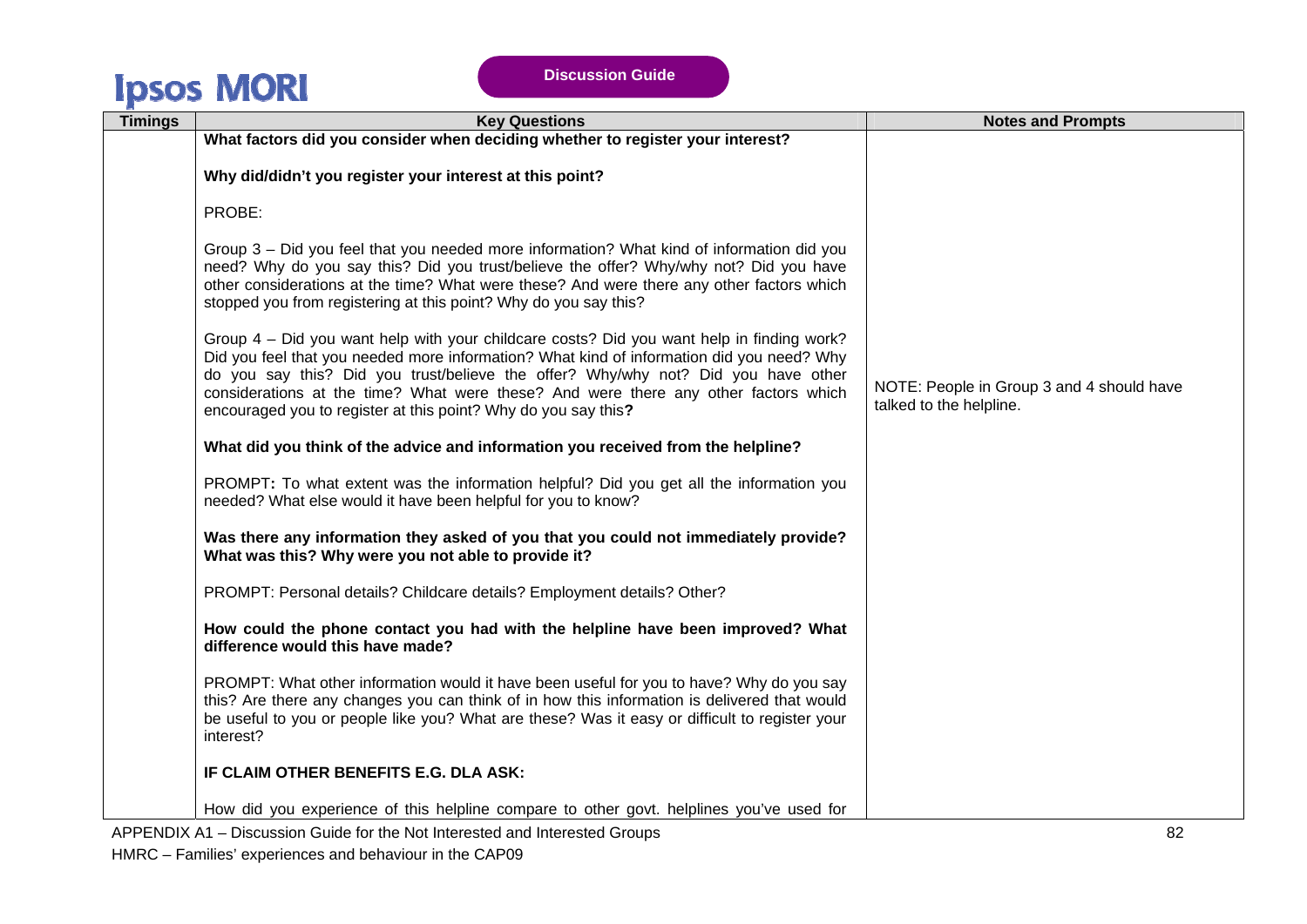| <b>Timings</b>   | <b>Key Questions</b>                                                                                                                                                                                                                 | <b>Notes and Prompts</b>                                                                                                             |
|------------------|--------------------------------------------------------------------------------------------------------------------------------------------------------------------------------------------------------------------------------------|--------------------------------------------------------------------------------------------------------------------------------------|
|                  | other benefits?                                                                                                                                                                                                                      |                                                                                                                                      |
|                  | PROBE: Attitude of staff, length of calls, usefulness of information                                                                                                                                                                 |                                                                                                                                      |
|                  | What bearing did your phone conversation have on your decision to either register, or<br>not register your interest to take up the offer of childcare? Why do you say this?                                                          |                                                                                                                                      |
| Up to 20<br>mins | 4. Barriers to finding work: ASK ONLY THOSE WHO ARE CURRENTLY OUT OF WORK                                                                                                                                                            | <b>MODERATOR NOTE:</b> probe where the birth of the<br>disabled child is the turning point $-$ e.g. if their                         |
|                  | Can I ask, are you currently looking for work? Why is this?                                                                                                                                                                          | second child is disabled but they were able to fit<br>work with childcare for their first, non-disabled                              |
|                  | IF YES PROBE: What kind of work are you looking for?                                                                                                                                                                                 | child.                                                                                                                               |
|                  | How many hours would you like to work?                                                                                                                                                                                               | MODERATOR NOTE: To what extent is finding                                                                                            |
|                  | How easy or difficult are you finding it to find a job like this? Why do you say that?                                                                                                                                               | work the main barrier to them refusing the offer.<br>We also want to look into whether the letter had                                |
|                  | ASK ALL: Do you think that working would have any impact on you personally?<br>PROBE: Financially, emotionally, socially, learning new skills etc (NB: be very sensitive here,<br>use discretion when probing). Why do you say that? | any impact in their pursuit of work and what types<br>of barriers exist for them in the pursuit of paid<br>employment over 16 hours. |
|                  | IF WORKED PREVIOUSLY: Did you see any impact on you personally when you<br>worked before? Why do you say that?                                                                                                                       |                                                                                                                                      |
|                  | And what about your family? Do you think there would be any impact on them if you<br>were to take up work?                                                                                                                           |                                                                                                                                      |
|                  | PROBE: financial, emotional, social etc (NB: be sensitive when asking this). Why do you say<br>this?                                                                                                                                 |                                                                                                                                      |
|                  | What childcare arrangements would you make if you went to a job interview? Probe<br>around formal and informal and possible costs                                                                                                    |                                                                                                                                      |
|                  | IF WORKED PREVIOUSLY AFTER HAVING CHILDREN: Did you see any impact on your<br>child(ren) when you used to work? Why/Why not? What sort of impact did you see?                                                                        |                                                                                                                                      |
|                  | So taking in everything we've just talked about, would you take up work if you were                                                                                                                                                  |                                                                                                                                      |
|                  |                                                                                                                                                                                                                                      | MODERATOR NOTE: PROBE SENSITIVELY                                                                                                    |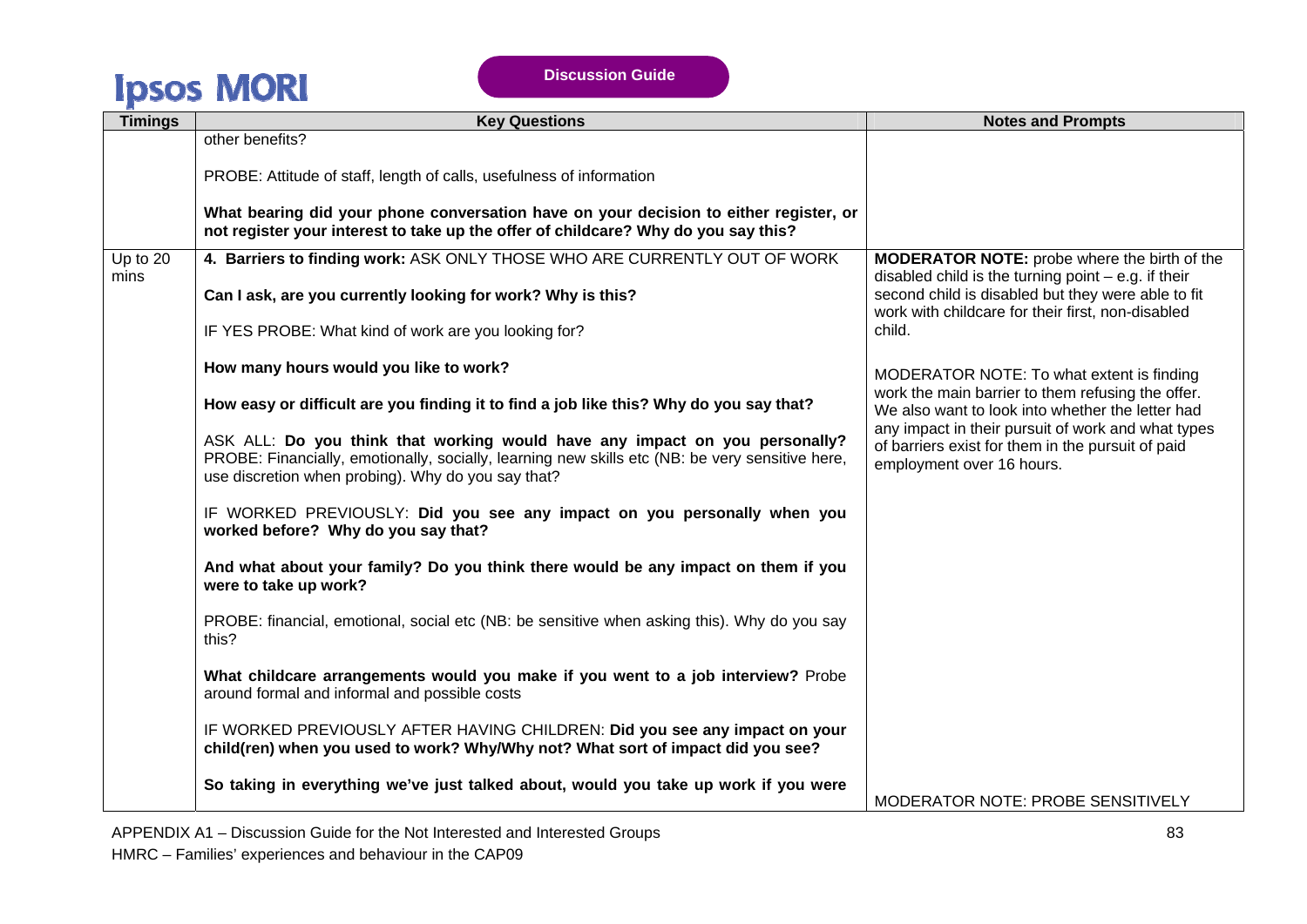| <b>Timings</b> | <b>Key Questions</b>                                                                                                                                                                                                                                                                                                                                                                                                                                                                                                                                                                                     | <b>Notes and Prompts</b>                                                                                                                      |  |  |  |
|----------------|----------------------------------------------------------------------------------------------------------------------------------------------------------------------------------------------------------------------------------------------------------------------------------------------------------------------------------------------------------------------------------------------------------------------------------------------------------------------------------------------------------------------------------------------------------------------------------------------------------|-----------------------------------------------------------------------------------------------------------------------------------------------|--|--|--|
|                | given the opportunity? Why/why not?                                                                                                                                                                                                                                                                                                                                                                                                                                                                                                                                                                      | AROUND THIS - they may not feel that they have                                                                                                |  |  |  |
|                |                                                                                                                                                                                                                                                                                                                                                                                                                                                                                                                                                                                                          | any choice over whether or not they work                                                                                                      |  |  |  |
|                | IF YES: What kind of work do you think would be suitable to your needs?                                                                                                                                                                                                                                                                                                                                                                                                                                                                                                                                  |                                                                                                                                               |  |  |  |
|                | PROBE: Full time or part time? How many hours? What kind of work?                                                                                                                                                                                                                                                                                                                                                                                                                                                                                                                                        |                                                                                                                                               |  |  |  |
|                | How would this fit around looking after your child? What arrangements would you<br>want to make? Do you think this could be achieved? What arrangements do you think<br>you would be able to achieve?                                                                                                                                                                                                                                                                                                                                                                                                    |                                                                                                                                               |  |  |  |
|                | PROBE: Would you look for employers that could help you with your childcare<br>arrangements? ASK ABOUT: flexible working hours, crèche facilities suitable for their<br>disabled child(ren) etc.                                                                                                                                                                                                                                                                                                                                                                                                         |                                                                                                                                               |  |  |  |
|                | How would you go about arranging for your child(ren) to be looked after once you had<br>found work? PROBE: Whether they would find work or childcare first, where they would go<br>to find childcare etc. draw on discussions from previous section.                                                                                                                                                                                                                                                                                                                                                     |                                                                                                                                               |  |  |  |
|                | IF NOT INTERESTED IN LOOKING FOR WORK: Recap on their reasons for not working<br>including: Issues related to their own upbringing, lack of employment opportunities, lack of<br>childcare provision that meets the child's care needs;, not ready to go back to work, lack<br>confidence/skills to return to work; would prefer not to leave the child/ren think children are<br>too young to be left, specialist childcare still too expensive or other reasons.<br><b>GROUP 4 ONLY:</b>                                                                                                               | Participants may have mentioned this in the earlier<br>section. But if not, explore fully to what extent<br>finding work is the main barrier. |  |  |  |
|                | After registering your interest with the helpline, to what extent were barriers to finding<br>suitable work the main reason behind you deciding not to/or being unable to take up<br>the offer?                                                                                                                                                                                                                                                                                                                                                                                                          |                                                                                                                                               |  |  |  |
|                | PROBE: Suitability of childcare in the area/government accredited childcare providers, forgot<br>about the offer, didn't have time or found out too late.                                                                                                                                                                                                                                                                                                                                                                                                                                                | MODERATOR NOTE: To what extent did hearing                                                                                                    |  |  |  |
|                | PROBE: don't remember receiving letter; decided wasn't interested; forgot about it; couldn't<br>find childcare/childcare not available, providers unable to provide facilities or skills needed;<br>providers equipped to provide suitable care are too far away; providers equipped to provide<br>suitable care are too expensive; providers equipped to provide suitable for disabled child are<br>unable to provide care for their other children; providers unable to give the level of attention<br>and tailored care needed; do not trust providers to provide the level of attention and tailored | about the letter change their behaviour in their<br>pursuit for work?                                                                         |  |  |  |

APPENDIX A1 – Discussion Guide for the Not Interested and Interested Groups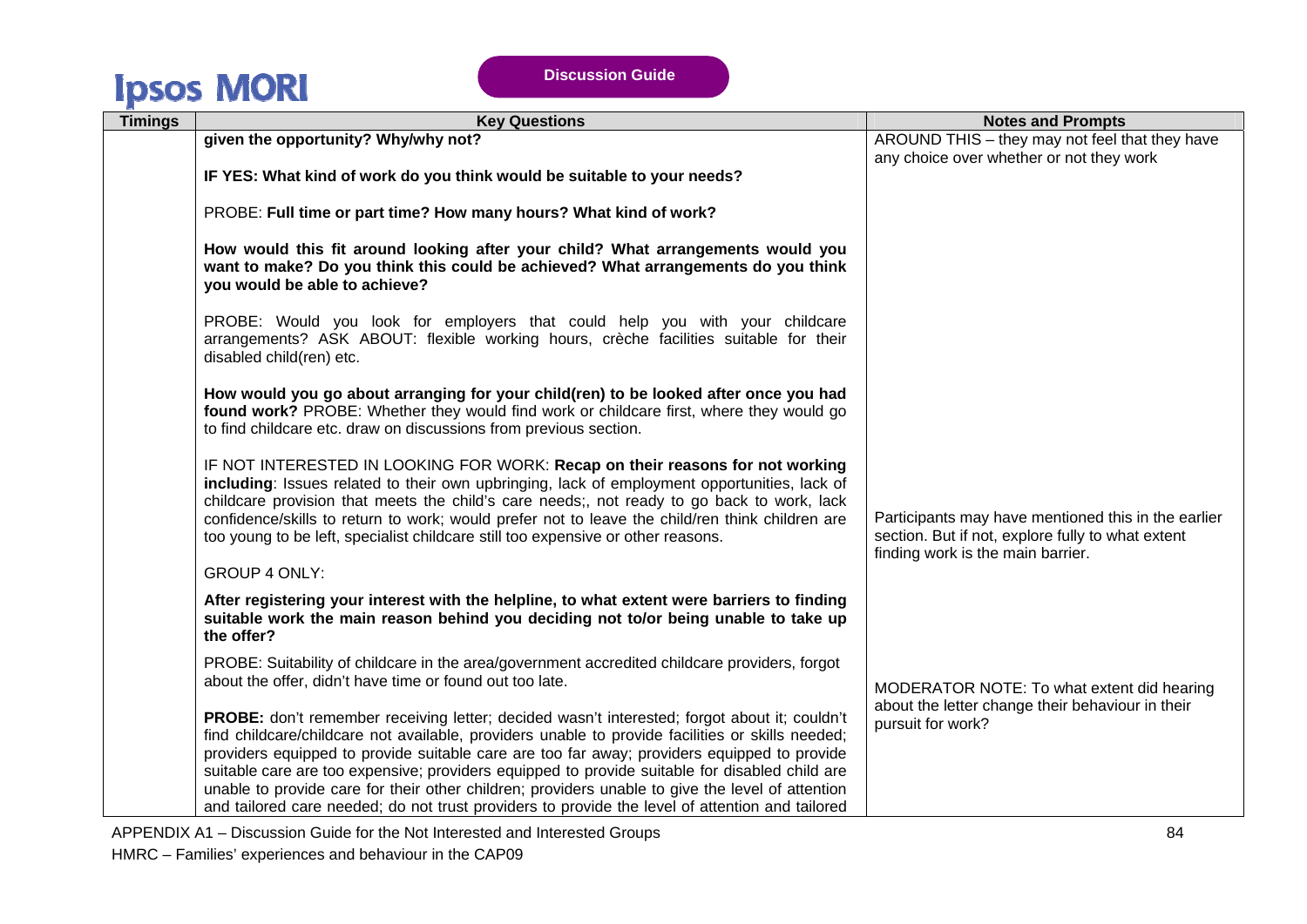| <b>Timings</b> | <b>Key Questions</b>                                                                                                                                                                                                                                              | <b>Notes and Prompts</b>                                                                                                                                                                                                                                                                                                          |
|----------------|-------------------------------------------------------------------------------------------------------------------------------------------------------------------------------------------------------------------------------------------------------------------|-----------------------------------------------------------------------------------------------------------------------------------------------------------------------------------------------------------------------------------------------------------------------------------------------------------------------------------|
|                | care they need; they are the best people to provide the attention and specialist care their<br>child needs; child too young to be left; lack of information about suitable childcare providers;<br>no work available; didn't have time or found out too late.     |                                                                                                                                                                                                                                                                                                                                   |
|                | PROBE: Why do you say this? What other factors were important in your decision? Which of<br>these was the most important?                                                                                                                                         |                                                                                                                                                                                                                                                                                                                                   |
|                | <b>BUDGETING EXERCISE:</b><br>Use the sheet in the appendices to map out the participants current weekly/monthly<br>incomings and outgoings and try to determine whether the respondent thinks that it would<br>make financial sense for them to go back to work. | MODERATOR NOTE: Do budget setting exercise<br>to determine whether they think they would be<br>better off if they went to work and to what extent<br>this cost factor is important for them when<br>considering going back to work, or are other<br>factors like being busy, or building a better life a<br>bigger consideration. |
|                | Do you think there are any financial benefits to being in work for you / your family? In<br>what way?                                                                                                                                                             |                                                                                                                                                                                                                                                                                                                                   |
|                | PROBE: What would you need to earn to make it worthwhile? Why do you say this?                                                                                                                                                                                    |                                                                                                                                                                                                                                                                                                                                   |
|                | Thinking back to the letter we were discussing, when you first heard about the offer<br>did this encourage you to start to look for work? Why? Why not?                                                                                                           |                                                                                                                                                                                                                                                                                                                                   |
|                | IF YES:                                                                                                                                                                                                                                                           |                                                                                                                                                                                                                                                                                                                                   |
|                | What about the offer made you look for work?                                                                                                                                                                                                                      |                                                                                                                                                                                                                                                                                                                                   |
|                | What sort of work did you look for?                                                                                                                                                                                                                               |                                                                                                                                                                                                                                                                                                                                   |
|                | Where did you look?                                                                                                                                                                                                                                               |                                                                                                                                                                                                                                                                                                                                   |
|                | PROBE: Jobcentre, Recruitment agencies, previous employers, increasing hours with current<br>employer? Friends and family or other sources.                                                                                                                       |                                                                                                                                                                                                                                                                                                                                   |
|                | Was this any different to how you have looked for work previously? Why was this?                                                                                                                                                                                  |                                                                                                                                                                                                                                                                                                                                   |
|                | IF NO:                                                                                                                                                                                                                                                            |                                                                                                                                                                                                                                                                                                                                   |
|                | Is there anything about the offer that could be changed to make your looking for work<br>more of a practical option? PROBE: Would your circumstances need to be different?<br>Would the offer itself need to be different? How?                                   |                                                                                                                                                                                                                                                                                                                                   |
|                | APPENDIX A1 – Discussion Guide for the Not Interested and Interested Groups                                                                                                                                                                                       | 85                                                                                                                                                                                                                                                                                                                                |

HMRC – Families' experiences and behaviour in the CAP09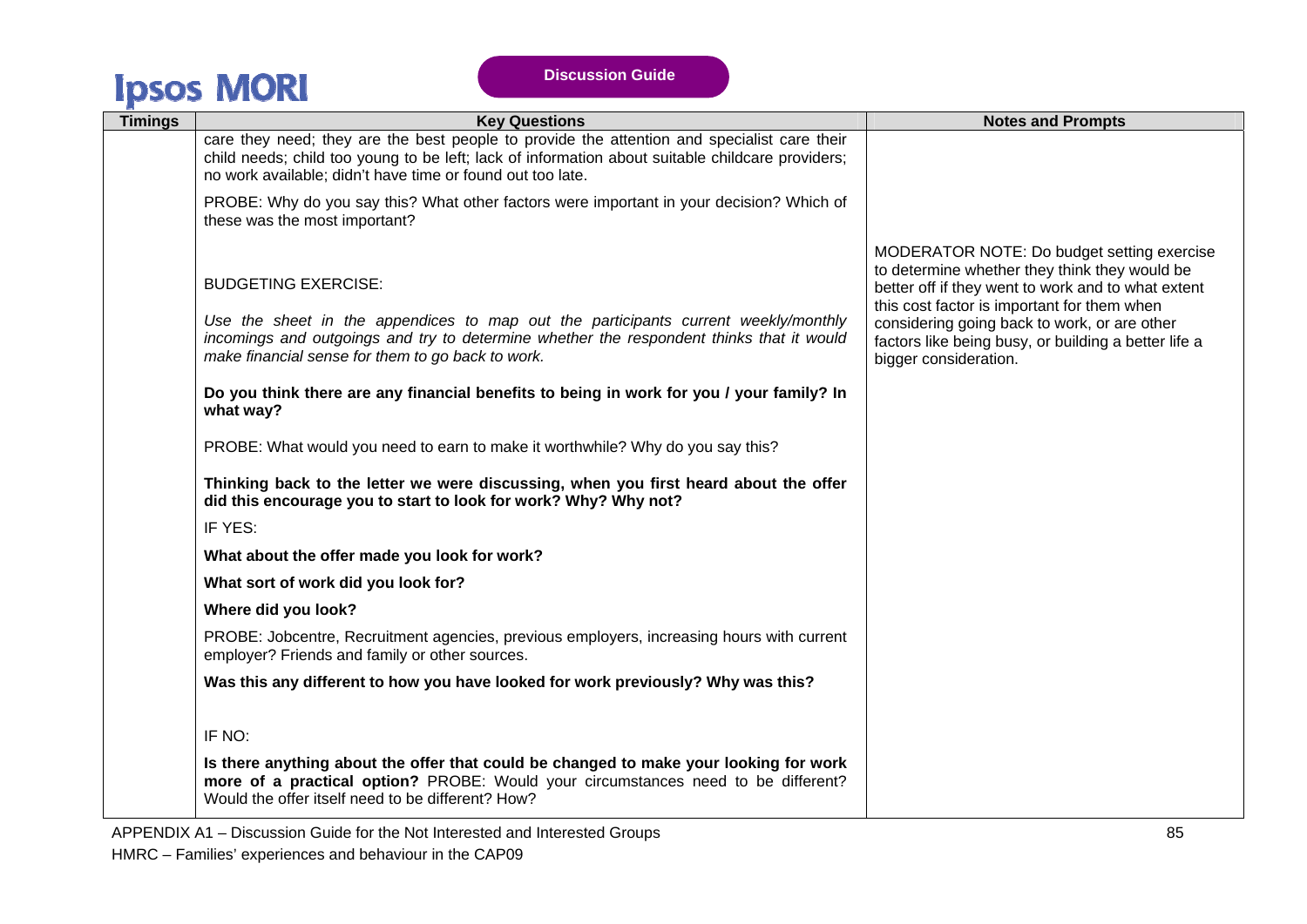| <b>Timings</b> | <b>Key Questions</b>                                                                                                                                                                                                                            | <b>Notes and Prompts</b>                                                                                                                                                                                   |
|----------------|-------------------------------------------------------------------------------------------------------------------------------------------------------------------------------------------------------------------------------------------------|------------------------------------------------------------------------------------------------------------------------------------------------------------------------------------------------------------|
|                | - the financial offer                                                                                                                                                                                                                           |                                                                                                                                                                                                            |
|                | - help and advice in finding childcare suitable for the child's needs?                                                                                                                                                                          |                                                                                                                                                                                                            |
|                | - help and advice in finding work which fits with your responsibilities.                                                                                                                                                                        |                                                                                                                                                                                                            |
|                | How would this help?                                                                                                                                                                                                                            |                                                                                                                                                                                                            |
|                | To what extent was finding work more of a barrier to taking up the offer than finding<br>suitable childcare?                                                                                                                                    |                                                                                                                                                                                                            |
|                | PROBE: Was it a combination of both? Were there other factors involved? Which was the<br>most important?                                                                                                                                        |                                                                                                                                                                                                            |
|                | PROBE: Explore fully the combination of finding compatible work and childcare as a barriers<br>in more depth.                                                                                                                                   |                                                                                                                                                                                                            |
| Up to 10       | 5. General experiences and perceptions of formal childcare                                                                                                                                                                                      |                                                                                                                                                                                                            |
| mins           | MODERATOR: If participant has never looked for or used childcare for their disabled<br>child then please ask questions in the following sections in terms of their perceptions<br>of what they think using/looking for childcare might be like. | MODERATOR NOTE: Explore general<br>experiences and perceptions of formal childcare<br>and identify the barriers to childcare for families<br>with disabled children Handle this section<br>sensitively.    |
|                | I'm now going to talk a little bit more about the sorts of childcare you have used in the<br>past for [the name of disabled child], and how you feel about different types of<br>childcare providers.                                           | MODERATOR NOTE: Consider throughout here<br>particularly the age of the disabled child with their                                                                                                          |
|                | MODERATOR: RECAP ON THEIR PAST/CURRENT USE OF CHILDCARE PROVIDERS<br>FOR EACH OF THEIR CHILDREN                                                                                                                                                 | disability - getting older might not mean more self-<br>sufficiency for the child, and it might make finding                                                                                               |
|                | So generally then, do you feel your childcare arrangements are best placed for your<br>current situation?                                                                                                                                       | childcare more challenging.                                                                                                                                                                                |
|                | PROMPT: Why do you say this? How do you feel about the childcare that you use? What do<br>you like/dislike about it? If they used a different provider in the past, ask which they prefer<br>and why?                                           | Over time their childcare arrangements and<br>situation may have changed, and it would be<br>useful to get a track of this, e.g. they might have<br>found it easier to find childcare for a three year old |
|                | What, if any, have your experiences of using formal childcare providers been like in<br>the past?                                                                                                                                               | but not for an 11 year old with a disability.<br>Alternatively some of the more recent legislation<br>might have made things better than they were.                                                        |
|                | PROMPT: How easy was it to arrange? To what extent did the provider fulfil the care needs                                                                                                                                                       |                                                                                                                                                                                                            |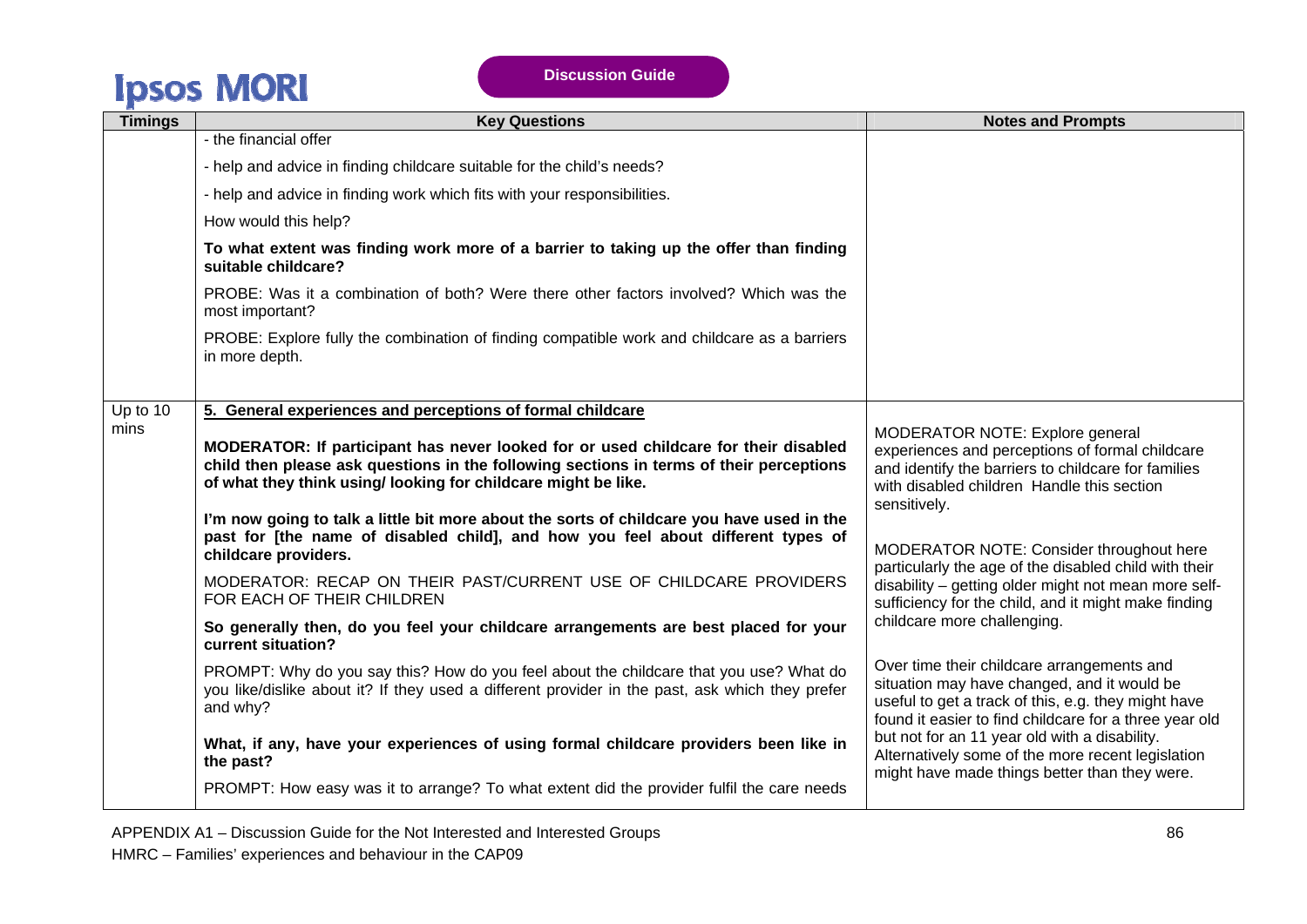| <b>Timings</b> | <b>Key Questions</b>                                                                                                                                                                                                                 | <b>Notes and Prompts</b>                                                                                                                             |
|----------------|--------------------------------------------------------------------------------------------------------------------------------------------------------------------------------------------------------------------------------------|------------------------------------------------------------------------------------------------------------------------------------------------------|
|                | of your child/ren? How did you find paying for this kind of childcare?                                                                                                                                                               |                                                                                                                                                      |
|                | Do you feel that finding suitable childcare for [name of disabled child] has been more<br>easy or difficult at different times of their lives? When? Do you think it will be more easy<br>or difficult when they are teenagers? Why? |                                                                                                                                                      |
|                | How do you feel about the idea of a formal provider - such as a nursery or childminder<br>- taking care of [the name of disabled child] for you?                                                                                     | Try to establish the extent of experience they have<br>had in using childcare for their disabled child.                                              |
|                | PROMPT: Why do you say this? How does it compare to how you feel about your family or<br>your friends looking after you children? Why do you say this, on balance, which do you<br>prefer? Why?                                      |                                                                                                                                                      |
|                | IF HAPPY WITH FORMAL CHILDCARE: Why do you say that? Are there particular<br>childcare providers you are happy with, and others you are not so happy with? Which<br>are these? Why do you say this?                                  | We are trying to get a feel for whether their<br>arrangements are out of choice or more out of<br>necessity. Whether there are any barriers to their |
|                | IF NOT HAPPY WITH FORMAL CHILDCARE: Why do you say that? Are there particular<br>types of childcare providers you are unhappy with? Why do you say this?                                                                             | preferred method of childcare because of their<br>child's care needs. Please approach this<br>sensitively.                                           |
|                | IF SAY THEY PREFER TO USE INFORMAL CARE (FAMILY/ FRIENDS) Probe fully around<br>why this is? Cost? Trust? Think they can provide more tailored care? Convenience?                                                                    | MODERATOR NOTE: This needs particular<br>sensitivity, especially if the child's disability is not                                                    |
|                | IF SAY THEY FEEL THEY SHOULD BE LOOKING AFTER THEIR CHILD:                                                                                                                                                                           | going to lessen with age.                                                                                                                            |
|                | Why do you say that?                                                                                                                                                                                                                 |                                                                                                                                                      |
|                | PROMPT: Would this be all the time or only part of the time? Do you think the age of your<br>child/ren will have a bearing on how you feel about this issue? When do you think things<br>might be different?                         |                                                                                                                                                      |
| Up to 20       | 6. Accessibility and confidence in formal childcare                                                                                                                                                                                  | MODERATOR: Explore the extent to which                                                                                                               |
| minutes        | Have you ever faced any difficulties in the past with finding suitable childcare for your<br>child/children?                                                                                                                         | accessibility and confidence in providers are<br>barriers to use of formal childcare.                                                                |
|                | PROMPT Can you talk me through these? How did they affect you?                                                                                                                                                                       |                                                                                                                                                      |
|                | And what about your experiences of finding childcare providers for [the name of<br><b>DOFUBIVAL BL.</b>                                                                                                                              |                                                                                                                                                      |

APPENDIX A1 – Discussion Guide for the Not Interested and Interested Groups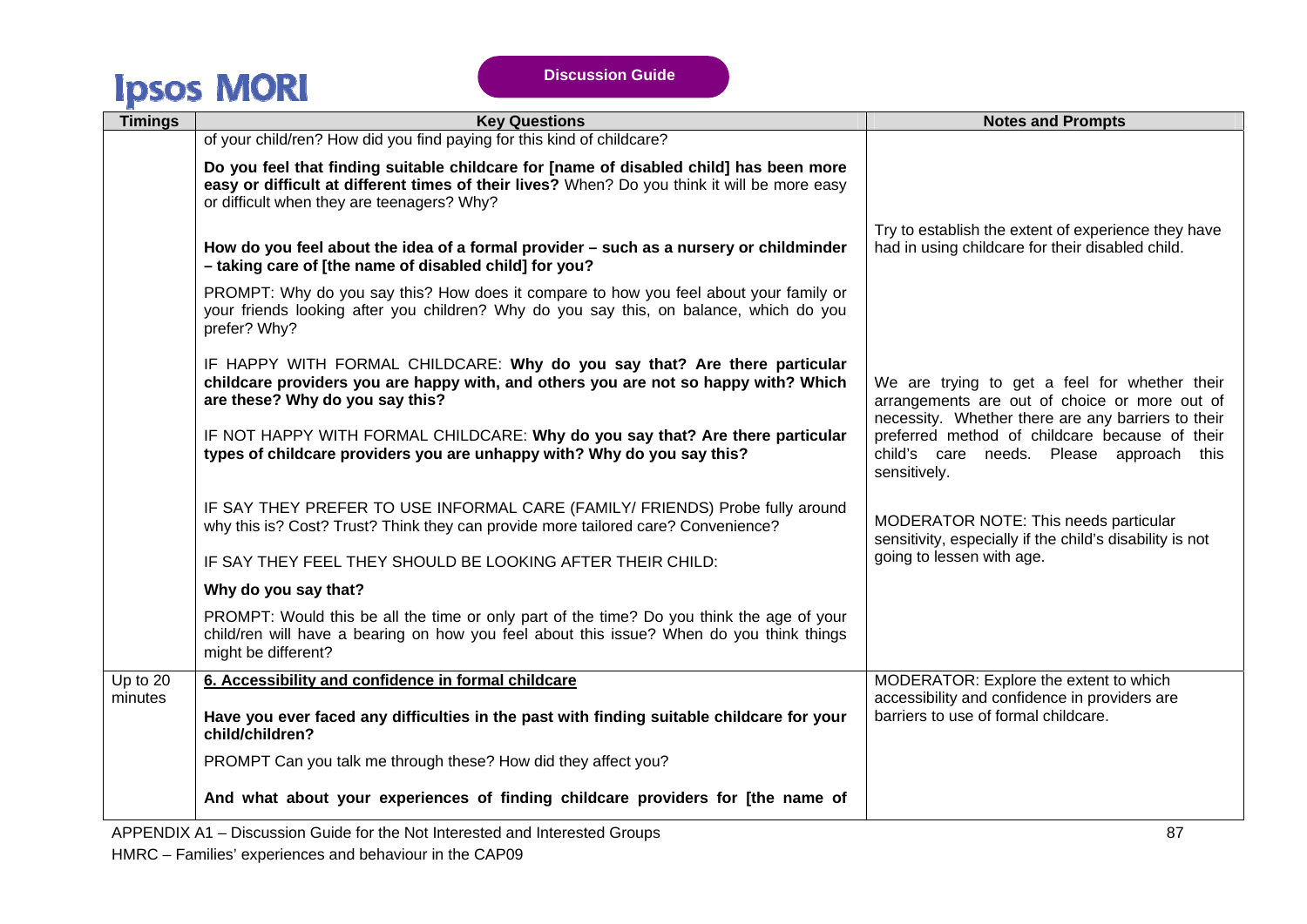| <b>Timings</b> | <b>Key Questions</b>                                                                                                                                                                                     | <b>Notes and Prompts</b>                                                                                                                                      |
|----------------|----------------------------------------------------------------------------------------------------------------------------------------------------------------------------------------------------------|---------------------------------------------------------------------------------------------------------------------------------------------------------------|
|                | disabled child]?                                                                                                                                                                                         |                                                                                                                                                               |
|                | PROMPT IF DIFFICULT: When has it been difficult? Is it all the time, or during a certain<br>period in the past? What made it difficult?                                                                  |                                                                                                                                                               |
|                | PROMPT IF EASY: When has it been easy? Is it all the time, or during a certain period in the<br>past? What made it easy?                                                                                 |                                                                                                                                                               |
|                | How confident do you feel about childcare providers being able to provide [name of<br>disabled child] with the care they need?                                                                           | Try to ascertain whether the participants' views                                                                                                              |
|                | PROMPT: Skills of staff? Attitude of staff? Facilities in centre? Why do you say that -<br>personal experience, word of mouth from other parents?                                                        | are based on their experience or their perceptions<br>of formal childcare. If based on perceptions please<br>establish what these are based on / informed by. |
|                | How would you describe the attitude of the childcare providers you have contacted<br>when looking for care for [name of disabled child]                                                                  |                                                                                                                                                               |
|                | PROMPT: Helpful? Friendly? Reassuring? Did this affect your decision to use them?                                                                                                                        |                                                                                                                                                               |
|                | Has a childcare provider ever told you that they were unable to care for [name of<br>disabled child]?                                                                                                    |                                                                                                                                                               |
|                | IF YES: Was it a private or a local authority provider? What reasons did they give you for<br>this? How did it make you feel?                                                                            |                                                                                                                                                               |
|                | Has a childcare provider ever told you that they would need to make adjustments<br>(physical, new staff, staff training etc) to their centre to be able to provide care for<br>[name of disabled child]? |                                                                                                                                                               |
|                | IF YES: What adjustments did they need to make? How did they communicate this to you?<br>What was the outcome?                                                                                           |                                                                                                                                                               |
|                | IF NO: Do you think a provider would do this if necessary? Why do you say that?                                                                                                                          |                                                                                                                                                               |
|                | Do you think there are enough places available in childcare providers that can provide<br>the facilities and care for [the name of disabled child] needs in your local area?                             |                                                                                                                                                               |
|                | PROMPT IF NO: Has this caused problems in finding a childcare provider? Why/why not?                                                                                                                     |                                                                                                                                                               |
|                | PROMPT IF YES: Why did they think that? Try to ascertain whether this is based on<br>experience or perception.                                                                                           |                                                                                                                                                               |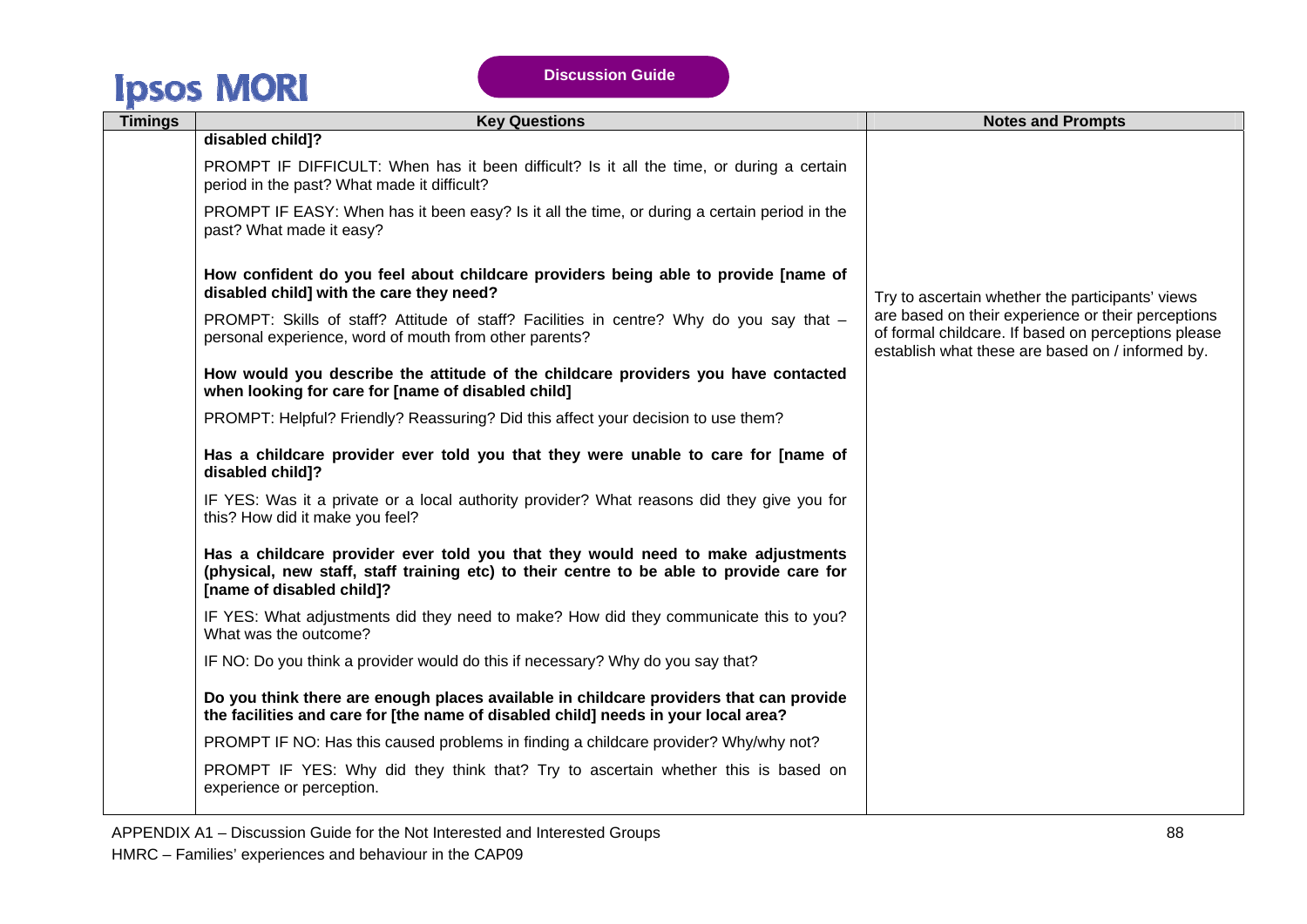| <b>Timings</b> | <b>Key Questions</b>                                                                                                                                             | <b>Notes and Prompts</b>                                                       |
|----------------|------------------------------------------------------------------------------------------------------------------------------------------------------------------|--------------------------------------------------------------------------------|
|                | FOR THOSE WITH NON-DISABLED CHILDREN:                                                                                                                            |                                                                                |
|                | Have you, or would you want to use the same provider for all of your children?                                                                                   |                                                                                |
|                | PROMPT: Why do you say that? What would the benefits be? Would there be any<br>drawbacks? Has not being able to do this affected your decision to use childcare? |                                                                                |
|                | Are there any times of year when you feel it is particularly difficult to find care for<br>[name of disabled child]?                                             |                                                                                |
|                | PROMPT: When is that? School holidays? After school? Weekends? What impact does this<br>have on your decision to use to?                                         |                                                                                |
|                | Do you feel that there is enough choice of different activities to take part in through<br>childcare providers for [name of disabled child]?                     |                                                                                |
|                | IF YES: What activities have you used?                                                                                                                           |                                                                                |
|                | IF NO: What activities would you like to have access to?                                                                                                         |                                                                                |
|                | How do you find out about childcare providers in the area?                                                                                                       | MODERATOR: Try to gauge level and frequency                                    |
|                | PROMPT: Do you feel like you know what is available? How have you found this out?                                                                                | of contact as well as depth of information provided<br>by FIS                  |
|                | Where have you found information on childcare? Sure Start Children's Centre, online,<br>FIS, word of mouth, charity organisation and so on.                      | MODERATOR NOTE: IF THE PARTICPANT                                              |
|                | IF THEY SAY THEY HAVE USED THE FIS:                                                                                                                              | WOULD LIKE TO KNOW MORE ABOUT THEIR                                            |
|                | What information did Family Information Service (FIS) give you?                                                                                                  | LOCAL FIS PLEASE PROVIDE THEM WITH THE<br>PHONE NUMBER FOR THEIR LOCAL FIS - A |
|                | IF YES: Were they helpful? Did you trust their information? Was this followed up with further<br>calls or face to face contact?                                  | FULL LIST IS INCLUDED IN THE MODERATOR<br>PACK.                                |
|                | Do you know of any other local networks or support groups who provide help and<br>information about childcare to parents with disabled children?                 |                                                                                |
|                | PROBE: have you ever used them? Why/ why not? IF SO, PROBE AROUND THEIR<br><b>EXPERIENCE OF DOING THIS</b>                                                       |                                                                                |
|                |                                                                                                                                                                  |                                                                                |
|                |                                                                                                                                                                  |                                                                                |
|                |                                                                                                                                                                  |                                                                                |

APPENDIX A1 – Discussion Guide for the Not Interested and Interested Groups HMRC – Families' experiences and behaviour in the CAP09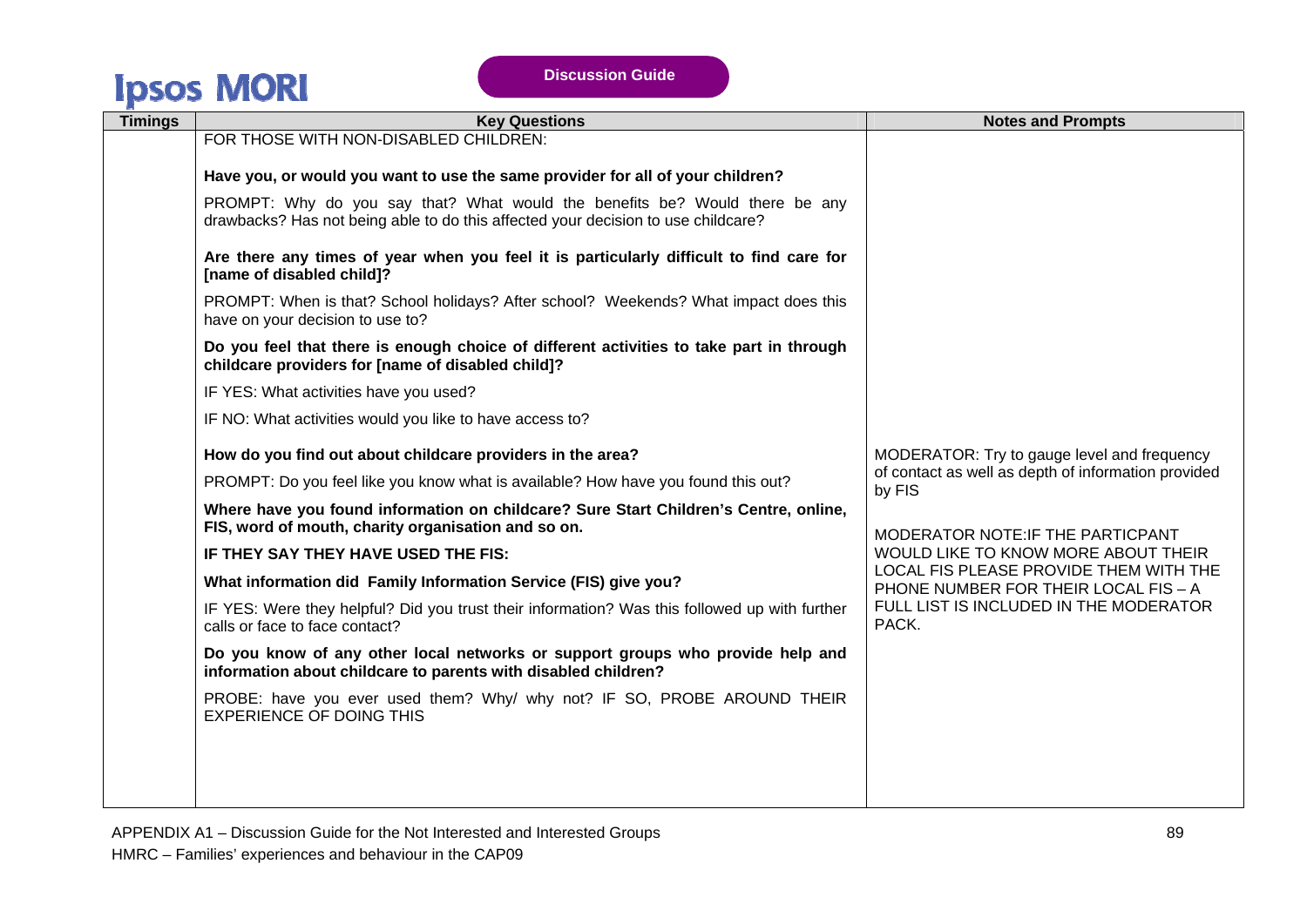| <b>Timings</b> | <b>Key Questions</b>                                                                                                                                                                                                                                                                                   | <b>Notes and Prompts</b>                                                                              |
|----------------|--------------------------------------------------------------------------------------------------------------------------------------------------------------------------------------------------------------------------------------------------------------------------------------------------------|-------------------------------------------------------------------------------------------------------|
| Up to 20       | 7. Affordability and other barriers                                                                                                                                                                                                                                                                    | MODERATOR: key objective is uncovering                                                                |
| minutes        |                                                                                                                                                                                                                                                                                                        | whether or not cost and transport are major                                                           |
|                | How affordable do you think the childcare providers in your area are? To what extent<br>has this been a barrier to you using them to look after your child?                                                                                                                                            | barriers to using childcare - if they found a<br>provider they could afford would they use it?        |
|                | PROMPT: Why do you say this? When has this been a problem?                                                                                                                                                                                                                                             |                                                                                                       |
|                | How do you think the cost of childcare for disabled children compares with care for<br>non-disabled children?                                                                                                                                                                                          |                                                                                                       |
|                | PROMPT: More expensive? Less? The same? Why?                                                                                                                                                                                                                                                           |                                                                                                       |
|                | To what extent do you think that childcare for disabled children is generally<br>affordable? Why do you say this?                                                                                                                                                                                      |                                                                                                       |
|                | PROMPT: How much money do you think is affordable for you to pay? Why do you say this?<br>What kind of provider would charge these rates do you think? Would you consider using<br>them? Why/why not?                                                                                                  |                                                                                                       |
|                | Have you looked for childcare for [name of disabled child] and found it too expensive?                                                                                                                                                                                                                 |                                                                                                       |
|                | What kind of childcare was this? Can you remember how much they asked you to pay? How<br>much do you think is affordable for you pay? If this difference were paid for by the<br>Government would you take the offer up? (PROBE ON THIS IF SO).                                                        |                                                                                                       |
|                | Have you ever been told by a provider that the cost of caring for [name of disabled<br>child] would be higher because of their care needs?                                                                                                                                                             | MODERATOR NOTE: If participant believes that<br>childcare for disabled children is higher try to find |
|                | IF YES: Was it a private or local authority provider? How much more did they tell you it would<br>cost? How did they explain this extra cost to you? Did this affect your decision to use them?                                                                                                        | out if this is based on experience or perception.                                                     |
|                | IF NO: Do you think this might happen? Why?                                                                                                                                                                                                                                                            |                                                                                                       |
|                | Have you ever needed to pay a deposit or upfront payment for [the name of the<br>disabled child's] childcare? Were you able to pay this? How? Did this affect your decision<br>to use the provider? Was this any different to how you organised payment for childcare for<br>your other children? How? |                                                                                                       |
|                | Is the cost of childcare for [name of disabled child] more unaffordable at all times<br>during the year, or only in certain months? Why is this case?                                                                                                                                                  |                                                                                                       |
|                | PROBE: during the summer holidays, Christmas period, seasonal work etc.                                                                                                                                                                                                                                |                                                                                                       |

APPENDIX A1 – Discussion Guide for the Not Interested and Interested Groups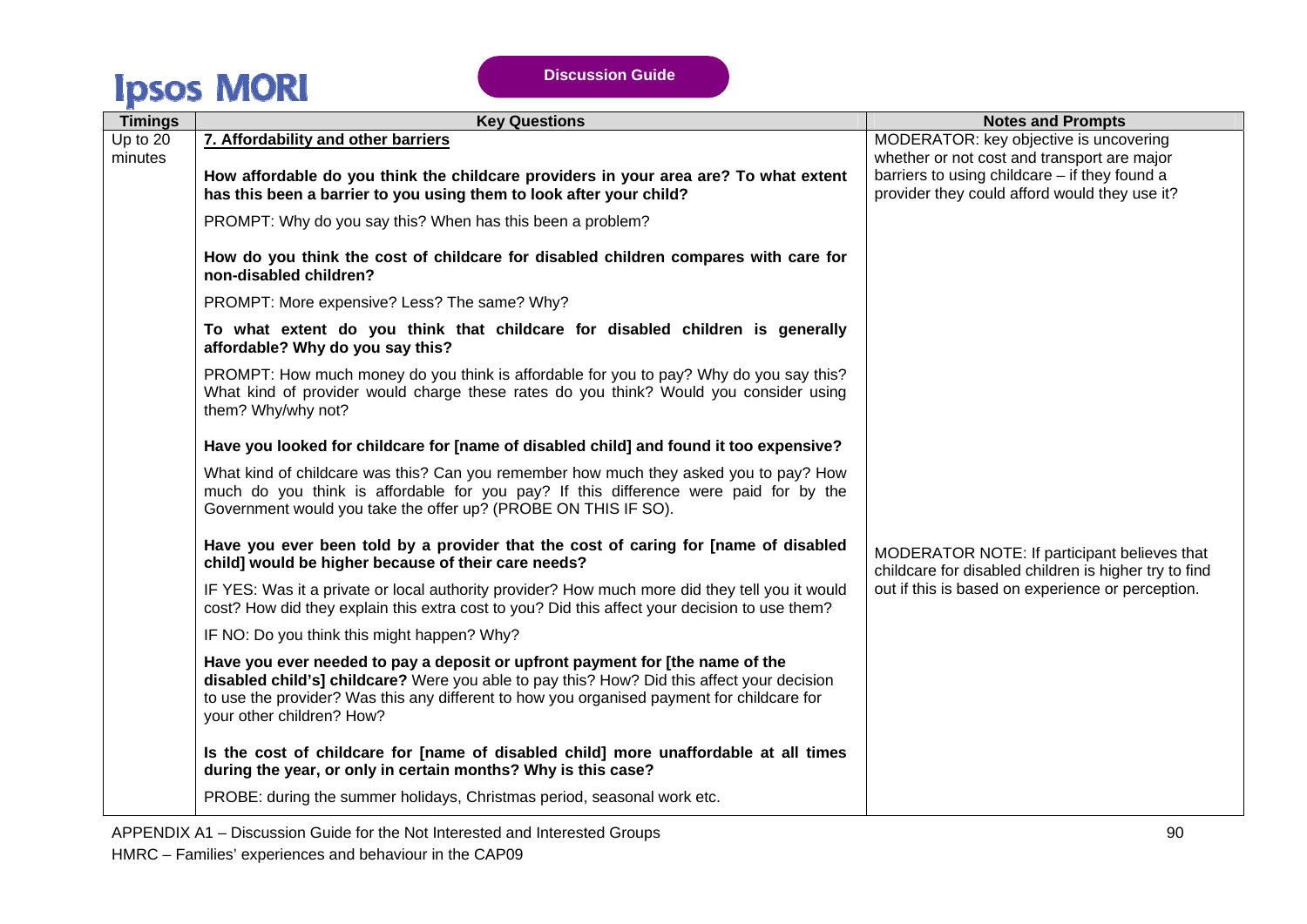| <b>Timings</b> | <b>Key Questions</b>                                                                                                                                                                                                                | <b>Notes and Prompts</b>                                     |
|----------------|-------------------------------------------------------------------------------------------------------------------------------------------------------------------------------------------------------------------------------------|--------------------------------------------------------------|
|                | What do you consider to be a reasonable distance to travel to a provider that has the<br>facilities and skills to provide specialist care for your child? Is this how far you<br>currently travel to reach your childcare provider? |                                                              |
|                | How would you travel to and from a childcare provider with [name of disabled child]?                                                                                                                                                |                                                              |
|                | PROMPT: Walk? Car? Public transport? Taxi? Do you know what the additional cost of this<br>might be? What impact would this have?                                                                                                   |                                                              |
|                | How easy do you find it to use [mode of transport] to travel to your childcare provider?                                                                                                                                            |                                                              |
|                | PROBE: Does the mode of transport have any impact on the provider they decide to use? If<br>there are additional costs, is this a factor in choosing a childcare provider?                                                          |                                                              |
|                | Where do you normally go for information on what support or benefits you might be<br>entitled to?                                                                                                                                   |                                                              |
|                | PROMPT: Job Centre? FIS? CAB? Charities, SSCC, Other professional - e.g. Drs, health<br>visitors, social workers and so on.                                                                                                         | MODERATOR: Use prompt card of list of benefits<br>if needed. |
|                | Do you know what support or benefits that either you or [name of disabled child] might<br>be eligible for to help towards childcare costs?                                                                                          |                                                              |
|                | PROMPT: Which ones? Have you ever claimed for help with childcare costs? Why/ Why not?<br>How do you find making claims for benefits?                                                                                               |                                                              |
|                | MODERATOR: refer back to list of benefits they claim and discuss each in turn                                                                                                                                                       |                                                              |
|                | PROMPT: Easy? Difficult? Why?                                                                                                                                                                                                       |                                                              |
|                | Are there any other factors which we haven't covered which have made it difficult for<br>you to find suitable childcare?                                                                                                            |                                                              |
|                | PROBE: What were these? Why were they important?                                                                                                                                                                                    |                                                              |
|                | <b>GROUP 3 ONLY</b>                                                                                                                                                                                                                 |                                                              |
|                | To what extent were barriers to finding suitable childcare the main factor in you<br>deciding not to take up the offer of help with your childcare?                                                                                 |                                                              |
|                | PROBE: Why do you say this? What other factors were important in your decision? Which of<br>these was the most important?                                                                                                           |                                                              |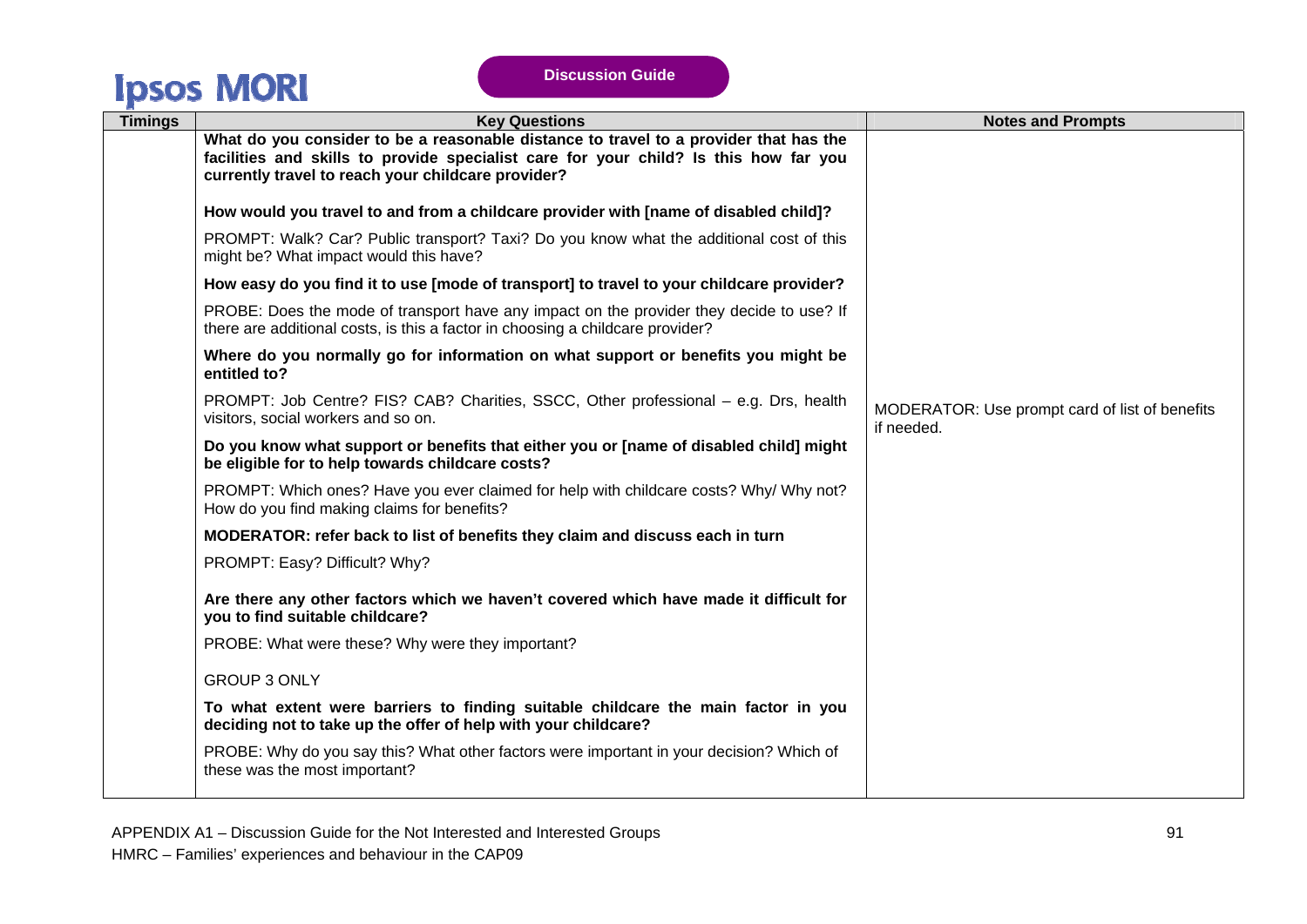| Timings   | <b>Key Questions</b>                                                                                                                                                                                 | <b>Notes and Prompts</b>                                                            |
|-----------|------------------------------------------------------------------------------------------------------------------------------------------------------------------------------------------------------|-------------------------------------------------------------------------------------|
|           | <b>GROUP 4 ONLY:</b>                                                                                                                                                                                 |                                                                                     |
|           | After registering your interest with the helpline, to what extent were barriers to finding<br>suitable childcare the main reason behind you deciding not to/or being unable to take<br>up the offer? |                                                                                     |
|           | PROBE: Why do you say this? What other factors were important in your decision? Which of<br>these was the most important?                                                                            |                                                                                     |
| 5-10 mins | 8. Conclusion and Thanks                                                                                                                                                                             | This section will draw out the key messages and<br>brings the interview to a close. |
|           | Just thinking about all the things we have discussed today, what do you think<br>was the main reason for you deciding against taking up the offer of extra help?                                     |                                                                                     |
|           | Is there anything else you think is relevant and wish to discuss?                                                                                                                                    |                                                                                     |
|           | Thank participants; explain the next steps (e.g. what HMRC will do with the findings).<br>THANK AND CLOSE. Reassure about confidentiality.                                                           |                                                                                     |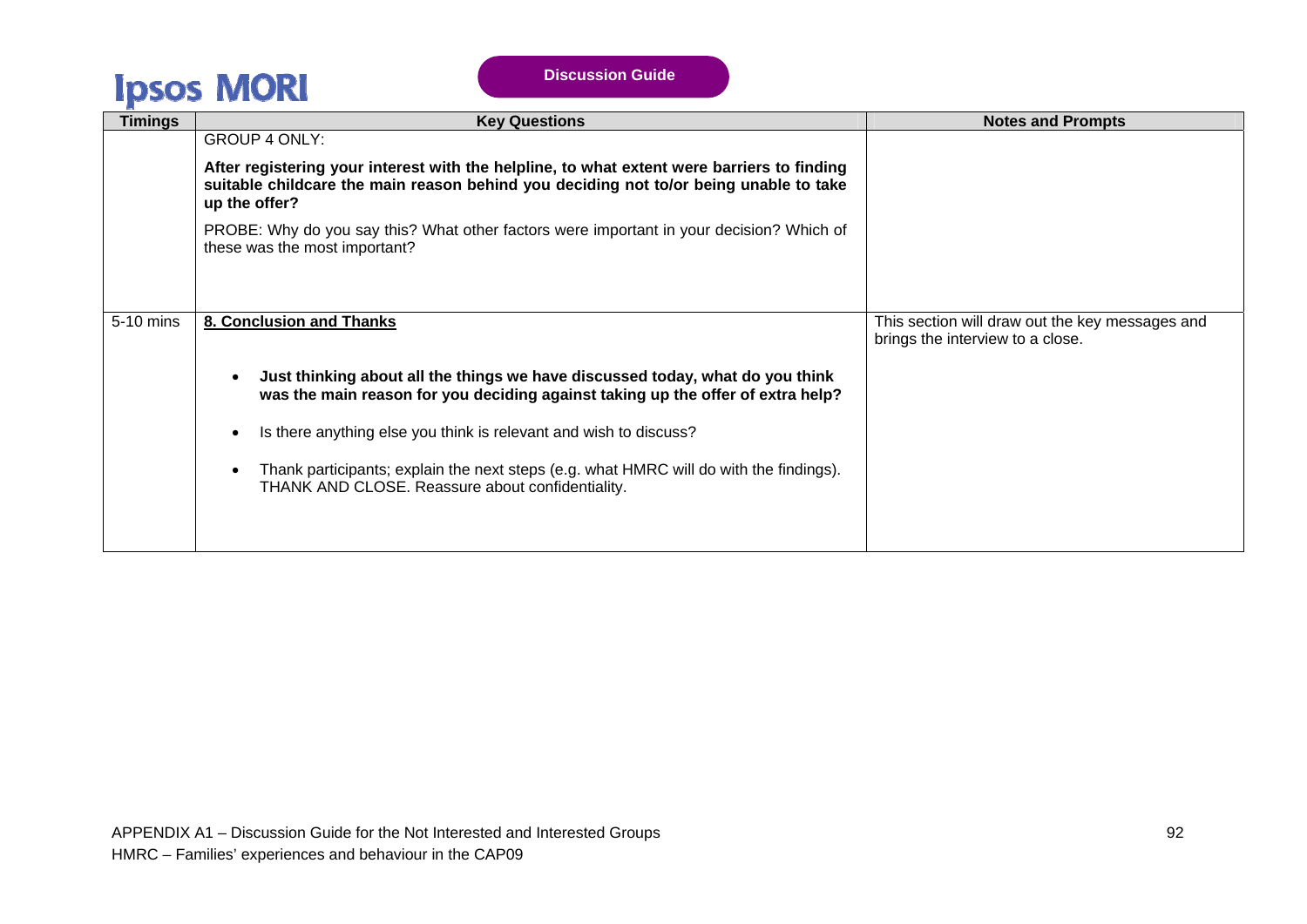

#### **Appendix A – Financial Diary**

Use this to help participants plan their incomings and outgoings:

Weekly income and outgoings

**Monday** 

**Tuesday** 

**Wednesday** 

**Thursday** 

Friday

**Saturday** 

**Sunday** 

| Appe<br>ndix<br>B –<br>Diary | Week<br>$\overline{1}$  | Mon | Tue | Wed | Thu | Fri | Sat | Sun |
|------------------------------|-------------------------|-----|-----|-----|-----|-----|-----|-----|
|                              | $\overline{2}$          |     |     |     |     |     |     |     |
|                              | $\overline{\mathbf{3}}$ |     |     |     |     |     |     |     |
|                              | $\overline{4}$          |     |     |     |     |     |     |     |

#### Monthly income and outgoings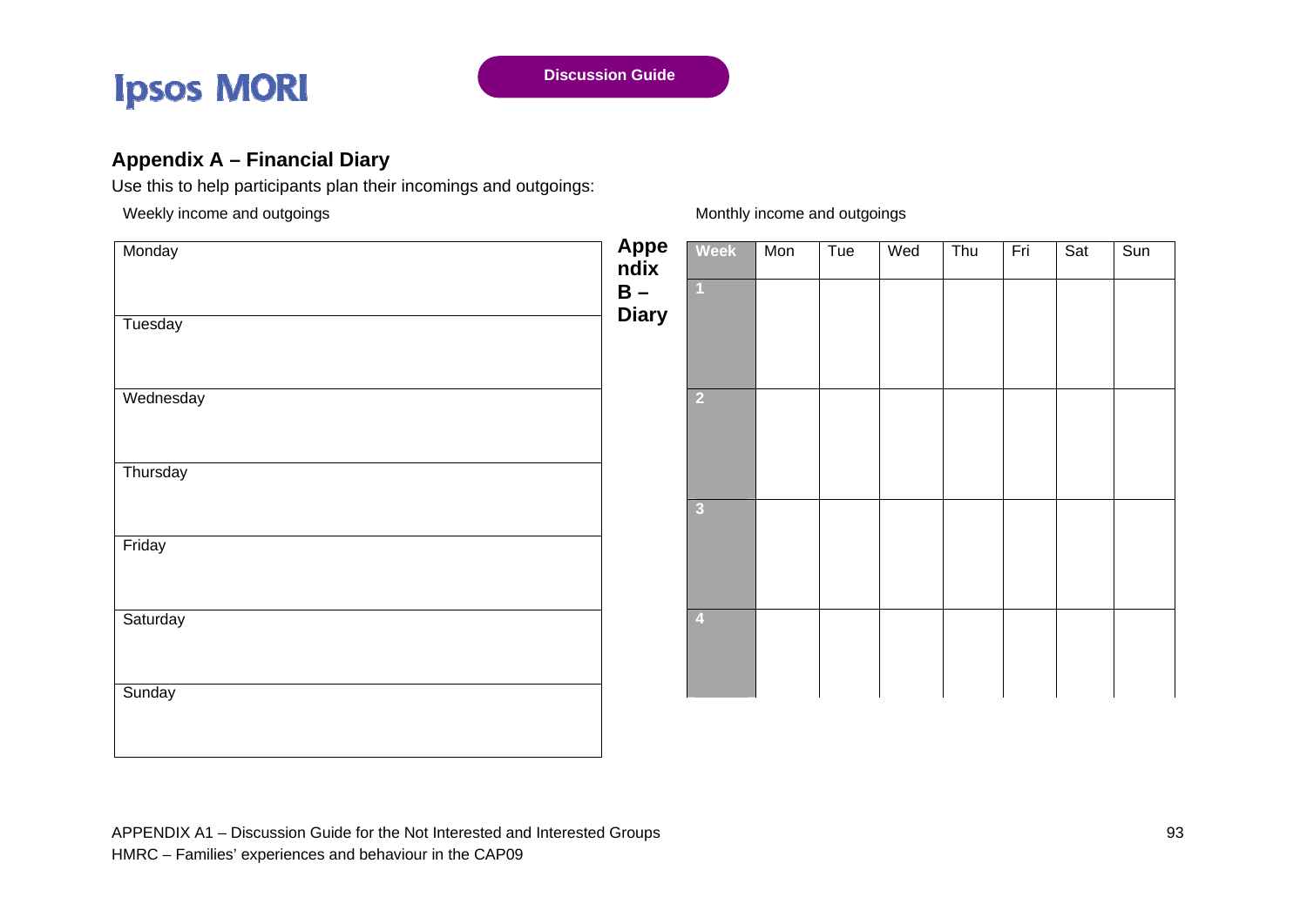#### **Appendix B – Diaries for transition to work/ childcare costs**

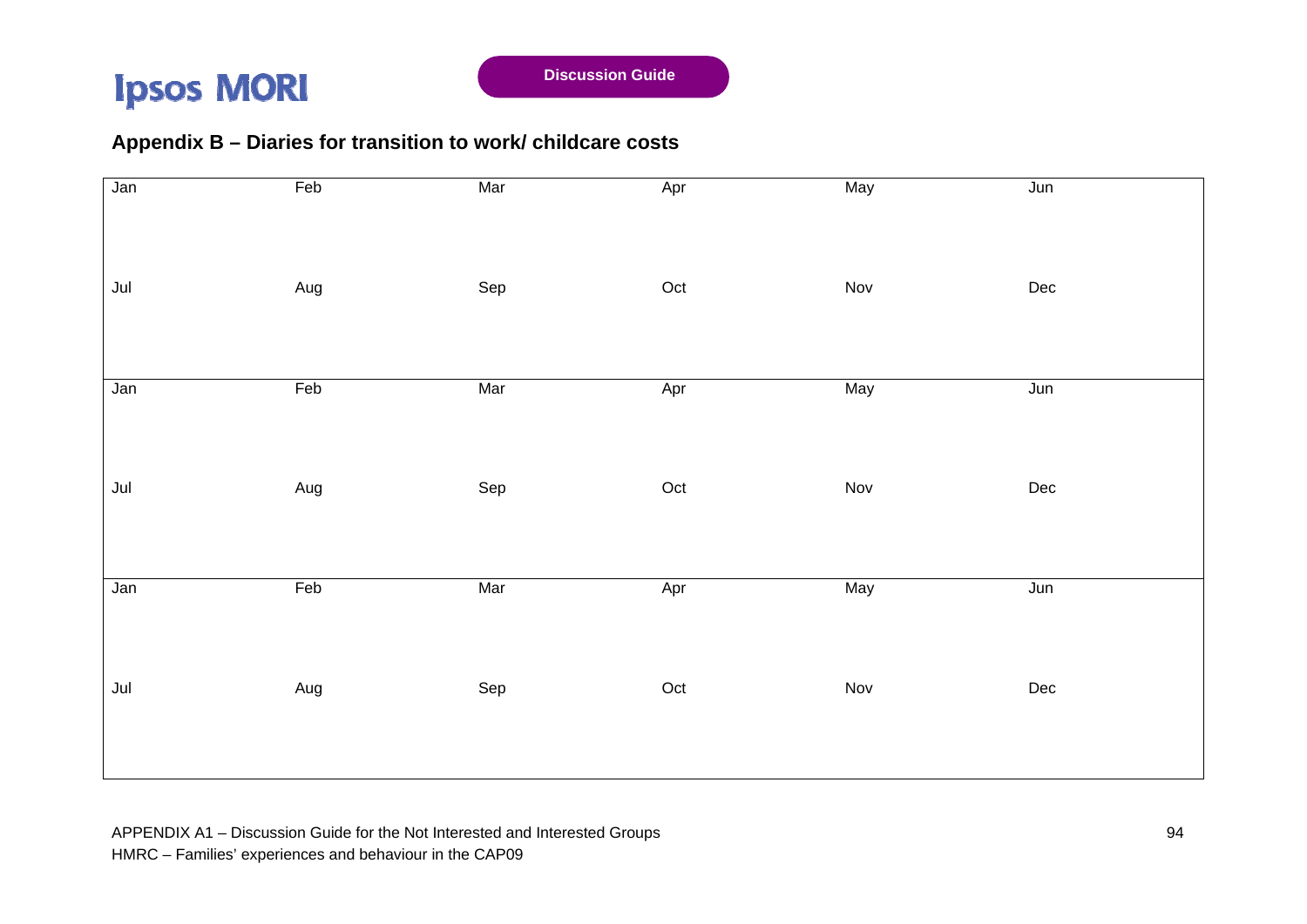<span id="page-27-0"></span>

#### **HMRC/DfE**

#### **Families' experiences and behaviour in the Childcare Affordability Pilots (CAP09)**

#### **Discussion Guide – FINAL (01/10/10)**

#### **Disabled Children's Pilot – Take-up group - EXTENDED**

#### **Objectives of the Disabled Children's pilot:**

The aim of the Disabled Children's pilot is to test whether increasing the childcare cost limits (but maintaining support at 80% of costs) for families with disabled children, increases the number of such parents entering sustainable employment and taking up formal childcare. These higher limits are £250 for one disabled child, £300 for one severely disabled child and £350 for two or more children, only one of whom need be disabled. This study is important and will help HM Revenue & Customs and the Department for Education better understand the needs and experiences of parents of disabled children.

A total of 50 interviews will be conducted for this study, around 20 interviews will be with customers in the Control group who were offered 80% costs with the current limits (£175 for one child and £300 for two or more children), and around 30 interviews will be with customers in the Pilot group who were offered 80% costs with higher limits (£250 for one disabled child , £300 for one severely disabled child and £350 for two or more children, only one of whom need be disabled). In addition to this, each participant will belong to one of the following groups<sup>[2](#page-27-0)</sup>:

- Group 3: Families who have been in contact with *Spoken For* but said they did not want to register an interest*;*
- Group 4: Families who have registered an interest but did not find work and childcare before the pilot closed in April 2010;
- **Group 5: Families who registered an interest and have subsequently found work and childcare.**

The objective of these interviews is to understand the reasons for customers in Group 5 choosing to take part in the Childcare Affordability Programme. A maximum of 21 interviews will be conducted for Group 5.

Specific objectives are as follows:

- To explore customers' reasons for interest in the pilot;
- To explore their experiences of moving into work and childcare and the importance of the extra help with childcare costs in their decision to do so;
- To explore their experiences and behaviour during the pilot in terms of changes to their working status and hours, and changes in their use of childcare;
- To explore other triggers to moving into employment and taking up childcare which are not associated with affordability.
- To explore what kind of mix (formal/informal) parents are using, and there perceptions of the benefits and drawbacks of each.

#### **Objectives of the DfE extended interviews**

The aim of the project extension of the Disabled Children's pilot is to explore the perceptions and experiences of parents of disabled children in finding and using childcare for their disabled children and examine the extent to which affordability and accessibility are barriers to using childcare.

These extended interviews are being undertaken with 6 people who received notification of the pilot offer (up to 80% costs with higher limits of £250 for one disabled child, £300 for one severely disabled child and £350 for two or more children, only one of whom need be disabled) and subsequently took up the offer, as well as

-

 $2$  The CAP09 pilots and evaluation were scaled back following the 2010 election and some components of the evaluation were removed, for example, research with some groups of families.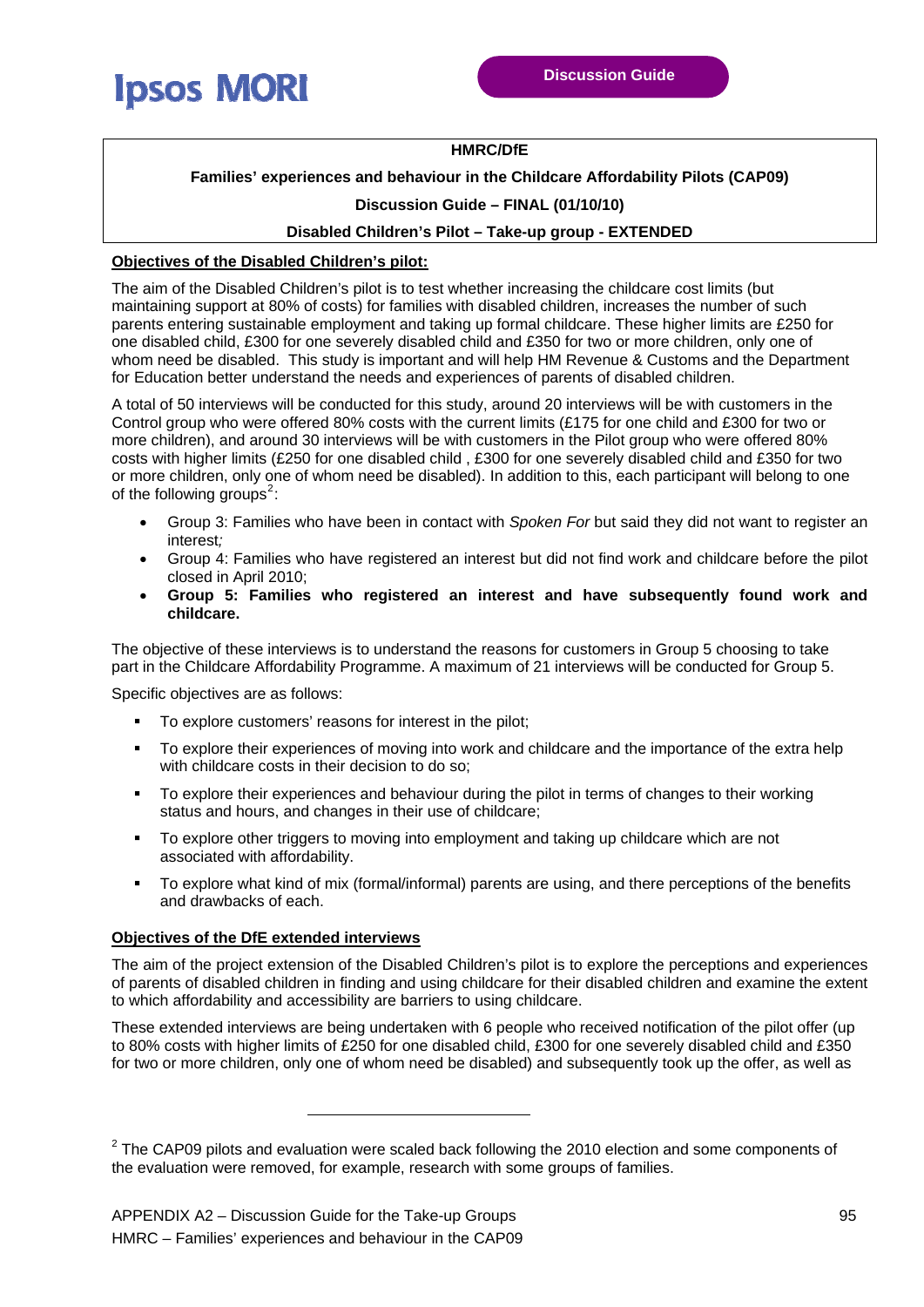with 4 people who received notification of the control offer (up to 80% costs with the current limits of £175 for one child and £300 for two or more children) and subsequently took up the offer.

Specific objectives are as follows:

- To explore parents perceptions of the degree to which cost is a barrier to take-up of childcare including:
	- o Financial limitations knowledge of benefits including what entitled to and how to claim
	- o Whether childcare providers charge more for care of disabled children
	- o Whether cost of transport is a barrier to use of childcare
- To explore parents' level of confidence in providers (particularly with children with complex needs) and possible attitudinal barriers on part of some providers/parents.
- To explore parents' perceptions and experiences of availability and level of flexibility of appropriate childcare including:
	- o Siblings being able to access childcare with same provider
	- o Possible shortfall in holiday and/or leisure activities
	- o How they access information on childcare (including their knowledge, and use of, Family Information Service (FIS)).

Further information:

- We will conduct paired-depth interviews with couples where appropriate;
- All pilot interviews will be held in London between  $11<sup>th</sup>$  October and  $19<sup>th</sup>$  November 2010
- All control interviews will be held in the West Midlands between  $11<sup>th</sup>$  October and  $19<sup>th</sup>$  November 2010
- Each interview/depth to last approximately between one hour and ninety minutes and two hours.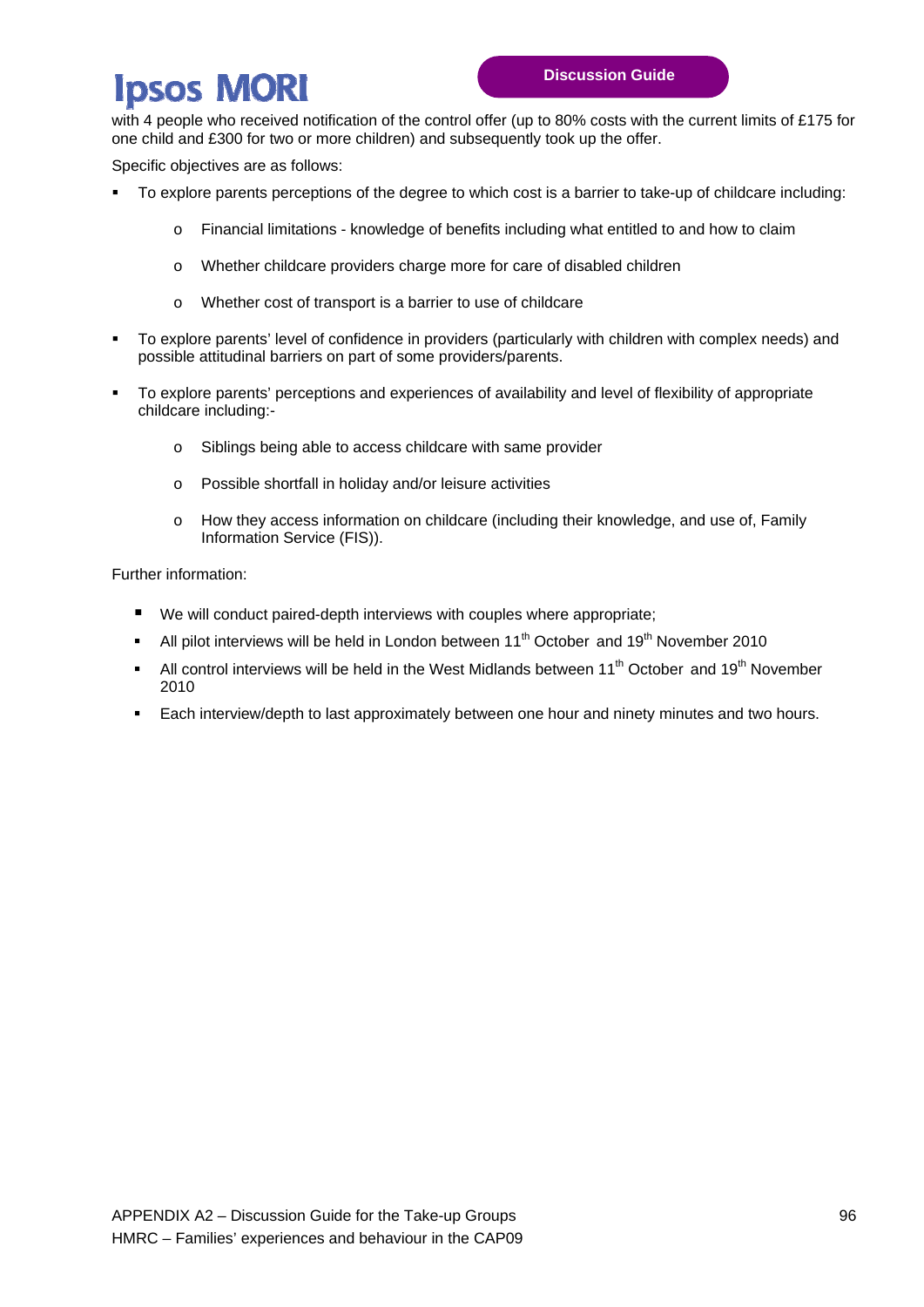| <b>Notes</b>                          | <b>Guide Sections</b>                                                                                                                                                                                                                                                                                                                                                                                                               | Guide<br><b>Timings</b> |
|---------------------------------------|-------------------------------------------------------------------------------------------------------------------------------------------------------------------------------------------------------------------------------------------------------------------------------------------------------------------------------------------------------------------------------------------------------------------------------------|-------------------------|
| 1. Introductions<br>and background    | Sets the scene, reassures participants about the interview,<br>confidentiality. Discusses the general work and life circumstances of the<br>participant                                                                                                                                                                                                                                                                             | 5 mins                  |
| 2. Transition into<br>employment      | This section explores how the participant made the transition into<br>employment. It looks at the triggers and barriers to employment, as well<br>as the difference made by the offer. This section will also explore how<br>they went about looking for work and whether they had all the help and<br>support they needed at this stage.                                                                                           | Up to 25<br>minutes     |
| <b>3 Finding Childcare</b>            | This section examines how they chose a form of childcare which suited<br>their needs and met the conditions of the offer                                                                                                                                                                                                                                                                                                            | Up to 20<br>minutes     |
| 4. Task - Childcare<br><b>Mapping</b> | This task aims to identify all types of childcare previously or currently<br>used and how and when they are used. This task will provide a visual<br>aid to the interviewer to draw on in the latter sections as well as<br>providing a change of pace for the participant.                                                                                                                                                         | Up to 20<br>minutes     |
| 5. Paying for<br><b>Childcare</b>     | Through the use of budgeting exercises, we will look at how they pay for<br>childcare and the difference that the offer has made in this regard.                                                                                                                                                                                                                                                                                    | Up to 15<br>minutes     |
| 6. Interest in the<br>offer           | This section of the guide will look at their reactions to the initial letter,<br>and what it was that attracted them to the offer. It will also examine the<br>steps they took as a result of receiving the letter and how they found<br>dealing with the Childcare Affordability Pilot Helpline (which is run by<br>Spoken For.).                                                                                                  | Up to 15<br>minutes     |
| 7. Making a claim                     | This section examines their experiences from the moment their case<br>was transferred from Spoken For to TCO (even though they may not be<br>aware of this transfer themselves). We will discuss how they found<br>making a claim for childcare support, and how easy it was for them to<br>provide HMRC with the information they needed. We will also look at<br>what others sources of help and support they need at this stage. | Up to 15<br>minutes     |
| 8. Conclusion and<br><b>Thanks</b>    | A summary of the conversation                                                                                                                                                                                                                                                                                                                                                                                                       | 5 mins                  |
|                                       |                                                                                                                                                                                                                                                                                                                                                                                                                                     |                         |

#### **Using this guide**

We use several conventions to explain to you how this guide will be used. These are described below:

| <b>Timings</b>       | <b>Questions</b>                                                                                                                                                                                                                                                                                                                    | <b>Notes and Prompts</b>                                                                                                                    |
|----------------------|-------------------------------------------------------------------------------------------------------------------------------------------------------------------------------------------------------------------------------------------------------------------------------------------------------------------------------------|---------------------------------------------------------------------------------------------------------------------------------------------|
| 5 mins               | Underlined = $\overline{\text{Title}}$ : This provides a heading for a sub-section                                                                                                                                                                                                                                                  |                                                                                                                                             |
|                      | <b>Bold = Question or read out statement:</b> Questions that will be<br>asked to the participant if relevant. Not all questions are asked<br>during fieldwork based on the moderator's view of progress.<br>Bullet = prompt: Prompts are not questions $-$ they are there to<br>٠<br>provide guidance to the moderator if required. | This area is used to<br>summarise what we<br>are discussing,<br>provides informative<br>notes, and some<br>key prompts fro the<br>moderator |
| How long it<br>takes | Typically, the researcher will ask questions and use the prompts to<br>guide where necessary. Not all questions or prompts will necessarily<br>be used in an interview                                                                                                                                                              |                                                                                                                                             |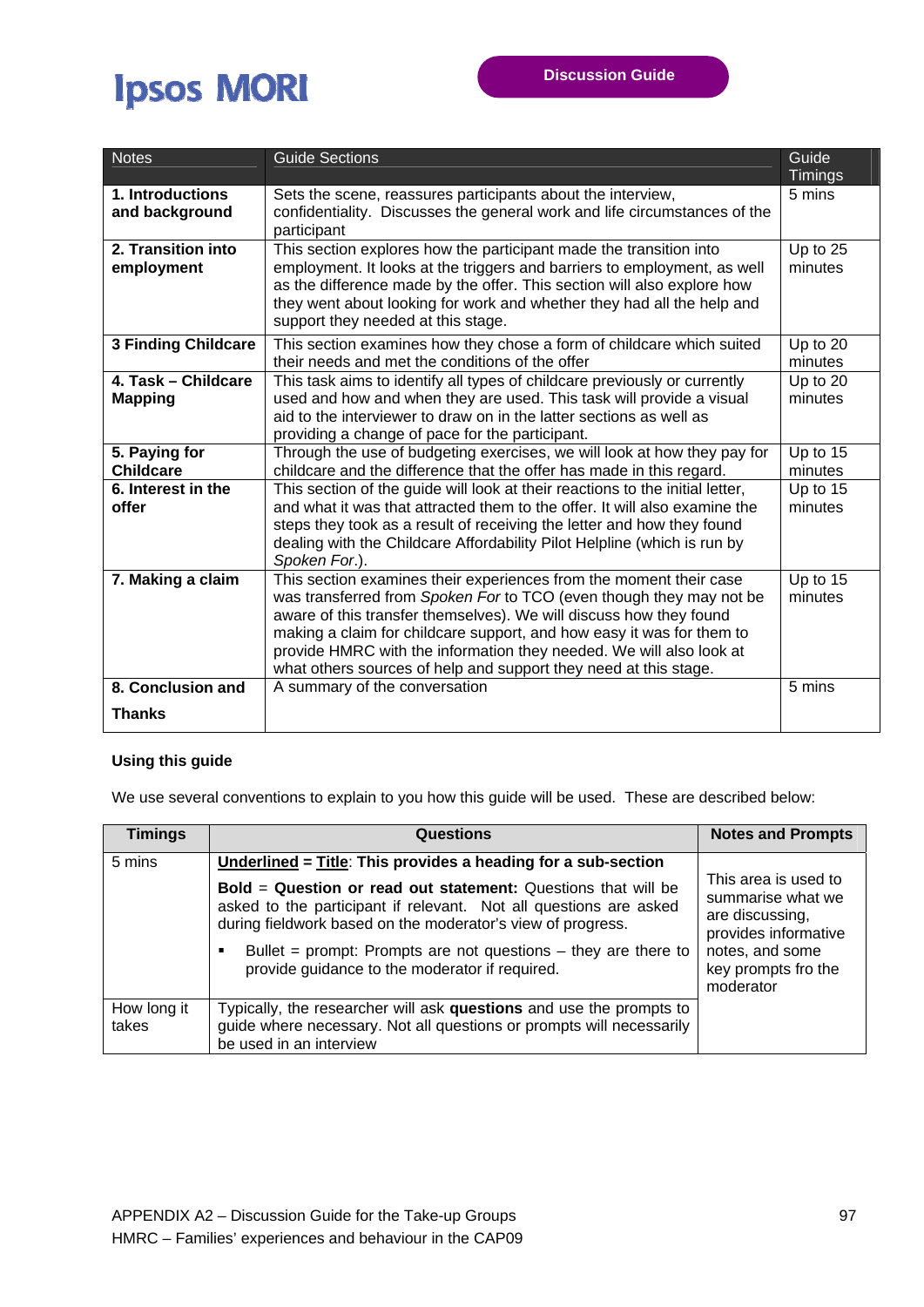| <b>Timings</b> | <b>Key Questions</b>                                                                                                                                                                                                                                                                                                                                                                                                                                                                                                                                                      | <b>Notes and Prompts</b>                                                                                                                                                                                                                                                                                                                                                                                                                                                       |
|----------------|---------------------------------------------------------------------------------------------------------------------------------------------------------------------------------------------------------------------------------------------------------------------------------------------------------------------------------------------------------------------------------------------------------------------------------------------------------------------------------------------------------------------------------------------------------------------------|--------------------------------------------------------------------------------------------------------------------------------------------------------------------------------------------------------------------------------------------------------------------------------------------------------------------------------------------------------------------------------------------------------------------------------------------------------------------------------|
| 5 mins         |                                                                                                                                                                                                                                                                                                                                                                                                                                                                                                                                                                           | Welcome: orientates participant, gets them<br>prepared to take part in the interview.                                                                                                                                                                                                                                                                                                                                                                                          |
|                | 1. Welcome and introduction<br>Thank participant for taking part<br>$\bullet$<br>Introduce self, Ipsos MORI                                                                                                                                                                                                                                                                                                                                                                                                                                                               | Outlines the 'rules' of the interview (including<br>those we are required to tell them about under<br>MRS and Data Protection Act guidelines).                                                                                                                                                                                                                                                                                                                                 |
|                | Emphasise that we will be talking about their experiences of finding work and childcare<br>$\bullet$<br>Confidentiality: reassure all responses anonymous and that information about<br>individuals will not be passed on to anyone, including back to HMRC or any other<br><b>Government Department</b><br>Explain outline of the research<br>Role of Ipsos MORI - independent research organisation (i.e. independent of<br>GOVERNMENT), gather all opinions: all opinions valid<br>Get permission to digitally record – transcribe for quotes, no detailed attribution | NOTE: Use the introduction to gauge the register<br>that should be used in the interviews. What is<br>written here is a <i>guide</i> only $-$ but the information<br>provided here should set the tone for the rest of<br>the interviews and indicate how the questions<br>should be phrased (i.e. whether they are currently<br>in or out of work). Try to avoid the use of technical<br>language - unless the participant uses it<br>themselves - and explain terms clearly. |
|                | PILOT RECRUITMENT CHECK:<br>I believe you have recently taken up the offer of extra help towards childcare costs,<br>which allows you to claim up to 80% of your childcare costs with limits of £250-£350<br>per week?                                                                                                                                                                                                                                                                                                                                                    | If a paired depth, ask these questions to both<br>participants.<br><b>MODERATOR NOTE: Fine to mention HMRC at</b><br>this stage. However, please do not mention the<br>alternative limits of payment to participants                                                                                                                                                                                                                                                           |
|                | <b>CONTROL RECRUITMENT CHECK</b>                                                                                                                                                                                                                                                                                                                                                                                                                                                                                                                                          | <b>MODERATOR NOTE:</b> only three of the pilot take-up<br>families are claiming up to the maximum the pilot                                                                                                                                                                                                                                                                                                                                                                    |
|                | I believe you have recently started to claim help towards childcare costs, which allows<br>you to claim up to 80% of your childcare costs with limits of £175-£300 per week?                                                                                                                                                                                                                                                                                                                                                                                              | offers. Also Some families may already have had<br>their 12 months on the pilot and be off of it.                                                                                                                                                                                                                                                                                                                                                                              |
|                | MODERATOR: The exact amount received relates to the number of children in the family and<br>severity of the child's disability                                                                                                                                                                                                                                                                                                                                                                                                                                            | <b>MODERATOR NOTE:</b> Particularly important to get<br>the age of the disabled $child$ – the childcare<br>available for a 3 year old child with complex needs                                                                                                                                                                                                                                                                                                                 |
|                | <b>Personal Background</b><br>I'd like to start by learning a little about you.                                                                                                                                                                                                                                                                                                                                                                                                                                                                                           | may vary considerably from after school or holiday<br>childcare for a 13 year old with complex needs.                                                                                                                                                                                                                                                                                                                                                                          |
|                | Can you tell me a bit about your household?                                                                                                                                                                                                                                                                                                                                                                                                                                                                                                                               | If a paired depth, ask these questions to both                                                                                                                                                                                                                                                                                                                                                                                                                                 |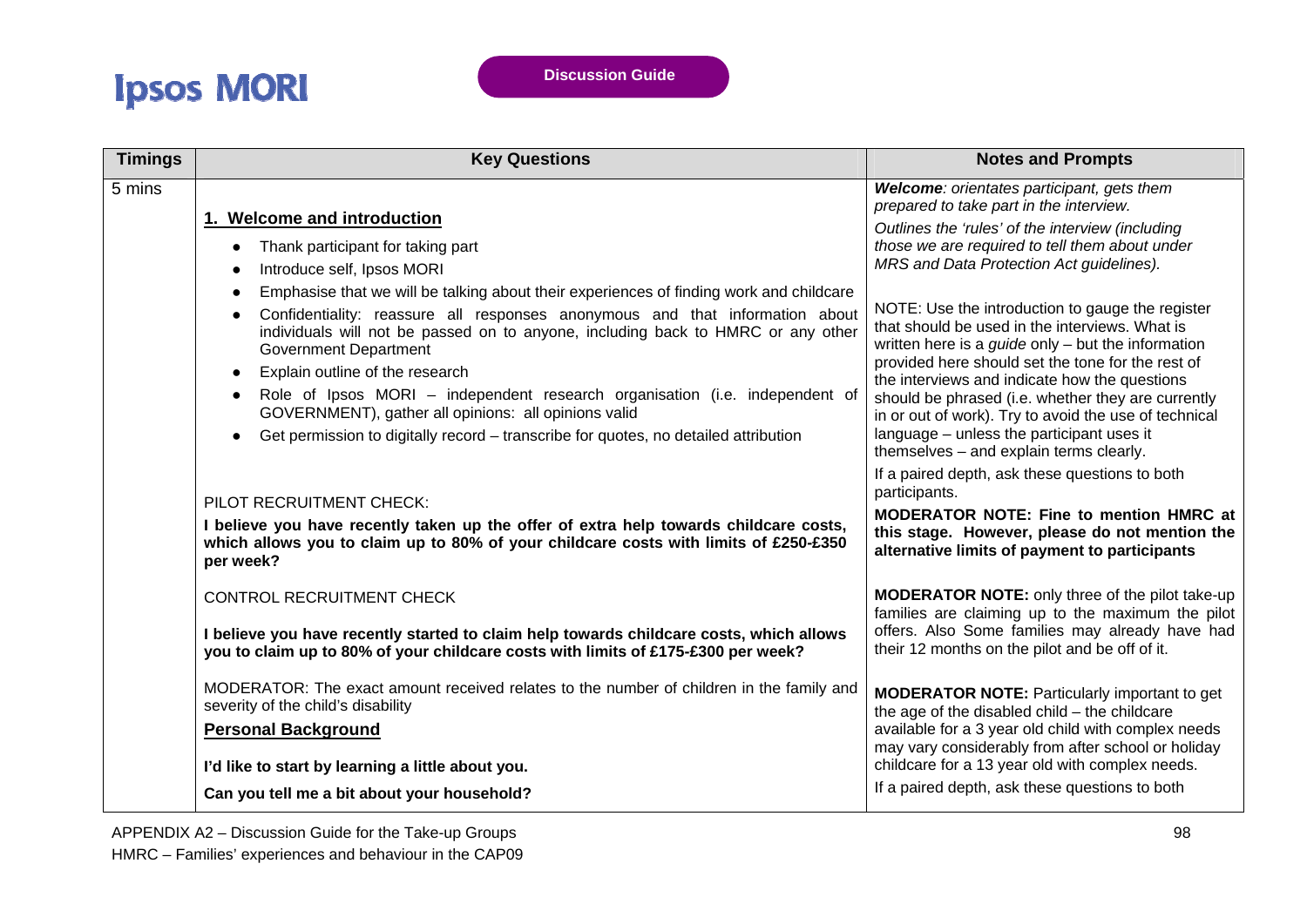| <b>Timings</b> | <b>Key Questions</b>                                                                                                                                                                                                                                                                                                                                   | <b>Notes and Prompts</b>                                                                                                                                                                                                                                                                                                                                                                                                                        |
|----------------|--------------------------------------------------------------------------------------------------------------------------------------------------------------------------------------------------------------------------------------------------------------------------------------------------------------------------------------------------------|-------------------------------------------------------------------------------------------------------------------------------------------------------------------------------------------------------------------------------------------------------------------------------------------------------------------------------------------------------------------------------------------------------------------------------------------------|
|                | Can I just check how many children do you have and how old are they?                                                                                                                                                                                                                                                                                   | participants.                                                                                                                                                                                                                                                                                                                                                                                                                                   |
|                | Does anyone else live with you in the household?                                                                                                                                                                                                                                                                                                       | MODERATOR: please note that disability is not<br>the same as poor health or illness, although there<br>may be some overlap.<br>MODERATOR NOTE: The pilot group may have<br>previously claimed or currently claim (for children<br>who are not disabled) the standard help towards<br>childcare costs through the tax credits system.<br>Please clarify that we are talking about the special<br>offer of help for parents of disabled children. |
|                | I understand that you have a disabled child/ren, is that right? Can you tell me a<br>little bit about them?                                                                                                                                                                                                                                            |                                                                                                                                                                                                                                                                                                                                                                                                                                                 |
|                | Moderator: sensitively probe on the type of disability/ disabilities the child/ren have and what<br>specialist care they may require/their names/ age/what does the mentioned disability mean to<br>the child/ how does it affect his/her day-to-day activities?                                                                                       |                                                                                                                                                                                                                                                                                                                                                                                                                                                 |
|                | MODERATOR NOTE: Try to get an understanding of what specialist care their child<br>needs because of their disability but do so sensitively. After this point also try to refer<br>to the disabled child by name rather than 'disabled'                                                                                                                 |                                                                                                                                                                                                                                                                                                                                                                                                                                                 |
|                | And can you describe the work that you do at the moment?                                                                                                                                                                                                                                                                                               | MODERATOR NOTE: Please note that for the<br>purposes of the pilot, working less than 16 hours a                                                                                                                                                                                                                                                                                                                                                 |
|                | How long have you been doing that job? What did you do before this job?                                                                                                                                                                                                                                                                                | week will count as being unemployed, Please be                                                                                                                                                                                                                                                                                                                                                                                                  |
|                | How are you finding your work?                                                                                                                                                                                                                                                                                                                         | aware that participants working less than 16 hours<br>a week are likely to consider themselves                                                                                                                                                                                                                                                                                                                                                  |
|                | NOTE TO MODERATOR: JUST GET TOP LEVEL VIEWS HERE - THE TRANSITION<br>INTO EMPLOYMENT WILL BE EXPLORED IN MORE DETAIL LATER IN THE<br>GUIDE. IT IS POSSIBLE THAT NOT ALL PARTICIPANTS WILL CURRENTLY BE IN<br>WORK, HAVING LEFT EMPLOYMENT SINCE JOINING THE PILOT/CONTROL<br>SCHEME. WE WILL EXPLORE THE REASONS FOR THIS IN THE FOLLOWING<br>SECTION. | employed.<br>MODERATOR NOTE: We are primarily interested<br>in the participant and their partner, but if others in<br>the household contribute in some way financially<br>that is also of some, but limited interest.                                                                                                                                                                                                                           |
|                | Does anyone else live with you? PROBE: Partner, another family member, friends.                                                                                                                                                                                                                                                                        |                                                                                                                                                                                                                                                                                                                                                                                                                                                 |
|                | If APPLICABLE: What about other people in your household, can you tell me any work<br>that they do?                                                                                                                                                                                                                                                    |                                                                                                                                                                                                                                                                                                                                                                                                                                                 |
|                | What benefits or tax credits, if any, do you currently receive? And what other benefits<br>have you received in the past? IF COUPLE: And what benefits does your partner<br>currently receive?                                                                                                                                                         |                                                                                                                                                                                                                                                                                                                                                                                                                                                 |
|                | MODERATOR: USE SHOWCARD A LISTING BENEFITS                                                                                                                                                                                                                                                                                                             |                                                                                                                                                                                                                                                                                                                                                                                                                                                 |
|                | And how long have you been receiving each of these?                                                                                                                                                                                                                                                                                                    |                                                                                                                                                                                                                                                                                                                                                                                                                                                 |
|                |                                                                                                                                                                                                                                                                                                                                                        |                                                                                                                                                                                                                                                                                                                                                                                                                                                 |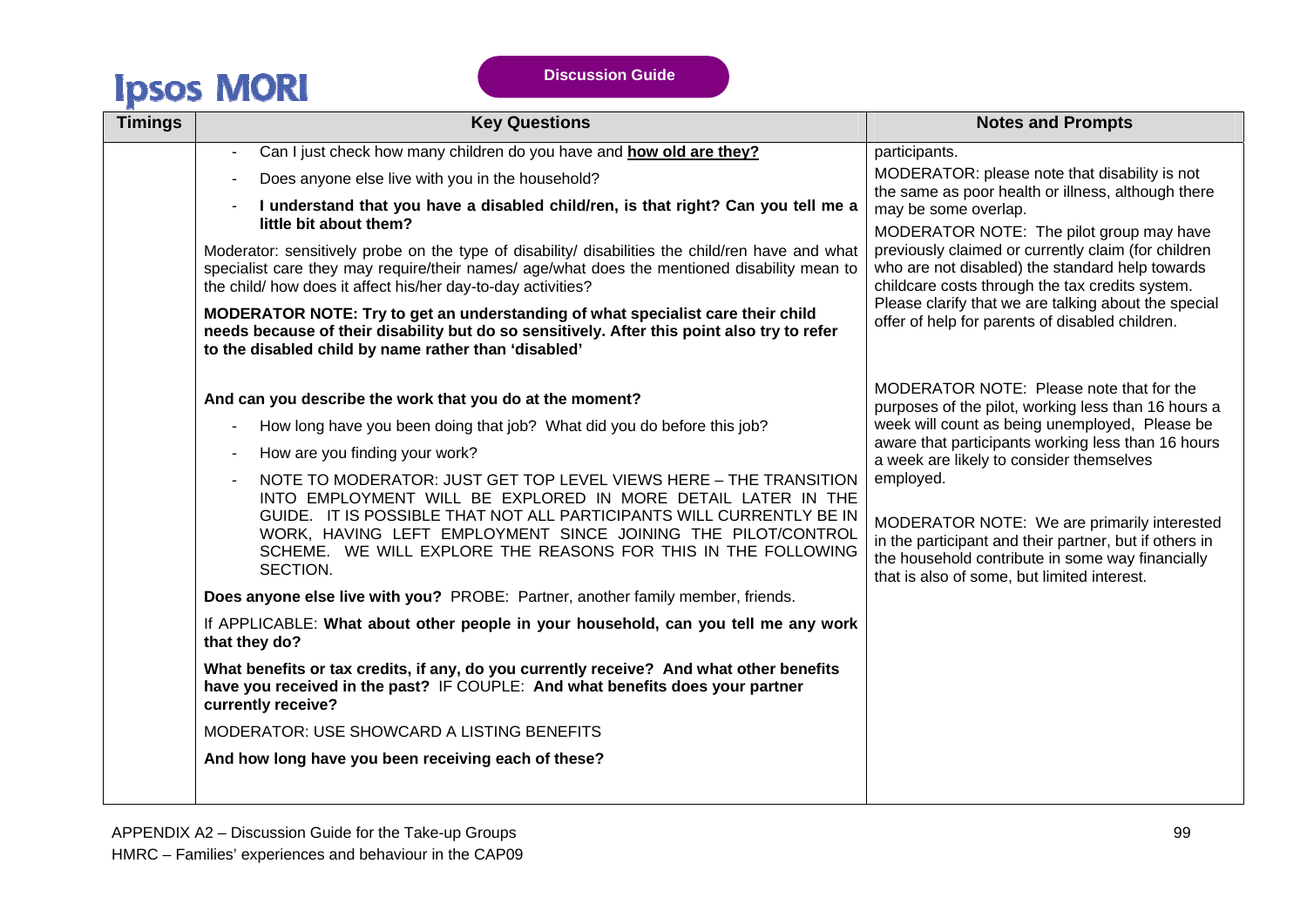| <b>Timings</b> | <b>Key Questions</b>                                                                                                                                                                                                                                                                | <b>Notes and Prompts</b>                                                                                                                                                                                                                                                                                    |
|----------------|-------------------------------------------------------------------------------------------------------------------------------------------------------------------------------------------------------------------------------------------------------------------------------------|-------------------------------------------------------------------------------------------------------------------------------------------------------------------------------------------------------------------------------------------------------------------------------------------------------------|
| Up to 25       | 2. Transition into employment                                                                                                                                                                                                                                                       |                                                                                                                                                                                                                                                                                                             |
| mins           | I'd like to start by looking at the work that you did in 2009 before you started to claim for<br>childcare costs. I've got a diary here to help us map out what you did over the year?                                                                                              | Try and get as much detail as possible $-$ it may be<br>that people move in and out of work and we need                                                                                                                                                                                                     |
|                | MODERATOR TO USE THE DIARY IN APPENDICES.                                                                                                                                                                                                                                           | to capture these variations along with the reasons                                                                                                                                                                                                                                                          |
|                | NOTE TO MODERATOR: If conducting a paired depth, complete diary for both participants.<br>However, please focus on the detailed experiences of the partner who has most recently<br>made the transition to employment.                                                              | for them.                                                                                                                                                                                                                                                                                                   |
|                | Starting from January last year, please tell me about any work that you have<br>undertaken since then, up until the present day?                                                                                                                                                    | MODERATOR NOTE: Bear in mind that the<br>majority of people interviewed are likely to have<br>been out-of-work until they joined the pilot. Recall                                                                                                                                                          |
|                | Try to go chronologically, by month, probing with the following questions:                                                                                                                                                                                                          | that letters were sent to families where at least                                                                                                                                                                                                                                                           |
|                | 12. Was this work permanent, temporary or casual?                                                                                                                                                                                                                                   | one partner was out-of-work.                                                                                                                                                                                                                                                                                |
|                | 13. What kind of work were you doing? PROBE: Role, skill level, sector and location<br>(in relation to proximity to the home).                                                                                                                                                      | MODERATOR NOTE: a few interviewees may<br>have taken up work but since ceased. For these,                                                                                                                                                                                                                   |
|                | 14. What were your working hours? Did you have regular working hours, or did<br>your working hours change regularly?                                                                                                                                                                | it is the job that they took up that made them<br>eligible for the pilot that we are most interested in.                                                                                                                                                                                                    |
|                | 15. IF MOVED JOB/LEFT EMPLOYMENT: Why was this? PROBE FULLY TO<br>ASCERTAIN THE EXTENT TO WHICH CHILDCARE WAS A FACTOR.                                                                                                                                                             | If they ceased that job and have taken up another<br>by the time of interview, it would be useful to pick<br>this up as well - expect it will be as the diary is<br>completed.                                                                                                                              |
|                | MODERATOR: ENSURE THAT THE FOCUS OF THE FOLLOWING QUESTIONS IS ON<br>THE NEEDS AND CARE OF THE DISABLED CHILD/ CHILDREN                                                                                                                                                             |                                                                                                                                                                                                                                                                                                             |
|                | PROBE SENSITIVELY: Were the care needs of your [name of disabled child/ren]<br>at all related to you leaving your job? Try to uncover the circumstances around this                                                                                                                 | MODERATOR NOTE - if participant has non-<br>disabled children as well as a disabled<br>child/ren, ensure that you probe on their<br>experiences of providing/ finding childcare for<br>the disabled child/ren specifically but also try<br>to find out how this fit in with other childcare<br>arrangements |
|                | 16. ASK IF APPLICABLE (DEPENDING ON HOUSEHOLD COMPOSITION, AGE OF<br>CHILDREN). How did you manage to balance working with looking after your<br>disabled children? Who looked after them when you were in work? PROBE<br>FULLY FOR ALL SOURCES OF CHILDCARE - FORMAL AND INFORMAL. |                                                                                                                                                                                                                                                                                                             |
|                | 17. What formal childcare provider(s) did you use? By formal childcare providers<br>I mean those who are registered with Ofsted and have an official Ofsted                                                                                                                         | MAY NEED TO PROBE HERE: many parents<br>may not regard family and friends as "childcare",<br>but basically any care which is not provided by the                                                                                                                                                            |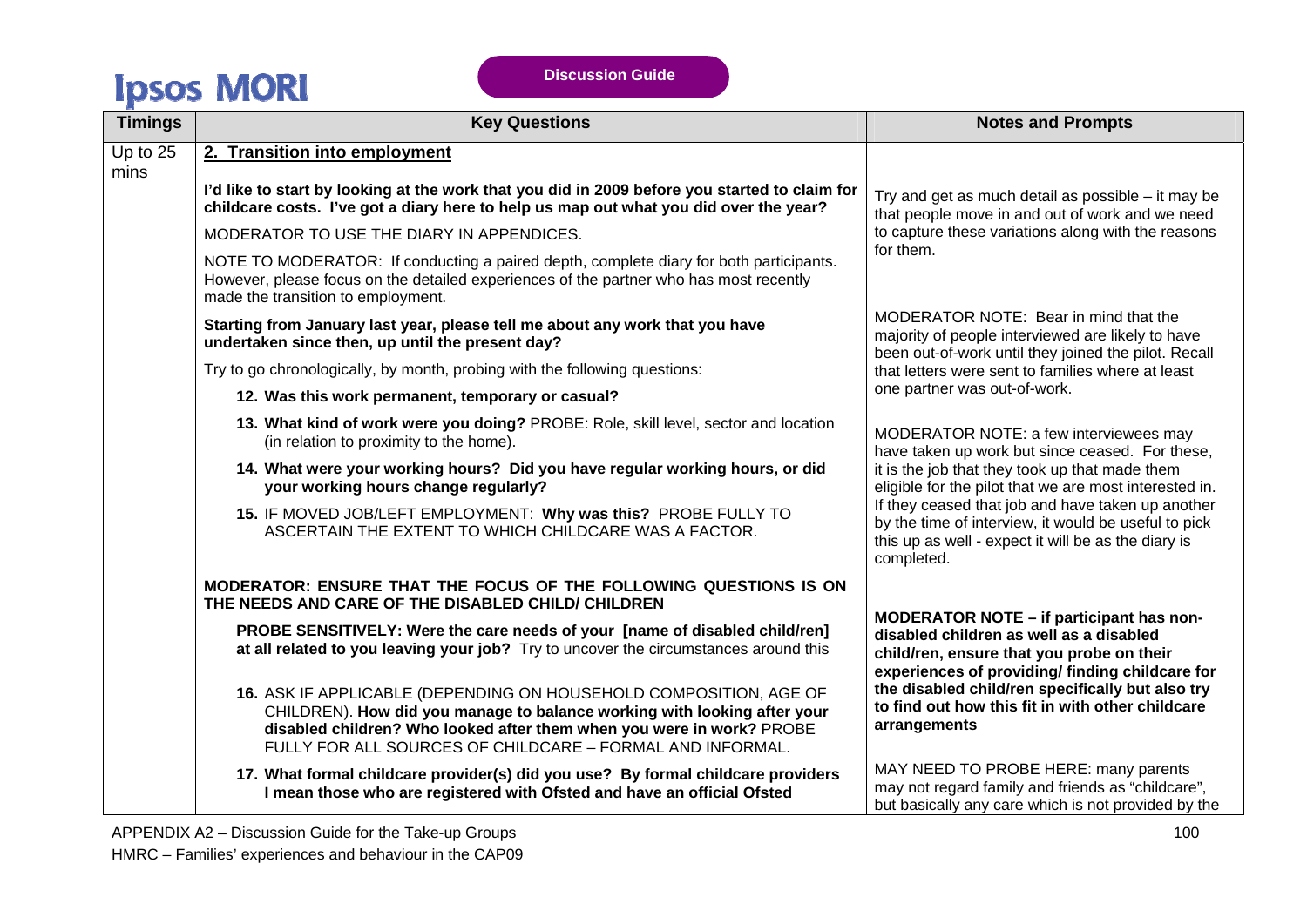| <b>Timings</b> | <b>Key Questions</b>                                                                                                                                                                                                                                                                                                                                                                                                   | <b>Notes and Prompts</b>                                                                                                                                             |
|----------------|------------------------------------------------------------------------------------------------------------------------------------------------------------------------------------------------------------------------------------------------------------------------------------------------------------------------------------------------------------------------------------------------------------------------|----------------------------------------------------------------------------------------------------------------------------------------------------------------------|
|                | number (i.e. the providers that you are required to use to qualify for the<br>assistance provided by HMRC) and nannies.                                                                                                                                                                                                                                                                                                | parents should be counted                                                                                                                                            |
|                | 18. MODERATOR TO GIVE SHOWCARD OF REGISTERED CHILDCARE<br>PROVIDERS TO PARTICIPANT. When did you use them? PROBE: Ascertain all<br>the different sources used, when they used them. MAP ON DIARY.                                                                                                                                                                                                                      | MODERATOR NOTE – need to unpick the<br>barriers to employment so we can work out the                                                                                 |
|                | 19. And what informal childcare provider(s) did you use? By informal, I mean any<br>of types of childcare that are not registered with Ofsted. MODERATOR TO<br>MAP OUT CHILDCARE USAGE ON THE DIARY                                                                                                                                                                                                                    | extent to which the offer has helped to overcome<br>these.                                                                                                           |
|                | 20. Did you ever use any childcare provided in connection with local charities or<br>community organisations which support families with disabled children?                                                                                                                                                                                                                                                            |                                                                                                                                                                      |
|                | 21. Did you have to pay for this care? How much did you have to pay and over<br>what period did the payments cover? How easy or difficult was it to find the<br>money to cover these costs?                                                                                                                                                                                                                            | Look at seasonal variations in childcare costs -<br>this will be useful contextual information.                                                                      |
|                | 22. [Did your use of childcare vary throughout the year? What prompted this?<br>PROBE: Type of childcare used, also look at whether they had seasonal variations<br>in childcare costs - this will be particularly relevant where there are children of<br>school age in the household.                                                                                                                                |                                                                                                                                                                      |
|                | FOR THOSE WITH NON-DISABLED CHILDREN:                                                                                                                                                                                                                                                                                                                                                                                  |                                                                                                                                                                      |
|                | Were you using any childcare for your other children at this time? What did you use?                                                                                                                                                                                                                                                                                                                                   |                                                                                                                                                                      |
|                | NOTE TO MODERATOR: Most participants will not have been in employment prior to<br>accepting HMRC's offer of help towards their childcare costs. If they had not undertaken<br>employment in 2009, ask about employment history in general, looking at when they were<br>last in sustainable employment (if applicable), what work they have undertaken in the past<br>and the reasons why they were not in employment. | MODERATOR NOTE $-$ we really need to get a lot<br>of detail on the triggers for their move into<br>employment and whether childcare affordability<br>was a priority. |
|                | <b>MODERATOR TO RECAP WORK HISTORY WITH PARTICIPANT TO CLARIFY DETAILS:</b>                                                                                                                                                                                                                                                                                                                                            | MODERATOR NOTE: some take-up families have                                                                                                                           |
|                | So, as I understand it, after receiving the offer of help, you took up a position of paid<br>employment for 16 hours or more per week. What made you decide to look for this<br>work/increase the hours that you worked?                                                                                                                                                                                               | since fallen out of work / childcare and so are<br>suspended from the pilot until they are back in<br>both.                                                          |
|                | Was the age of your child/ children a factor in going back to work? PROBE: Try to                                                                                                                                                                                                                                                                                                                                      |                                                                                                                                                                      |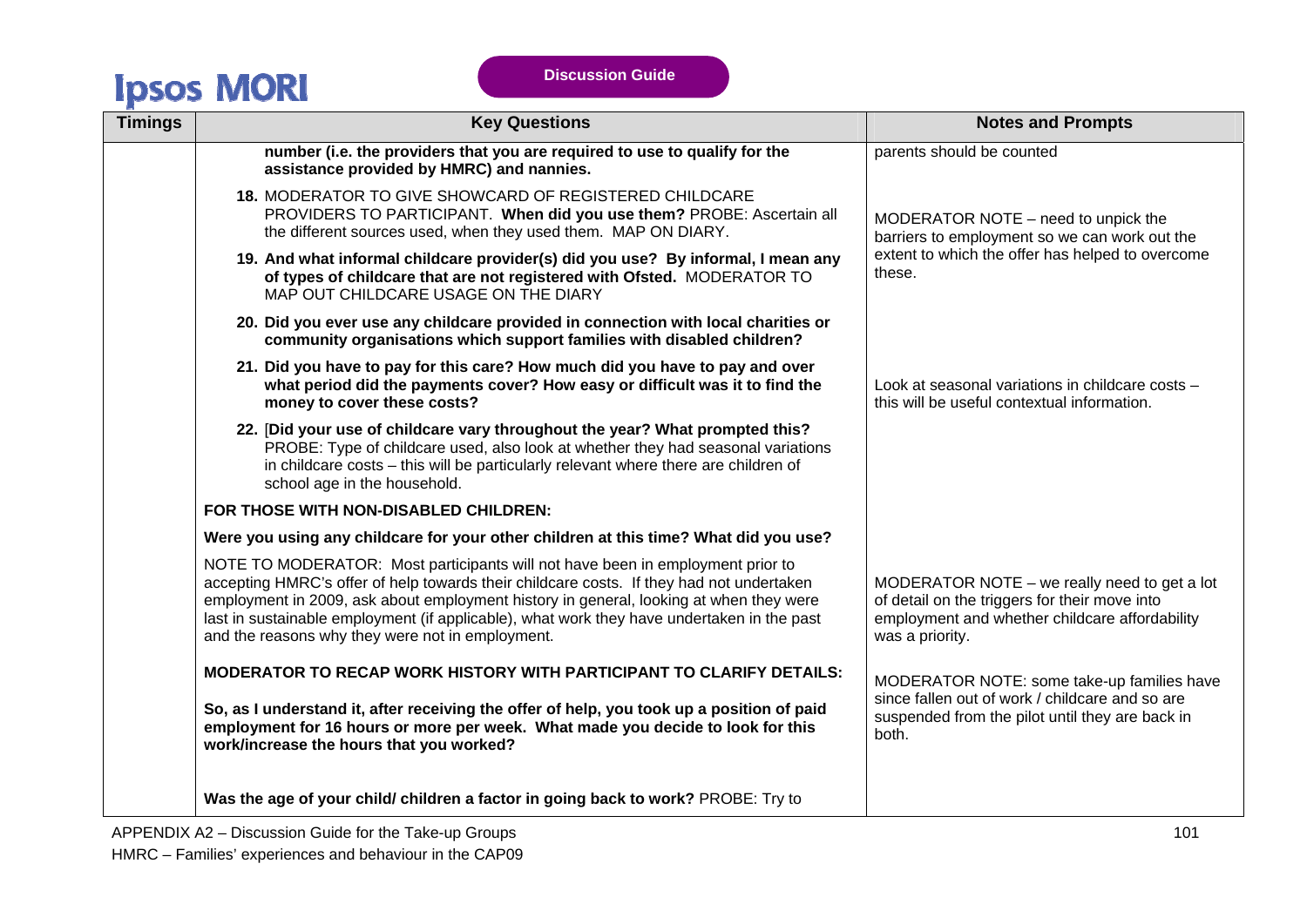| <b>Timings</b> | <b>Key Questions</b>                                                                                                                                                                                                                                                                                                                                                                                                                                              | <b>Notes and Prompts</b>                                                                                                                                                                                                                                               |
|----------------|-------------------------------------------------------------------------------------------------------------------------------------------------------------------------------------------------------------------------------------------------------------------------------------------------------------------------------------------------------------------------------------------------------------------------------------------------------------------|------------------------------------------------------------------------------------------------------------------------------------------------------------------------------------------------------------------------------------------------------------------------|
|                | uncover how old the participant's child/ children were when they felt comfortable leaving them<br>in formal childcare and going to back to work and whether this was in any way related to the<br>child's disability and care needs.                                                                                                                                                                                                                              | MODERATOR NOTE: Participants may have<br>been working for less than 16 hours per week,                                                                                                                                                                                 |
|                | IF MENTION THE OFFER: And was this the main factor in your decision to look for<br>work, or were other factors more important? Why was this? PROBE: See how important<br>this was in relation to other factors which drove them to look for work.                                                                                                                                                                                                                 | prior to joining the scheme. Therefore, they may<br>simply have increased their hours to become<br>eligible for assistance. Where this is the case,<br>please probe fully on reasons behind their                                                                      |
|                | IF DID NOT MENTION THE OFFER: And how far did the offer of the financial support<br>that you have taken up affect your decision? PROBE: See how important this was in<br>relation to other factors which drove them to look for work.                                                                                                                                                                                                                             | decision to increase their hours and how they went<br>about doing so.                                                                                                                                                                                                  |
|                | <b>ASK ALL:</b>                                                                                                                                                                                                                                                                                                                                                                                                                                                   | <b>MODERATOR: Try to ascertain the importance</b><br>of the extra money from the pilot offer made any<br>difference to incentivising them. However,                                                                                                                    |
|                | I'd like you to talk to me in a bit more detail about how you found the job you took<br>which meant you could take up the offer of extra help with childcare costs. I'm just<br>going to map it down on this piece of paper so we can keep track of the steps you<br>took. Moderator to write all the following information down as a customer journey taking care<br>to note specific dates, occurrences, different organisations involved and emotional impact. | handle this carefully as only 3 families are<br>claiming more than they could under the<br>standard system.                                                                                                                                                            |
|                | IF ALREADY WORKING PRIOR TO HMRC'S OFFER: And when did you decide to increase<br>your hours? Why did you decide to increase your hours then?                                                                                                                                                                                                                                                                                                                      |                                                                                                                                                                                                                                                                        |
|                | IF UNEMPLOYED PRIOR TO HMRC'S OFFER: When did you start looking for work?<br>PROBE: Why did you start looking then?                                                                                                                                                                                                                                                                                                                                               |                                                                                                                                                                                                                                                                        |
|                | SHOW THE LETTER: Do you remember receiving this? Did you start looking for work<br>before/after you received this letter? PROBE: Why was this?                                                                                                                                                                                                                                                                                                                    |                                                                                                                                                                                                                                                                        |
|                | Did you also receive a telephone call about the offer? IF YES: Who was this from? Did<br>you start looking for work before/after you received this call? PROBE: Why was this? ASK<br><b>ALL</b>                                                                                                                                                                                                                                                                   |                                                                                                                                                                                                                                                                        |
|                | What kind of work were you originally looking for? Why was this? PROBE: Determine<br>whether they had experience in this kind of role, were interested in this type of work, or<br>whether they thought that jobs of this nature would fit with childcare responsibilities.                                                                                                                                                                                       | Moderator note $-$ the sources of help they use may<br>well vary depending on the household composition<br>so do bear this in mind. For instance, lone parents<br>may well turn to Lone Parent Advisors. BME groups<br>may also use community groups to access help if |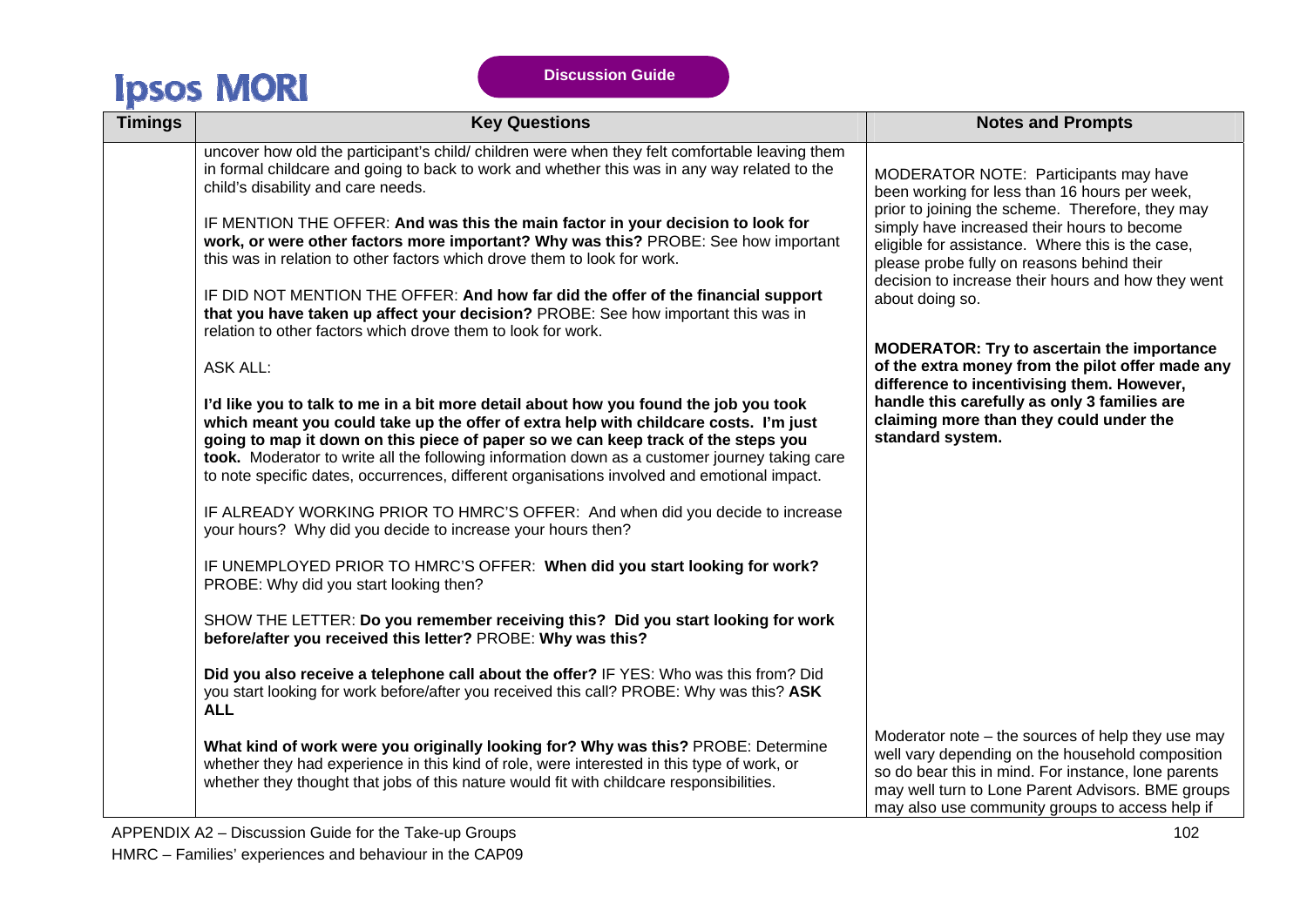| <b>Timings</b> | <b>Key Questions</b>                                                                                                                                                                                                                                                                                                                                                                                                  | <b>Notes and Prompts</b>                                                                                                                                                                                        |
|----------------|-----------------------------------------------------------------------------------------------------------------------------------------------------------------------------------------------------------------------------------------------------------------------------------------------------------------------------------------------------------------------------------------------------------------------|-----------------------------------------------------------------------------------------------------------------------------------------------------------------------------------------------------------------|
|                | ALSO PROBE: If applicable, depending on their job search start date ask whether the kind of<br>work or the number of hours they were looking for changed on receiving the offer of help.                                                                                                                                                                                                                              | their first language is not English in particular. In<br>addition, other support groups for parents of<br>disabled children.                                                                                    |
|                | How did you go about looking for work, what kind of places did you look for<br>information? PROBE: Explore all the different sources used including Jobcentre Plus, local<br>newspapers, internet and jobsearch sites, informal contacts, recruitment agencies. For each<br>look at how useful they were.                                                                                                             |                                                                                                                                                                                                                 |
|                | To what extent did you find all the information you needed when looking for work?<br>What kind of information was most helpful to you? PROBE: Why do you say this? What<br>difference did this information make to your job search? And what other information would<br>you have liked? PROBE: Why do you say this? What difference would this have made to<br>you? Was word-of-mouth a factor? How?                  |                                                                                                                                                                                                                 |
|                | MODERATOR NOTE: In the questions on information, try and pull out whether they had<br>access to information on issues related to their job search e.g. specialist childcare providers<br>for their disabled children, costs of childcare, up/re-skilling and so on.                                                                                                                                                   | Moderator note - ask sensitively, as we will be<br>looking at personal values/beliefs here about family                                                                                                         |
|                | How long did it take you to find work? PROBE: Ask about the number of positions applied<br>for, how easy it was for them to find suitable vacancies, childcare arrangements while they<br>attended interviews; how easy was it to find employers with family friendly policies, whether<br>they turned down any successful applications, and why? Was it related to childcare?                                        | involvement, the importance of work versus<br>childcare etc.<br>Moderator note: Remember that when talking<br>about the impact of work, the participant may<br>discuss negative affects - allow space for this. |
|                | And how did you feel about going into employment? PROBE: Ask sensitively about the<br>emotional impact of their transition into employment, whether they felt nervous, lacked<br>confidence, worried about disabled childcare and so on.                                                                                                                                                                              | Moderator note: people may move in and out of<br>employment - phrase the questions according to<br>status.                                                                                                      |
|                | What difference has being in work made to you? And to your family? PROBE: Explore<br>this issue fully – examine the impact it has had on them financially, emotionally, socially, the<br>amount of time they spend together as a family, what they do in that time, how it might affect<br>their children's aspirations etc. Please also identify what, if any, immediate impact there has<br>been on their children. |                                                                                                                                                                                                                 |
|                | Is your employer aware of the care needs of [name of child]?                                                                                                                                                                                                                                                                                                                                                          |                                                                                                                                                                                                                 |
|                | IF YES PROBE: Have you been supported by your employer? In what way has your<br>employer supported you? Why do you say that? PROBE: Explore whether the employer has                                                                                                                                                                                                                                                  |                                                                                                                                                                                                                 |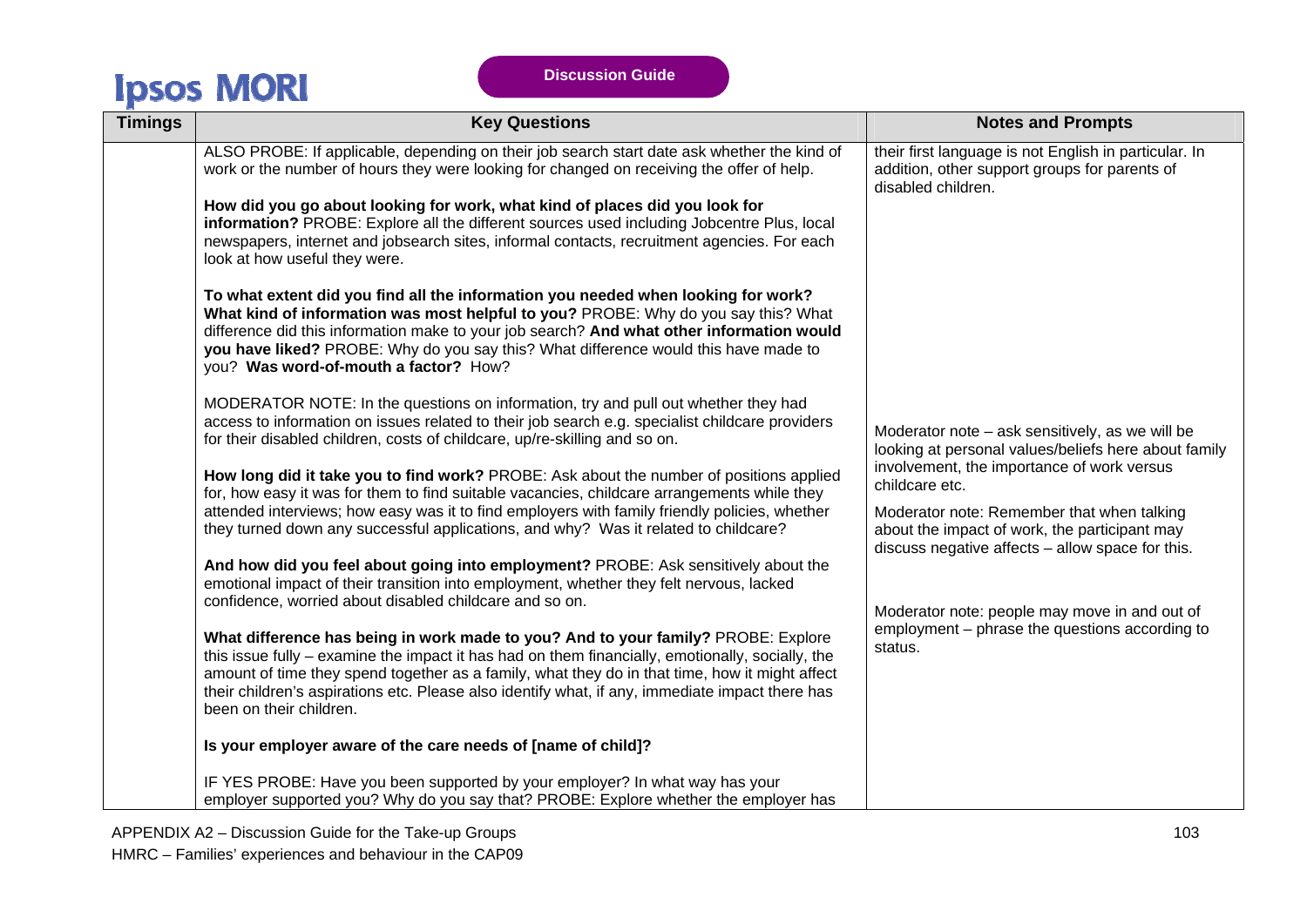| <b>Timings</b>   | <b>Key Questions</b>                                                                                                                                                                                                                                                                                                                    | <b>Notes and Prompts</b>                                                                                                                    |
|------------------|-----------------------------------------------------------------------------------------------------------------------------------------------------------------------------------------------------------------------------------------------------------------------------------------------------------------------------------------|---------------------------------------------------------------------------------------------------------------------------------------------|
|                  | (if necessary) offered flexible working hours, whether any extra support has been given etc.                                                                                                                                                                                                                                            |                                                                                                                                             |
|                  | Was this important in your choice of employer? Why/why not? Why do you say that?                                                                                                                                                                                                                                                        | Moderator: try to gauge how important the attitudes                                                                                         |
|                  | <b>MODERATOR NOTE:</b> It may be that we speak with people who are on the pilot but move in<br>and out of employment. If the participant is out of work at the time of the interview ask the<br>following:                                                                                                                              | of the employer towards childcare arrangements is<br>in choosing to go back into work.                                                      |
|                  | What are the reasons why you are not working at the moment? PROBE FULLY - IF NOT<br>MENTIONED: To what extent was your decision to not work related to issues to do with<br>childcare? Do you think you will go back into work in the near future? PROBE: Why do<br>you say this? What will be the factors that will support this move? |                                                                                                                                             |
| Up to 20<br>mins | 3. Finding Childcare                                                                                                                                                                                                                                                                                                                    | <b>MODERATOR NOTE: ASK QUESTIONS IN THIS</b><br>SECTION SENSITIVELY Try to ascertain the                                                    |
|                  | I'd now like to ask you some questions about your experience of using childcare for<br>[name of the disabled child]                                                                                                                                                                                                                     | participant's confidence in childcare provider,<br>the flexibility of the provider and the<br>affordability of childcare for their disabled |
|                  | Were you already using childcare before you started work?                                                                                                                                                                                                                                                                               | child.                                                                                                                                      |
|                  | If YES OR NO - How did you find your current provider (this may be through FIS, word<br>of mouth)                                                                                                                                                                                                                                       | Moderator note - refer back to the diary as much<br>as possible so we can get a detailed picture of                                         |
|                  | What did this move into work mean for your childcare arrangements]? What childcare<br>providers do/did you use? When do/did you use them? PROBE: Ascertain all the                                                                                                                                                                      | how their use of childcare has changed and the<br>extent to which the offer was a driver of this.                                           |
|                  | different sources used, when they use them, if frequency changed.                                                                                                                                                                                                                                                                       | If participant has subsequently left employment,<br>please amend the tense of the questions                                                 |
|                  | What different factors did you consider when choosing a childcare provider?                                                                                                                                                                                                                                                             | accordingly.                                                                                                                                |
|                  | PROMPT: What did you feel was essential? What did you feel was nice to have but not<br>essential?                                                                                                                                                                                                                                       |                                                                                                                                             |
|                  |                                                                                                                                                                                                                                                                                                                                         | MODERATOR NOTE; Participants may have<br>different arrangements for different children -                                                    |
|                  | When you began looking, how did you feel about the idea of a formal provider taking<br>care of [the name of disabled child] for you?                                                                                                                                                                                                    | please record for all, and try to uncover<br>differences in attitudes or approach between                                                   |
|                  | PROMPT: Why is that?                                                                                                                                                                                                                                                                                                                    | finding care for their different children and whether<br>these differences were through choice or                                           |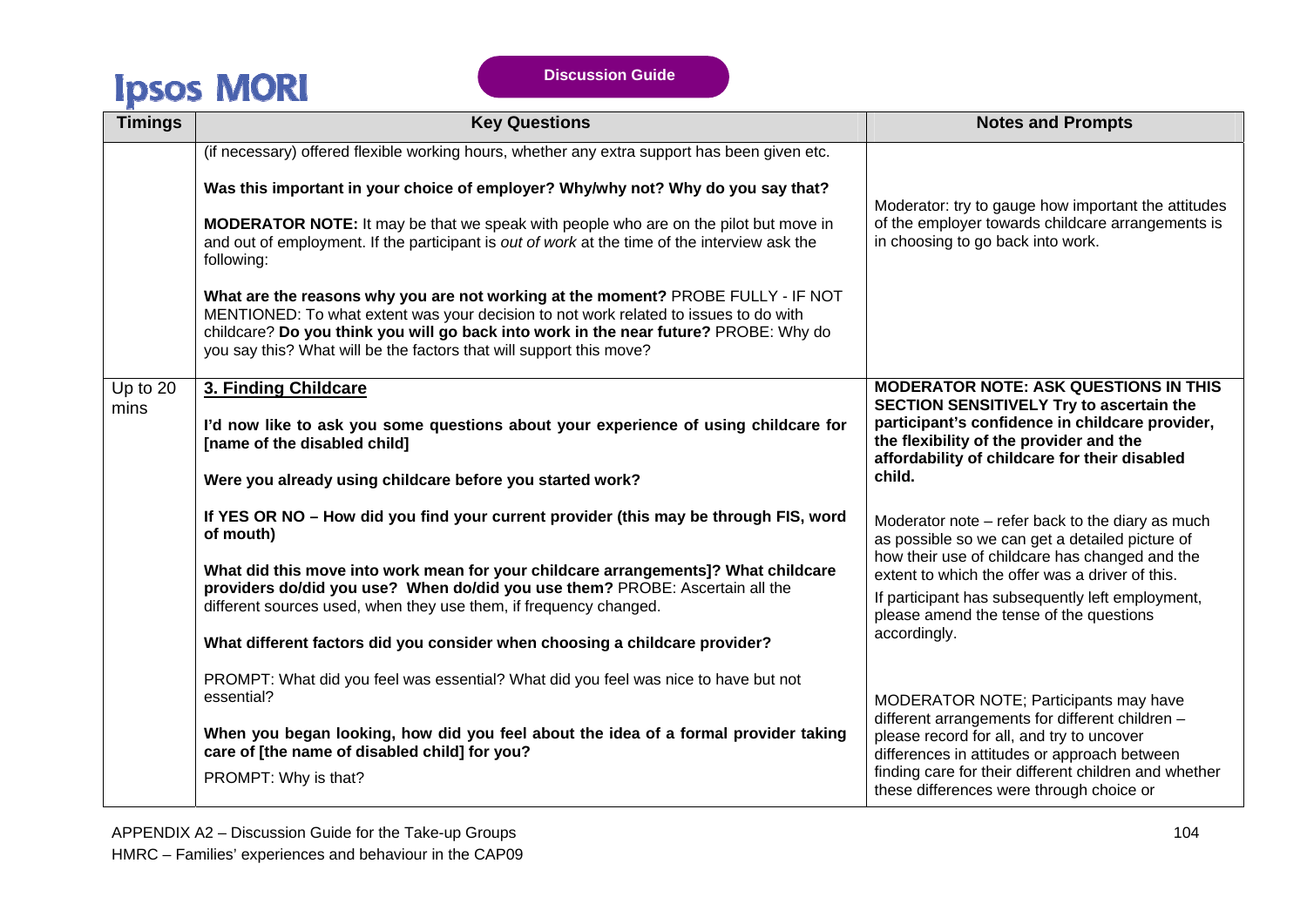**Discussion Guide** 

| <b>Timings</b> | <b>Key Questions</b>                                                                                                                                                                                                           | <b>Notes and Prompts</b>                                                                                                                                                                     |
|----------------|--------------------------------------------------------------------------------------------------------------------------------------------------------------------------------------------------------------------------------|----------------------------------------------------------------------------------------------------------------------------------------------------------------------------------------------|
|                | How easy or difficult was it to find a local childcare provider that had the facilities and<br>skills needed to provide care for [name of disabled child]?                                                                     | necessity                                                                                                                                                                                    |
|                | PROMPT: Did you feel that you had choice available to you?                                                                                                                                                                     |                                                                                                                                                                                              |
|                | IF HAVE OTHER NON-DISABLED CHILDREN                                                                                                                                                                                            |                                                                                                                                                                                              |
|                | How did this compare to finding childcare for your other children?                                                                                                                                                             |                                                                                                                                                                                              |
|                | PROMPT: Level of choice, cost, location, quality                                                                                                                                                                               |                                                                                                                                                                                              |
|                | IF USED SAME PROVIDER FOR ALL CHILDREN:                                                                                                                                                                                        |                                                                                                                                                                                              |
|                | How easy or difficult was it to find a provider who could care for all of your children?                                                                                                                                       | MODERATOR: please be aware that participants                                                                                                                                                 |
|                | IF DIFFICULT: What are the benefits of using the same provider? Are there any drawbacks?<br>Were you turned down by any providers because they couldn't provide care for all of your<br>children? How did you feel about this? | may think you are referring to a 'short breaks'<br>programme which is a form of respite care -<br>please emphasise that we are interested in<br>activities provided during normal childcare. |
|                | How confident do/ did you feel about your childcare provider for [name of disabled<br>child]? Why is that?                                                                                                                     |                                                                                                                                                                                              |
|                | PROMPT: Skills of staff? Attitude of staff? Facilities in centre? Why do you say that -<br>personal experience, word of mouth from other parents?                                                                              |                                                                                                                                                                                              |
|                | How would you describe the attitude of the childcare providers you have contacted<br>when looking for care for [name of disabled child]                                                                                        |                                                                                                                                                                                              |
|                | PROMPT: Helpful? Friendly? Reassuring? Did this affect your decision to use them?                                                                                                                                              |                                                                                                                                                                                              |
|                | Has a childcare provider ever told you that they would need to make adjustments<br>(physical, new staff, staff training etc) to their centre to be able to provide care for<br>[name of disabled child]?                       |                                                                                                                                                                                              |
|                | IF YES: What adjustments did they need to make? How did they communicate this to you?<br>What was the outcome?                                                                                                                 |                                                                                                                                                                                              |
|                | IF NO: Do you think a provider would do this if necessary? Why do you say that?                                                                                                                                                |                                                                                                                                                                                              |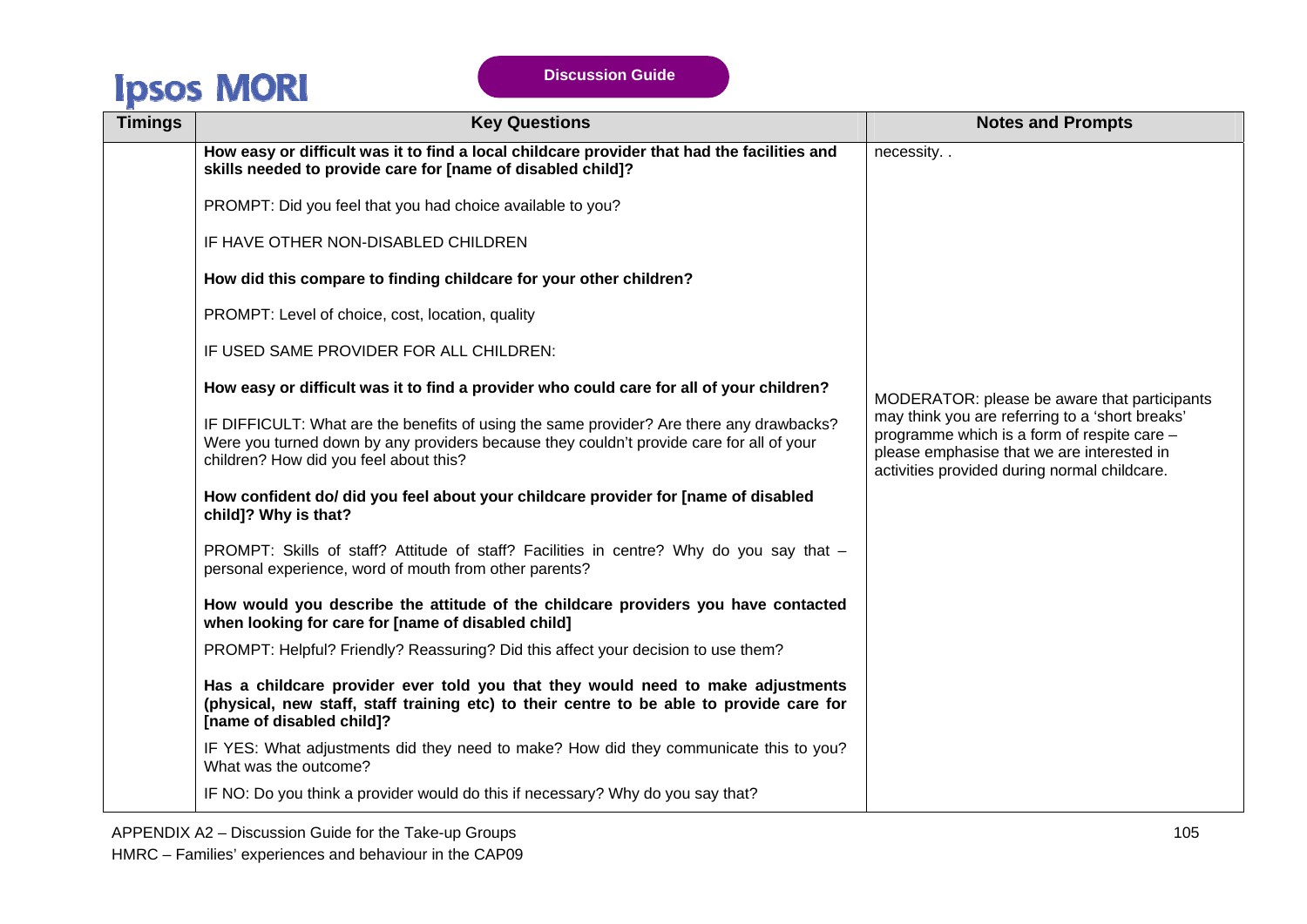| <b>Timings</b> | <b>Key Questions</b>                                                                                                                                                                                                                 | <b>Notes and Prompts</b>                                                                                                                                                  |
|----------------|--------------------------------------------------------------------------------------------------------------------------------------------------------------------------------------------------------------------------------------|---------------------------------------------------------------------------------------------------------------------------------------------------------------------------|
|                | Do you think there are enough places available in childcare providers that can provide<br>the facilities and care [the name of disabled child] needs in your local area?                                                             |                                                                                                                                                                           |
|                | PROMPT IF NO: Has this caused problems in finding a childcare provider? Why/why not?                                                                                                                                                 |                                                                                                                                                                           |
|                | PROMPT IF YES: Why did they think that? Try to ascertain whether this is based on<br>experience or perception.                                                                                                                       |                                                                                                                                                                           |
|                | Do you feel that finding suitable childcare for [name of disabled child] has been more<br>easy or difficult at different times of their lives? When? Do you think it will be more easy<br>or difficult when they are teenagers? Why? |                                                                                                                                                                           |
|                | Are there any times of year when you feel it is particularly difficult to find care for<br>[name of disabled child]?                                                                                                                 |                                                                                                                                                                           |
|                | PROMPT: When is that? School holidays? Weekends? What impact does this have on your<br>decision to use to?                                                                                                                           |                                                                                                                                                                           |
|                | Do you feel that there is enough choice of different activities to take part in through<br>childcare providers for [name of disabled child]?                                                                                         |                                                                                                                                                                           |
|                | IF YES: What activities have you used?                                                                                                                                                                                               |                                                                                                                                                                           |
|                | IF NO: What activities would you like to have access to?                                                                                                                                                                             |                                                                                                                                                                           |
|                | How do you think the cost of childcare for disabled children compares with care for<br>non-disabled children?                                                                                                                        |                                                                                                                                                                           |
|                | PROMPT: More expensive? Less? The same? Why?                                                                                                                                                                                         |                                                                                                                                                                           |
|                | To what extent do you think that childcare for disabled children are generally<br>affordable? Why do you say this?                                                                                                                   | MODERATOR NOTE: One of the areas this pilot                                                                                                                               |
|                | PROMPT: How much money do you think is affordable for you to pay? Why do you say this?<br>What kind of provider would charge these rates do you think? Would you consider using<br>them? Why/why not?                                | may highlight is if higher limits of costs are paid,<br>the parent may be less inclined to seek<br>competitively priced childcare. Please note any<br>relevant responses. |
|                | Have you ever been told by a provider that the cost of caring for [name of disabled<br>child] would be higher because of their care needs?                                                                                           |                                                                                                                                                                           |
|                | IF YES: How much more did they tell you it would cost? How did they explain this extra cost                                                                                                                                          |                                                                                                                                                                           |

APPENDIX A2 – Discussion Guide for the Take-up Groups 106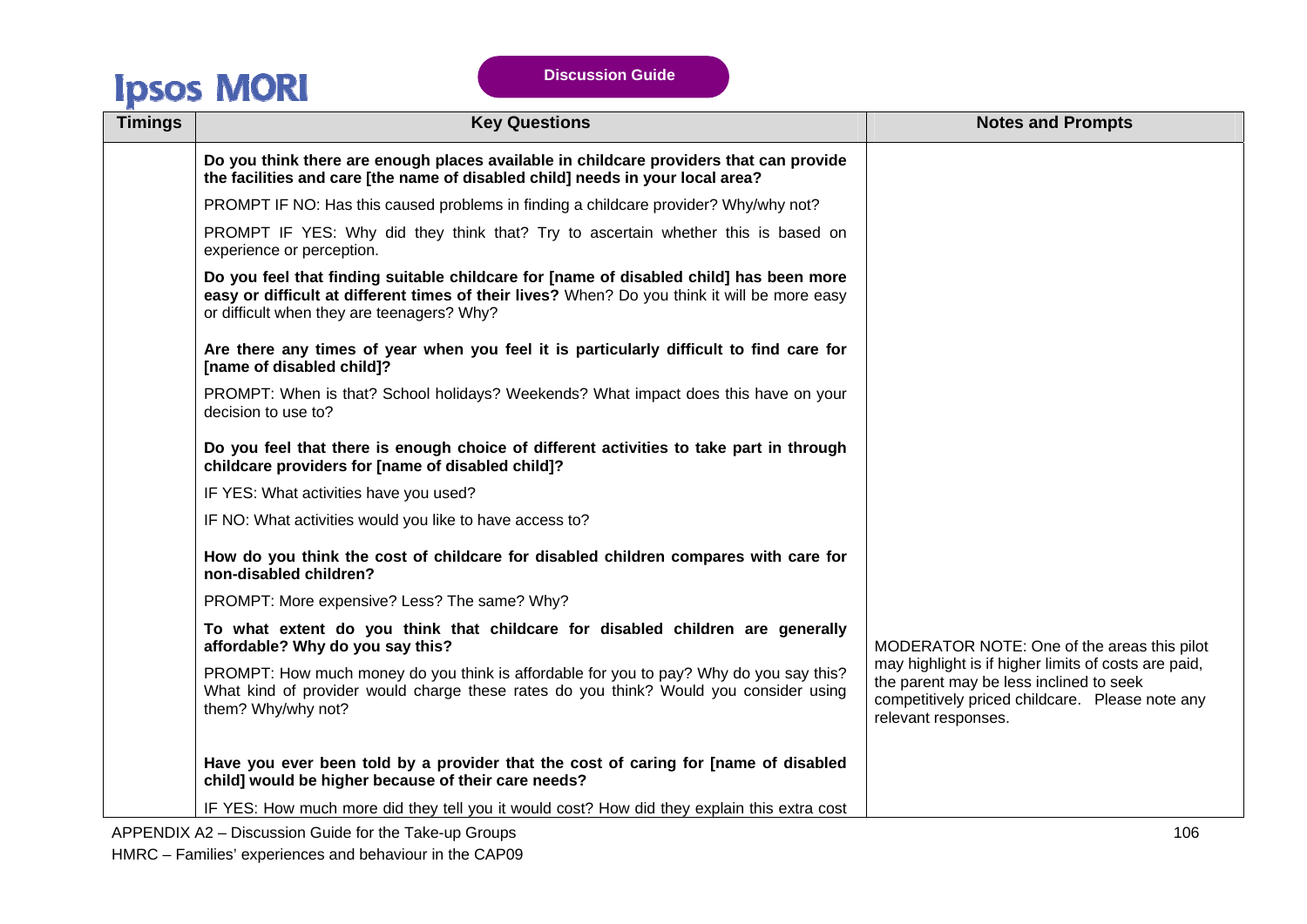| <b>Timings</b> | <b>Key Questions</b>                                                                                                                                                                                                                                                                                                                                                                                                    | <b>Notes and Prompts</b> |
|----------------|-------------------------------------------------------------------------------------------------------------------------------------------------------------------------------------------------------------------------------------------------------------------------------------------------------------------------------------------------------------------------------------------------------------------------|--------------------------|
|                | to you? Did this affect your decision to use them?                                                                                                                                                                                                                                                                                                                                                                      |                          |
|                | IF NO: Do you think this might happen? Why?                                                                                                                                                                                                                                                                                                                                                                             |                          |
|                | Does the cost of childcare for [name of disabled child] remain constant throughout the<br>year, or does it vary? Why is this the case?                                                                                                                                                                                                                                                                                  |                          |
|                | PROBE: during the summer holidays, Christmas period, seasonal work etc.                                                                                                                                                                                                                                                                                                                                                 |                          |
|                | How do you feel about having childcare support spread out across the year so you get the<br>same amount each month although this may be more or less than you need at certain times<br>of the year?                                                                                                                                                                                                                     |                          |
|                | PROBE: Try to ascertain whether they understand how this system works and whether they<br>have problems with calculating their average costs or budgeting for times when costs will be<br>higher e.g. school holidays                                                                                                                                                                                                   |                          |
|                | How would you travel to and from a childcare provider with [name of disabled child]?                                                                                                                                                                                                                                                                                                                                    |                          |
|                | PROMPT: Walk? Car? Public transport? Taxi? What is the additional cost of this ? What<br>impact does this have?                                                                                                                                                                                                                                                                                                         |                          |
|                | How easy do you find it to use [mode of transport] to travel to your childcare provider?                                                                                                                                                                                                                                                                                                                                |                          |
|                | PROBE: Does the mode of transport have any impact on the provider they decide to use? If<br>there are additional costs, is this a factor in choosing a childcare provider?                                                                                                                                                                                                                                              |                          |
|                | Where did you get information on different providers who care for disabled children?<br>Which was the most useful? Did you seek advice from any local community<br>organisations or charities?                                                                                                                                                                                                                          |                          |
|                | And how do/did you feel about these source/s? PROBE: Other research has shown that<br>there can be a lack of trust around more formal providers – see if this is an issue, as well as<br>looking at more logistical and practical issues such as whether the help offered suits their<br>work. I'd like to talk about the different childcare providers that you currently use for<br>[the name of the disabled child]. |                          |
|                | What was it that made you choose the childcare provider that you did? What degree of<br>choice do you feel you had? Why was that? How many providers did you consider before<br>choosing one?                                                                                                                                                                                                                           |                          |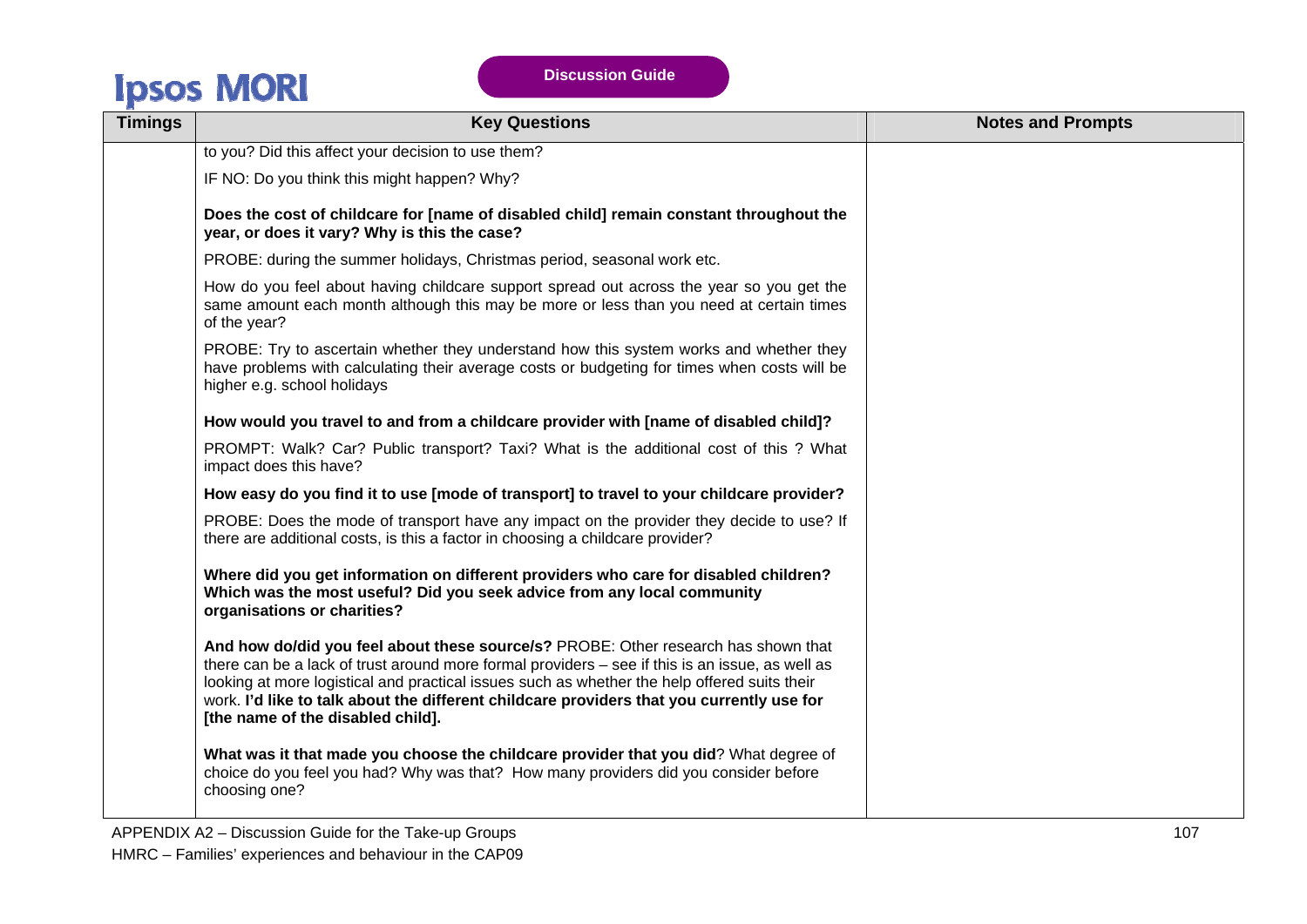| <b>Timings</b>      | <b>Key Questions</b>                                                                                                                                                                                                                                      | <b>Notes and Prompts</b>                                                                                                                                                                                                                                                                                                          |
|---------------------|-----------------------------------------------------------------------------------------------------------------------------------------------------------------------------------------------------------------------------------------------------------|-----------------------------------------------------------------------------------------------------------------------------------------------------------------------------------------------------------------------------------------------------------------------------------------------------------------------------------|
|                     | Where have you found information on childcare? Sure Start Children's Centre, online,<br>FIS, word of mouth, charity organisation and so on.                                                                                                               |                                                                                                                                                                                                                                                                                                                                   |
|                     | IF THEY SAY THEY HAVE USED THE FIS:                                                                                                                                                                                                                       |                                                                                                                                                                                                                                                                                                                                   |
|                     | What information did Family Information Service (FIS) give you?                                                                                                                                                                                           |                                                                                                                                                                                                                                                                                                                                   |
|                     | IF YES: Were they helpful? Did you trust their information? Was this followed up with further<br>calls or face to face contact?                                                                                                                           |                                                                                                                                                                                                                                                                                                                                   |
|                     | Do you know of any other local networks or support groups who provide help and<br>information about childcare to parents with disabled children?                                                                                                          |                                                                                                                                                                                                                                                                                                                                   |
|                     | PROBE: have you ever used them? Why/ why not? IF SO, PROBE AROUND THEIR<br><b>EXPERIENCE OF DOING THIS</b>                                                                                                                                                |                                                                                                                                                                                                                                                                                                                                   |
|                     | MODERATOR TO GIVE SHOWCARD B OF CHILDCARE PROVIDERS TO PARTICIPANT                                                                                                                                                                                        |                                                                                                                                                                                                                                                                                                                                   |
|                     | Which of the different kinds of childcare provider(s) shown on this card do you use<br>now? For which of these do you claim financial assistance from HMRC? When do you<br>use them? PROBE: Ascertain all the different sources used, when they use them. |                                                                                                                                                                                                                                                                                                                                   |
|                     | MODERATOR NOTE: If the participant has used a family member as childcare, please probe<br>to find out which family member: the child's grandparent(s); the child's older brother/sister;<br>another relative                                              |                                                                                                                                                                                                                                                                                                                                   |
| Up to 20<br>minutes | 4. Task - Childcare Mapping<br>(a) MAPPING EXERCISE                                                                                                                                                                                                       | This task aims to identify all types of childcare<br>previously or currently used and how and when<br>they are used. This task will provide a visual aid to<br>the interviewer to draw on in the latter sections as<br>well as providing a change of pace for the<br>participant.<br>MODERATOR: work with participant to draw the |
|                     | I would now like us to do a short task together so that I can get a sense of how your                                                                                                                                                                     |                                                                                                                                                                                                                                                                                                                                   |
|                     | childcare and work fit together, so I can understand better how you manage them. I'd<br>like to try and draw a map of where you work and where the childcare you use is.                                                                                  |                                                                                                                                                                                                                                                                                                                                   |
|                     | ASK PARTICIPANT FOR STREETNAMES AND/OR POSTCODES OF:                                                                                                                                                                                                      | map using pack provided containing paper,<br>markers and stickers.                                                                                                                                                                                                                                                                |
|                     | Their home<br>٠                                                                                                                                                                                                                                           |                                                                                                                                                                                                                                                                                                                                   |
|                     | Their workplace(s)                                                                                                                                                                                                                                        | MODERATOR: Try to gain an understanding of<br>how work and childcare fit together and the impact                                                                                                                                                                                                                                  |

APPENDIX A2 – Discussion Guide for the Take-up Groups 108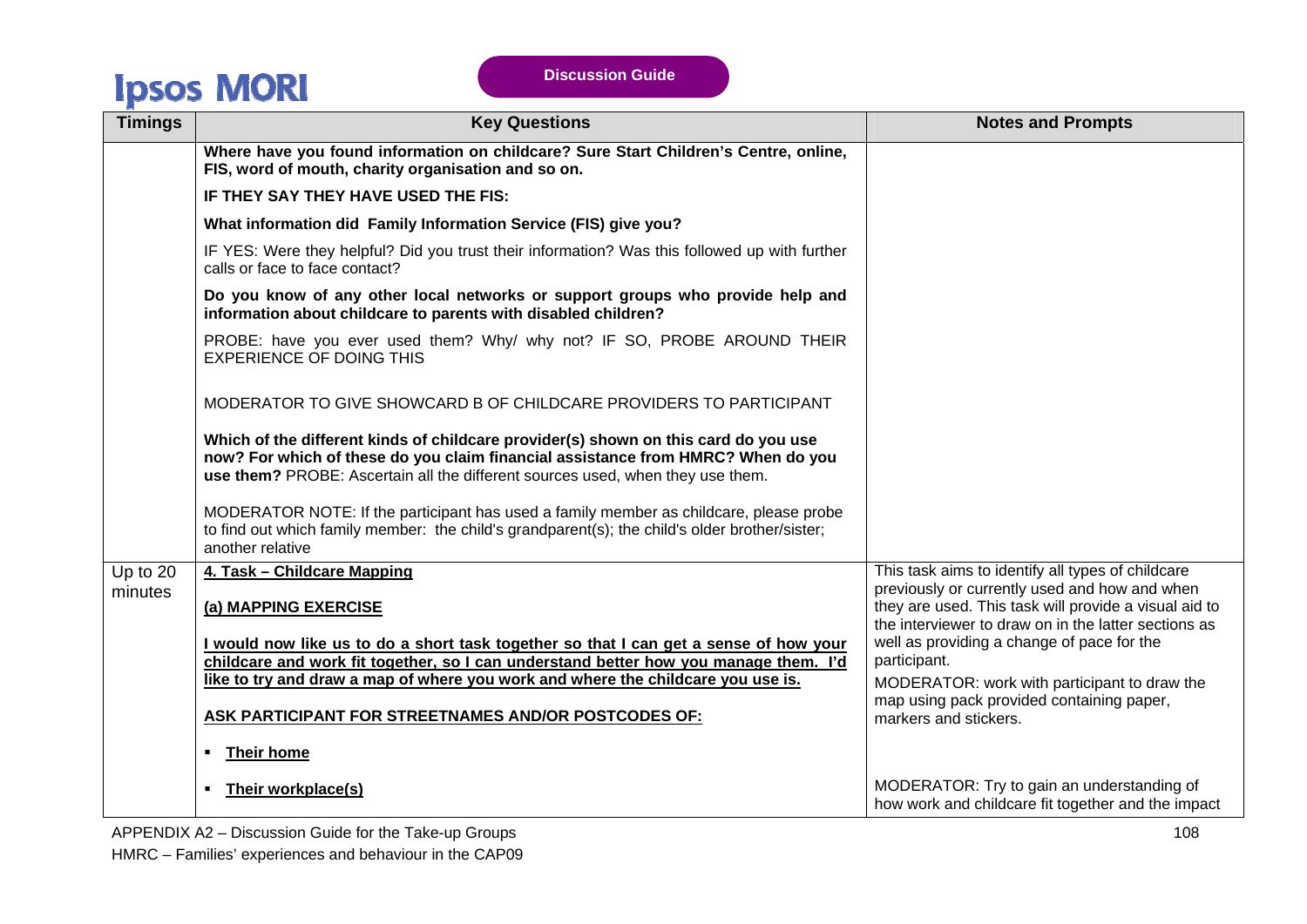| <b>Timings</b> | <b>Key Questions</b>                                                                                                                                                                                                  | <b>Notes and Prompts</b>                                                                                                                                                                                 |
|----------------|-----------------------------------------------------------------------------------------------------------------------------------------------------------------------------------------------------------------------|----------------------------------------------------------------------------------------------------------------------------------------------------------------------------------------------------------|
|                | All types of formal childcare used<br>$\blacksquare$                                                                                                                                                                  | this has had on the family.                                                                                                                                                                              |
|                | All types of informal childcare used<br>٠                                                                                                                                                                             |                                                                                                                                                                                                          |
|                | Family and friends who support them<br>٠                                                                                                                                                                              |                                                                                                                                                                                                          |
|                | Any other forms of schooling/activities used for the child<br>٠                                                                                                                                                       | MODERATOR: Do not include details of Short<br>Breaks care which the family may use.                                                                                                                      |
|                | IF THERE IS MORE THAN ONE CHILD IN THE FAMILY, PLEASE REPEAT PROBES<br>RELATING TO CHILDCARE/ ACTIVITIES FOR SECOND CHILD/ OTHER CHILDREN                                                                             |                                                                                                                                                                                                          |
|                |                                                                                                                                                                                                                       | MODERATOR NOTE: Informal care may less<br>common for these participants as the level of care                                                                                                             |
|                | Do you know if there are any other places locally you could pay for [the name of<br>disabled child] to be cared for? PLEASE REFER TO ANY CHILDCARE PROVIDERS<br>WHICH MAY HAVE ALREADY BEEN MENTIONED                 | may be more demanding $-$ try to find out if this has<br>been an issue or concern                                                                                                                        |
|                | Where are they located? MODERATOR TO MARK ON MAP Are they hard to get to? If<br>so, why?                                                                                                                              |                                                                                                                                                                                                          |
|                | How do you travel between all these locations? Are there any places that are<br>particularly difficult to travel to? Why? Are there any times of the day you find it more<br>difficult to get to certain places? Why? | Moderator note – probe fully here so we can see<br>whether there is a split between formal and<br>informal costs e.g. they may get a neighbour to<br>look after their children for a couple of hours and |
|                | IF USE A CAR                                                                                                                                                                                                          | pay for this - though it would still be informal.                                                                                                                                                        |
|                | How do manage the cost of your car? Is it difficult to do so? If so, why?                                                                                                                                             |                                                                                                                                                                                                          |
|                | IF USE OTHER TRANSPORT                                                                                                                                                                                                |                                                                                                                                                                                                          |
|                | How much does each journey cost you? Is this difficult to manage? If so, why?                                                                                                                                         |                                                                                                                                                                                                          |
|                | Do you ever use childcare other than when you're at work? PROBE: When is this? What<br>type of childcare do you use?                                                                                                  |                                                                                                                                                                                                          |
|                | Overall how easy or difficult do/did you find it to balance work and childcare? PROBE:<br>Why do you say this? What are the challenges you face when doing this? How do you meet<br>these?                            |                                                                                                                                                                                                          |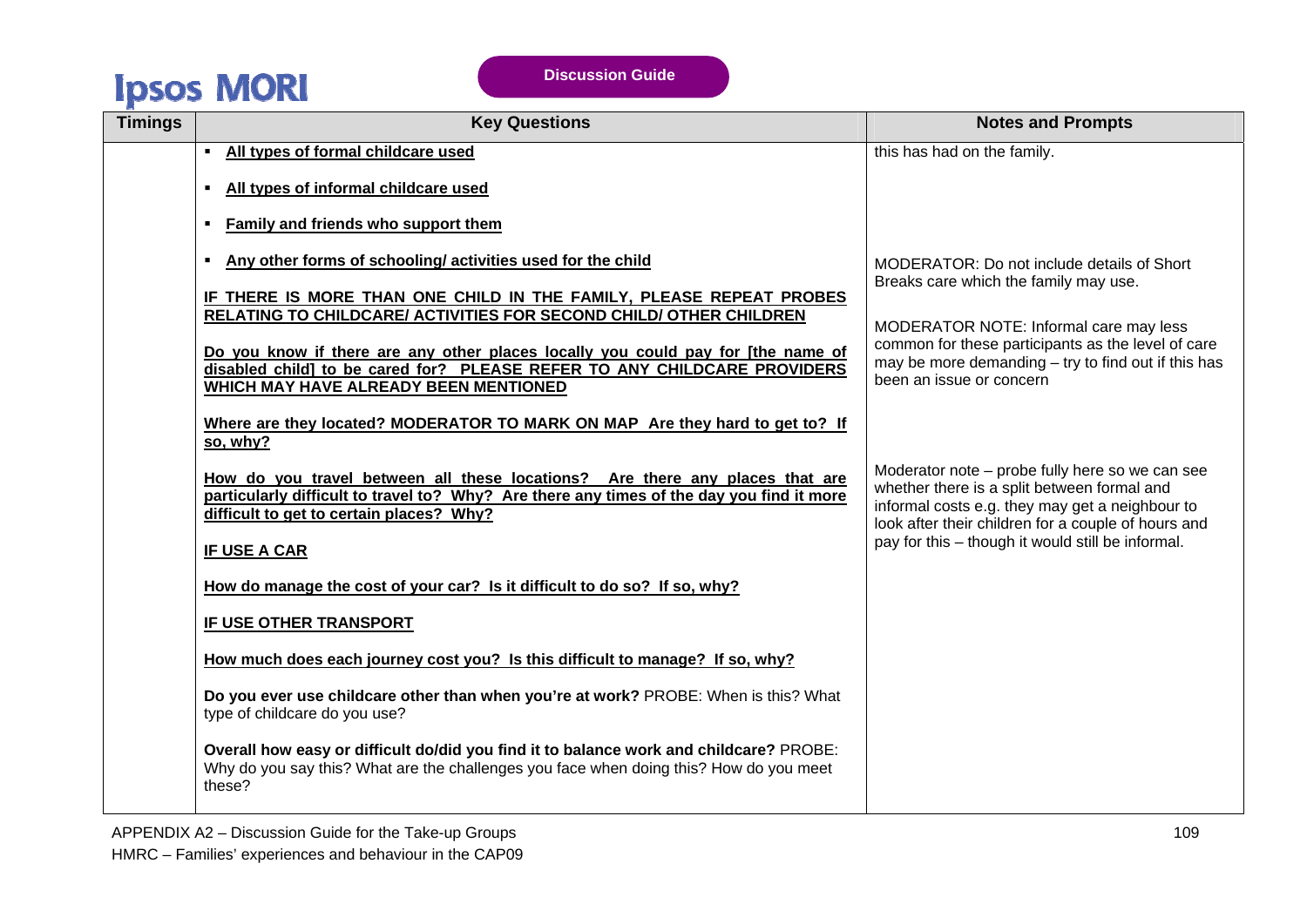| <b>Timings</b>        | <b>Key Questions</b>                                                                                                                                                                                                                                                                                                                                           | <b>Notes and Prompts</b>                                                                                                                                 |
|-----------------------|----------------------------------------------------------------------------------------------------------------------------------------------------------------------------------------------------------------------------------------------------------------------------------------------------------------------------------------------------------------|----------------------------------------------------------------------------------------------------------------------------------------------------------|
|                       | Has there been a time when [the name of the disabled child] has had to leave childcare<br>during the day for any reason, such as illness?                                                                                                                                                                                                                      |                                                                                                                                                          |
|                       | PROBE FULLY: What did you do in this situation? How did the childcare provider handle<br>this situation? Ascertain whether they have informal systems of support in place they can rely<br>on when needed, and if not, how supportive their employer was?                                                                                                      |                                                                                                                                                          |
|                       | (b) TIMELINE EXERCISE                                                                                                                                                                                                                                                                                                                                          |                                                                                                                                                          |
|                       | I'd now like to find out a bit more about how you use childcare over the year, using a<br>timeline to help me. Please could you tell which of your informal and formal childcare<br>providers you use at different times of the year? MODERATOR AND PARTICIPANT TO<br>WORK TOGETHER TO MARK OUT USE OF DIFFERENT PROVIDERS OVER THE YEAR<br><b>ON TIMELINE</b> |                                                                                                                                                          |
|                       | What about activities for [the name of disabled child]? MODERATOR AND<br>PARTICIPANT TO MARK OUT USE OF ACTIVITIES OVER THE YEAR ON TIMELINE                                                                                                                                                                                                                   |                                                                                                                                                          |
|                       | Are any times of the year difficult to get childcare or find activities for [the name of<br>disabled child]? When? How do you manage during this period?                                                                                                                                                                                                       |                                                                                                                                                          |
| Up to $15$<br>minutes | 5. Paying for Childcare<br>I'd now like to just talk through with you how you pay(ed) for your childcare. To help                                                                                                                                                                                                                                              | MODERATOR: please ask these questions about<br>participants' attitudes to personal finances and<br>debt sensitively.                                     |
|                       | us do this, can you describe your weekly or monthly income and outgoings?                                                                                                                                                                                                                                                                                      | These questions explore the participants' level of<br>adeptness in financial management.                                                                 |
|                       | MODERATOR TO USE BUDGETTING TABLES IN THE APPENDICES                                                                                                                                                                                                                                                                                                           |                                                                                                                                                          |
|                       | What different sources of income do you rely on? How much do these amount<br>to per week/month? PROBE: Look at all income sources used including salary,<br>benefits and credits, loans, informal help from friends/family, credit cards and so on.                                                                                                            | MODERATOR: Some of these families will have<br>come off the pilot by the time they are interviewed<br>as they will already have been on it 12 months. If |
|                       | FOR EACH SOURCE OF INCOME: What do you use this for? MODERATOR TO<br>EXPLORE WHETHER PARTICIPANTS "RING FENCE" CERTAIN INCOME TO<br><b>SPECIFIC PURPOSES,</b>                                                                                                                                                                                                  | this is the case, please explore the financial<br>impact of this, if any.                                                                                |
|                       | And what other outgoings do you have each week/month? PROBE: Look at all                                                                                                                                                                                                                                                                                       |                                                                                                                                                          |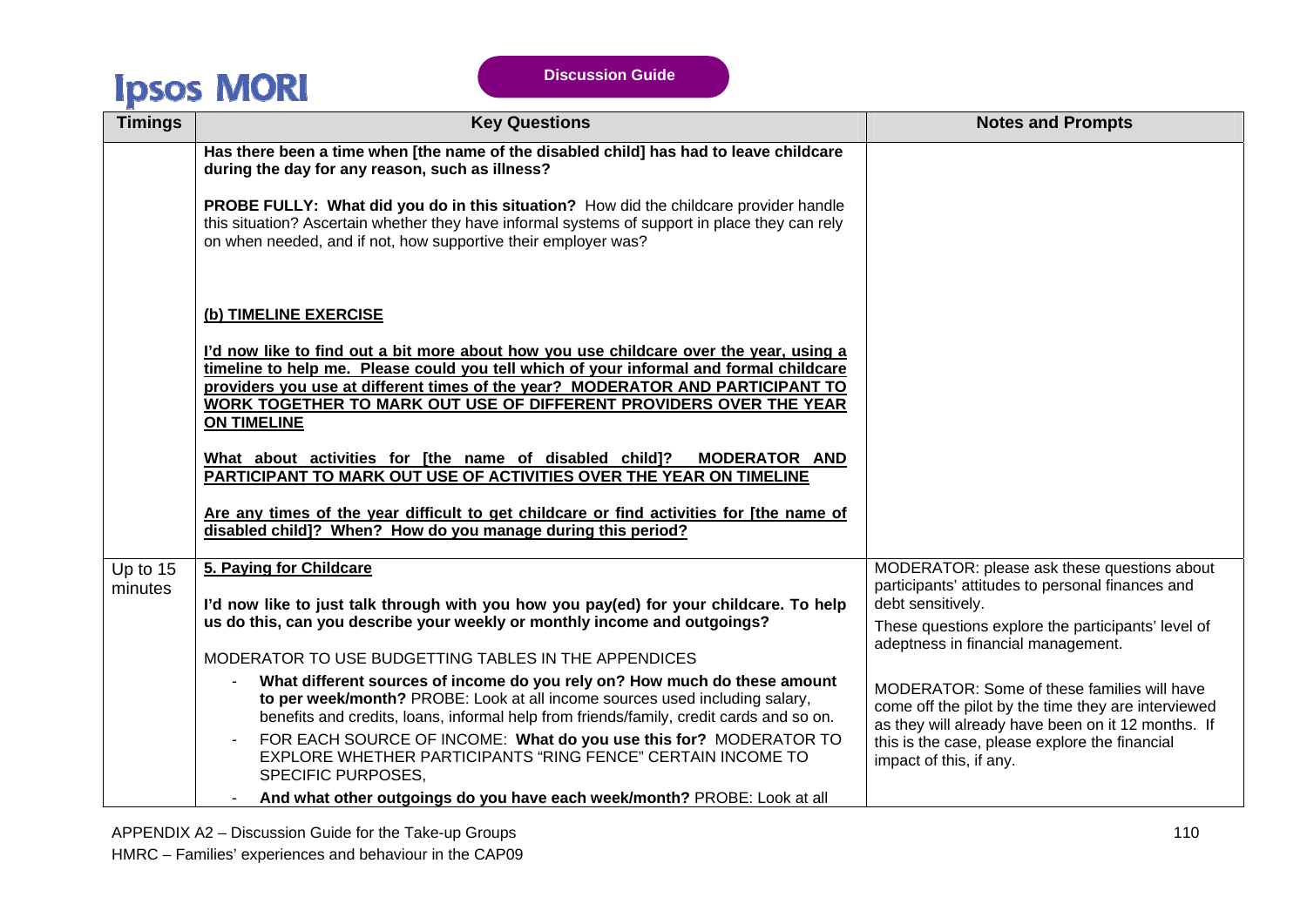| <b>Timings</b> | <b>Key Questions</b>                                                                                                                                                                                                                                                                                                                                                                                                                | <b>Notes and Prompts</b>                                                                                                                            |
|----------------|-------------------------------------------------------------------------------------------------------------------------------------------------------------------------------------------------------------------------------------------------------------------------------------------------------------------------------------------------------------------------------------------------------------------------------------|-----------------------------------------------------------------------------------------------------------------------------------------------------|
|                | the different outgoings including rent/mortgage, food, utilities, travel, childcare,<br>healthcare costs?                                                                                                                                                                                                                                                                                                                           |                                                                                                                                                     |
|                | How easy is it for you to cover these? Which of these outgoings are priorities?<br>Why do you say this? And which of these outgoings can you do without if<br>needed? How do you pay for each of these outgoings? PROBE: look at whether<br>certain payments are covered by loans, credit etc.                                                                                                                                      |                                                                                                                                                     |
|                | To what extent do this incomings and outgoings vary each week/month?<br>$\blacksquare$                                                                                                                                                                                                                                                                                                                                              |                                                                                                                                                     |
|                | MODERATOR NOTE: If not mentioned childcare costs in their outgoings please<br>probe on each of the following for both their disabled child/ren and their other non-<br>disabled children : IF OUT OF WORK: Do you currently have any childcare costs for<br>any of your children? IF IN WORK: What childcare costs do you have? How much<br>are these? PROBE - Do you pay for different sources? Which ones? How much are<br>these? | These questions explore the participants'<br>experience of debt, and also their level of aversion<br>to debt.                                       |
|                | Do you ever need to pay extra to cover the costs of the care [name] needs due to<br>their disability? How much is this? When do you need to pay for this? How do you<br>budget for this payment                                                                                                                                                                                                                                     |                                                                                                                                                     |
|                | Have you always had these childcare costs? How did you used to pay for them?<br>$\overline{\phantom{a}}$                                                                                                                                                                                                                                                                                                                            |                                                                                                                                                     |
|                | IF EVER USED CHILDCARE IN THE PAST: How easy or difficult do/did you find it<br>to keep track of your childcare costs?                                                                                                                                                                                                                                                                                                              |                                                                                                                                                     |
|                | To what extent did you childcare costs vary each week/month? And to what extent<br>do you expect your childcare costs to vary in the coming year?                                                                                                                                                                                                                                                                                   |                                                                                                                                                     |
|                | What difference has being in work made to how easily you are able to budget?<br>Why do you say this?                                                                                                                                                                                                                                                                                                                                |                                                                                                                                                     |
|                | Can you describe how you monitor your incomings and outgoings?                                                                                                                                                                                                                                                                                                                                                                      |                                                                                                                                                     |
|                | What do you do to keep track of your income and manage your finances?<br>PROMPTS COULD INCLUDE: keeping records of weekly/ monthly costs, keeping bills,<br>keeping a budget sheet.                                                                                                                                                                                                                                                 |                                                                                                                                                     |
|                | Who in the household keeps a track on spending? Who is responsible for different<br>transactions? PROBE FULLY TO ASCERTAIN WHO IN THE HOUSEHOLD IS<br>RESPONSIBLE FOR THE CHILDCARE PAYMENTS AND WHO DOES THE TAX<br><b>CREDITS PAPERWORK.</b>                                                                                                                                                                                      | PLEASE NOTE: these questions about debt are<br>background context, rather than the main focus of<br>the discussion. However, any difference between |
|                | How easy or difficult do you find it to know what your incomings/outgoings are?                                                                                                                                                                                                                                                                                                                                                     | costs of childcare for a disabled and a non-                                                                                                        |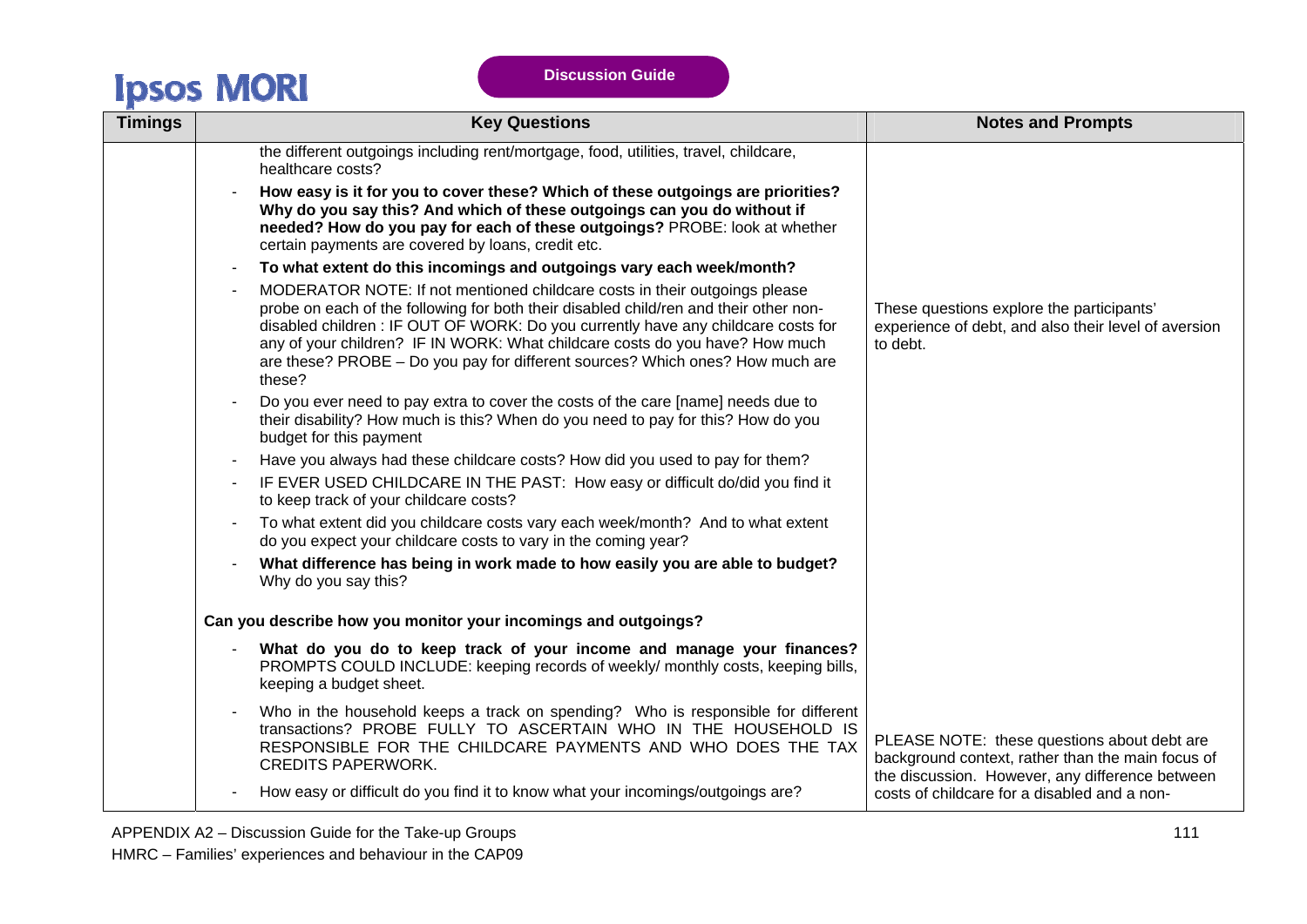| <b>Timings</b> | <b>Key Questions</b>                                                                                                                                                                                                                                                                                                                                                  | <b>Notes and Prompts</b>                                                                                                        |
|----------------|-----------------------------------------------------------------------------------------------------------------------------------------------------------------------------------------------------------------------------------------------------------------------------------------------------------------------------------------------------------------------|---------------------------------------------------------------------------------------------------------------------------------|
|                | How do you know about all these amounts? How do you keep tabs on your income?<br>How do you record these amounts?                                                                                                                                                                                                                                                     | disabled child is of particular interest.                                                                                       |
|                | Do you keep any money for certain things separate, or for special purposes? What<br>about money from Tax Credits?                                                                                                                                                                                                                                                     | Please also take note of how the participants<br>approach managing their budget - how financially                               |
|                | How do you keep track of your wages? PROBE: Do you keep your wage slips? What<br>about P45 or p60 forms?                                                                                                                                                                                                                                                              | competent and confident are they?                                                                                               |
|                | Do you have any credit cards, hire purchase agreements or other forms of credit<br>payments that need to be paid back? Where do they fit into the budgeting tables? How long<br>are these payments for?                                                                                                                                                               |                                                                                                                                 |
|                | How would you describe your approach to your finances? How would others<br>describe them, do you think?                                                                                                                                                                                                                                                               |                                                                                                                                 |
|                | Can you describe to me a time when you realised that you had spent more<br>money than you had? How did this situation arise? What did you do as a result?<br>What items did you have to cut back on in order to pay off the extra you spent? Did<br>you get any support to help you? Do you know where to go to get help?                                             |                                                                                                                                 |
|                | How do you pay for your formal childcare for [the name of the disabled child] and<br>his/her siblings? PROBE FOR CASH, CHEQUE, DIRECT DEBIT ETC.                                                                                                                                                                                                                      |                                                                                                                                 |
|                | Did you need to pay a deposit or upfront payment for [the name of the disabled child]'s<br>childcare? How did you support this payment? Do you pay on a weekly, per term,<br>monthly or quarterly basis? PROBE FULLY – Particularly if the participant uses a variety of<br>childcare providers, we need to see if they pay different providers on a different basis, | MODERATOR: Some of these families will have<br>come off the pilot by the time they are interviewed                              |
|                | Did you have to pay any additional costs to the childcare provider specific to [name]<br>disability? How much did you need to pay? Was it a one-off payment or did you need<br>to pay each week/month/term? How did you support this payment? How did the<br>provider explain it to you?                                                                              | as they will already have been on it 12 months. If<br>this is the case, please explore the financial<br>impact of this, if any. |
|                | MODERATOR NOTE: When discussing the issues above, refer back to the diary the<br>participant produced earlier about how their use of childcare changes over the course of the<br>year. If necessary ask: Why do/did you use different childcare providers when you<br>moved into work/increased your working hours? How do/did you feel about this? What              |                                                                                                                                 |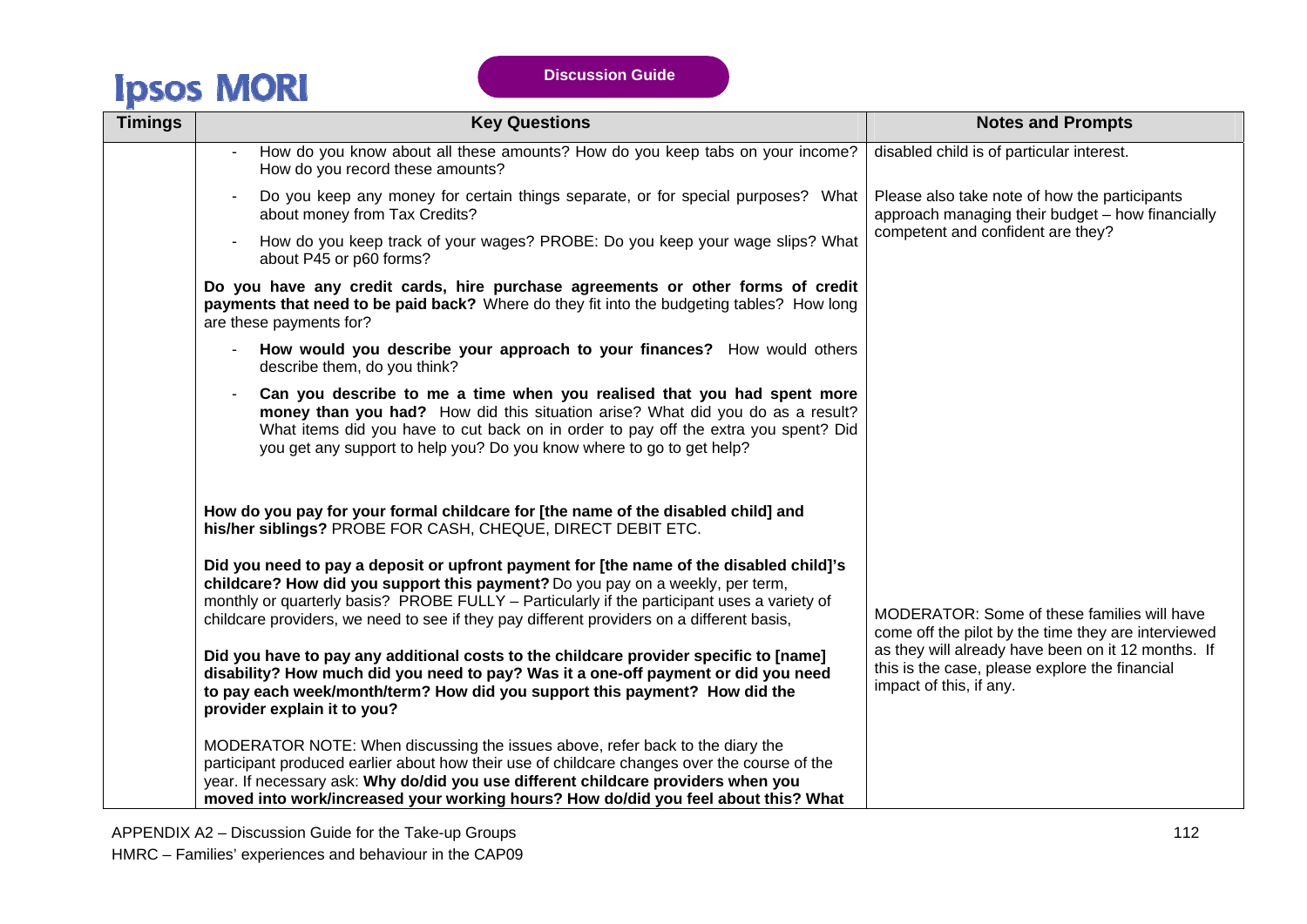| <b>Timings</b> | <b>Key Questions</b>                                                                                                                                                                                                                                                                                                                                              | <b>Notes and Prompts</b>                                                                                                                                                                                     |
|----------------|-------------------------------------------------------------------------------------------------------------------------------------------------------------------------------------------------------------------------------------------------------------------------------------------------------------------------------------------------------------------|--------------------------------------------------------------------------------------------------------------------------------------------------------------------------------------------------------------|
|                | difference has this made to you/your family and [the name of the disabled child]?                                                                                                                                                                                                                                                                                 |                                                                                                                                                                                                              |
|                | Was this any different to how you organised payment for childcare for your other<br>children? How?                                                                                                                                                                                                                                                                |                                                                                                                                                                                                              |
| Up to 15       | 6. Interest in the offer                                                                                                                                                                                                                                                                                                                                          | This section looks at the importance of the offer in                                                                                                                                                         |
| mins           | I'd now like to talk a bit more about your decision to take up the offer of assistance<br>towards the cost of childcare.                                                                                                                                                                                                                                          | their decision to move into work and take up<br>childcare.                                                                                                                                                   |
|                | Just to confirm, did you hear about the offer of assistance through a letter, or<br>thorough any other means? IF APPROPRIATE, PROMPT: telephone call from SpokenFor<br>(although note that the participant will not know this agency by name).                                                                                                                    | Moderator note: the original letter was not from<br>HMRC, it was from DCSF, as were the reminder<br>letters. Would be better just to show them to letter<br>we are talking about each time for this section. |
|                | Prior to receiving the offer letter, were you aware that you could get help towards the<br>cost of childcare as part of Working Tax Credit?                                                                                                                                                                                                                       | Prior to the offer, the childcare element of the<br>Working Tax Credit was the same for disabled and                                                                                                         |
|                | IF YES: How did you know about this? PROBE: Explore the importance of formal and<br>informal networks in their information gathering.                                                                                                                                                                                                                             | non-disabled children.                                                                                                                                                                                       |
|                | IF NOT MENTIONED:                                                                                                                                                                                                                                                                                                                                                 |                                                                                                                                                                                                              |
|                | Have you ever received information about possible financial assistance from local<br>community groups, charities, Jobcentre or from the Department for Work and<br>Pensions (DWP) for instance? How useful was this?                                                                                                                                              |                                                                                                                                                                                                              |
|                | Why had you not applied for this assistance in the past?                                                                                                                                                                                                                                                                                                          |                                                                                                                                                                                                              |
|                | Were you aware of any other kinds of help and support available to you with regard to<br>childcare? PROBE: Look at whether they are aware of Sure Start, any for their child's specific<br>disability, Lone Parent Advisors (if applicable)                                                                                                                       |                                                                                                                                                                                                              |
|                | SHOW INITIAL INVITATION LETTER FROM DCSF                                                                                                                                                                                                                                                                                                                          |                                                                                                                                                                                                              |
|                | What did you do with this letter when you received it? PROBE: Did you read it straight<br>away or put it to one side to read at a later date? Did you show it to anyone else, or talk<br>about it with someone? IF YES: Who did you show it to / discuss it with? IF COUPLE: Did<br>you mention the letter to your partner? Did you discuss the letter with them? |                                                                                                                                                                                                              |
|                | Could you tell me in your own words what you understood this letter/ telephone call<br>was trying to tell you? PROBE FULLY TO ASCERTAIN THE EXTENT TO WHICH                                                                                                                                                                                                       |                                                                                                                                                                                                              |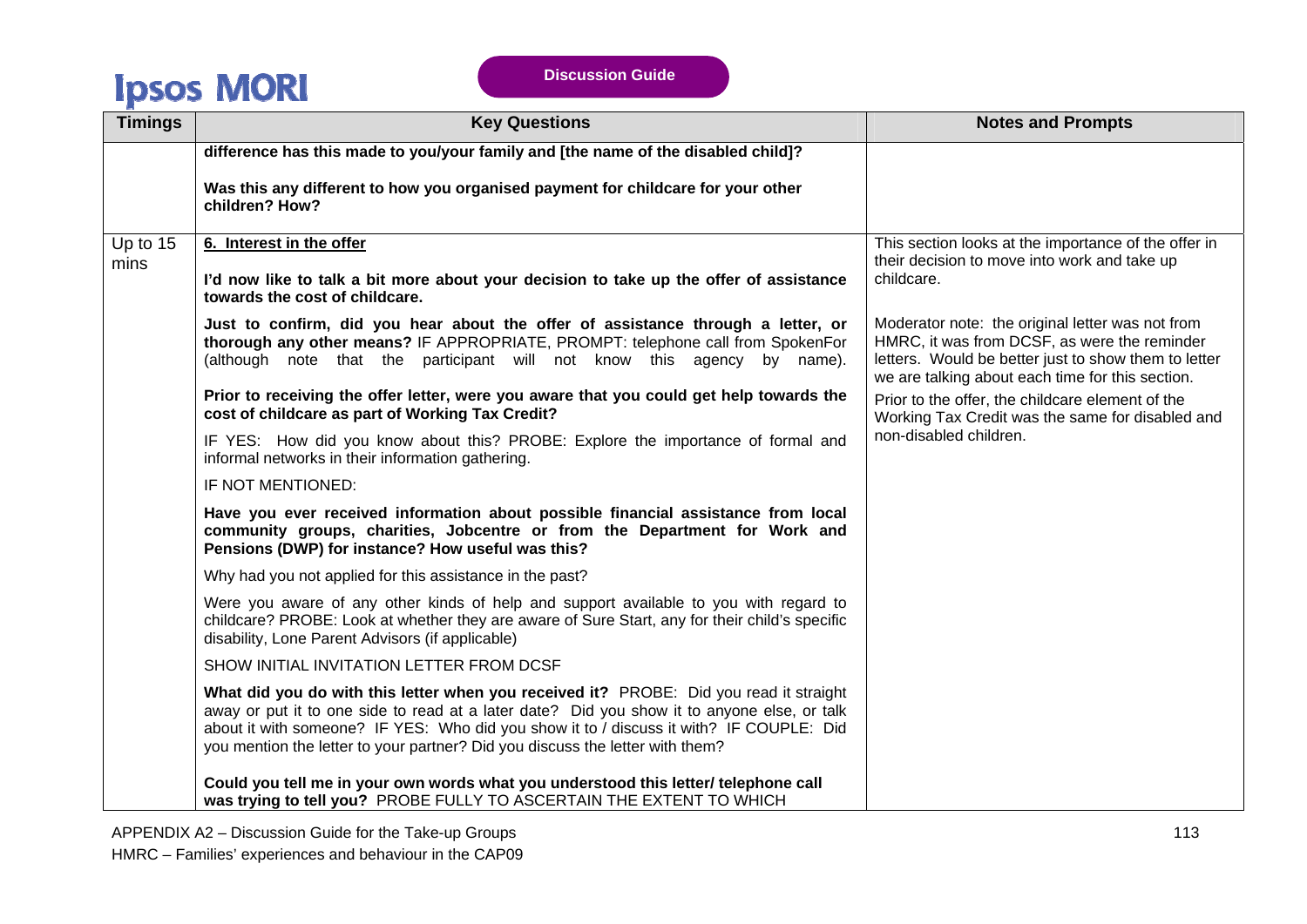| <b>Timings</b> | <b>Key Questions</b>                                                                                                                                                                                                                                                                                                                                                            | <b>Notes and Prompts</b> |
|----------------|---------------------------------------------------------------------------------------------------------------------------------------------------------------------------------------------------------------------------------------------------------------------------------------------------------------------------------------------------------------------------------|--------------------------|
|                | CUSTOMERS UNDERSTOOD WHAT THE PACKAGE OF HELP BEING OFFERED TO<br>THEM WOULD WAS and how this differs from the current tax credits system (in the case of<br>the pilot group).                                                                                                                                                                                                  |                          |
|                | Was there anything in the letter that you were unsure of? Did you know what was<br>meant by terms like 'formal childcare'                                                                                                                                                                                                                                                       |                          |
|                | PROBE: (Where appropriate): Did anyone else help you read or understand the letter?<br>Who?                                                                                                                                                                                                                                                                                     |                          |
|                | Did you change anything about the way you looked for a job after receiving the letter<br>from DCSF? Or after speaking with the helpline? PROBE: See if the participant did<br>anything to find a job more quickly, or if they made different decisions about what kind of<br>work they would be happy to do after receiving the information about help with childcare<br>costs. |                          |
|                | Did you receive a reminder letter?                                                                                                                                                                                                                                                                                                                                              |                          |
|                | IF YES:                                                                                                                                                                                                                                                                                                                                                                         |                          |
|                | Can you tell me what information the letter contained? And how was this different to the<br>initial letter you received?                                                                                                                                                                                                                                                        |                          |
|                | Was there anything in this letter in particular that prompted you to accept the offer of<br>assistance towards childcare costs? IF YES: What was this?                                                                                                                                                                                                                          |                          |
|                | To what extent did you understand how much you would be able to claim? PROBE:<br>How did you feel about this?                                                                                                                                                                                                                                                                   |                          |
|                | How far did cost influence your decisions when you were searching for childcare? Did<br>you feel the amount you could claim was enough? Would your choice of provider have been<br>different if you had been able to claim more?                                                                                                                                                |                          |
|                | MODERATOR: Only 3 of the 15 families on the pilot are claiming childcare costs above the<br>standard limits – try to ascertain why this is and the extent to which affordability of care is a<br>barrier to use.                                                                                                                                                                |                          |
|                | Was there anything in particular in this letter/ the telephone call that prompted you to<br>respond? Why do you say that?                                                                                                                                                                                                                                                       |                          |
|                | What were your main reasons for expressing an interest in the offer? PROBE FULLY:                                                                                                                                                                                                                                                                                               |                          |

APPENDIX A2 – Discussion Guide for the Take-up Groups 114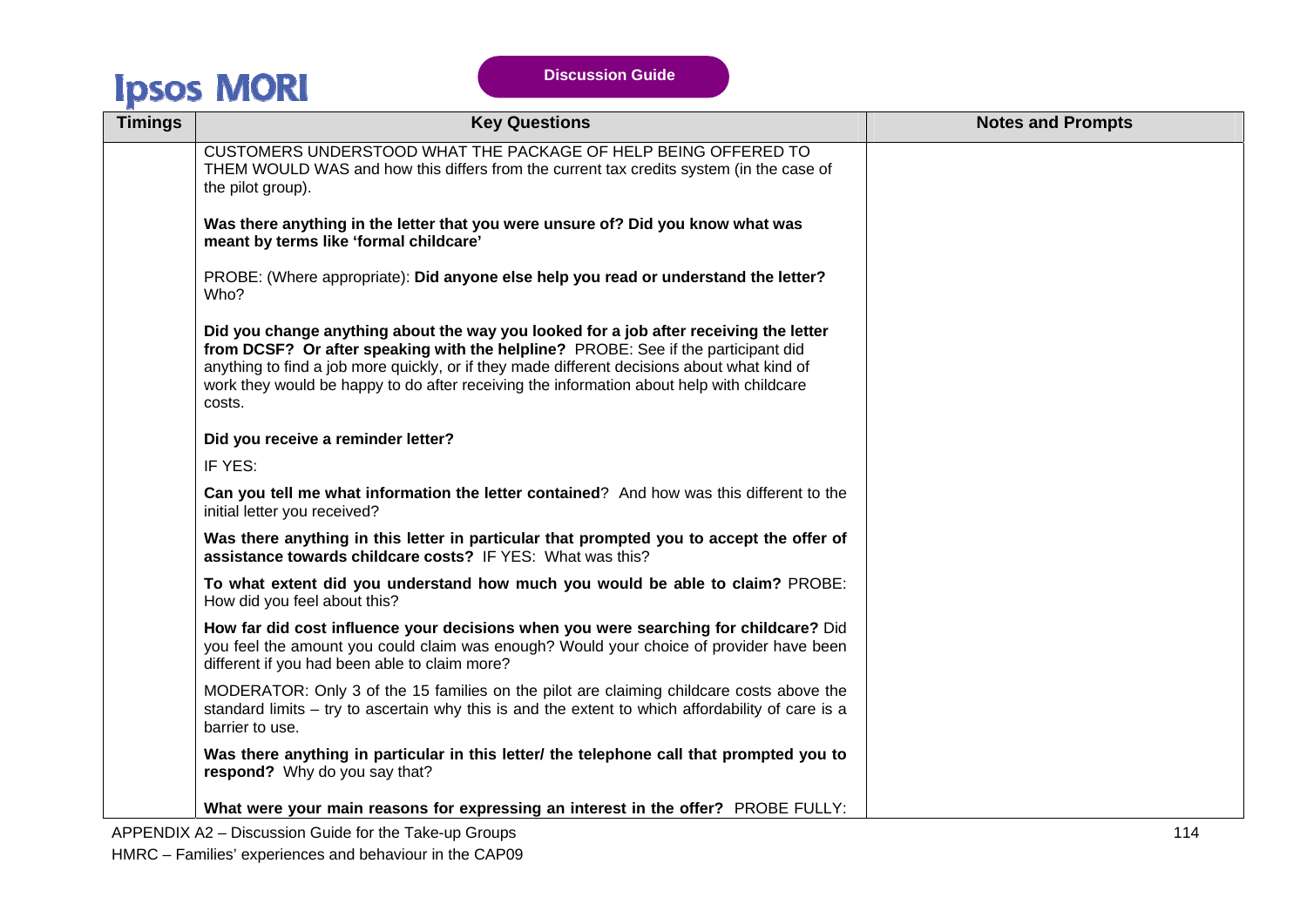| <b>Timings</b> | <b>Key Questions</b>                                                                                                                                                                                                                                                                                                                      | <b>Notes and Prompts</b>                                                                                  |
|----------------|-------------------------------------------------------------------------------------------------------------------------------------------------------------------------------------------------------------------------------------------------------------------------------------------------------------------------------------------|-----------------------------------------------------------------------------------------------------------|
|                | Not previously aware of assistance available, keen to return/remain in employment, new<br>system will make it easier to cover childcare costs on an ongoing basis (PILOT ONLY).                                                                                                                                                           |                                                                                                           |
|                | MODERATOR NOTE: Try to get a sense of whether or not the participant was already<br>searching for or moving into work anyway. Was it the offer of assistance that prompted them<br>to look for work or were there other, more important, factors. Also to explore to what extent<br>did any change in their child's disability inform it? |                                                                                                           |
|                | Had you considered returning to work/increasing your working hours prior to<br>receiving this letter? IF YES: Had you taken any steps towards finding<br>work/increasing your hours? IF NO: Why not? PROBE: Cost of childcare, lack of<br>specialist childcare, concern about leaving child/ren with someone else.                        |                                                                                                           |
|                | To what extent did the cost of childcare affect your decision to take up<br>employment/increase your working hours?                                                                                                                                                                                                                       |                                                                                                           |
|                | And did you have any reservations about doing so? PROBE FULLY: Lack of specialist<br>childcare, not all costs are covered, payment not taking account of seasonal differences in<br>childcare? Any specific reservations related to their disabled child?                                                                                 |                                                                                                           |
|                | Do you think you would have moved into work and started using formal childcare<br>without this offer of support?                                                                                                                                                                                                                          |                                                                                                           |
| Up to 15       | 7. Making a claim                                                                                                                                                                                                                                                                                                                         | This section explores their experiences of making<br>a claim. Though we will be pressed for time,         |
| mins           | I'd now like to talk about your experiences from the point when you decided to take up<br>the offer.                                                                                                                                                                                                                                      | please try and get as much detail - especially over<br>their awareness of their responsibilities to HMKRC |
|                | MODERATER NOTE: continue to track this on the customer journey so we can see how their<br>experience developed over time.                                                                                                                                                                                                                 | over reporting a change in circumstances for<br>example.                                                  |
|                | ALL WHO CALLED THE HELPLINE:                                                                                                                                                                                                                                                                                                              |                                                                                                           |
|                | RECAP: You said that for these reasons [mention as appropriate] you decided to call<br>the helpline number on the letter.                                                                                                                                                                                                                 |                                                                                                           |
|                | How did you find calling the helpline? PROBE: Was it easy to get through? What time did<br>you call? Were the helpline hours convenient?                                                                                                                                                                                                  |                                                                                                           |
|                | And how did you find the people you spoke to? PROBE: How far were they able to help<br>you with your queries? Did they give you all the information you needed? What else would it                                                                                                                                                        | MODERATOR NOTE: The participant's initial<br>contact will be with the Childcare Affordability Pilot       |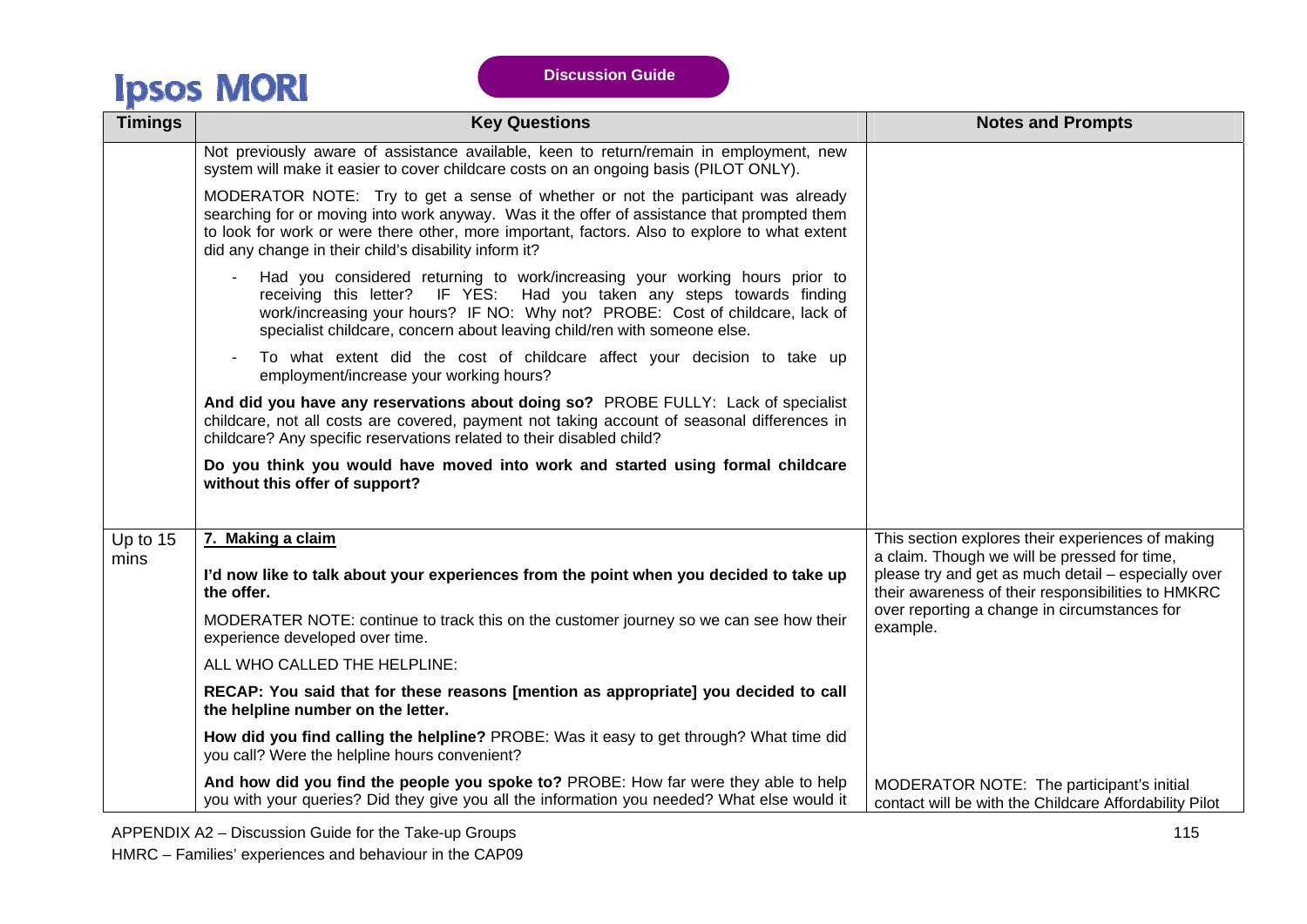| <b>Timings</b> | <b>Key Questions</b>                                                                                                                                                                                                                                                                                                                                                                                                                                                                                                                                                                                                                                                                                                                                                                                                                                                                                                                                                                                                                                                                                                                                                                                                                                                     | <b>Notes and Prompts</b>                                                                                                                                                                                                                                                                                                                                                                                                                                                                                                  |
|----------------|--------------------------------------------------------------------------------------------------------------------------------------------------------------------------------------------------------------------------------------------------------------------------------------------------------------------------------------------------------------------------------------------------------------------------------------------------------------------------------------------------------------------------------------------------------------------------------------------------------------------------------------------------------------------------------------------------------------------------------------------------------------------------------------------------------------------------------------------------------------------------------------------------------------------------------------------------------------------------------------------------------------------------------------------------------------------------------------------------------------------------------------------------------------------------------------------------------------------------------------------------------------------------|---------------------------------------------------------------------------------------------------------------------------------------------------------------------------------------------------------------------------------------------------------------------------------------------------------------------------------------------------------------------------------------------------------------------------------------------------------------------------------------------------------------------------|
|                | have been helpful to know?<br>Did you receive a reminder call from the telephone helpline?<br>IF YES:<br>When was this? How much time passed between you receiving the letter and the reminder<br>call?                                                                                                                                                                                                                                                                                                                                                                                                                                                                                                                                                                                                                                                                                                                                                                                                                                                                                                                                                                                                                                                                  | Helpline. This is run by SpokenFor - though<br>participants are unlikely to know it by this name.<br>Once they have been recruited onto the<br>pilot/control scheme, they are passed to the Tax<br>Credits Office. However, they may not be aware<br>of the distinction between the two helplines - it<br>may just appear as one office they talk to about                                                                                                                                                                |
|                | How did you find the person who called you in relation to this offer? PROBE: Did you<br>speak to them directly, or did they leave a message? IF SPOKE TO THEM DIRECTLY: How<br>far were they able to help you with your queries? Did they give you all the information you<br>needed? What else would it have been helpful to know? IF LEFT A MESSAGE: Did you call<br>them back? Why / why not?<br>Did you receive any further calls about the Childcare Affordability Pilot?                                                                                                                                                                                                                                                                                                                                                                                                                                                                                                                                                                                                                                                                                                                                                                                           | tax credits. It is not necessary to explore<br>participants' understanding of this distinction but<br>please keep it in mind as it is possible that<br>participants will mention the change of helpline or<br>refer to the TCO when we are asking about the<br>SpokenFor helpline.                                                                                                                                                                                                                                        |
|                | PROBE: Were there any follow-up calls to keep in touch with you?<br>IF YES:<br>When was this? How much time passed between you receiving the letter or the initial call<br>and the keep in touch call?<br>How did you find the person who called you in relation to this offer? ? PROBE: Did you<br>speak to them directly, or did they leave a message? IF SPOKE TO THEM DIRECTLY: How<br>far were they able to help you with your queries? Did they give you all the information you<br>needed? What else would it have been helpful to know? IF LEFT A MESSAGE: Did you call<br>them back? Why / why not?<br>Was there anything in this call that prompted you to accept the offer of assistance<br>towards childcare costs? PROBE FOR ANY DIFFERENCES BETWEEN REACTIONS TO<br>THE INITIAL LETTER AND THE REMINDER CALL. DID PARTICIPANTS RESPOND<br>BETTER TO THIS TYPE OF INTERACTION?<br>Did you express an interest in the scheme during this call, or did you call back at a<br>later date? IF CALLED BACK: Ask how they found that call (how easy it was to get through,<br>whether they asked any further queries, how helpful the staff were etc).<br><b>ASK ALL</b><br>And to what extent did the people you called support you in your jobsearch/increasing | Please also note that there are two types of calls<br>made to claimants (as opposed to claimants<br>calling in). One is the 'outbound' call, asking<br>them if they want to participate, and the second<br>type is a 'kit' (keep in touch) call which is made<br>at intervals.<br>MODERATOR NOTE: Participants are transferred<br>to the TCO when they have found work and<br>eligible childcare<br><b>MODERATOR NOTE: Please note that the</b><br>participant may not realise that their call was<br>transferred to TCO. |
|                | your working hours? Did they keep in touch with you throughout this process?<br>PROBE: How did they do this? How often were they in touch with you? How did you find this                                                                                                                                                                                                                                                                                                                                                                                                                                                                                                                                                                                                                                                                                                                                                                                                                                                                                                                                                                                                                                                                                                |                                                                                                                                                                                                                                                                                                                                                                                                                                                                                                                           |

APPENDIX A2 – Discussion Guide for the Take-up Groups 10 and 10 and 10 and 10 and 116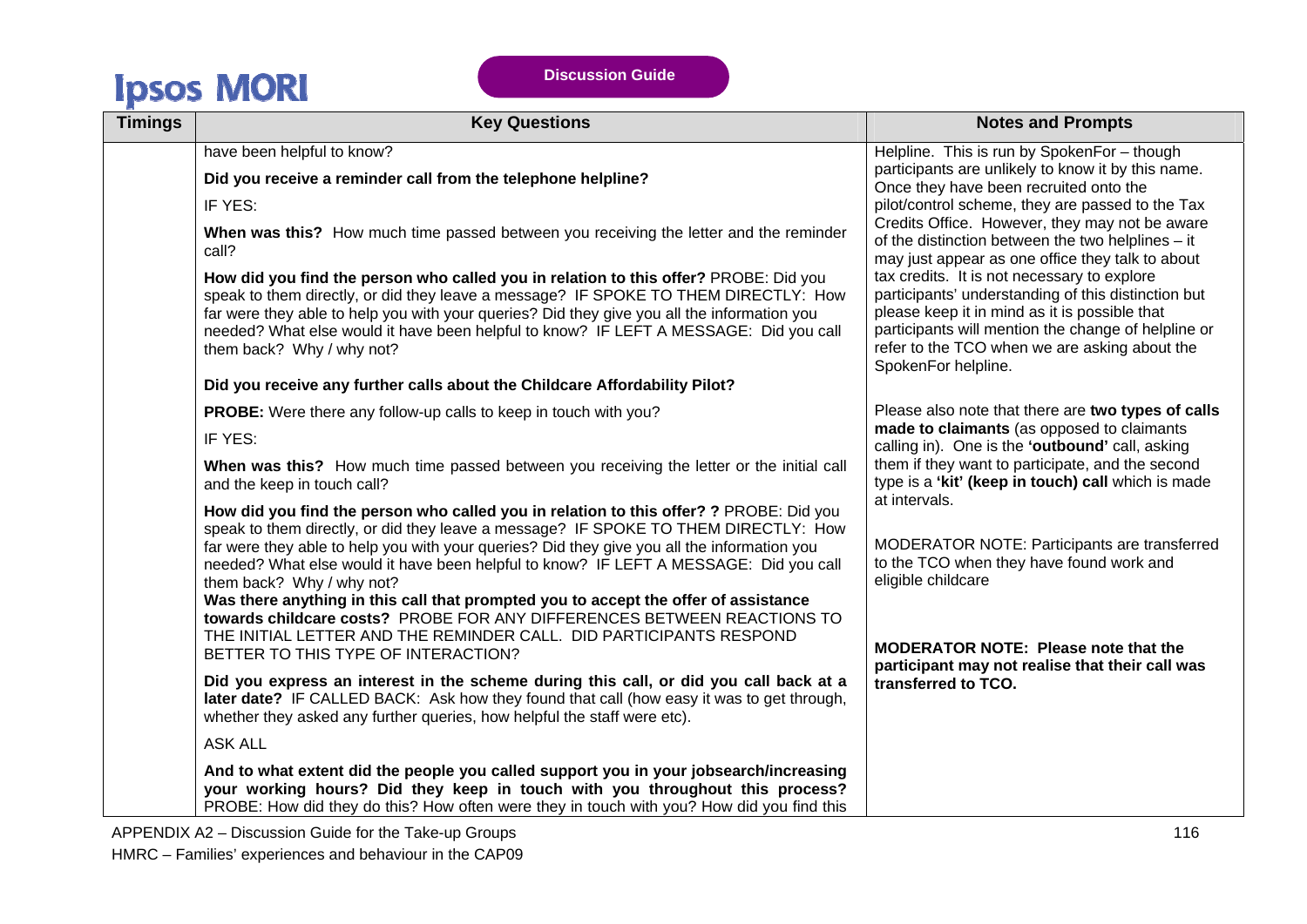| <b>Timings</b> | <b>Key Questions</b>                                                                                                                                                                                                                                                                                            | <b>Notes and Prompts</b>                                                                                                                                                                    |  |  |
|----------------|-----------------------------------------------------------------------------------------------------------------------------------------------------------------------------------------------------------------------------------------------------------------------------------------------------------------|---------------------------------------------------------------------------------------------------------------------------------------------------------------------------------------------|--|--|
|                | - too infrequent/too often? What else would've been helpful?                                                                                                                                                                                                                                                    | MODERATOR NOTE: There may be duplication                                                                                                                                                    |  |  |
|                | When you found work, what steps did you then take? PROBE: were you called as part of<br>the 'Childcare Affordability Helpline' efforts to keep in touch with you or did you call them?                                                                                                                          | here with the questions above - please use your<br>judgement and adjust the questions accordingly.                                                                                          |  |  |
|                | Did you have to speak to anyone else at this stage? PROBE: How did you feel about<br>having your query transferred to the TCO? Did you understand why this was done? Was<br>there any impact on you? Was there any difference in the level of service you received?                                             |                                                                                                                                                                                             |  |  |
|                | And how did you find making the claim for this special package of help? PROBE<br><b>FULLY HERE.</b>                                                                                                                                                                                                             |                                                                                                                                                                                             |  |  |
|                | What kind of information did you need to provide? How easy was it to find this?<br>PROBE: Did they know the OFSTED registration numbers of their childcare providers for<br>example?                                                                                                                            |                                                                                                                                                                                             |  |  |
|                | IF CLAIMING OTHER BENEFITS:                                                                                                                                                                                                                                                                                     | MODERATOR NOTE- please get as much detail<br>as possible, particularly if the participant uses                                                                                              |  |  |
|                | How did the application process compare to applications for other forms of help?<br>Compare ease and length of process, amount of information they needed to provide,<br>usefulness of notes and helplines with queries.                                                                                        | multiple formal sources of childcare. These final<br>questions are of particular interest to HMRC.                                                                                          |  |  |
|                | <b>ASK ALL</b>                                                                                                                                                                                                                                                                                                  |                                                                                                                                                                                             |  |  |
|                | I'd now like you to think back to when you first received payments for help towards<br>your childcare costs.                                                                                                                                                                                                    |                                                                                                                                                                                             |  |  |
|                | Do you remember how much you were paid? PROBE IF YES Was the amount what you<br>expected? Why do you say this? How far do you understand how the amount was<br>calculated? Does this matter? To what extent does this payment cover your childcare costs?                                                       | <b>MODERATOR NOTE:</b> There will have been a<br>change in payment, method for some families.                                                                                               |  |  |
|                | Did you receive your payment by cash cheques or by BACs? How did you feel about<br>this? What were the advantages and disadvantages of receiving the money in this way?<br>Would you prefer to receive the money in any other way? If they received payments in both<br>forms ask which they preferred and why. | Those that were on for a couple of months before<br>the end of March received a cheque, but there<br>were some families who joined at the end of<br>March who would probably only have ever |  |  |
|                | Have you previously received payments by another method? How did you feel about the<br>payment method changing? Has this affected the way that you manage or use the money?                                                                                                                                     | received a BACs payment.                                                                                                                                                                    |  |  |
|                | And to what extent is it clear to you what you need to do to manage your claim in the<br>coming months? PROBE: For instance, are there any circumstances under which you                                                                                                                                        |                                                                                                                                                                                             |  |  |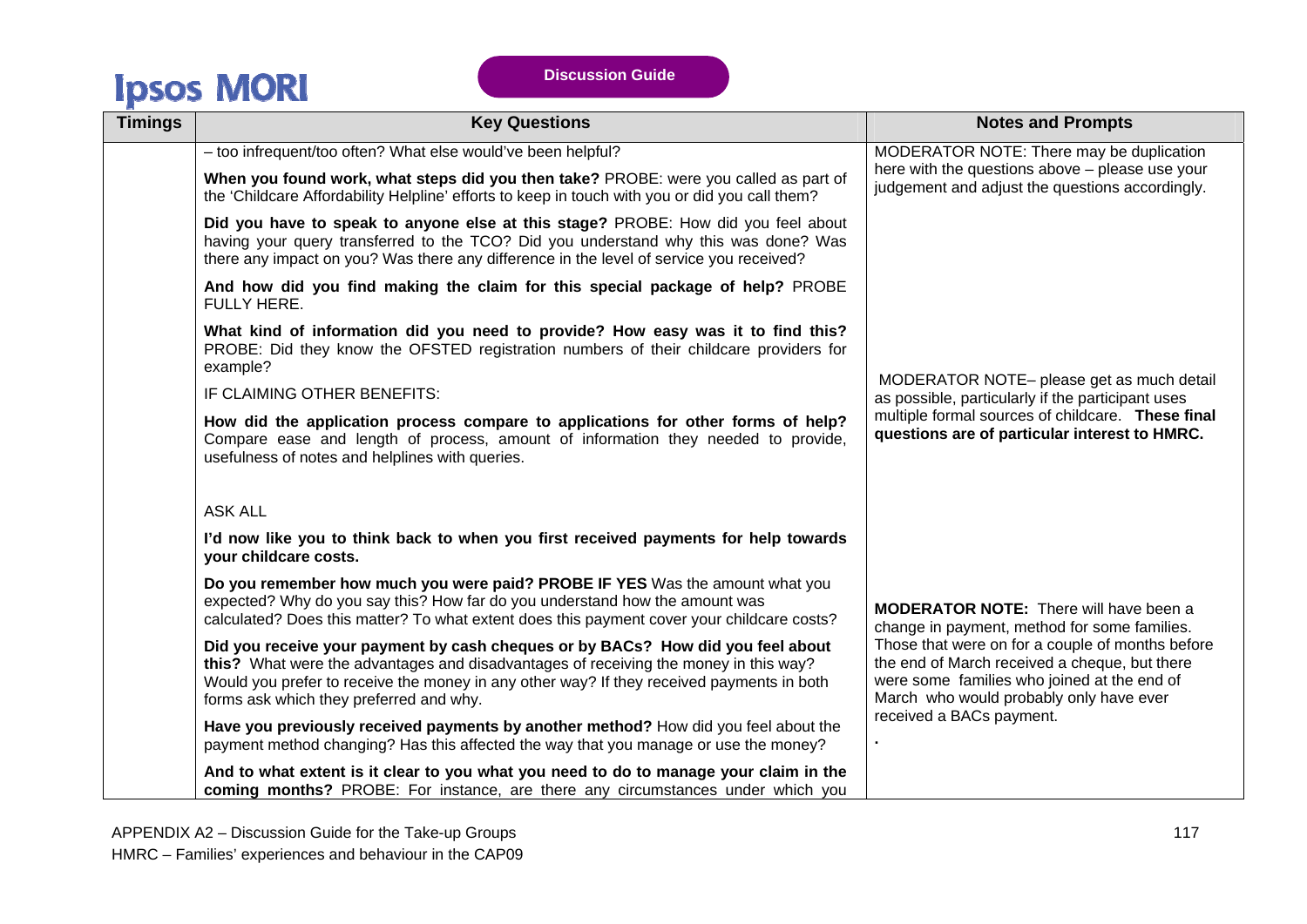| <b>Timings</b> | <b>Key Questions</b>                                                                                                                             | <b>Notes and Prompts</b>                        |  |  |
|----------------|--------------------------------------------------------------------------------------------------------------------------------------------------|-------------------------------------------------|--|--|
|                | would need to contact HMRC? Why do you say this?                                                                                                 |                                                 |  |  |
|                | MODERATOR NOTE: See whether the participant is aware about the need to report a<br>change in circumstances, renewals and so on.                  |                                                 |  |  |
| 5 mins         | <b>Conclusion and Thanks</b>                                                                                                                     | This section will draw out the key messages and |  |  |
|                | Just thinking about all the things we have discussed today, what do you think<br>was the main trigger for you finding work? Why do you say this? | brings the interview to a close.                |  |  |
|                | Is there anything else you think is relevant and wish to discuss?                                                                                |                                                 |  |  |
|                | Thank participants; explain the next steps (e.g. what HMRC will do with the findings).<br>THANK AND CLOSE. Reassure about confidentiality.       |                                                 |  |  |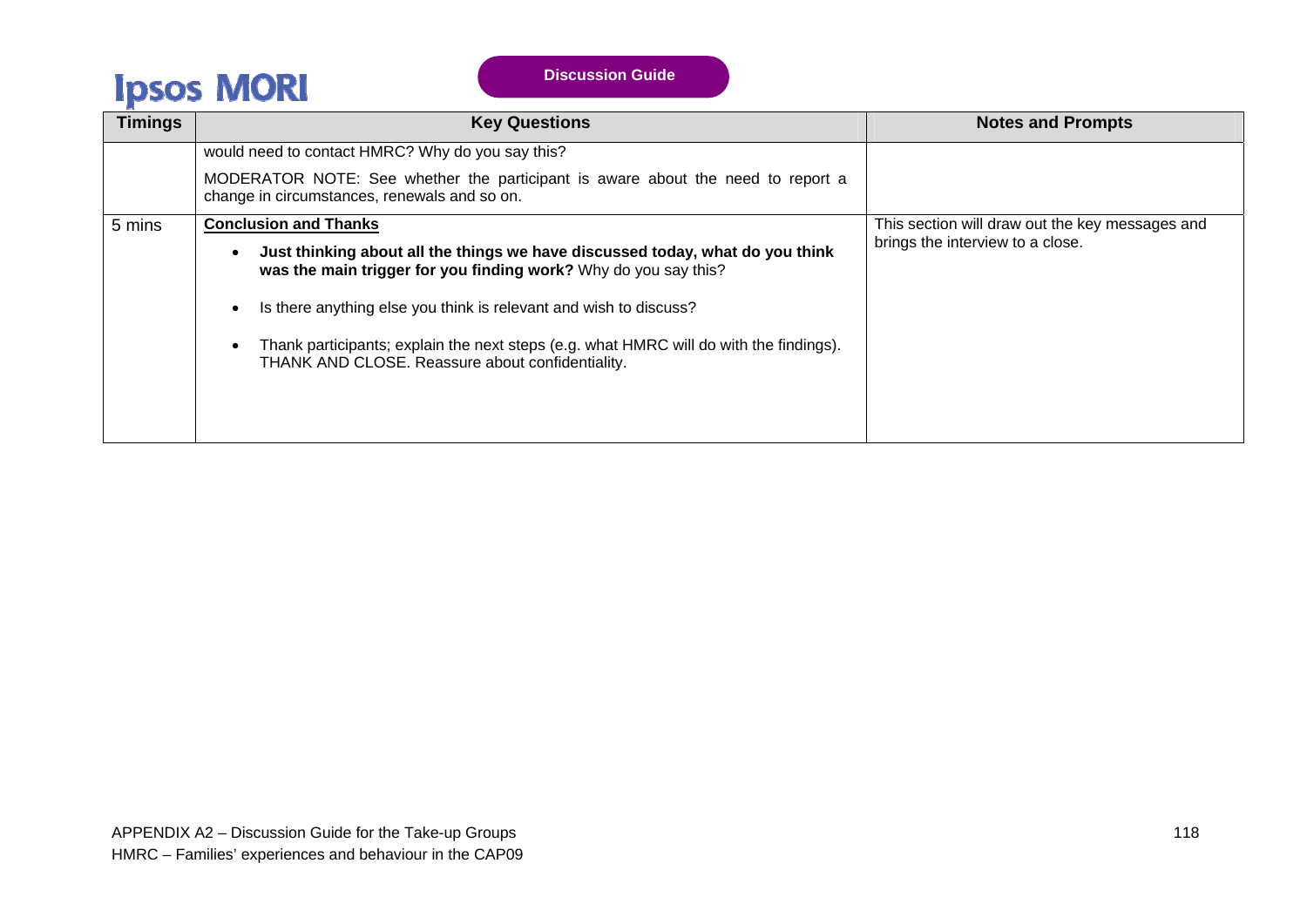## **Appendix A – Financial Diary**

Use this to help participants plan their incomings and outgoings:

Weekly income and outgoings

| Monday    |
|-----------|
| Tuesday   |
| Wednesday |
|           |
| Thursday  |
| Friday    |
| Saturday  |
| Sunday    |
|           |

### Monthly income and outgoings

| <b>Week</b>     | Mon | Tue | Wed | Thu | Fri | Sat | Sun |
|-----------------|-----|-----|-----|-----|-----|-----|-----|
|                 |     |     |     |     |     |     |     |
| $\vert$ 2       |     |     |     |     |     |     |     |
| $\bullet$       |     |     |     |     |     |     |     |
| $\vert 4 \vert$ |     |     |     |     |     |     |     |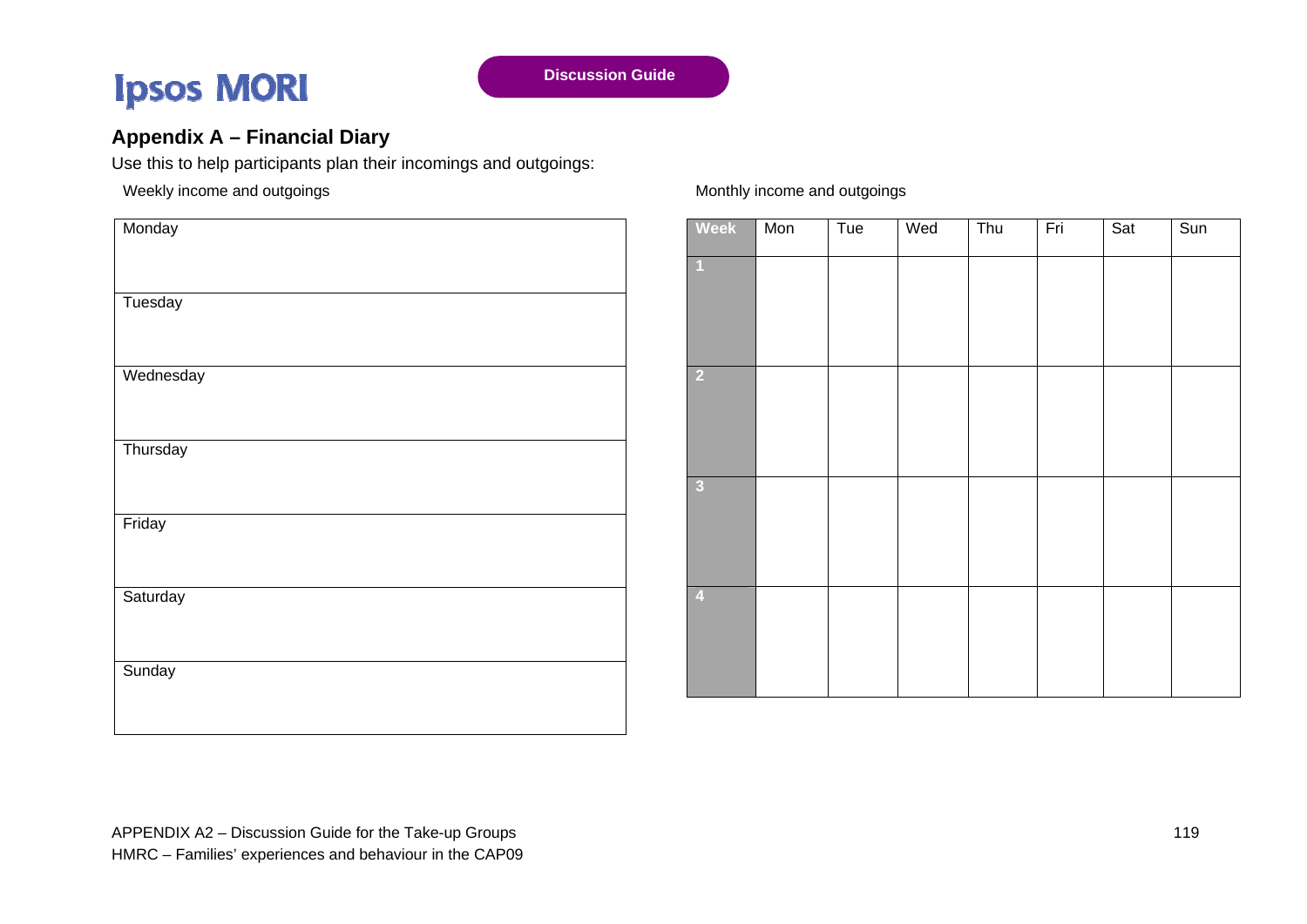**Discussion Guide** 

## **Appendix B – Diaries for transition to work/ childcare costs**

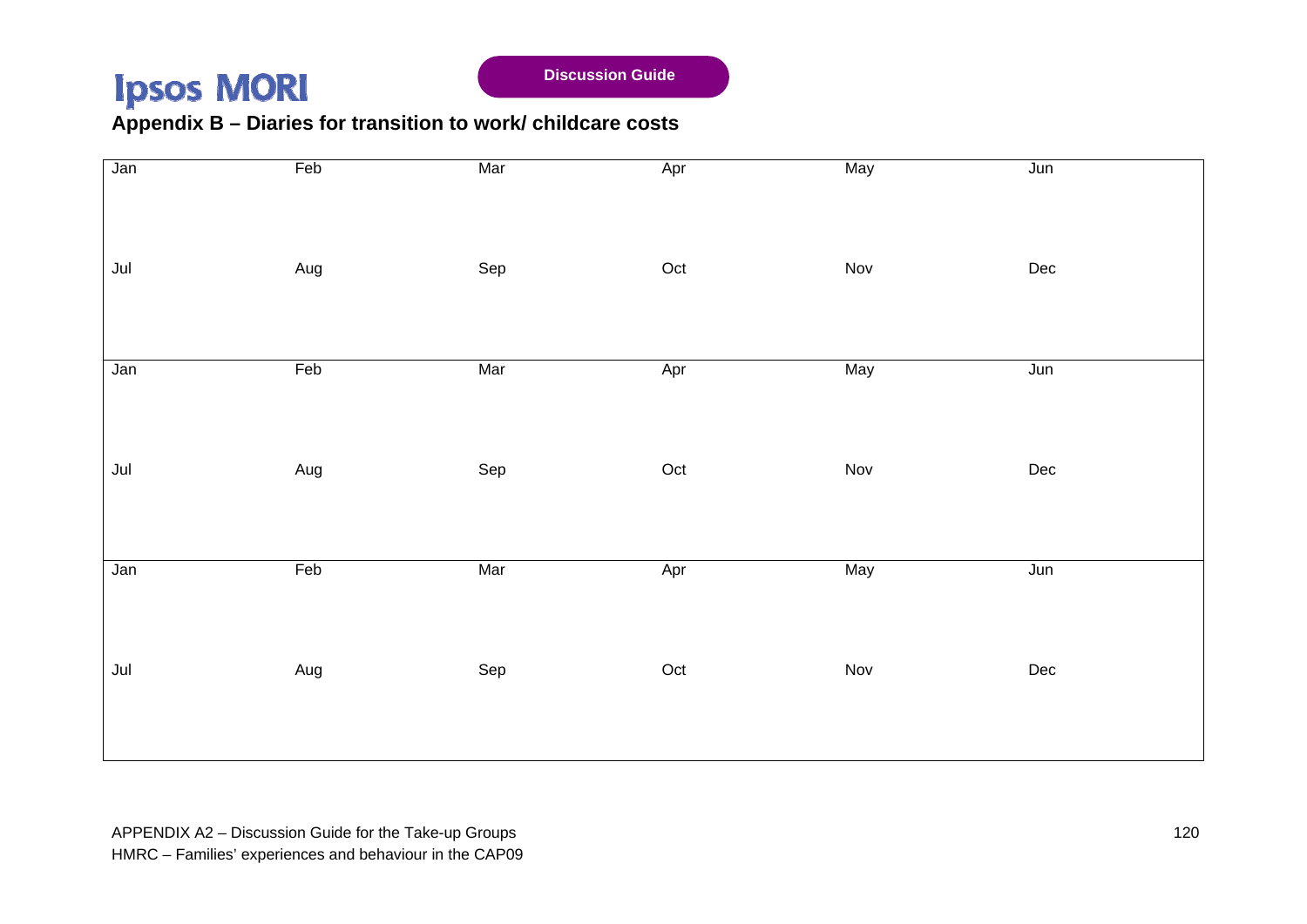**Appendix B – Initial Offer Letters**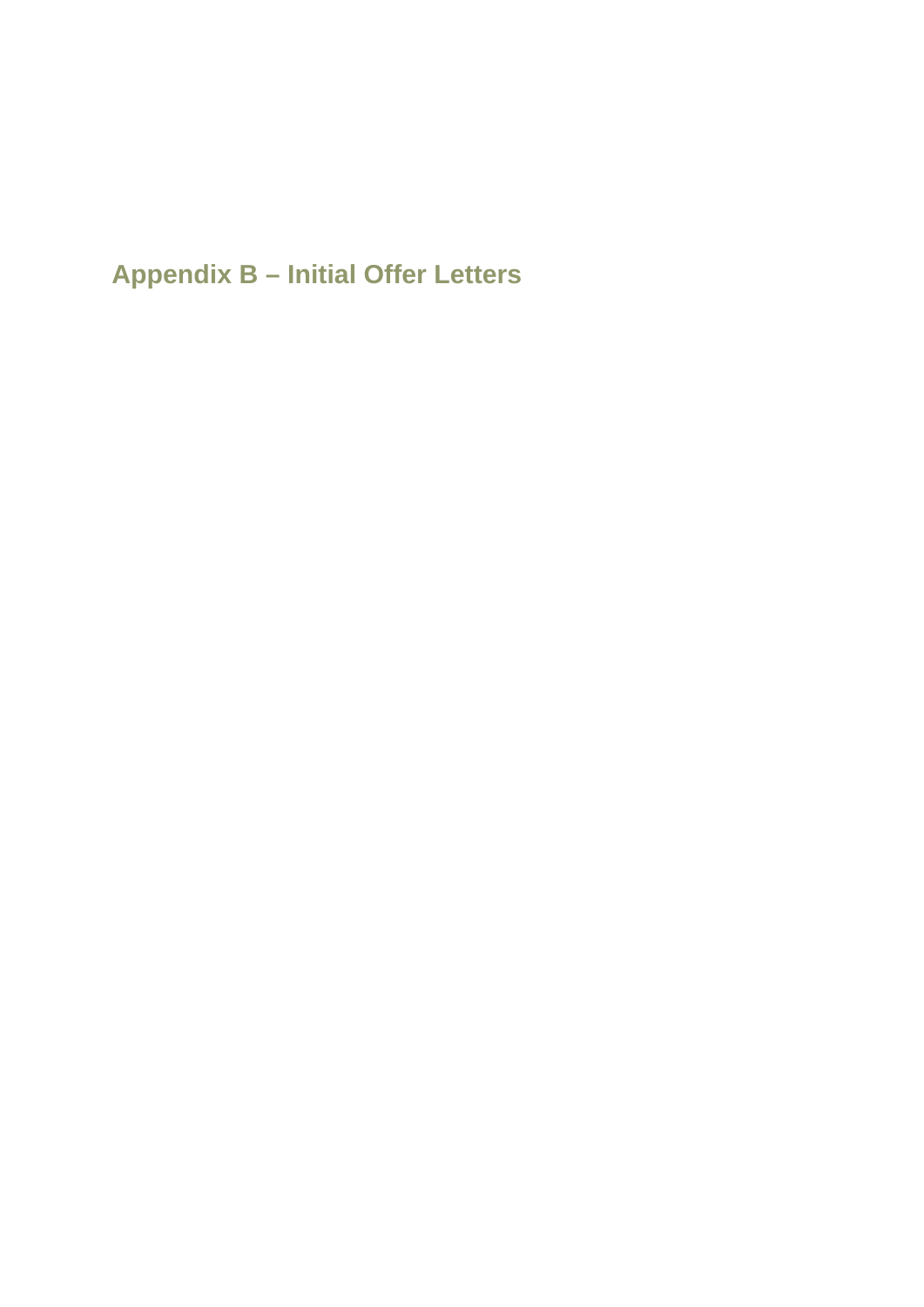### **APPENDIX B – Initial Pilot Offer Letter**

**0800 0855 041**  Helpline open 09:00 – 17:00 Mon - Fri [www.direct.gov.uk/childcarepilot](http://www.direct.gov.uk/childcarepilot).

> Date: 16 November 2009 Ref number: XXXXXXX

Ms XX

Address

#### **Extra help with your childcare costs if you want to go back to work**

Do you or your partner (if you have one) want to go back to work but aren't sure if you can afford childcare costs? Well we can help you pay for them. We are offering parents of disabled children living in London extra help with childcare costs, if they choose to move into work of at least 16 hours per week per partner.

You could receive up to 80% of your childcare costs until  $5<sup>th</sup>$  April 2011 – up to increased limits of:

- **£250 a week**, for one child £300 a week if you receive the Highest Rate Care Component of the Disability Living Allowance for the child.
- **£350 a week**, for two or more children, only one of whom need be disabled.

After 5<sup>th</sup> April 2011, we will continue to support you by paying for up to 80% of your childcare costs with a lower weekly limit of £175 for one child, or £300 for two or more.

So don't delay. To register your interest and find out more about this extra help you need to **call our FREE dedicated helpline on 0800 0855 041** (please give the reference number at the top of this letter when you call). You don't need to start work immediately to register your interest.

When you call our helpline, you'll be given all the help you need to:

- $\triangleright$  get tailored advice about moving into work
- find and take up approved childcare
- $\triangleright$  get further information on this package

If English is not your first language we can provide a translation service and if you are hearing impaired we can offer this service via Typetalk.

By the way, if you're already receiving help to find or prepare for work from a Jobcentre Plus advisor please show them this letter when you next see them. They can explain more about the offer, and how you could be better off if you're working.

Yours sincerely,

maille -

Martin Howarth, Assistant Director – Childcare

Any personal information you provide us with will be used for research purposes and may also be used to update related information. Further details are available from the Helpline.

If you don't want us to contact you about this offer, or if you do not wish to be contacted to take part in any research relating to this offer, please let us know by calling **0800 0855 041**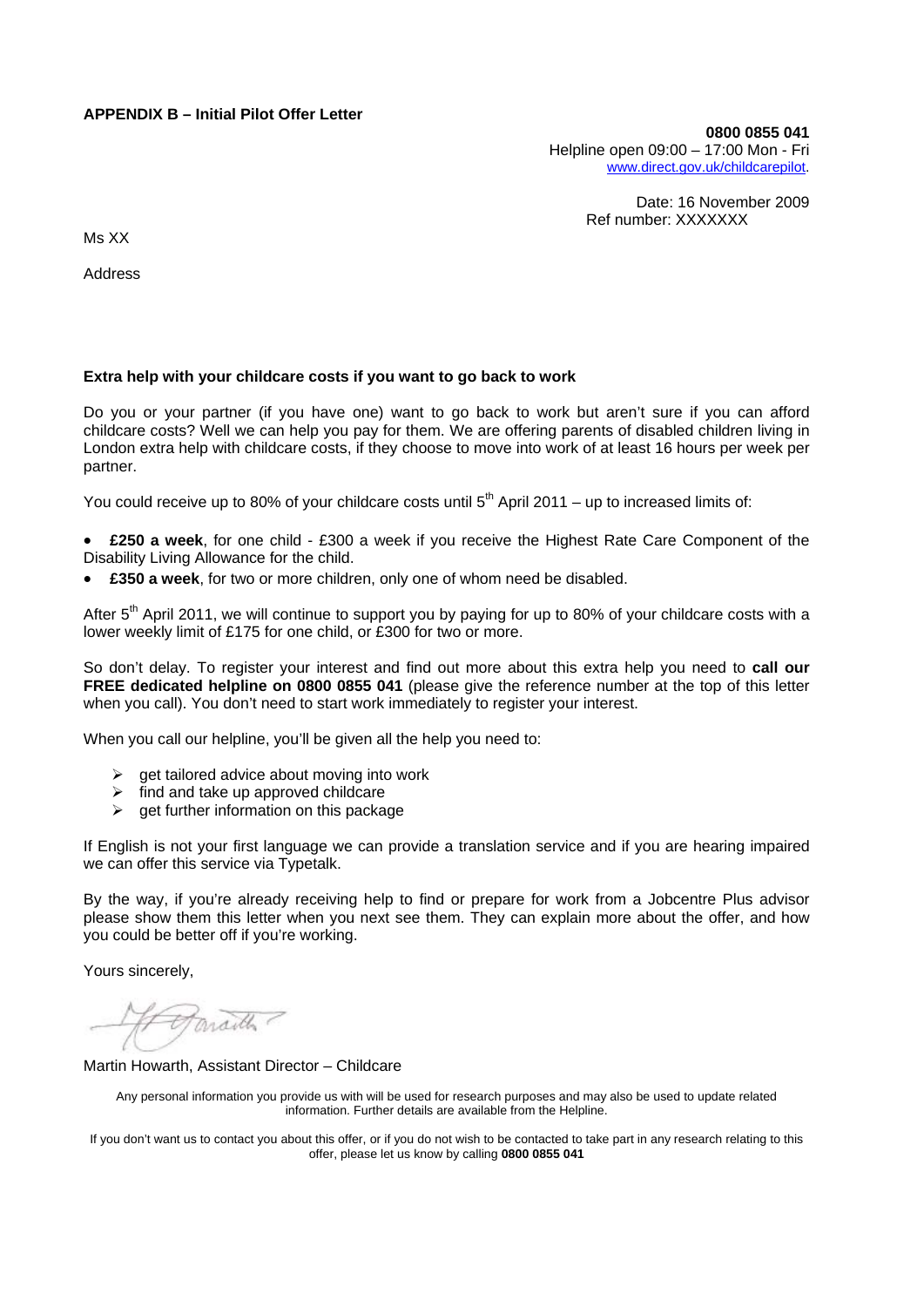### **APPENDIX B – Initial Control Offer Letter**

#### **0800 0855 041**

Helplines open 09:00 – 17:00 Mon - Fri [www.direct.gov.uk/childcarepilot](http://www.direct.gov.uk/childcarepilot)

> Date: xx September 2009 Ref number: xxxxxxxxxx

Addressee 1 Addressee 2 Address Line 1 Address Line 2 Address Line 3 Postcode

#### **Help with childcare costs to get you back to work**

Do you want to use childcare, but aren't sure if you can afford the costs? We can help you pay for them. If you are already in work, or choose to move into work of at least 16 hours per week per partner, we can help you cover the costs of childcare.

You can get up to 80% of the childcare costs you pay. There is a limit which means the most you can get is:

- **£140 a week** for one child
- **£240 a week** for two or more children

So don't delay. **Call our FREE special helpline on 0845 0855 041** (please give the reference number at the top of this letter when you call).

When you call our helpline, you'll be given all the help you need to:

- $\triangleright$  get tailored advice about moving into work
- $\triangleright$  find and take up approved childcare
- $\triangleright$  get further information on this package

If English is not your first language we can provide a translation service and if you are hearing impaired we can offer this service via Typetalk.

You don't need to start work immediately to register your interest.

By the way, if you're already receiving help to find or prepare for work from a Jobcentre Plus advisor please show them this letter when you next see them. They can explain more about the offer, and how you could be better off if you're working.

Yours sincerely,

Martin Howarth, Assistant Director – Childcare

Any personal information you provide us with will be used for research purposes and may also be used to update related information. Further details are available from the Helpline.

If you don't want us to contact you about this offer, or if you do not wish to be contacted to take part in any research relating to this offer, please let us know by calling **0800 0855 041**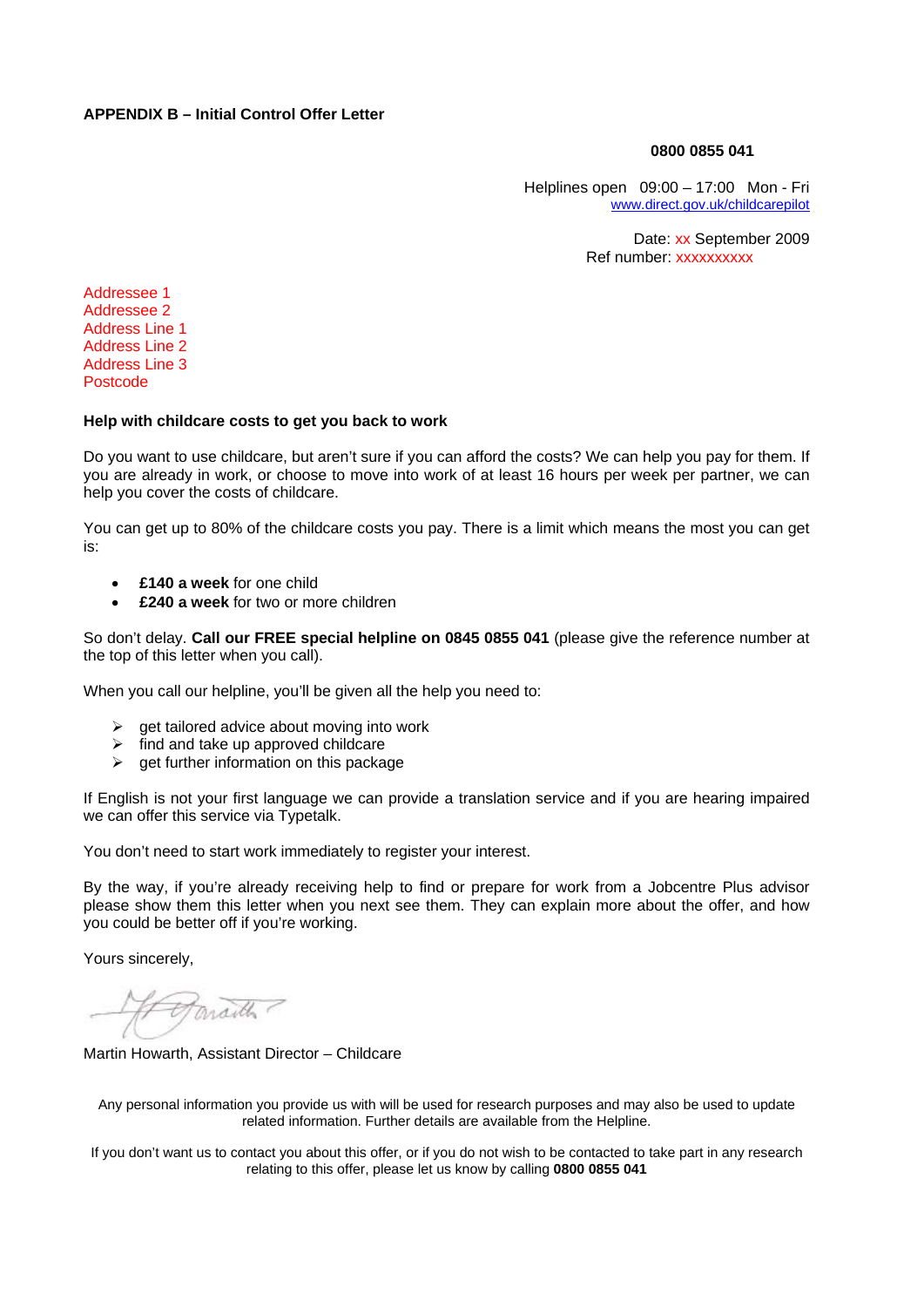**Appendix C – Example of a Cost Breakdown Letter**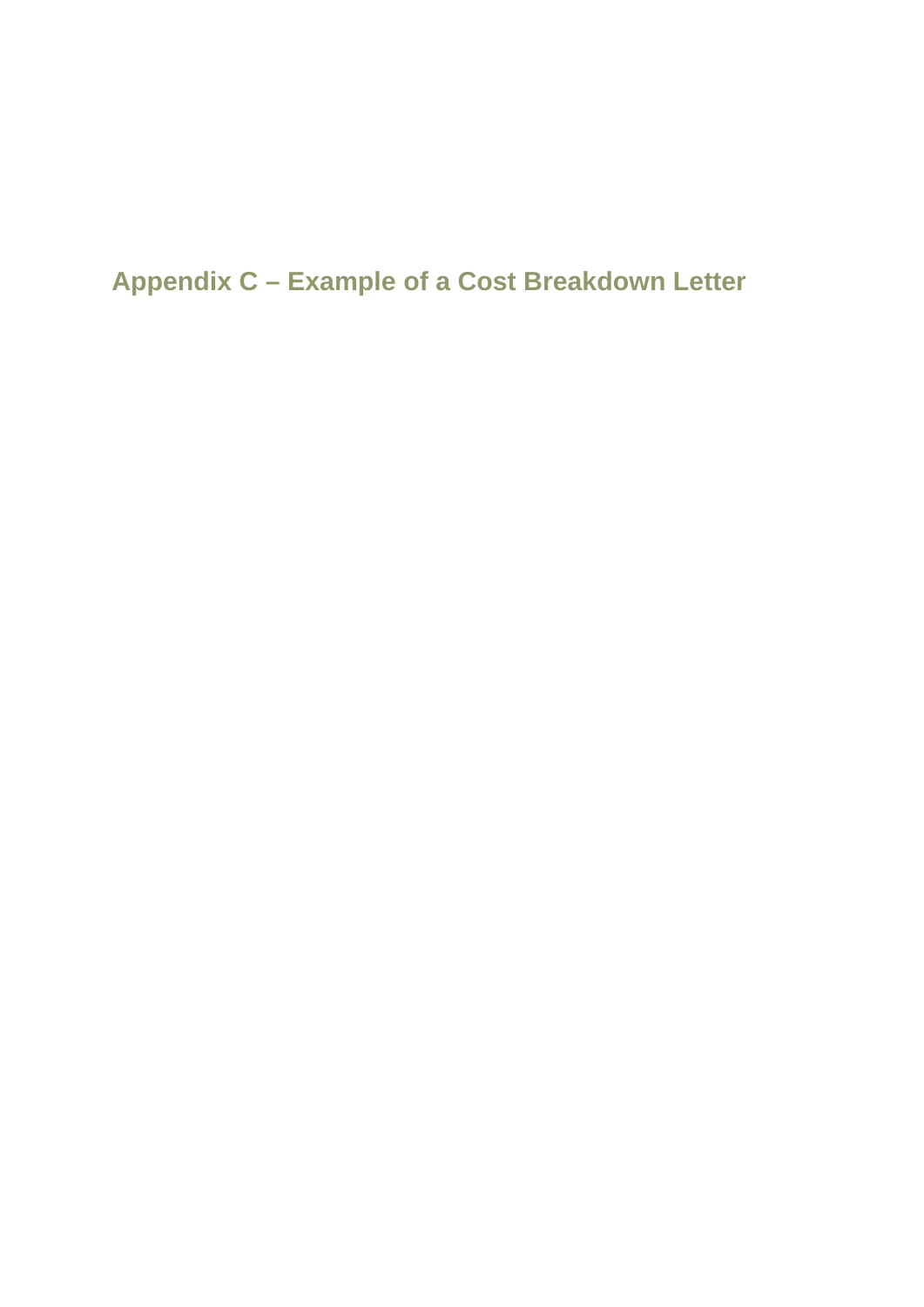

**Child Benefit Office Benefits & Credits**  Waterview Park District 15 Mandarin Way Washington NE38 8QG

**Phone** 0800 0855 041

www.hmrc.gov.uk

Mrs Jane Doe 1 Street Town **City** AA1 2BB

| <b>Date</b> | 25 May 2010 |
|-------------|-------------|
| Our ref     | XXXXXXXX    |
| NI number   | AB112233C   |

Dear Mrs Doe

We have worked out your payment for childcare costs for the period 5 May 2010 to 1 June 2010. We will make a payment of £160 into your bank account within 5 working days.

This is the extra amount you are getting for taking part in this scheme.

### **How your payment has been worked out**

| <b>Total payment</b>                                    | £160 |
|---------------------------------------------------------|------|
| Additional weekly childcare payment due                 | £ 40 |
| Weekly childcare costs paid with your tax credits award | £240 |
| Average weekly childcare costs                          | £350 |

## **Other information**

Please tell us straight away if your circumstances change. If you don't, you may not be getting all the money you are entitled to, or you could be getting more than you should meaning that you will have to pay it back.

If you have any questions about your payments or want to tell us about a change, please phone us on the above number.

Yours sincerely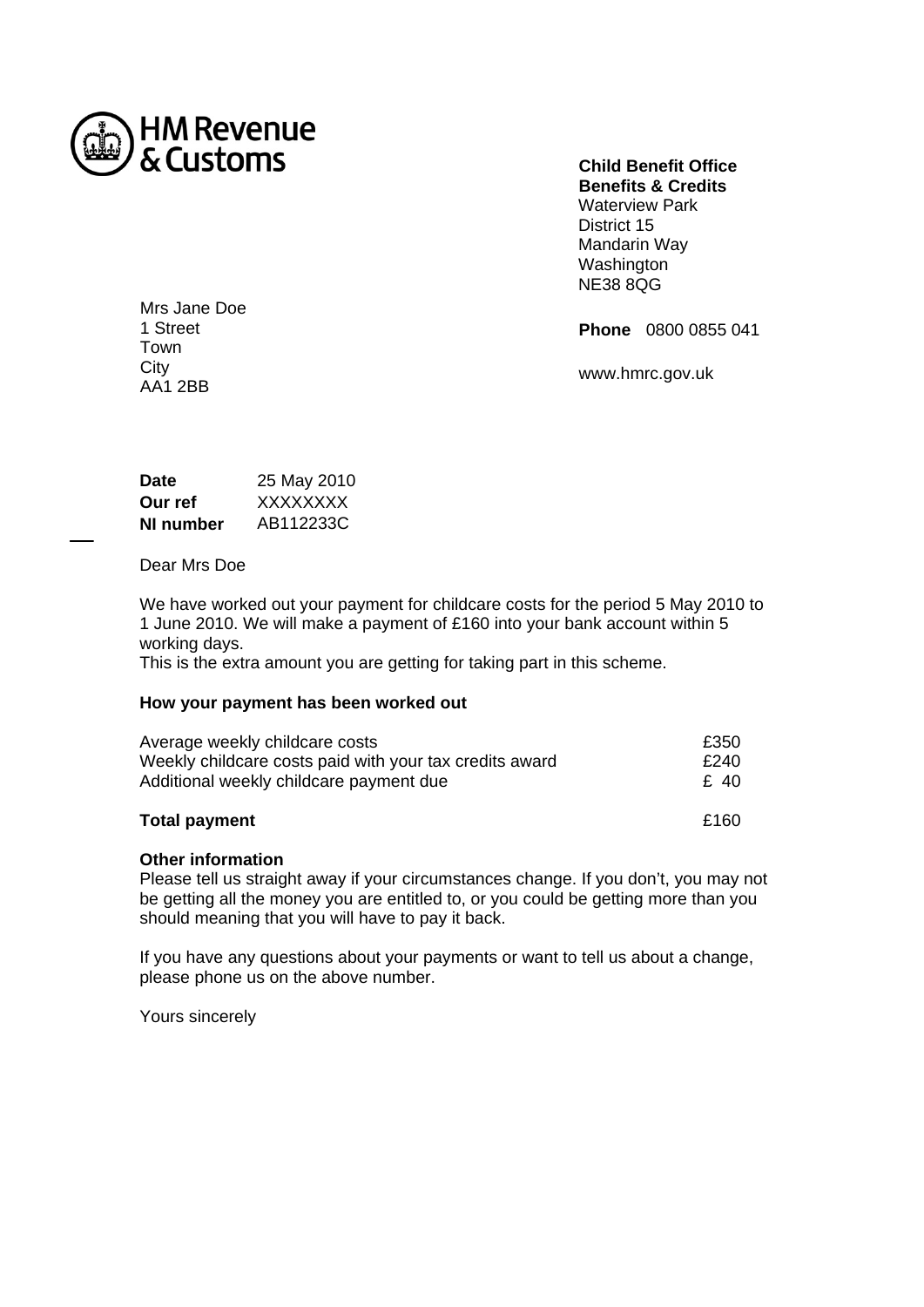## **ANNEX A – DFE EXTENSION**

## **A.1 SUMMARY**

### **CHAPTER SUMMARY**

- (i) Ipsos MORI conducted thirty extended interviews on behalf of the Department for Education (DfE). These interviews were conducted with parents as part of the Disabled Children's Pilot of the Childcare Affordability Pilot 2009 (CAP09) evaluation to **explore issues surrounding accessibility, availability and confidence in the provision of childcare for disabled children**.
- (ii) Participants in the *Interested* **and** *Take-up* **groups were most likely to have a positive attitude towards using childcare for their disabled child** and believed that using childcare would benefit their disabled child, themselves and their family as a whole.
- (iii) Participants in the *Not Interested* **group were most likely to have a negative attitude towards using childcare for their disabled child**. These parents felt that they were the best person to care for their child and had the best knowledge of their child's disability. They also tended to lack confidence in childcare providers and their ability to provide suitable care.
- (iv) Finding suitable childcare was often difficult for parents of disabled children. The main reasons for this broadly fell into five main areas:
- **A lack of confidence** that local childcare providers had enough staff with the necessary skills to provide suitable care;
- **A lack of availability** of suitable childcare due to rejections from providers, opening hours of providers or a lack of providers with the skills needed to provide care;
- **High costs** of using childcare as childcare providers frequently charged parents of disabled children higher rates for care. However, this did not seem to deter parents from using childcare if they found a provider they had confidence in.
- **Transport** to and from providers was an issue for a small number of participants, and for these parents, the cost of public or private transport was a barrier;
- **A lack of detailed information** about local childcare providers who were trained and willing to care for disabled children made finding childcare difficult.
- (v) There were also a number of issues relating to specific types of disability:
- Parents of **children with behavioural/ learning disabilities such as autism felt that there was a lack of understanding about the disability** which meant that providers often mistook key behaviours of the disability as naughtiness and so were unwilling to provide care.
- Parents of **children with medical conditions found it difficult to find providers with the specific training or willingness to provide care.** They reported that providers often feared taking responsibility for managing a child's condition.
- Parents of **children with severe physical disabilities found it difficult to find suitable care or activities** for their children and they also **paid the highest childcare costs**.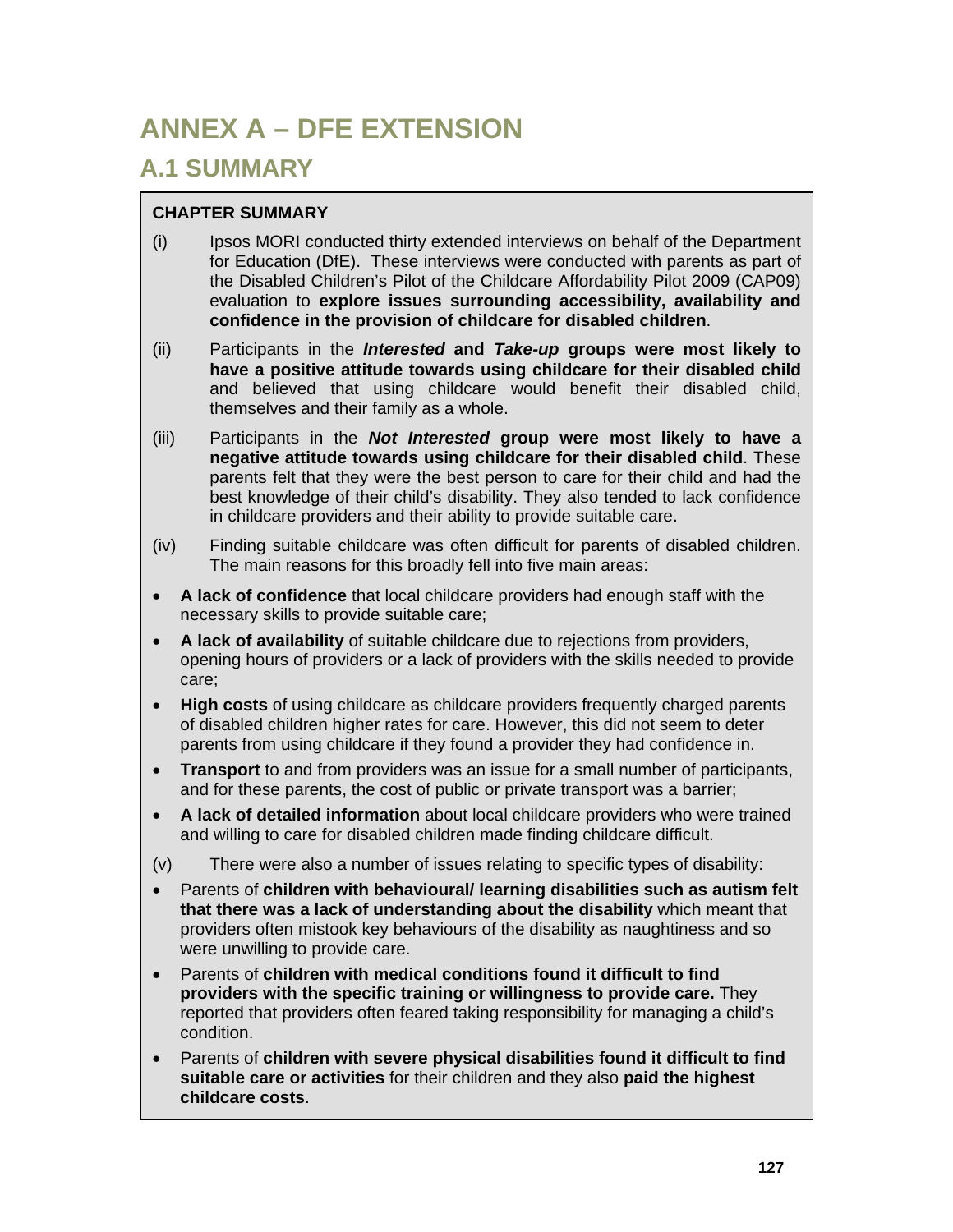## **A.2 INTRODUCTION**

This Annex presents the findings from the thirty extended interviews conducted on behalf of the Department for Education (DfE). **These interviews were conducted with parents as part of the Disabled Children's research** of the Childcare Affordability Pilot 2009 (CAP09) evaluation to **explore issues surrounding accessibility, availability and confidence in the provision of childcare for disabled children**. This Annex develops several of the areas which the main report explores and also addresses the following objectives of the extended interviews:

- Parents' perceptions and experiences of the degree to which cost is a barrier to the *Take-up* of childcare for disabled children including:
	- Any **financial limitations to using childcare**, including knowledge of available benefits, entitlement, and understanding of the how to make a claim;
	- The **extent to which childcare providers charge more** for care of disabled children;
	- Whether **the cost of transport** is a barrier to the use of childcare;
- **Parents' level of confidence in childcare providers and possible attitudinal barriers on the part of some childcare providers** towards looking after disabled children and parents' attitudinal barriers to using formal childcare for their disabled children;
- **Parents' perceptions and experiences of the availability** and level of flexibility of appropriate formal childcare including:
	- **Siblings being able to access childcare** with same provider;
	- Possible **shortfalls in suitable holiday provision**, particularly in terms of opening hours and places and/or leisure activities which are suitable for children with certain types of disabilities;
	- **How parents access information on childcare** including their knowledge, and use of, the Family Information Service (FIS).

Participants for the extension project opted in to a longer interview when they were recruited for the Disabled Children's research of the CAP09 project. This meant that the sampling criteria were the same as for that of the main element of the Disabled Children's study.

For the main Disabled Children's research, Ipsos MORI conducted **50 face-to-face depth interviews with parents of disabled children** who were eligible for help with their childcare costs through the Childcare Element (CCE) of Working Tax Credit (WTC). These interviews were conducted with customers **who had been offered either the Pilot or the Control offer by Her Majesty's Revenue and Customs (HMRC)**. The interviews were conducted in participants' homes.

Participants in the **Pilot group** had been offered up to 80% of their childcare costs, subject to tapering, which withdraws the level of support as income rises (as with the standard system) but with **higher weekly limits** of £250 for a disabled child or £300 for one severely disabled child or £350 for two or more children (only one child needed to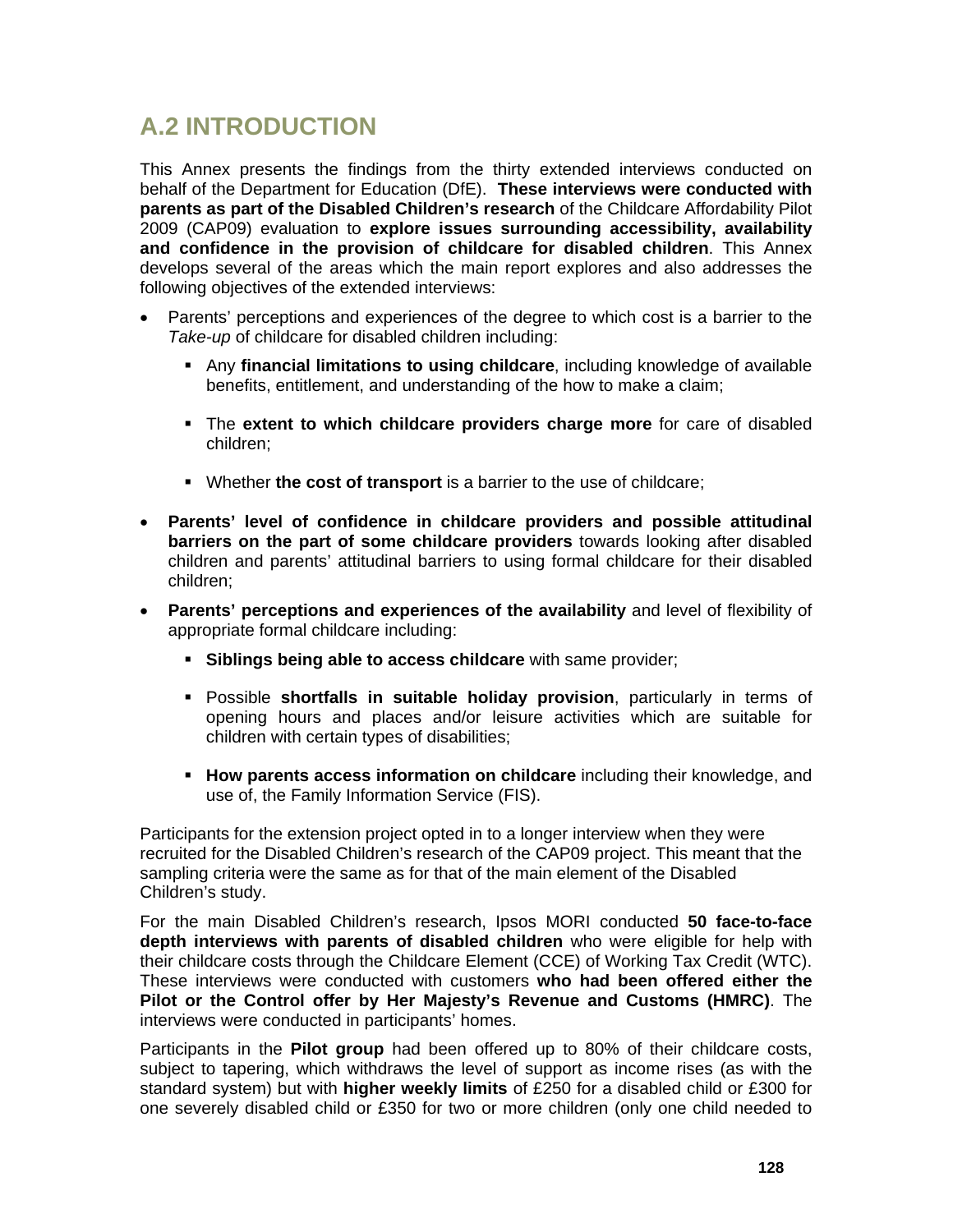be disabled). To qualify, lone parents needed to work (for at least 16 hours per week) or increase their working hours to at least 16 hours per week, and, in couples, both partners needed to do this.

Participants in the **Control group** had been informed of the **standard system of help** with childcare which, subject to tapering, was up to 80% of the cost of childcare, with limits of £175 per week for one child or £300 per week for two or more children. The eligibility criteria were the same as the Pilot offer.

The **Pilot and Control groups were then subdivided** further according to their response to their offer:

- *Not Interested* **group**: those who were in contact with the helpline and said they did not want to register an interest;
- *Interested* **group**: those who registered an interest with the helpline but were subsequently unable to find work and/or childcare; and
- *Take-up* **group**: those who registered an interest and subsequently found work and childcare.

The following diagram outlines the overall structure of the sample frame for the extension:



These interviews took approximately 30 minutes longer than the main research interviews and lasted for around 90 minutes in total. As is common practice in qualitative research, all participants received a cash incentive as a thank you for their time and contribution. It was made clear to participants that this payment came from Ipsos MORI, not HMRC or DfE. Participants who took part in an extended interview received £10 in addition to the sum they received for the main research interview.

**129**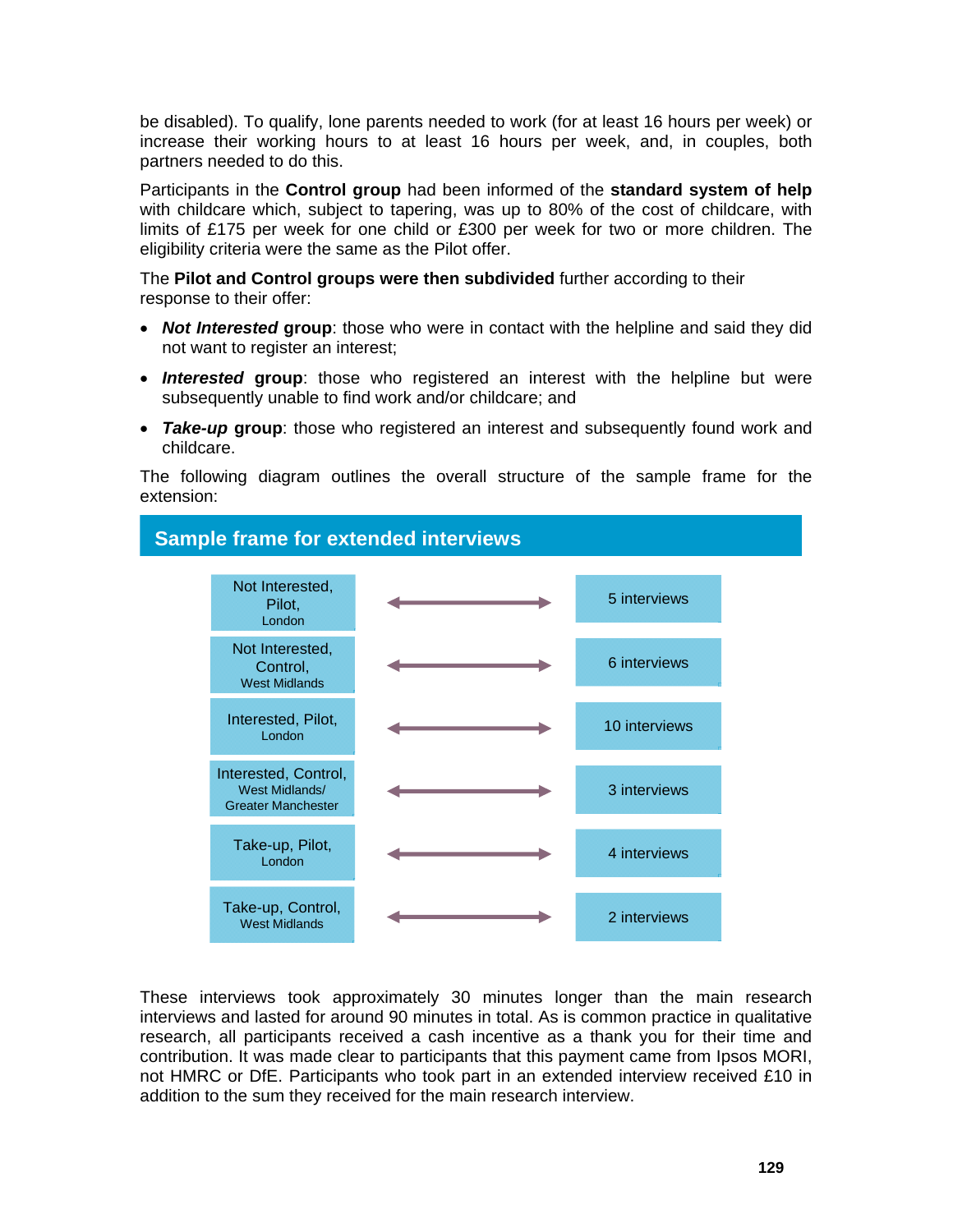It is important to note that **all parents of disabled children aged under 4 who were contacted declined to take part**, which may be attributed to a large extent to the issues discussed in section 1.8.7 of the main report.

Different versions of the semi-structured discussion guides were used for *Take-up* and *Interested* and *Not Interested* groups in order to reflect the issues faced by each particular sub-section of the sample. The discussion guides are included in Appendix A of this report.

It is also important to note that findings of this annex report are not statistically representative of the views of parents of disabled children in general. Qualitative research is designed to be illustrative, detailed and exploratory and provides insight into the perceptions, feelings and behaviours of people rather than conclusions from a robust, quantifiable valid sample. As far as possible, we have tried to state the strength of feeling about a particular point, but due to the small sample sizes of some sub-groups it has not always been possible to provide a precise or useful indication of the prevalence of a view. The perceptions of participants make up a considerable proportion of the evidence in this study, and it is important to remember that although such perceptions may not always be factually accurate, they represent the truth to those who relate them.

This annex report is structured according to the following chapters:

**Chapter A3: Attitudes to using formal childcare** – explores the attitudinal reasons parents had for wanting to use formal childcare or not.

**Chapter A4: Finding formal childcare** – examines the barriers to finding childcare, with a focus on confidence in formal childcare providers, availability of suitable childcare, affordability, accessibility, and information provision about childcare.

**Chapter A5: Specific issues relating to type of disability – explores the different** types of issues surrounding confidence in formal childcare, along with the availability and cost of formal childcare that parents of children with medical conditions, behavioural and physical disabilities encountered.

**Chapter A6: Conclusions** – brings together the findings from the annex report to provide overall conclusions.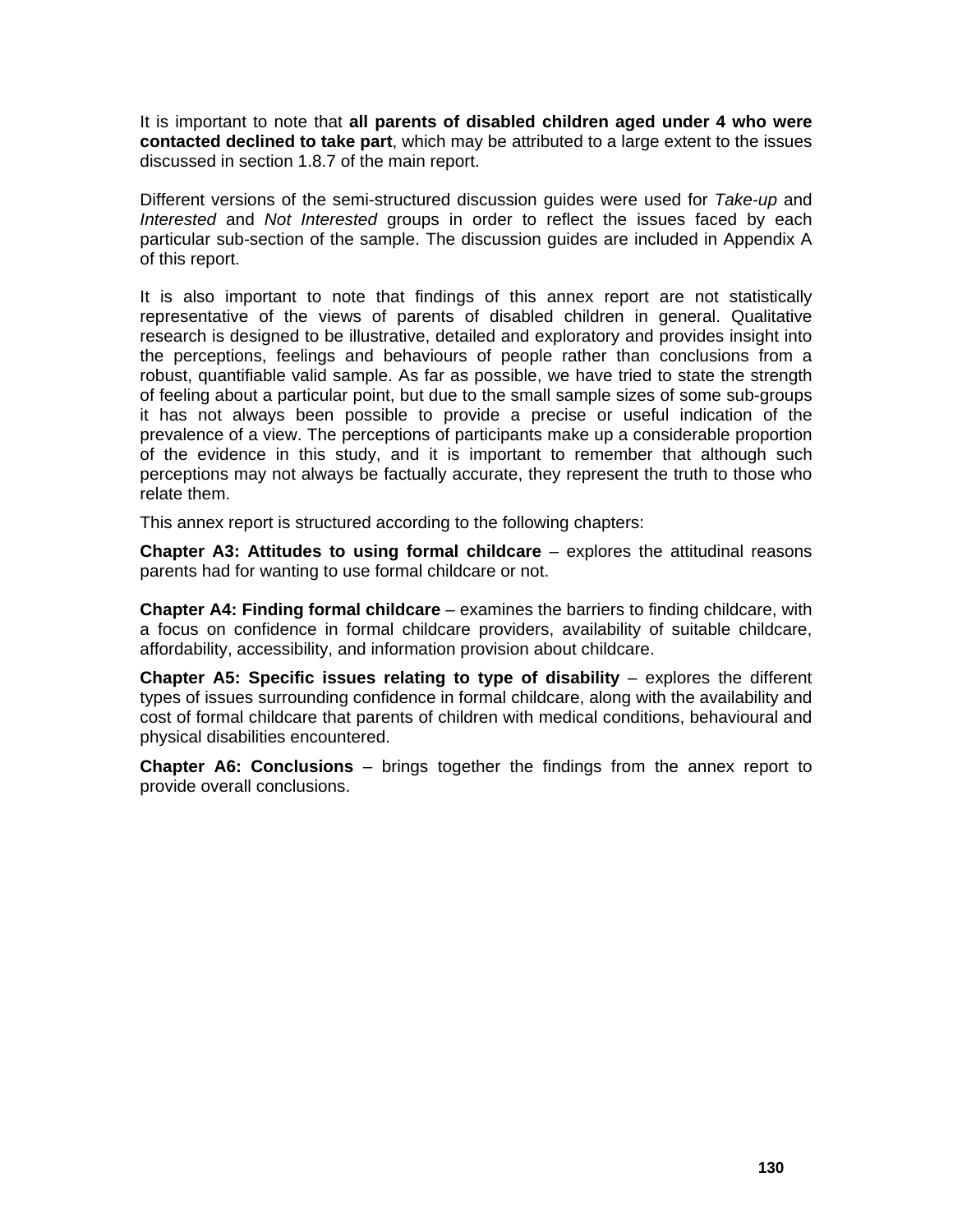## **A.3 ATTITUDES TO USING FORMAL CHILDCARE**

The research showed that participants<sup>[1](#page-62-0)</sup> held a range of attitudes towards using formal childcare, and that these **attitudes were influential in determining whether or not they would choose to look for and use childcare**. These positive and negative attitudes towards childcare, as well as practical barriers, both perceived and experienced by participants, are discussed in the following chapters.

### **A.3.1 REASONS FOR WANTING TO USE CHILDCARE**

Participants in the *Interested* **and** *Take-up* **groups were most likely to have a positive attitude towards using childcare** for their disabled child and discussed a range of benefits to using childcare, whereas participants in the *Not Interested* group tended to hold more negative attitudes towards childcare. Broadly, these benefits could be broken into three interrelated categories: benefits for their disabled child; for themselves; and for other family members.

Across all groups, participants **recognised that childcare could help their disabled child's social and educational development,** as well as improving their child's overall level of happiness. For example, it could offer them the opportunity to make friends and interact with children their own age, and to try new activities that they would only be able to do in a group setting. Indeed, nearly all parents who had positive experiences of using childcare spoke of the ways in which it impacted on their child's confidence, social skills and, to a lesser extent, their learning.

As discussed in section 1.8.7 of the main Disabled Children's Pilot report, having a disabled child had a huge impact on participants' lives and the lives of other family members. For many parents, **having a disabled child meant they were full-time carers and had little or no time to themselves**. This was particularly difficult for many in the *Take-up* and *Interested* groups, who were least likely to have access to informal childcare. However, as outlined in section 3.3.1 of the main report, even those who did have access to informal care were reluctant to rely on it too heavily, as they did not want to burden family and friends who often had other commitments and time pressures. As such, a small number of parents in the *Interested* and *Take-up* groups discussed how **using formal childcare for their disabled child allowed them a bit of free time** once or twice a week. Parents used this time for things which could not be done during their child's school day, whether that be socialising, relaxing or running errands such as the shopping or attending private appointments.

Parents in the *Interested* and *Take-up* groups were also motivated to use formal childcare, as they thought that only by doing this would they be **able to find and sustain employment.** In turn, they believed that being in work would bring them a great number of benefits, such as **additional income, but also improved social networks, improved skills and greater levels of confidence**. They were of the opinion that this would not only benefit them as an individual but, additionally, that these benefits would also be felt by the whole family. However, even if parents wanted to use formal

<span id="page-62-0"></span> $1$  Please note that all families included in this research had children aged between 4 and 16. All parents of disabled children aged under 4 who were contacted declined to take part.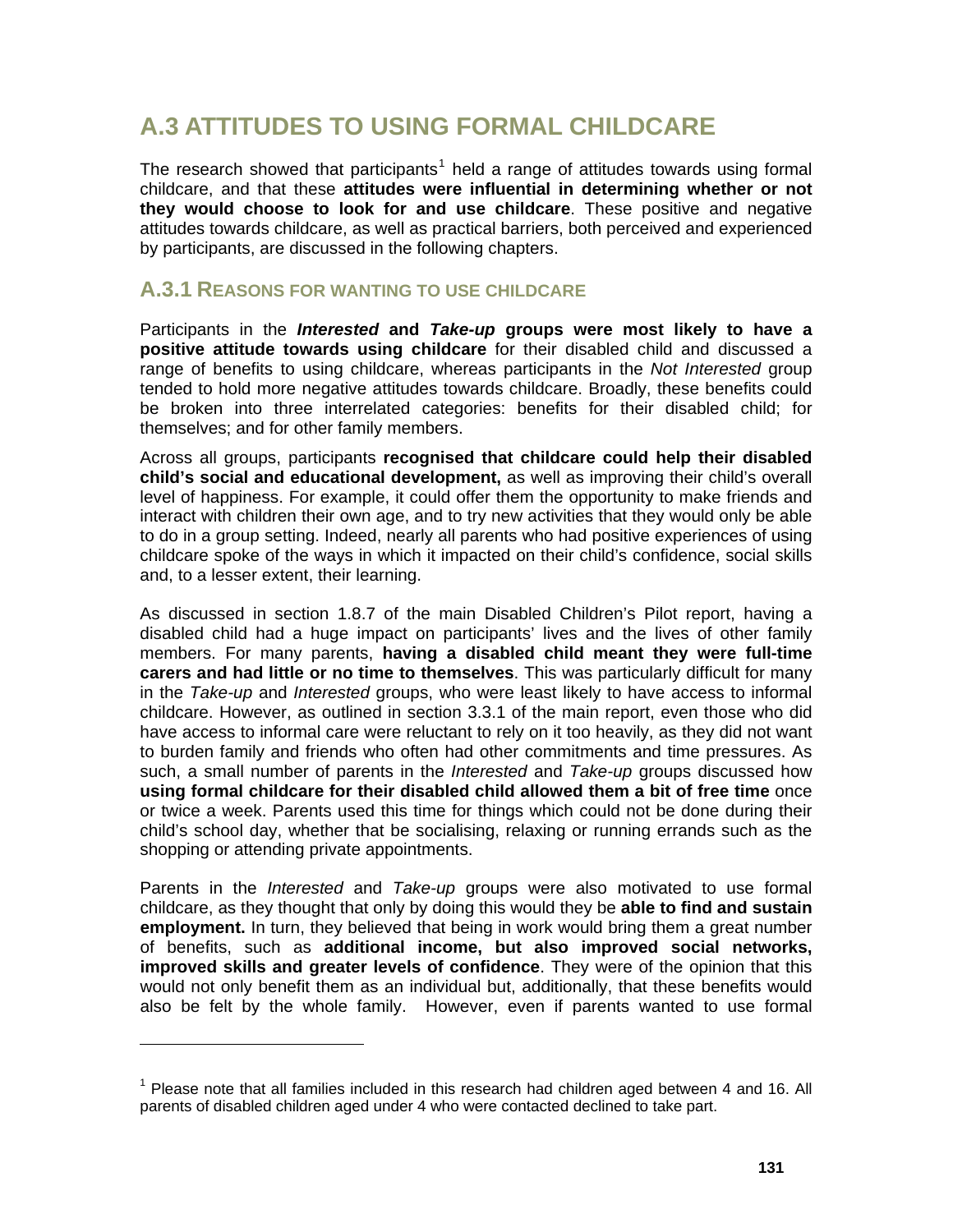childcare, they often faced barriers to finding suitable childcare that met their needs and requirements.

For a number of participants in the *Interested* and *Take-up* groups who also had nondisabled children, a further reason for wanting to use formal childcare for their disabled child was to **enable them to spend some time with their other children**. In general, parents were strongly aware of the impact that having a disabled child had on other family members, and experienced feelings of guilt for not being able to give other family members equal amounts of care and attention. This had led a small number of parents in the *Take-up* groups to using childcare in evenings and weekends, as well as when they worked, so that they could spend time with their other children and take part in activities which were not suitable for their disabled child. Parents in the *Take-up* group who did this felt confident about doing so, as they could use the same childminder they used while working and so this was not disruptive to their disabled child's routine.

**Tonight, for example, she'll [disabled child] be with the childminder so I can take [non-disabled child] to see the fireworks and the bonfire. I wouldn't be able to do that otherwise: she [disabled child] is scared of the noise, and she loves being with the childminder so it works for everyone.** 

**Lone parent, West Midlands, Take-up, Control** 

### **A.3.2 REASONS FOR NOT WANTING TO USE CHILDCARE**

Parents from the *Not Interested* group were most likely to be averse to the idea of using formal childcare providers, although some of their perceptions and experiences were also shared by individuals in the *Interested* group. Often, their **opposition to childcare was rooted in traditional values they held about the family** and the role of the parent; they saw their children as their primary responsibility and felt that they could provide the best care. This attitude had been felt most strongly when the participants' disabled child had been of pre-school age<sup>[2](#page-63-0)</sup> because participants felt that **the early years were crucial in a child's development and that the parent was best placed to provide care in these years.** However, it was interesting to observe that some parents who had both disabled and non-disabled children appeared to feel more strongly that they ought to look after their disabled child than their non-disabled children during the pre-school years, which indicates that other factors contributed to their reluctance to use formal childcare for their disabled children. Indeed, a few of these parents had sent their non-disabled children to nursery but had not considered doing the same for their disabled child.

Parents who had both disabled and non-disabled children, in general, appeared to be **more averse to the idea of using formal childcare for their disabled children than their non-disabled children at any age**, particularly if their disabled child had complex needs that required specialist care. In part, this may reflect the ways in which some **participants were more likely to think of childcare for disabled children in terms of 'care' rather than in terms of 'educational value'**. While these participants, who

<span id="page-63-0"></span> $2$  Please note that all families included in this research had children aged between 4 and 16. All parents of disabled children aged under 4 who were contacted declined to take part. The views discussed here are based on past experiences of participants.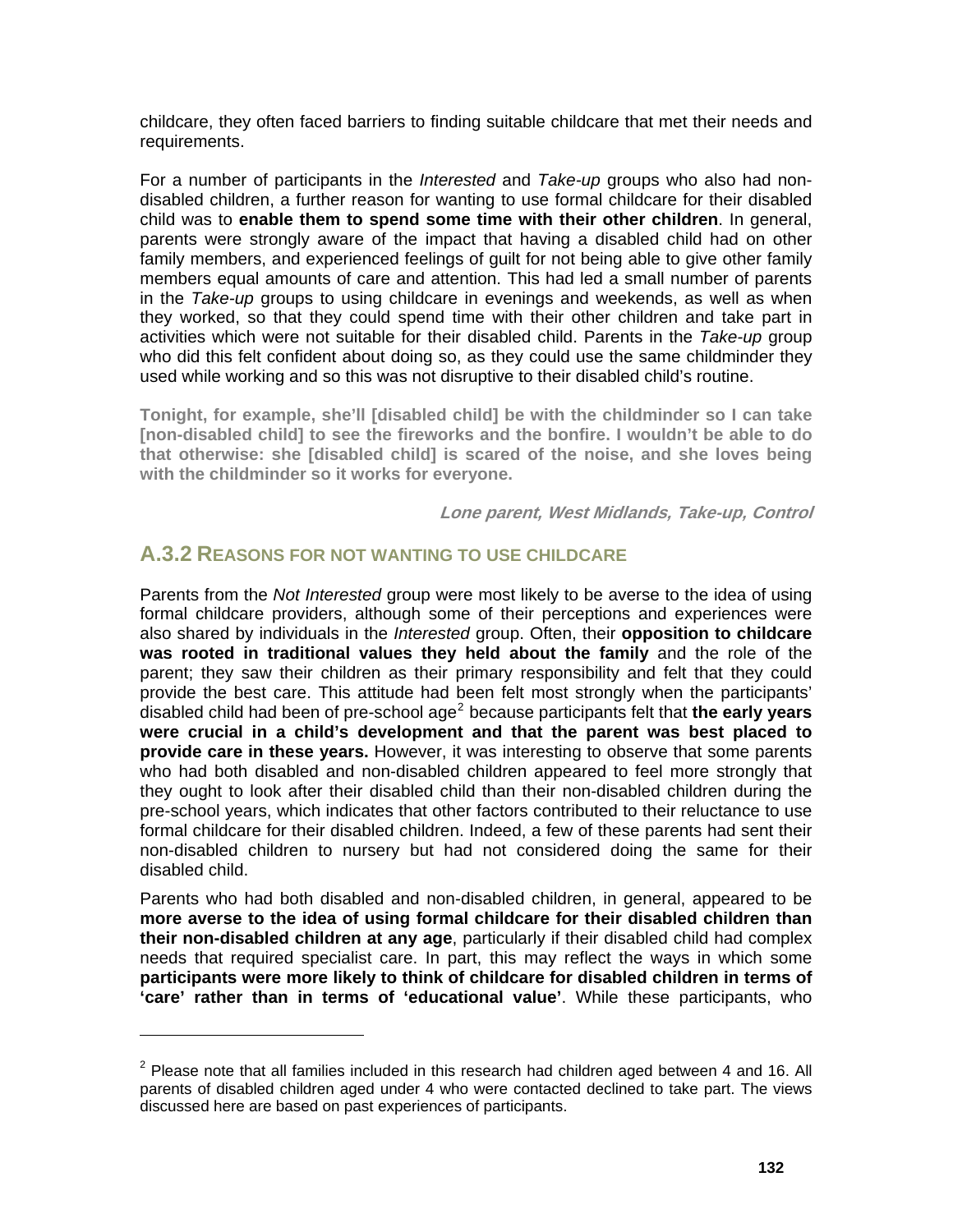tended to be in the *Not Interested* group, did recognise that formal childcare could benefit a disabled child's social and educational development, their primary concern was ensuring that their disabled child was cared for, and they felt they were best placed to provide the level of attention that they needed. In contrast, their non-disabled children did not need the same level of care, and so parents were more likely to assess the value of childcare in terms of how it could contribute to their child's educational development.

There were, however, a host of other reasons that parents did not want to use formal childcare. One of the most common reasons for this was **a lack of confidence in childcare providers**. This lack of confidence was multifaceted: it was partly based on media stories and hearsay about the neglect that occurs at the hands of formal childcare providers but was also fuelled by the perception and fear that childcare providers would lack the necessary experience and skills to deal with their child's complex needs. Finally, this sense was driven by their perception of their role as parent and overwhelming sense of responsibility for the welfare of their child.

**I mean, to me, if you have children you look after your children, you don't pay Tom, Dick and Harry to look after your children and, to be honest, some of the things you hear on that telly about other people looking after other people's children, it's worrying.** 

### **Lone parent, London, Not Interested, Pilot**

Many parents, particularly in the *Not Interested* group, perceived themselves as experts in caring for their children. This attitude was most prevalent among parents of children with medical conditions and behavioural or learning disabilities. It was based on the fact that these parents held an in-depth experience of their child's condition and consequently understood the necessary steps that should be taken if a medical or behavioural incident arose. As a result, **these parents viewed themselves as experts for catering to their child's needs** which translated into a lack of inclination to find employment or childcare, as discussed in section 2.2 of the main report.

**You spend all your time with them and get to know what they need before they need it, how to stop the tantrums and keep them happy; how can anyone else do that?** 

### **Lone parent, London, Not Interested, Pilot**

Linked with this, some parents (typically in the *Not Interested* group) reported a belief that **most childcare providers, particularly childminders and staff who work in breakfast and after-school clubs, lacked the skills to cater for their child's complex needs**. As a result, they had little confidence in the ability of certain types of childcare to provide the same standard of care as they would**,** particularly childminders and staff who work in breakfast and after-school clubs, which were the most used sources of childcare for school age disabled children. Related to the perceived lack of skills, some participants were concerned that certain childcare providers lacked the appropriate attitude towards looking after children. They thought that childcare providers viewed their profession as a job or business rather than a vocation and, as such, were not dedicated to providing the highest level of care. These parents in the *Not Interested* group felt this to be particularly true of childminders, although the vast majority of parents felt that childminders provided the best care for disabled children.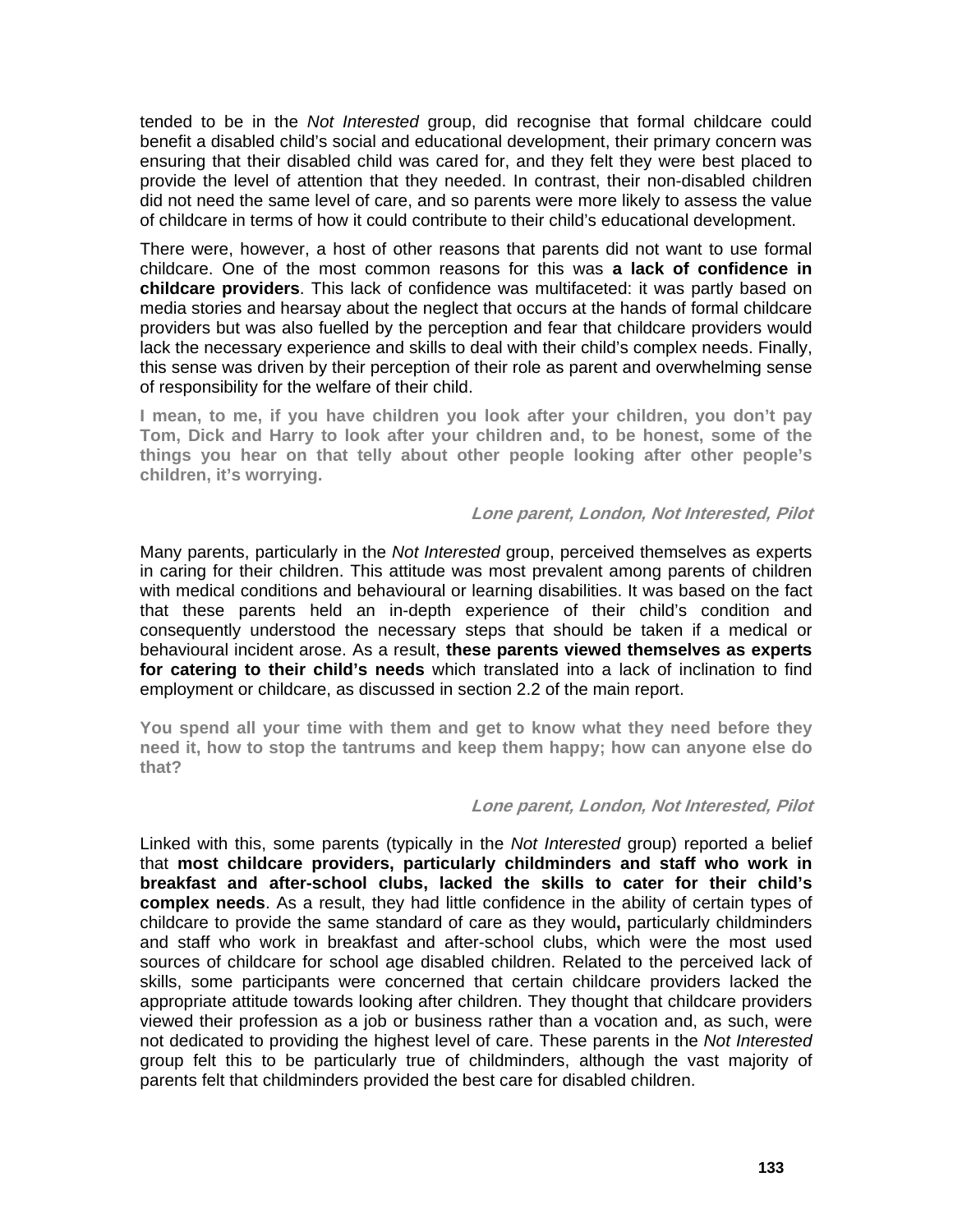**I know it's a business for them, but don't look at it as a business: you should look at it also as a job. You don't go into a job if you don't have that passion for that job.** 

### **Lone parent, London, Not Interested, Pilot**

Moreover, as will be discussed below, this perception that childcare providers lacked the necessary skills and training was also reflected in the experiences of some participants who had previously used formal childcare for either work or respite purposes.

**The child's age was also identified as a key factor in determining whether parents were willing to consider using childcare.** In general, parents said that they had become more positive towards the idea of using childcare as their disabled child had become older. Indeed, although no parents of pre-school disabled children were interviewed, parents of school-aged disabled children said that they had been unwilling to use a childcare provider before their child had started school. This is because participants felt that **pre-school children were more vulnerable than school-aged children** because they were less able to articulate themselves, and so tell their parents if something was wrong or unhappy. This made parents apprehensive about using childcare, especially for their disabled children, whom they viewed as particularly vulnerable.

Related to the child's age were **considerations about whether the child's condition would improve with time** or whether the child would be able to take more responsibility for their own personal care. For example, a couple of parents found themselves looking for childcare at the time of the research but reflected that when their child was preschool-aged it would not have been possible because their child had been critically ill, in and out of hospital, and in need of constant supervision. Some parents, particularly those with children with severe behavioural or learning disabilities or medical conditions, viewed themselves as carers for life. For most parents, considerations about their child(ren)'s level of personal, physical and emotional development influenced their attitudes towards using formal childcare and seeking employment.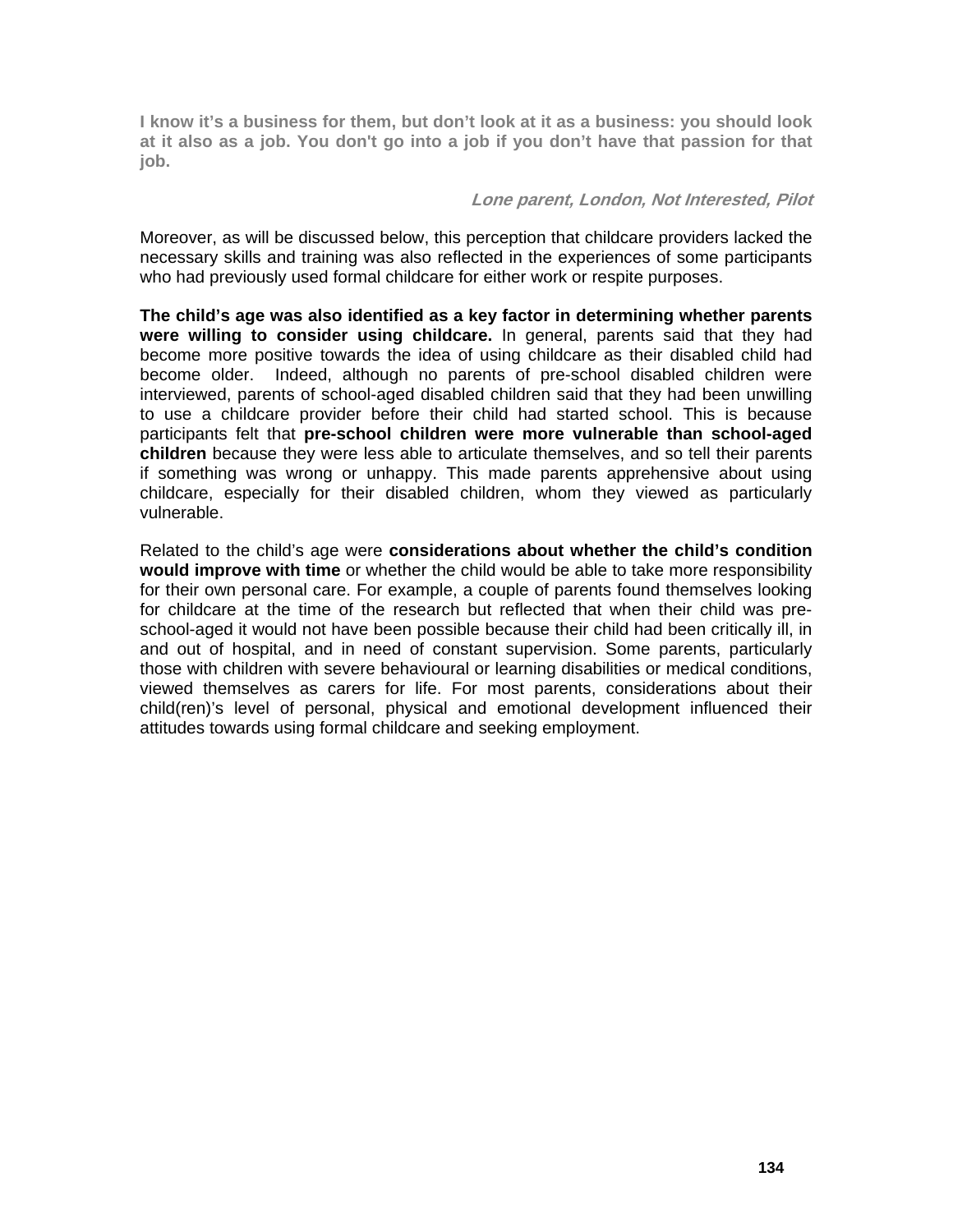## **A.4 FINDING FORMAL CHILDCARE**

As discussed in section 2.2.4 of the main report, **finding suitable childcare proved to be a significant challenge for parents[3](#page-66-0) of disabled children** and, for some, was the main barrier to returning to work. The reasons parents were unable to find suitable formal childcare broadly fell into five main categories: confidence; availability; cost; accessibility; and information. These are explored individually below.

### **A.4.1 CONFIDENCE IN CHILDCARE PROVIDERS**

As discussed in sections 2.2.4 and 3.3.3 of the main report, low levels of confidence in local childcare providers who catered for the needs of disabled children was widespread among participants. Moreover, a lack of confidence was clear in the views of a high proportion of participants among both those who had previous experiences of using childcare and those who did not. As discussed, this was driven by the consensus that a disabled child needs more care, attention and patience than a non-disabled child. As such, one of participants' key criteria for choosing a childcare provider they could trust was ensuring that their child would receive sufficient care and attention. This meant that **the ratio of carers to children was an important factor for parents of disabled children when considering which childcare providers might be suitable**, and was often the reason after school clubs were felt to be unsuitable.

Indeed, a small proportion of participants in the *Take-up* group used after school clubs, and they highlighted that one of the main problems was that there were **not enough carers to look after their children properly**. For example, one participant used an after school club at her child's mainstream school, largely because she had been unable to find a childminder. There were twelve pupils per member of staff and, as a result, she was frequently requested to collect him early because they were unable to manage his behaviour. The participant felt this was largely because they were not able to give him adequate attention; his behaviour could be controlled if procedures were followed and techniques were used. Participants said that although many of these **techniques could be learned through training for caring for a specific condition**, because each child's behaviours and coping mechanisms were different, a **childcare provider would need to spend time getting to know the child** and learning these so they could provide the best care.

As discussed in section 3.3.3 of the main report, confidence in childcare providers took time to develop. A number of participants in the *Take-up* and *Interested* group spoke highly about their current and previous experiences of using a range of childcare providers, and the common theme was that they had all developed a **relationship with the provider based on trust and understanding and observed a close relationship between their child and the provider.** Indeed, these positive experiences appeared to be dependent on the childcare provider having the appropriate level of specialist skills, but also a level of enthusiasm, commitment and a positive attitude towards looking after their child(ren).

<span id="page-66-0"></span> $3$  Please note that all families included in this research had children aged between 4 and 16. All parents of disabled children aged under 4 who were contacted declined to take part.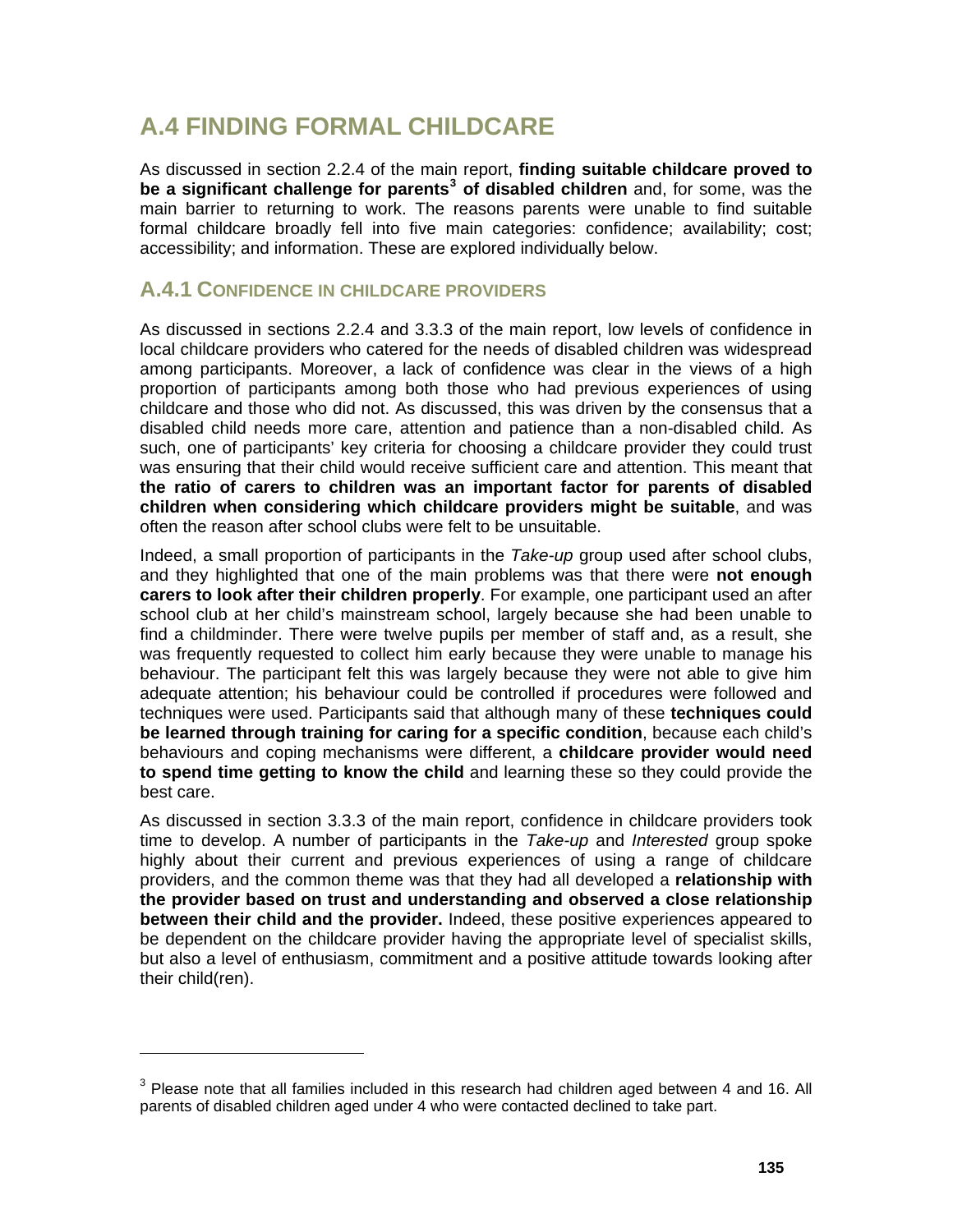Of course, close relationships between children and childcare providers take time to develop and, as such, **continuity of care was felt to be of vital importance**. This continuity was particularly important for parents who had children with behavioural or learning disabilities, who understood how disruptive change to routine could be for their children. This was another reason for most **parents preferring childminders to other types of providers, as there were both perceptions and experiences of high staff turnover in nurseries, playgroups and clubs**, which had often prevented parents using these providers in the past. Most *Take-up* participants who had managed to sustain employment felt that they had found a childcare provider who they trusted because they understood their child, and were willing to go the 'extra mile' to ensure that they received a high level of care. Similarly, a small minority of participants in the *Interested* group had used childminders in the past and reflected upon how they had become part of the family, without whom they would not have been able to work or study.

**She was brilliant, part of the family really. She really cared about the kids. She knew how to manage him, and how to manage the kids together, because they're at that age where they argue a lot. It was such a relief to know I could rely on her and didn't have to worry about being back at 5 on the dot…Honestly, I don't know how I would have managed without her.** 

#### **Lone parent, London, Interested, Pilot**

In addition, the research indicated that confidence in childcare providers among all groups was initially higher if the parent had received a **personal recommendation** from someone they trusted. In some instances, the personal recommendation came from a friend, however, it was also effective if it came from other health professionals. Recommendations assured parents that the childcare provider had the appropriate skills to look after their child. This perhaps indicates **the important role that key workers, health professionals and educational professionals could play in informing parents of disabled children about what specialist childcare is available.** 

Participants' confidence in a childcare provider took time to develop. It was contingent on their children being happy in their care and in the parent being confident in the provider's ability to provide a high level of care. As such, confidence, and therefore a willingness to use formal childcare, could be easily lost**; participants who had experienced poor childcare provision in the past were very reluctant to consider using childcare again**. In particular, parents of children with severe medical conditions were particularly hesitant to trust childcare providers if they had previously encountered a childcare provider who had panicked when dealing with their child's condition, because the consequences of hesitating or failing to administer medication when needed could be life-threatening.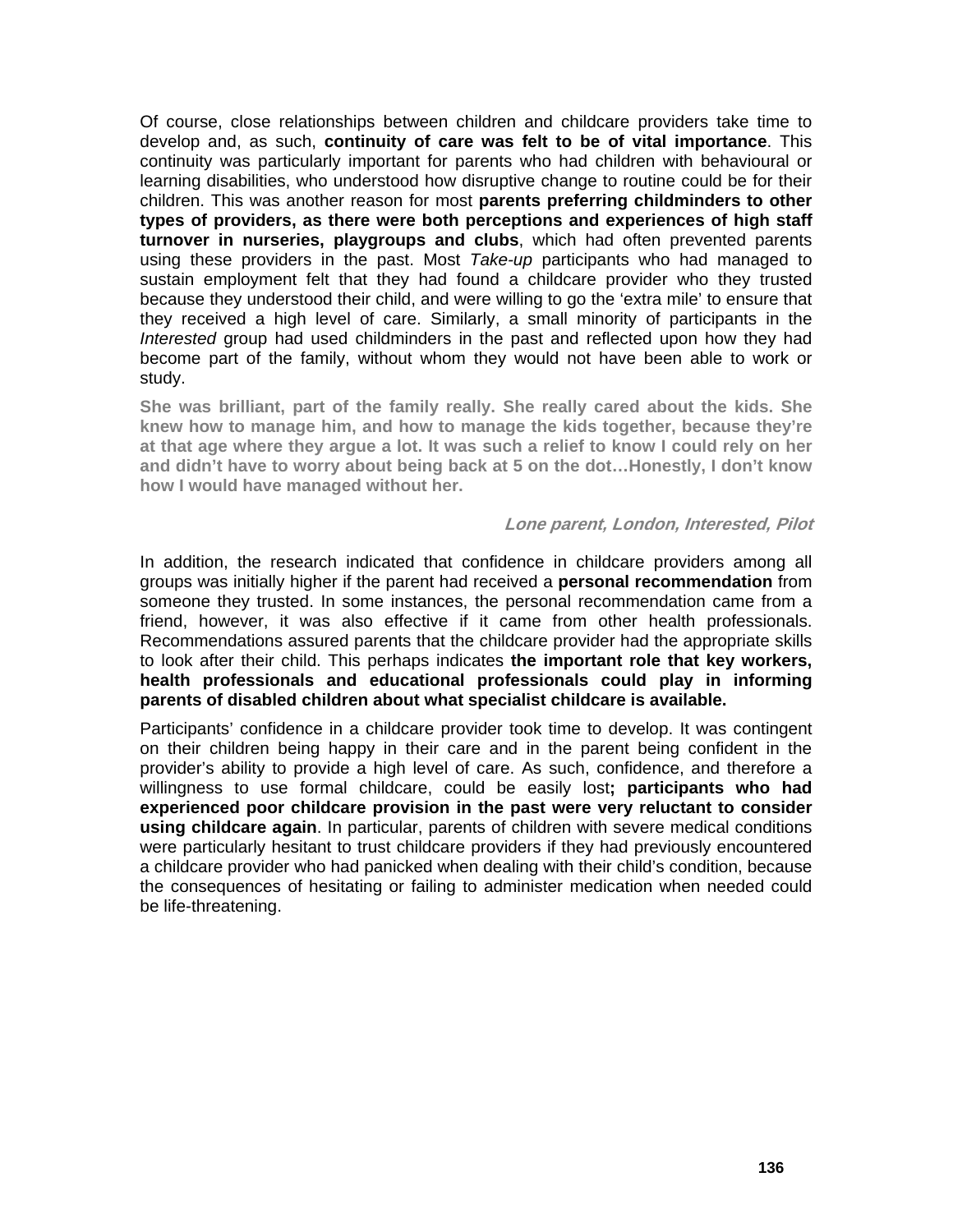### **A.4.2 AVAILABILITY OF SUITABLE CHILDCARE**

As discussed in section 2.2 of the main Disabled Children's Pilot report, finding suitable childcare was one of the most significant barriers to returning to work that parents of disabled children faced. In general, participants in the *Interested* and *Take-up* groups found that, while there was not a shortage of childcare providers in the local area, there was a **lack of childcare providers who had the necessary specialist skills and/or willingness to look after their disabled children**. Moreover, participants who had both disabled and non-disabled children faced the additional challenge of finding a childcare provider who would look after their children together.

A significant proportion of participants in the *Not Interested* group had not researched the availability of childcare in their area, a decision largely driven by their lack of interest in taking up a formal childcare place, as discussed in section 2.2. Nonetheless, despite their lack of firsthand experience of looking for childcare, these participants were under the impression that there would not be suitable formal childcare available if they were interested in using it. This perception **that there would be a lack of suitable childcare was closely related to their lack of confidence in childcare providers.** A considerable number of parents in the *Not Interested* group, as well as a few participants in the *Interested* group, gave examples of how childcare providers used previously had been unable to cope with their child's disability. This strengthened their perception that there was a lack of suitable childcare providers available, even if it was years since they had last used childcare.

A number of participants from all groups referred to stories they had heard from other parents of disabled children who had encountered difficulties finding childcare. They often mentioned stories of parents ringing up numerous childminders and being unable to find one who was willing or able to take on their disabled child. Participants varied in the level of detail they had about the reasons for rejection, however, it was clear that hearing **other people's stories of rejection fuelled their own personal fear** of this and further deterred them from investigating formal childcare, even if they would have welcomed the respite that this might have offered.

**My friend tried ringing them all – all the childminders in the area - and they wouldn't take him. And if they wouldn't take her son, they wouldn't take mine. Nobody would look after him.** 

### **Lone parent, West Midlands, Not Interested, Pilot**

Indeed, several participants in the *Interested* group had used childcare before and reported that **providers had refused to take on their child because of their disability.** Participants explained that providers had given a number of reasons for this. Firstly, providers had said that they would not be able to care for as many children if they looked after a disabled child because **the disabled child would require a higher proportion of their time and attention**. Secondly, parents were under the impression that providers commonly misunderstood certain disabilities and were wary of them. This was particularly mentioned by parents of autistic children who said their children were often labelled as naughty or disruptive, while in reality they were merely displaying the behaviours relating to their condition. However, because of these misunderstandings, care was refused.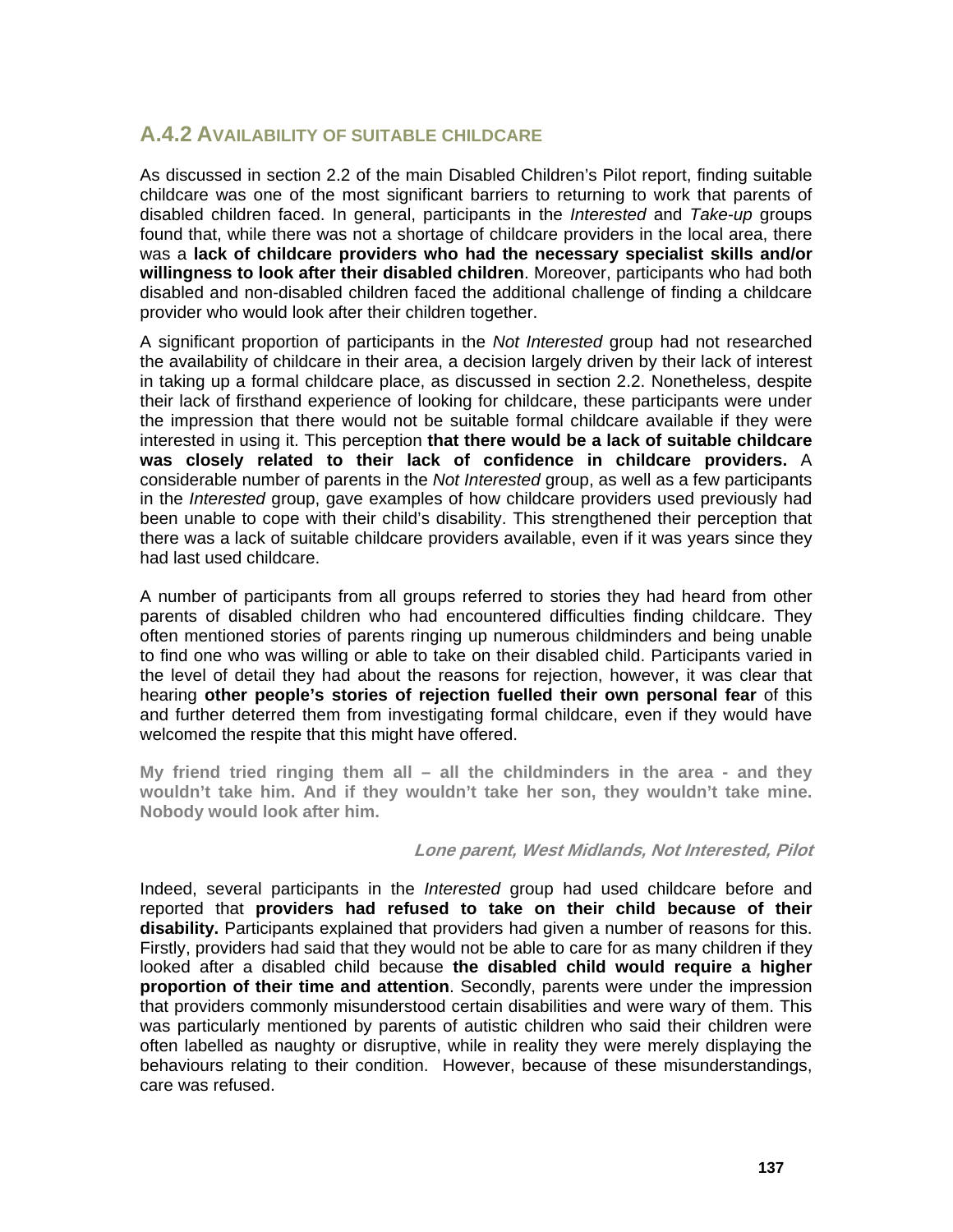**I can't use a childminder for this reason, because he's got autism and they won't take him. It's not fair, because honestly I need it for him, but I can't use it; because he's different, they don't like it.** 

### **Lone parent, West Midlands, Take-up, Control**

Similarly, parents of children with medical conditions which required regular treatment and interventions, such as epilepsy, often reported being refused admittance by childcare providers. Parents tended to feel a sense of injustice about this; they believed that little training was required to manage these conditions, especially when the child in question was over the age or eight or nine and had, to some extent, learned to manage their own condition. Instead, they believed that the **provider's aversion to risk and anxiety about taking on the responsibility for a condition** which, if not handled properly, could result in serious harm or death of the child precluded them from finding a suitable place.

**They won't do it; I've seen it. They panic when they see him get bad, because he needs oxygen they won't do it. Only the specialist nurses will look after him.** 

### **Couple, West Midlands, Interested, Pilot**

In a small number of cases parents had actually tried to overcome this barrier through offering to organise training for the provider in how to manage their child's condition. In general though, this offer had been turned down and parents were under the impression that there were two main reasons for this: an unwillingness to take responsibility for a potentially fatal condition, as mentioned above, and an element of cost benefit analysis, in that, if the provider felt that it was unlikely that they would be required to look after *another* child with the same disability then it was not worth their while undergoing the training.

It should be pointed out, though, that this was not the case for all parents: **a small number spoke highly about providers' willingness to be flexible and to undertake training**. For example, one participant used a local special needs nursery and had received a grant from the Local Authority for the staff to undergo training to provide oneto-one care. However, the participant had a good understanding of how to access funding and support, as she was well-connected through volunteering and sitting on local neighbourhood boards. Therefore, this experience was not typical for most of the parents that we spoke with.

However, what this example does show is **the importance of sufficient signposting when it comes to parents' ability to find suitable childcare**. As discussed in section 2.3.3.1 of the main report, the support provided by Local Authorities and health care professionals in terms of sign-posting parents to suitable childcare providers varied greatly. Related to this, there were a small number of participants who explained that when their disabled child was younger they had been informed that there were no childminders available in the region that were qualified to look after their child. In a couple of cases, this deterred them from investigating further in later years.

Furthermore, there were practical barriers that parents of disabled children needed to consider, presuming they were willing to use a childcare provider and had found one which was willing to look after their child. **Opening hours** of childcare providers was, for instance, mentioned as a particular barrier, and the lack of flexibility here meant that, for many, combining work and childcare was impossible for them, and something which was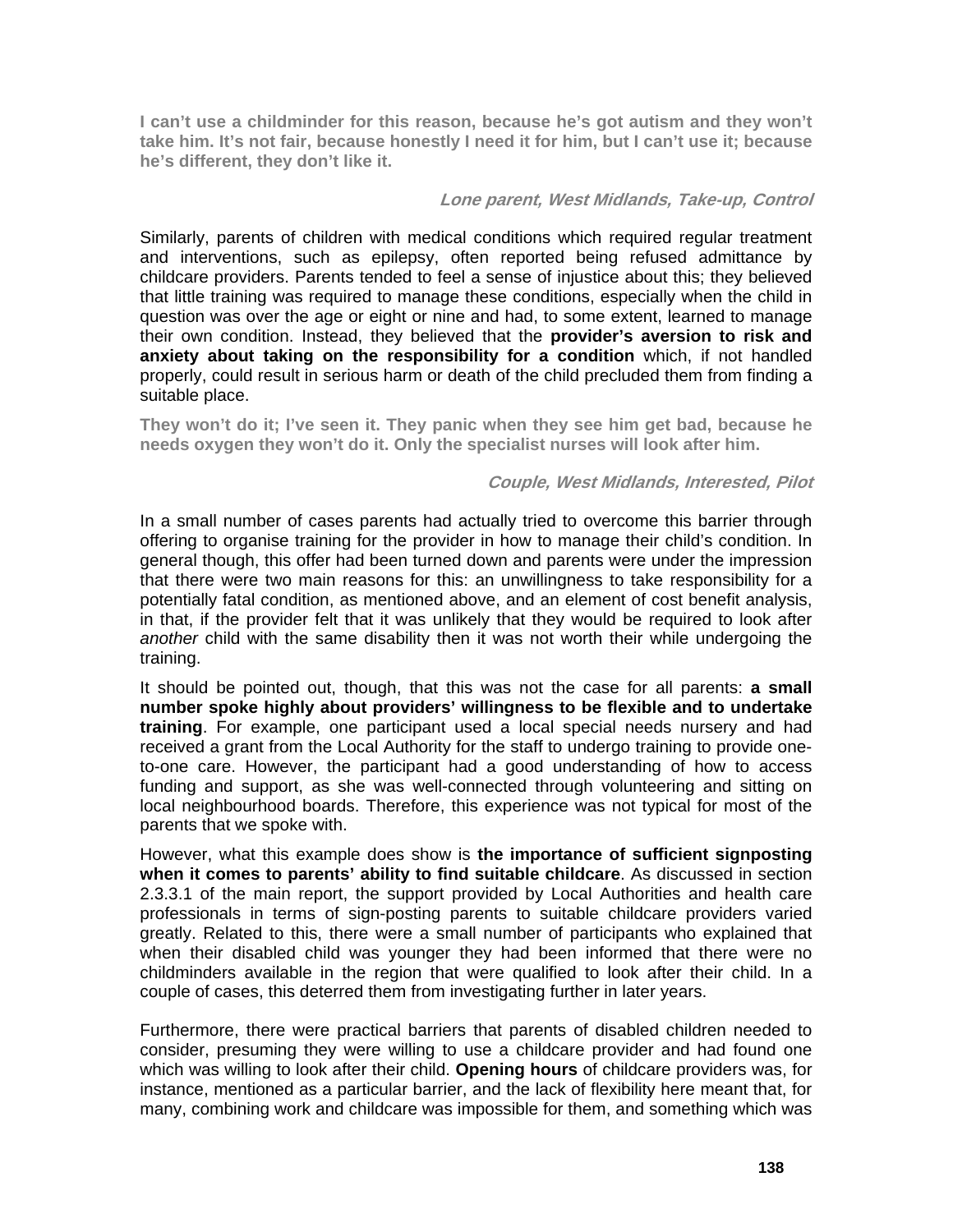only became viable if parents were able to call on informal childcare or had a flexible employer.

**I want to finish, like, quarter to six to take my son from after school club, but most of the time I can't. I'll ask my brother, I'll ask my mum, I'll ask somebody to take him. If they can't, I have to leave my work, go to collect him and I come back to work again. You know, this is really hard for me.** 

#### **Lone parent, West Midlands, Take up, Pilot**

**Issues around opening hours of school clubs and nurseries were reported most often,** as they tended to exercise more limited and stricter hours than childminders. Indeed, some participants in the *Interested* group wanted to use after school clubs if they returned to work, but felt they would be unable to because they were often not available before 8.30am or after 5.30pm. They felt that, in reality, these hours were not adequate because there are not many full-time jobs that are strictly nine to five. Moreover, these opening hours did not allow much time for commuting so further restricted the area within which participants could look for employment.

The fixed opening hours of breakfast clubs, after school clubs and nurseries meant that almost all participants in the *Interested* group who aspired to work full-time or did not have informal childcare to fall back on felt that childminders were the most realistic childcare option for them. However, while childminders offered increased flexibility, a couple of participants worked in or wanted to work in professions where they would be required to work shifts. Previously, this had been made possible because they had informal childcare provided by their partner. However, in instances where the partners had separated (which was common due to the pressure that having a disabled child had on the family, as discussed in section 1.8.7.4 of the main report), participants needed a childcare provider who was willing to work late into the evening, and occasionally at night.

**I have a job lined up as a nurse. It's what I've always wanted to be, and I worked so hard to get through the training but the childminder I had has left now. I'm really worried I won't be able to find someone else. It's my main worry. There's no childminders in the borough who will work in my house and work long hours sometimes, especially when they find out I have an autistic teenager…I would pay anything. I'd find the money somewhere.** 

### **Lone parent, London, Interested, Pilot**

Another practical barrier participants encountered was that childcare providers had a **limited number of places available,** and this was a particular problem with childminders or after school clubs. Indeed, even in cases where participants found a suitably qualified childminder who was willing to care for their disabled child, they sometimes encountered problems with childminders not having enough places available. **Childminders are set quotas by age,** which means there is a limit to the number of children under the age of eight they can look after. This meant that a few parents in the *Interested* and *Not Interested* groups had been turned down by these childminders because they had already filled their quota for children under eight years old.

Participants in the *Interested* and *Take-up* groups who had used after school clubs, particularly in secondary schools, had encountered similar problems with the lack of places. They explained that the after school clubs were offered to every student in the school, and the school's policy was to allow every student who wanted to attend the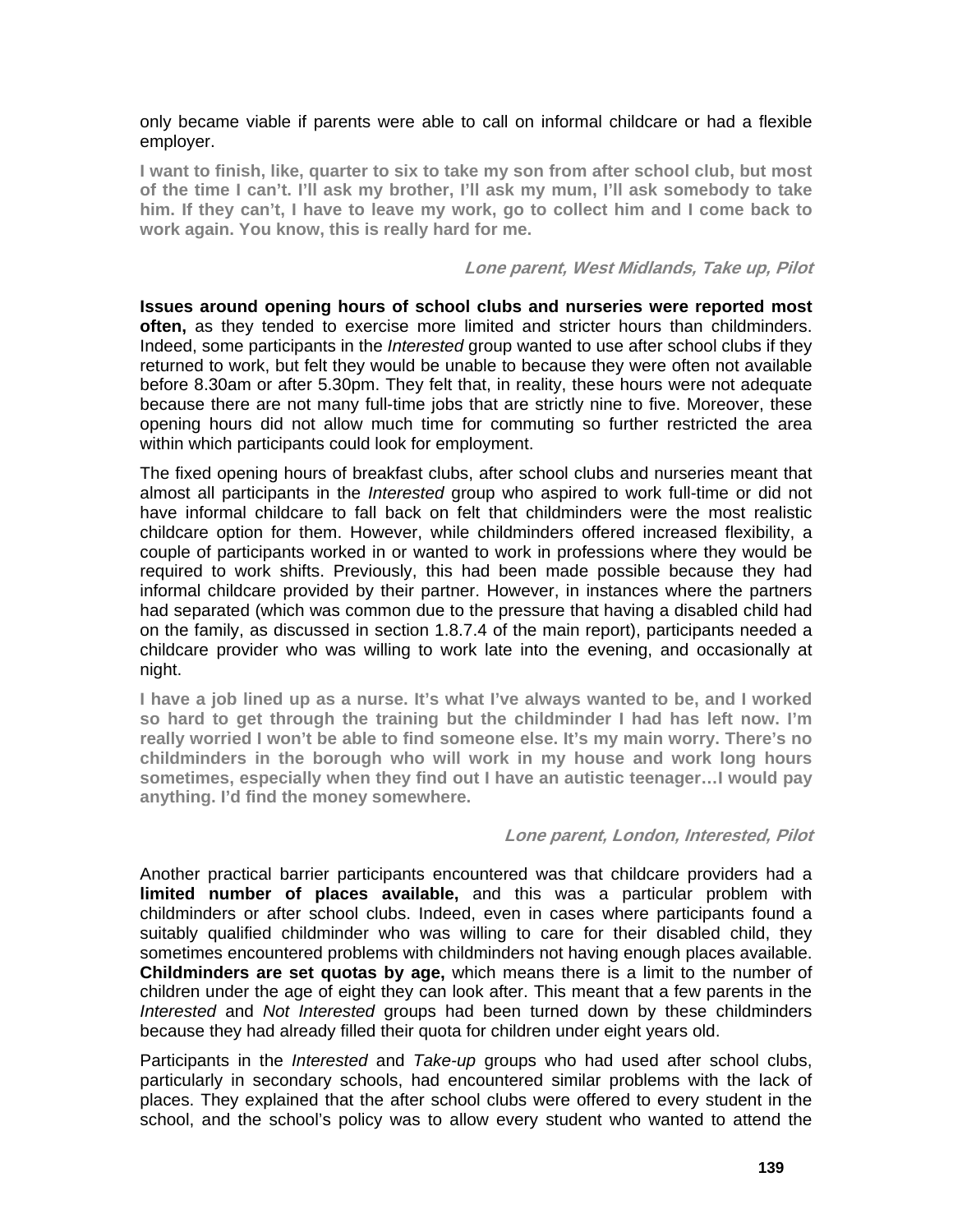opportunity to do so at some point during the school year. In practice, this meant that their child might only be able to attend for one term out of the school year, which affected parents' ability to take up work.

A related problem, albeit for a small number of participants in the *Interested* group, was that if the parent had younger or older children as well as their disabled child, they sometimes found that the **childminder was unable to take all the children together.** While a few parents were willing to use more than one childcare provider to get around this, the need to find two childcare providers was difficult due to the issues discussed above. For those who had managed to do this, the logistics and costs of using more than one provider made the process of balancing childcare and work increasingly difficult over time. However, this was not felt to be a problem for most families as they either did not need care for non-disabled children or were able to use the same provider.

**I used to have to be at uni at eight o'clock sometimes; there's no way I would have had time to drop one off at breakfast club, one at another childminder's and left my other son at home alone to wait for the school bus, which would only collect him from home. I needed to use the same childminder.** 

#### **Lone parent, London, Interested, Pilot**

The lack of places also meant that parents were sometimes forced into using mainstream childcare provision instead of that specifically tailored to the needs of their disabled child (though some, of course, did make an active choice to do this). For those that didn't, though, a small number found that the after school clubs they used did not tailor their activities so that their disabled children felt fully included. This was particularly true for children aged 12–16. Similarly, **participants found it difficult to find after school clubs and activities for disabled children** that were suitable for their child, because disabilities vary so much.

**He used to go to an after school club at his primary school. I wish there was something like that for his age group. You know, something for people above 12, up to age 16.** 

### **Lone parent, London, Interested, Pilot**

In conclusion, there were a number of problems with availability of childcare, including providers' reluctance to care for disabled children, a lack of suitably trained providers, restricted and inflexible opening hours and a lack of places available. These issues did, however, vary according to the Local Authority area. Furthermore, participants' ability to find childcare was related to a number of factors, including their awareness of where to look for information, as discussed in section A.4.5, and their access to support from key workers and health professionals. Nonetheless, even where suitable childcare was available, it was still necessary for parents to have confidence in it, in order that they could use it.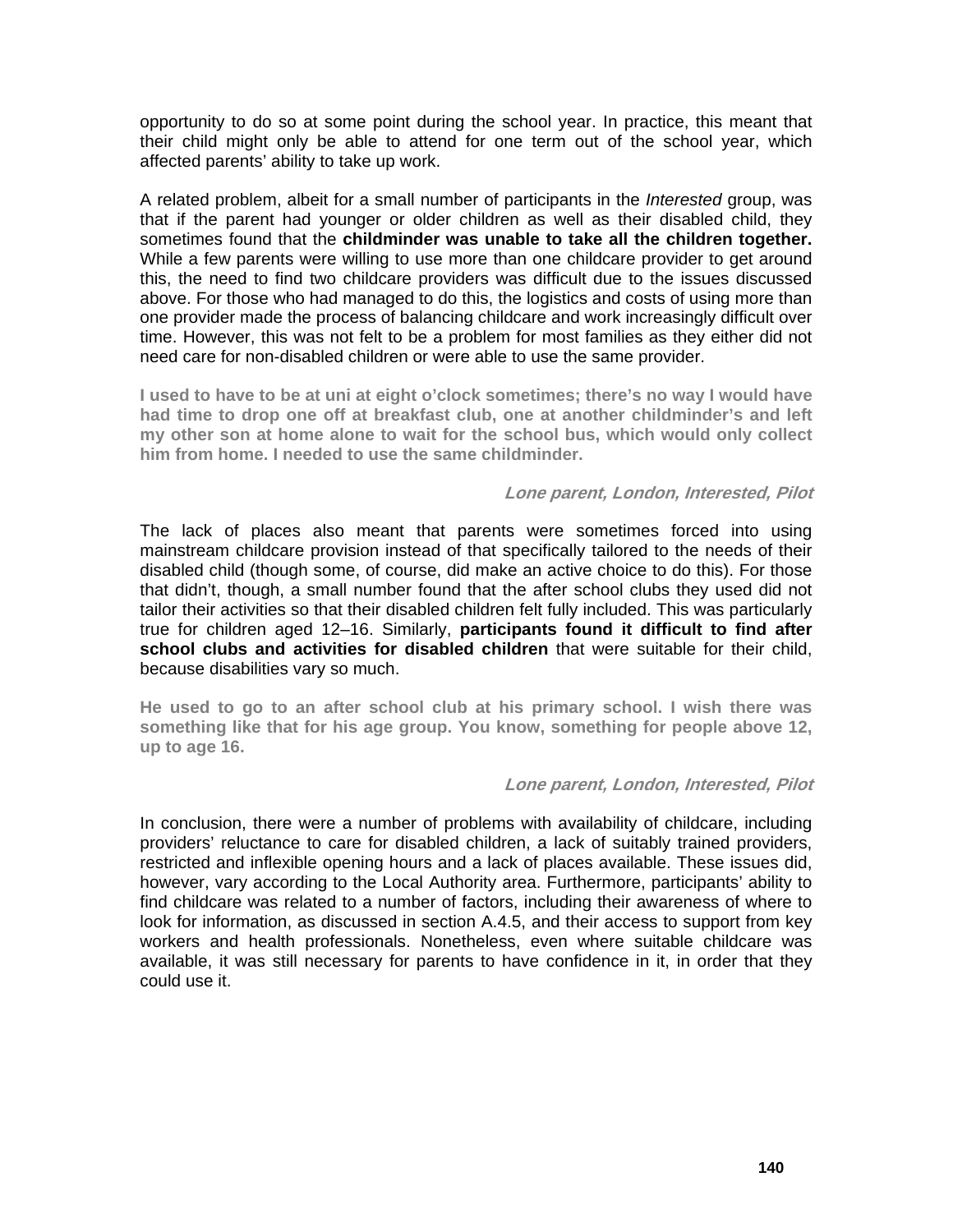## **A.4.3 AFFORDABILITY OF SUITABLE CHILDCARE AND AWARENESS OF BENEFITS**

**The cost of formal childcare was another barrier to using childcare for disabled children**, though it should be noted that, for most participants, it was not the most significant**.** However, even among those in the *Not Interested* group, who had never looked for formal childcare, there was an assumption that it would be unaffordable for them and that they would probably be charged more as their child had a disability. In some cases, this sense was an important factor which prevented them from looking to see if the reality was any different.

That said, **parents' expectations of the cost of childcare were often mirrored by those who had tried looking for it**, or who had used it in the past. In particular, parents reported being charged more by childminders. Childminders tended to charge an average of between £4-£5 per hour for non-disabled children, yet, for a disabled child, the cost per hour was often significantly higher. Childminders explained to parents that the extra care and attention their child needed meant they would have to look after one less child, which, in turn, negatively affected their income. As such, the cost was passed on to the parents of the disabled child, and they were often asked to pay double the standard rate of up to £10 per hour.

**I've been weighing it up and the cost that I'm paying is the biggest problem….a normal childminder costs £6.50 an hour so I pay nearly three times.** 

#### **Lone parent, London, Take-up, Pilot**

It is interesting to note, however, that **those who had been asked to pay a higher hourly rate by childminders understood the reasons for this** and in most cases felt that it was justified, as they recognised the extra work that the provider was taking on by looking after their disabled child. To an extent, parents seemed to equate additional cost with a higher quality of care, in terms of having a childminder with specialist training and a small number of children under the childminder's supervision.

**If you find the right one, you use it; you'll find the money somewhere.** 

#### **Lone parent, West Midlands, Take-up, Control**

A small proportion of parents in the *Take-up* and *Interested* groups found that **holiday childcare provision was more expensive than term-time care**. While keen to use this in order to both keep their child stimulated and give them respite from full-time care, costs were reported as being between £50-100 per week for a summer activities group, which was felt to be unaffordable by some. However, the small number of parents in the *Take-up* group who thought that this was expensive were currently using wrap-around care, which cost around £20-30 a week, and so, in comparison, the cost of holiday childcare felt relatively expensive. However, they were also typically only earning the National Minimum Wage, and so, to them, the cost *was* relatively expensive. Interestingly, when discussing the cost of holiday childcare provision, these parents did not seem to consider the fact that holiday childcare was for the whole day rather than a few hours before and after school.

Another issue with costs was that parents were **frustrated by having to pay for childcare provision when they were not always able to use it**. Indeed, a few parents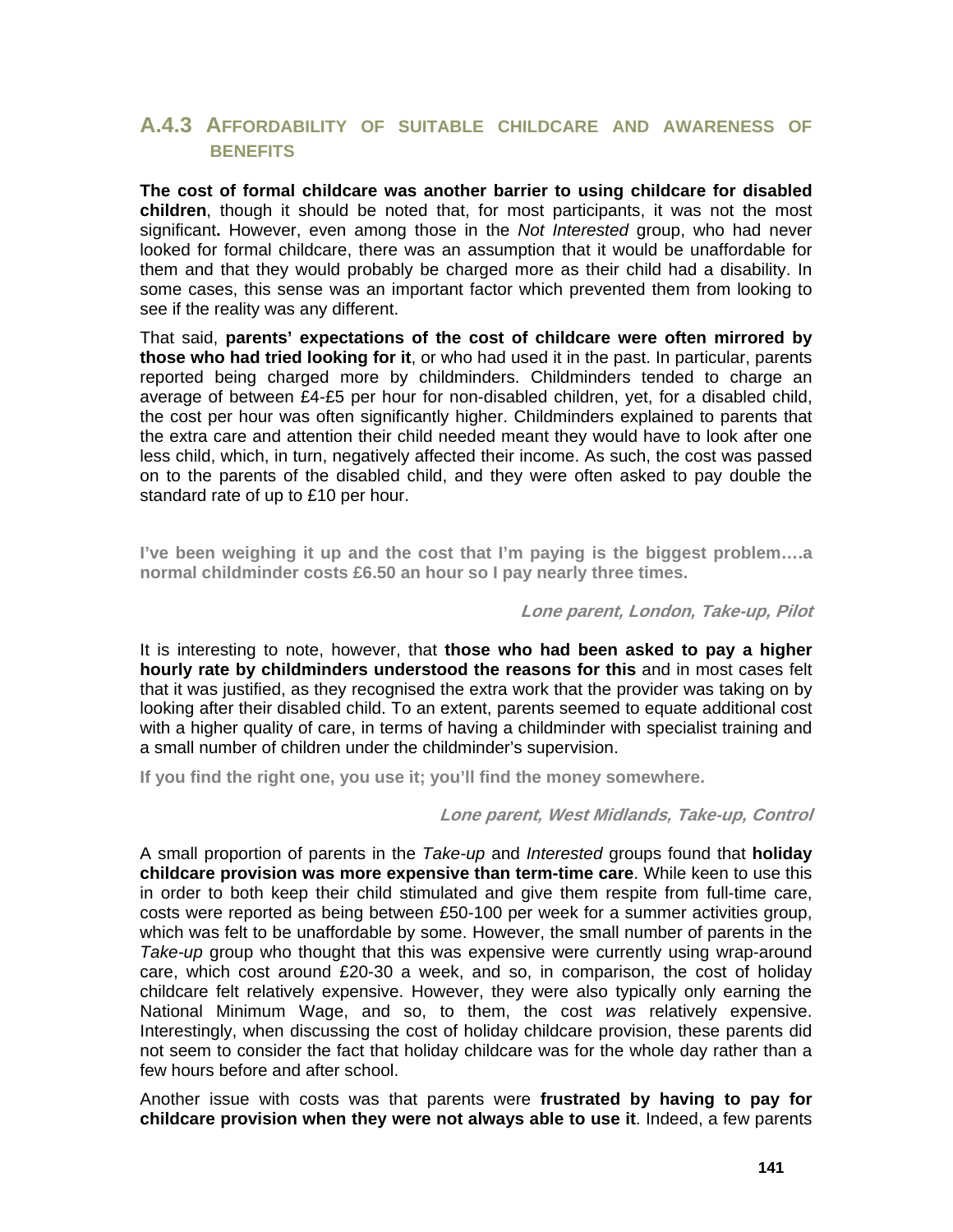found that after school clubs and nurseries would request that they picked their children up early due to the provider's inability to deal with their child's medical requirements or behaviour but they would still be expected to pay for the childcare. Similarly, some parents with children with medical conditions spent a lot of time taking their children to appointments, or had children who spent extended periods in hospital; however, to keep their childcare place they had to pay for on-going care. This had been a particular problem when their children with medical conditions had been pre-school age and had attended nurseries.

There were also a number of '**hidden costs' to using childcare**. For instance, a few parents in the *Take up* group found that transport costs were a significant financial burden. Sometimes, these costs were the result of using childcare providers who were unable to provide an appropriate and reliable level of care. For example, one participant used an after school club for her autistic child because she was unable to find a willing childminder. However, she would receive regular phone calls from the after school club requesting her to immediately come and pick up her child. This, she felt, was because they were unable to manage his behaviour, which she thought was driven by the fact that their staff-to-child ratio was not high enough. The participant was very accommodating about this but, nonetheless, explained that having to pick him up early put her under more stress and formed an additional financial burden. This was because she worked full time and was not able to leave early and, as a result, she relied on her mother to take a taxi to pick her son up. Every taxi journey cost around £7, so some weeks the transport costs were higher than the cost of the childcare.

**Sometimes the school, they phone me at work and say we can't keep him, we can't keep him. And maybe for two weeks I'll have to pay for a taxi for my mum to collect him, because my mum can't take him by walking.** 

**Lone parent, West Midlands, Take-up, Control** 

As discussed in section 1.8.5 of the main report, **a high proportion of participants in all groups were, or had previously claimed the full range of state benefits available to them, and so almost all participants had a good knowledge of available benefits**. Most participants, particularly in the *Interested* and *Take-up* groups had high awareness of available support and reported that they were comfortable with making and managing claims. A small number of *Not Interested* participants reported low awareness of in-work benefits such as the Childcare Element (CCE) of Working Tax Credit (WTC), but this was uncommon, and only amongst those who had been unemployed for a number of years.

## **A.4.4 TRANSPORT TO CHILDCARE PROVIDERS**

In general, **transport to and from childcare was not a problem for most participants across all groups**, especially those in the *Take-up* group who all had access to a car. Participants who did use, or who were willing to consider using childcare, were aware that there were childcare providers in the area. Rather, as discussed in section A.4.2, the problem was that childcare providers in the area were not willing or suitably trained to look after their disabled children.

That being said, **location was important to participants**, particularly if they did not have access to a car. Indeed, it is interesting to note that a much higher proportion of participants in the *Not Interested* and *Interested* group did not have their own car in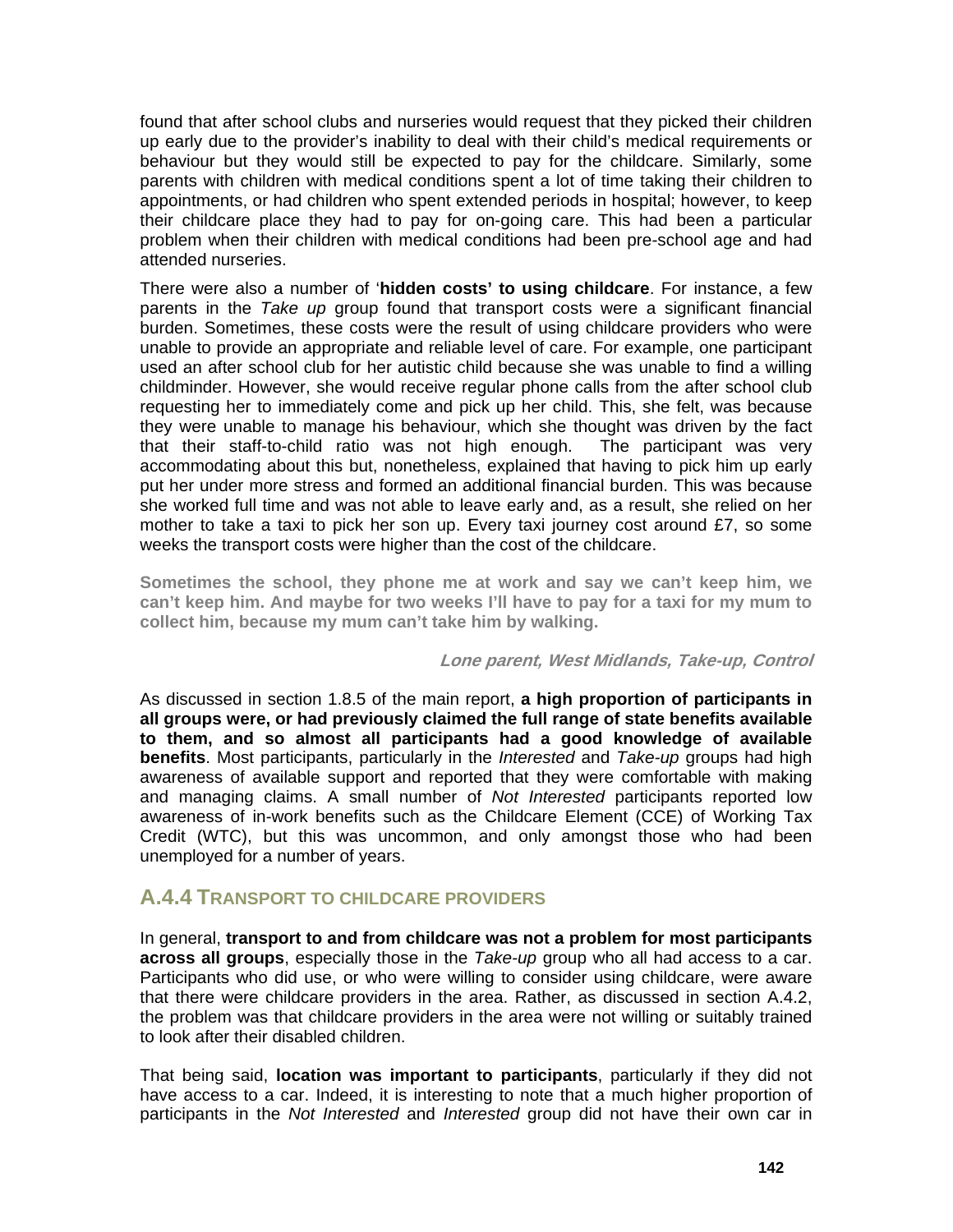comparison with those in the *Take-up* group. In general, participants in the *Interested*  group said that if they were to use childcare they would want it to be close to their house, the school their child attended, or their place of work. They felt that the logistics of getting to and from work in time to collect their children, especially if they had children at different providers, meant that they would have to use childcare in the local area.

Given the types of medical conditions and behavioural or learning disabilities that some of the participants' children had, using public transport or walking significant distances was either not possible or had to be kept to a minimum. In order to use childcare, participants who did not have a car would require childcare providers to provide transport to and from their home, but the research indicated that this was hard to find.

**There's an after school club he'd like to go to, but he'd miss the school bus if he went and he can't come back by himself. He's not as independent as normal kids his age, he's too trusting. And I have the other children to look after so I can't collect him.** 

#### **Couple, West Midlands, Interested, Pilot**

For a few participants from the *Not Interested* and *Interested* groups, transport was a problem because they had chosen to send their disabled child to a special school which was quite a distance from their home. They relied upon the school bus to collect and drop off their children and this bus service only ran immediately before and after school. As such, they were unable to use breakfast clubs and after school clubs, because if they did then they would have to collect their child themselves. This had not been possible for this small number of families either because they had other children to look after or collect from different schools or because they did not have any means of transport to the school themselves.

## **A.4.5 INFORMATION ABOUT CHILDCARE**

**The number of barriers faced by parents of disabled children in trying to find the right childcare provider for their disabled child meant that having access to accurate and detailed information about local providers was vital.** 

For those in all groups who used either breakfast or afterschool clubs, there was **little need to actively search for information on these services as they were provided by the child's school**. This meant that the participant and their child not only had a relationship with the provider and were familiar with the environment, but they also had information about the clubs provided by the school readily available and accessible to them. Additionally, when making the decision about whether to use a school club, parents were able to ask other parents at the school who were already using them. This meant that participants were able to gain a good understanding of the clubs before they had to make their decision.

**You just tend to know about them really [school clubs]. Loads of kids from the school go, so he knew about it, and it's mentioned a lot in letters and that, so you just decide to use it or not.** 

**Lone parent, West Midlands, Interested, Control**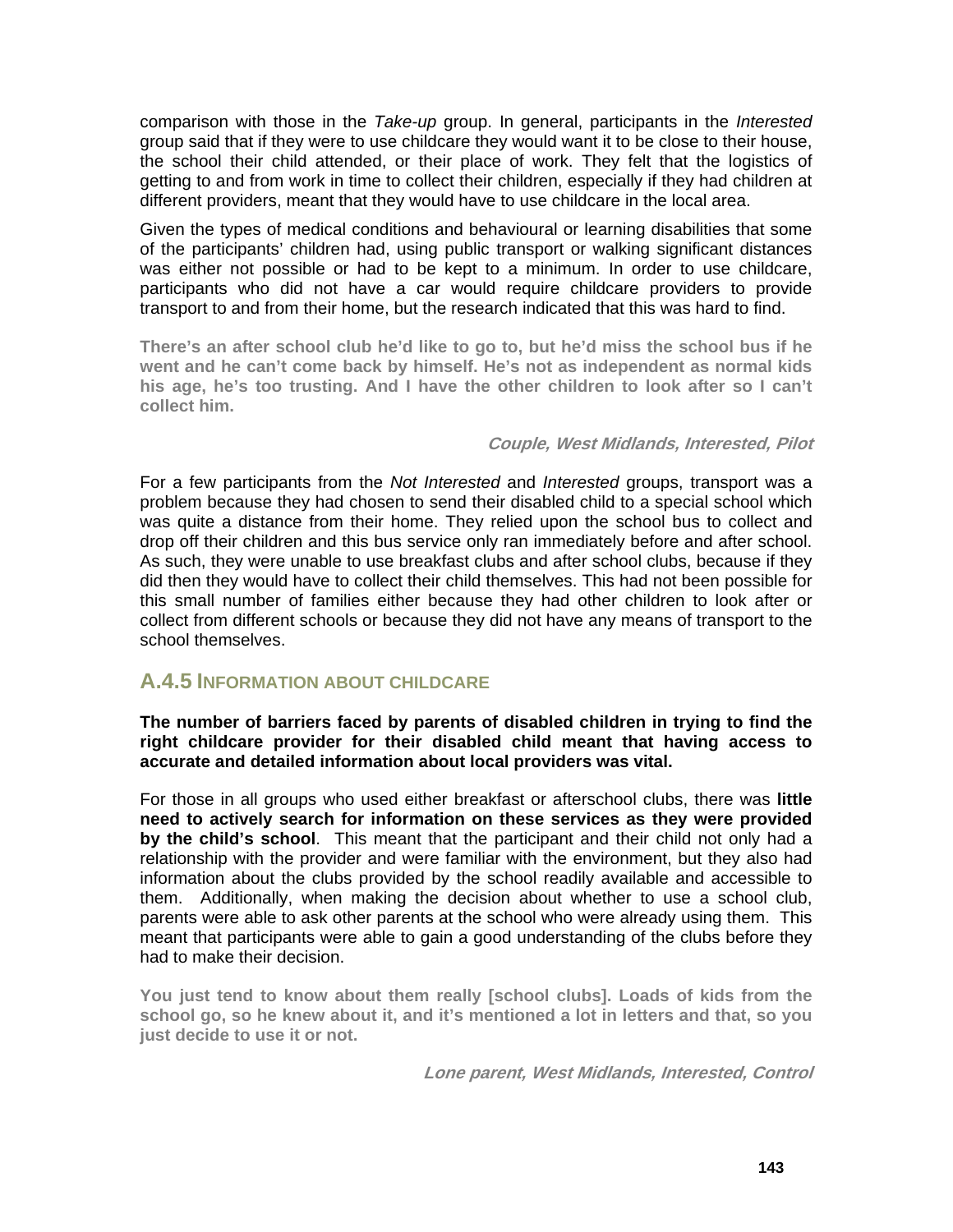However, as discussed in section 2.3.3.1, the level of care and attention which a high proportion of participants' children needed meant that school clubs were not always thought to provide the best care. Additionally, parents' need for a greater flexibility of care meant that most participants felt that childminders were the best type of childcare for their child. Given this, the amount and quality of information about local childminders was an issue which participants often discussed, and they reported using a wide variety of sources.

The most frequently used source of information on local childcare providers was local authorities' **Family Information Service (FIS)**. While it is important to remember that we are dealing with very small sample sizes here, over half of the *Take-up* group said that they had printed a list of local childminders from their Local Authority's website and had found their childminder in this way. The FIS information on childcare was generally trusted by participants because they believed that the childminders listed on the Local Authority's website would be Ofsted registered and reputable. A high proportion of participants, particularly in the *Take-up* group, felt that Local Authorities would be most likely to have a comprehensive list of local childcare providers. A few also believed that childcare providers listed on their local FIS site were in some way supervised by the Local Authority.

**It seems safest to go to them [FIS]; you think they [childcare providers listed] must be alright if the council says they are.** 

#### **Lone parent, London, Interested, Pilot**

However, although the FIS' information on childcare was considered comprehensive in terms of the providers available, a **very high proportion of those who had accessed this information felt that it lacked the detail they needed to make a decision**. The main criticism that participants had about the information provided was that it did not give any details on the level of skills and training of individual providers. As discussed in section 2.2 and 2.3 of the main report, because of the high level of attention and care which their disabled children needed, participants placed great emphasis on the importance of childcare providers having the necessary skills and experience to manage this. Lack of information about childcare providers' skills from the FIS seemed to be a particular problem for parents who had children with behavioural or learning disabilities, as many of these parents had experienced refusals by providers because they were either unable or unwilling to care for a child with these types of disabilities. Parents who had experienced this felt that they would have been saved both time and emotional energy if the FIS had only supplied them with details of providers who were either experienced in caring for children with certain disabilities or were willing to undertake the training to give them the skills to do so.

A small number of participants in the *Take-up* group who had experienced this problem said that they had called their Local Authority to ask for more information about the individual childcare providers listed. However, they all reported that the member of staff they had spoken to informed them that the **FIS was unable to provide details on training and the level of experience of individual childcare providers**. This was explained to parents as being a result of the fact that the Local Authority did not want to be seen as recommending certain providers over others, as it was thought that this was anti-competitive. In practice, though, this meant that many participants who had used a list of providers supplied by their local FIS had needed to contact almost all of the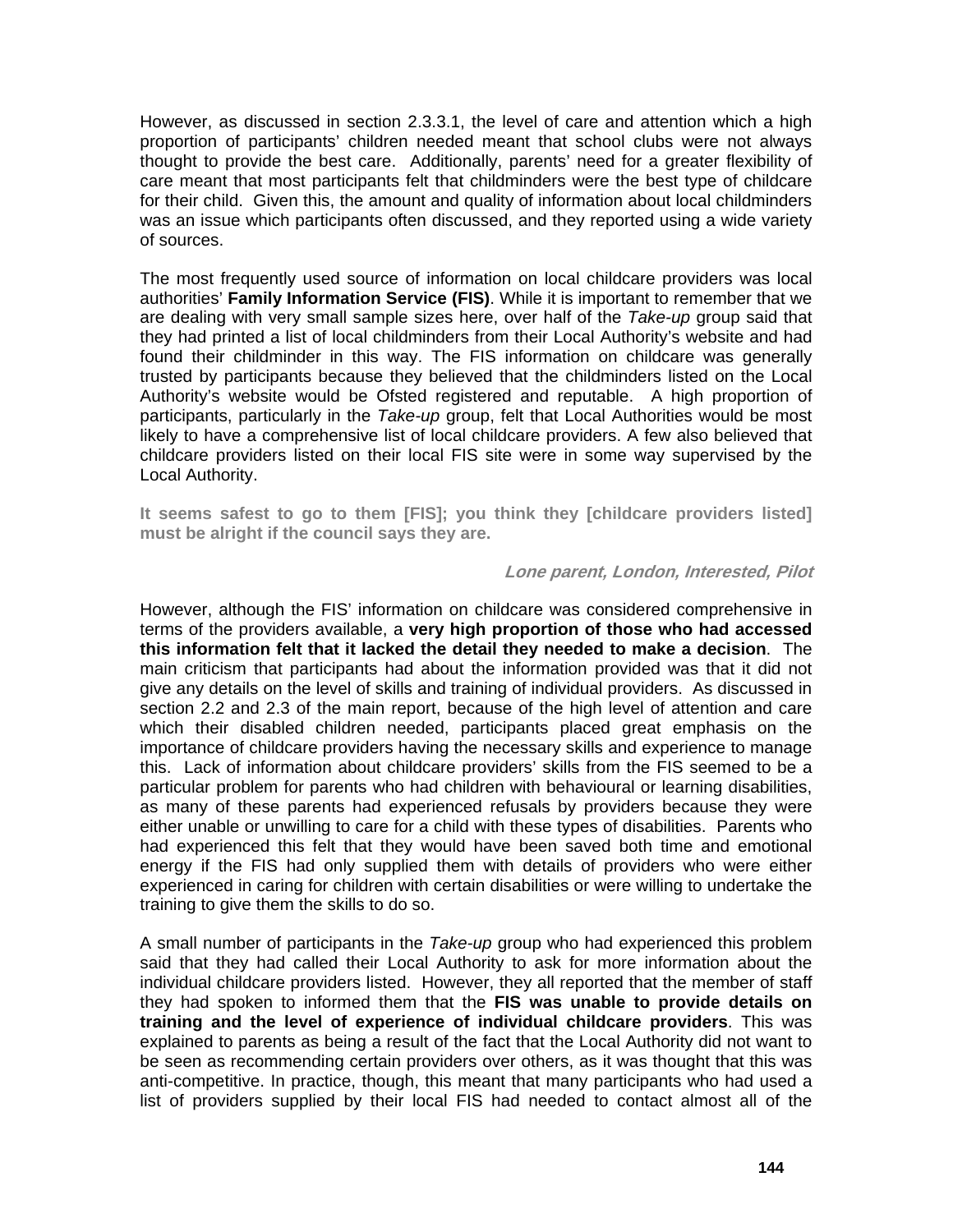providers listed before they found one who would be willing and able to care for their child.

**At first I thought it was great: I had a list of 15 childminders, but then I starting calling, and as soon as I mentioned his autism they lost interest. In the end 13 of them turned me down. It would have saved me a lot of time and upset if the council [FIS] had just told me which two I could use, they must know.** 

#### **Lone parent, West Midlands, Take-up, Control**

Word-of mouth also seemed to be a common source of information about local childminders and, indeed, one that was the most trusted. Indeed, a number of participants in both the *Interested* and *Take-up* groups said that they had **discussed availability, quality and cost of local childminders with other parents of disabled children** that they had met at local support groups. They reported that this kind of personal recommendation gave them confidence in their choice, and a number of parents chose their provider in this way. However, word-of-mouth recommendations were not available to all, and, as discussed in section 1.8.3 of the main report, a high proportion of participants, particularly in the *Interested* and *Take-up* groups lacked the social networks necessary to make this possible.

A very small number of *Take-up* participants also reported **using online parenting forums** to access information about local providers. Of those that did this, there was a strong sense that this was the most effective and reliable means of finding out about the quality and availability of local childcare providers. This was because these sources allowed for an element of user-generated content; the sites not only provided lists of local providers but also facilitated discussion between parents which allowed them to ask for and make comments and recommendations about different providers.

**It's the best way really; it's like shopping for anything else, you always best to go online.** 

#### **Lone parent, West Midlands, Take-up, Control**

Participants who had children with severe physical disabilities which required specialist care tended to use more formal channels to access information about available childcare. **Local charities, health professionals and social workers were all reported as trusted sources of information** about specialist childcare providers. However, for those who did not have these contacts, finding childcare seemed to be difficult as the disabled child often needed a carer with a very specific skills set. This lack of information about local provision, in turn, strengthened their perception that they would not be able to find suitable childcare.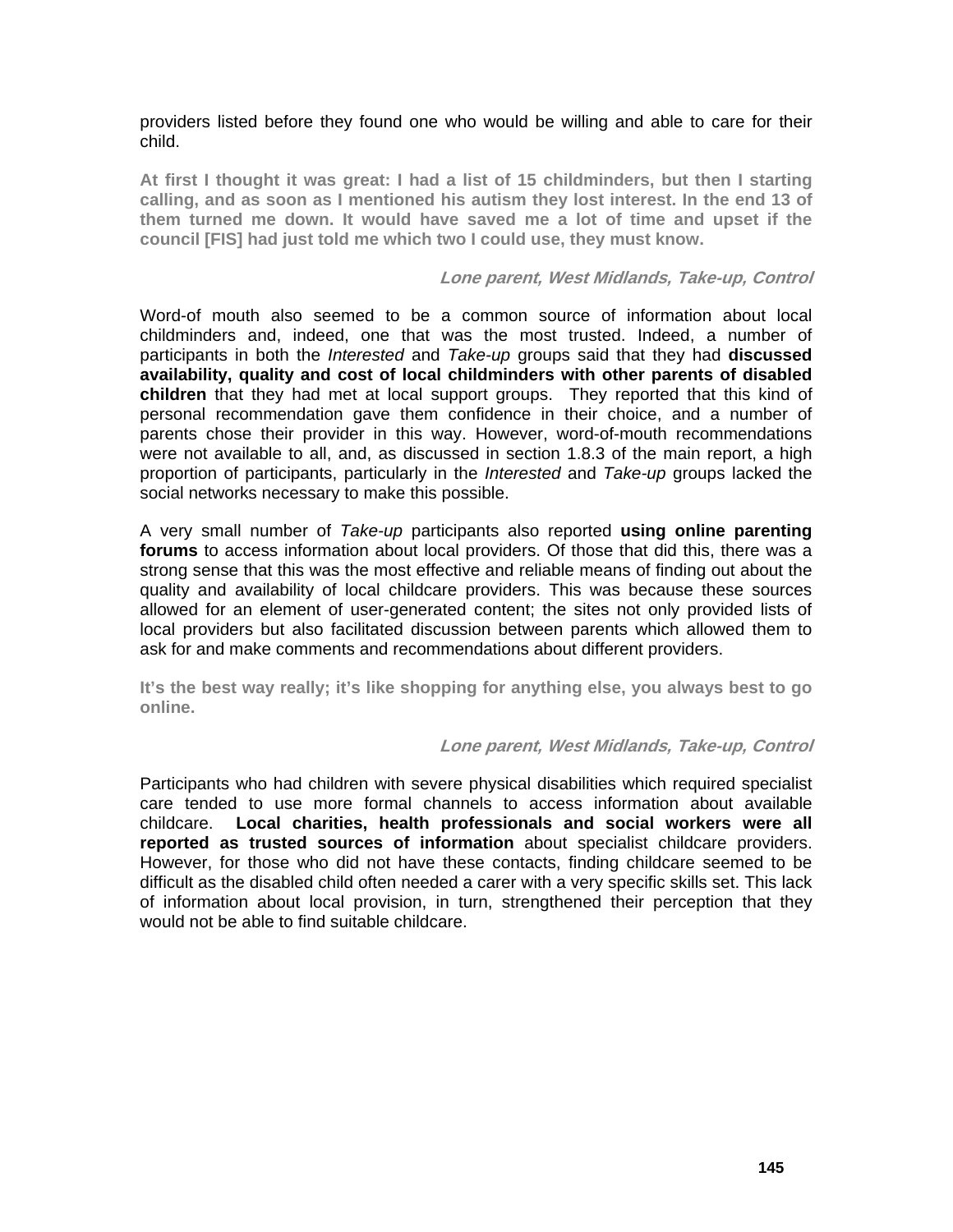## **A.5 SPECIFIC ISSUES RELATING TO TYPE OF DISABILITY**

## **A.5.1 BEHAVIOURAL/LEARNING DISABILITIES**

Participants<sup>[4](#page-77-0)</sup> who had children with behavioural or learning disabilities seemed to face certain challenges that were quite distinct to participants with children with medical conditions and physical disabilities when trying to find suitable childcare. In particular, participants who had children with autism lacked confidence in formal childcare providers, based on their previous experience of using them and/or their experience of dealing with teachers at their child's mainstream school. They found that there was a **lack of understanding about the condition and regularly described autism as a 'hidden' or 'invisible' disability.** They felt that because their children appeared physically 'normal' their behaviour was misunderstood. As a result, parents were concerned that childcare providers would **mistake behaviour typical of a child with autism as 'naughty' or 'aggressive'** and not be able to deal appropriately with it, when, in fact, most situations could be diffused or avoided if certain procedures and routines were followed. For example, parents explained that tantrums caused by a change to routine (such as going home from school by a different route) could be prevented by giving their child advance warning of such alternations.

Parents with children with autism had both particularly strong perceptions and experiences that childcare providers, especially **childminders, would refuse to look after their child.** Being refused by childminders was particularly problematic for parents of children with autism, because they felt that childminders were one of the few formal childcare providers who could provide the type of structure, routine and familiarity that their children needed from a childcare provider.

This was a particular issue for parents of children with autism aged 10 and over, who commonly reported that they were refused by childminders. They felt that these refusals were in part based on the physical appearance of their children, who were, and looked considerably older than their developmental age, and concerns that they would intimidate other children in their care. In fact, a couple of participants had been refused by so many providers they had almost given up hope of finding someone willing to look after their child.

**When you show them a picture of my son they say, oh, he's not a child.** 

 $\overline{a}$ 

#### **Lone parent, London, Interested, Pilot**

However, in certain Local Authority areas, parents suggested that childcare provision for autistic children was good and reported that they had accessed pre-school centres, summer groups and playgroups, which offered specialist learning provision. It is interesting to note, however, that the parents who had managed to access this kind of care also knew where to go to find detailed sources of information. They tended to be in the *Take-up* and *Interested* groups and often had a higher level of educational attainment and were more determined to enter employment. They stated that they had

<span id="page-77-0"></span> $4$  Please note that all families included in this research had children aged between 4 and 16. All parents of disabled children aged under 4 who were contacted declined to take part.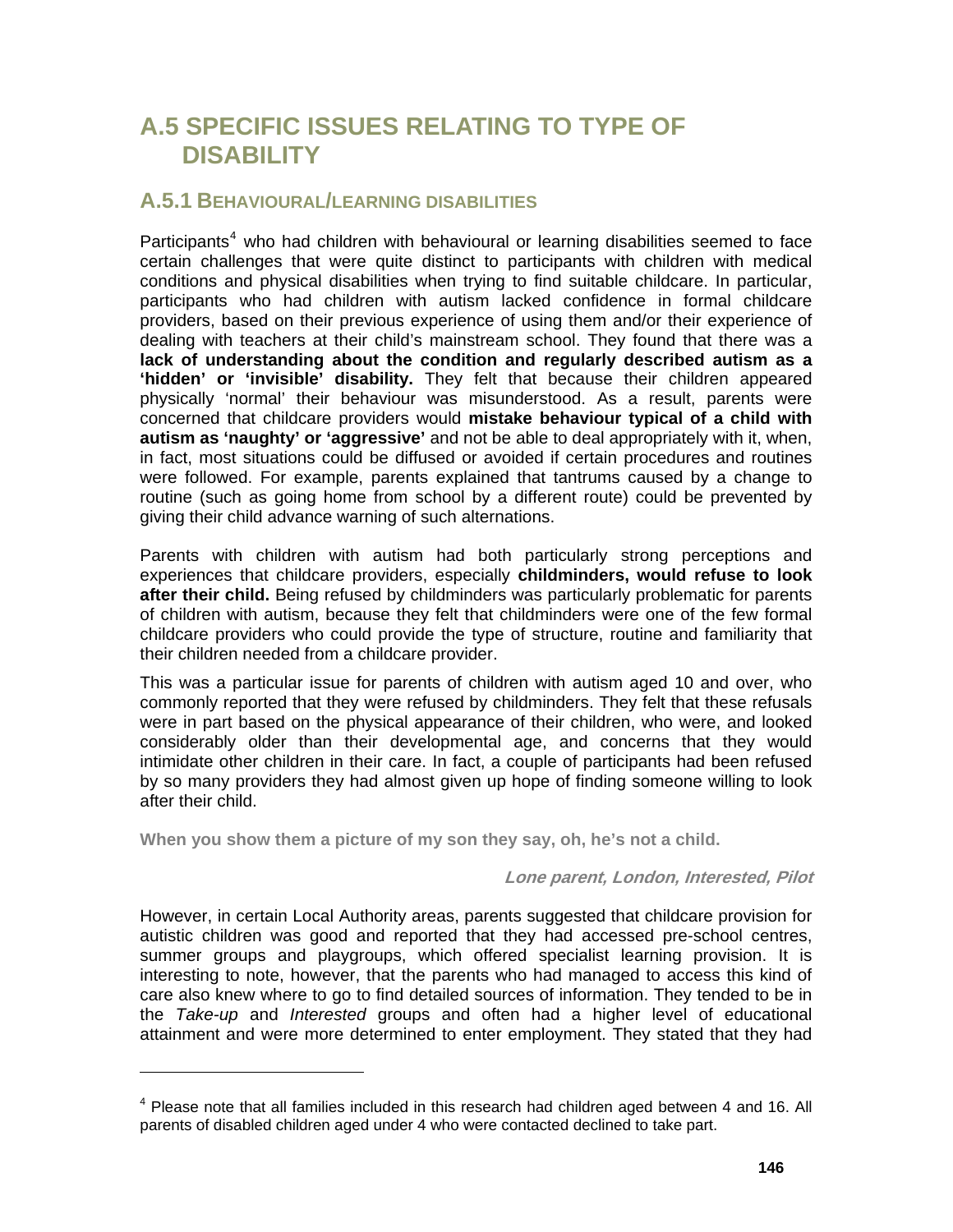used Local Authority websites, children's centres and charity websites to help them find the care they needed.

In terms of cost, **parents with children with severe autism were very likely to report being charged a higher hourly rate by childminders**. There were two main reasons for this: first, childminders insisted that if they were to look after an autistic child, they would have to have fewer children in their care, and, second, parents with an autistic child often preferred to have childcare provided in-home, as they thought it was beneficial for their child to be in a familiar environment, and this kind of care cost more. These issues are all illustrated in the case study below.

#### **CASE ILLUSTRATION: AUTISM**

## **DIFFICULTIES IN FINDING CARE, PAYING MORE, COMPLAINTS ABOUT CHILD'S BEHAVIOUR**

## **(Control offer)**

Sarah was a lone parent of an autistic 11 year old son and an 11 year old daughter. **Her son was on the lower to middle range of the autism scale,** with some learning difficulties and mild global delay, which refers to a lag in a child's physical, cognitive, behavioural, emotional and/or social development. Her son had difficulty forming relationships and had repetitive habits.

Sarah has tried to keep her son in mainstream school so that he would not copy behaviour from other autistic children. To help him cope in mainstream school he has a full-time teaching assistant.

In terms of childcare, **previously Sarah had used an Ofsted registered childminder** for six years for both of her children. She felt that she had been "ripped off" as even though **the childminder had no specialist skills**, she had paid around £250 a week with no financial support because she was not eligible for the CCE. She also said this was **more than parents of non-disabled children paid**. According to Sarah, **the childminder was aware of the lack of viable childcare options for parents of disabled children and was more demanding** as a result. For example, she asked Sarah to arrange for childcare cover when she went on holiday rather than arranging alternative care herself.

Sarah's children **now attend a playgroup** while she is at work, which a friend recommended. For two children, the costs were to down to £65-75 a week during term time and £105 during holidays. However, there was **less flexibility** and they would not be able to attend once they moved to secondary school. Sarah felt that many childcare professionals and childminders lack good understanding of disabilities, as well as empathy, and that they should be better trained.

*(Lone Parent, London, Interested, Control)*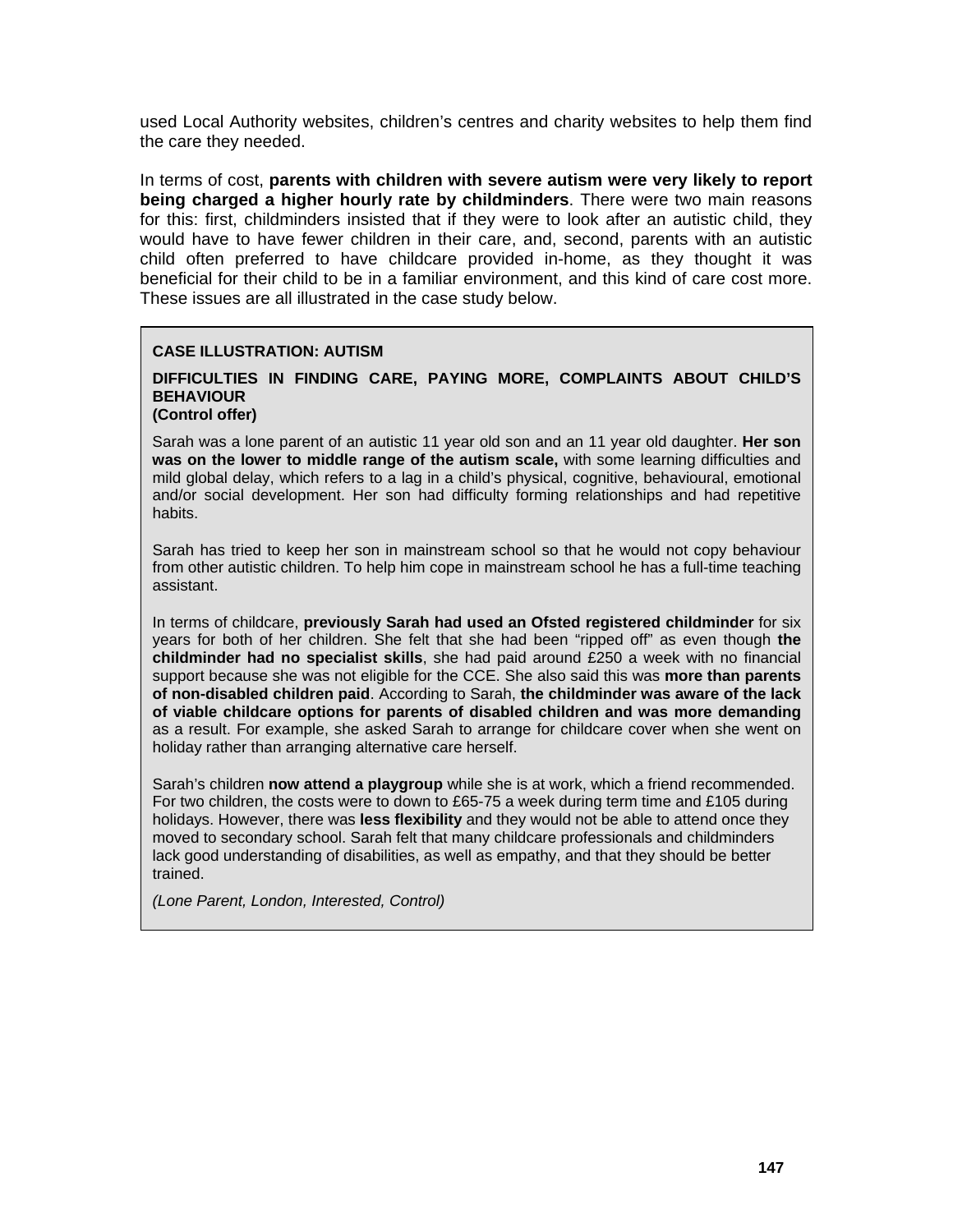## **A.5.2 MEDICAL CONDITIONS**

Participants who had children with medical conditions had widely varying degrees of confidence in formal childcare providers, and, largely, these were related to the severity of their child's medical condition. Parents with children with severe medical conditions were particularly **concerned that childcare providers would lack the appropriate skills and training to deal with an emergency**. Indeed, a couple of participants explained that, aside from themselves, they would only trust a specialist health professional to look after their child. Parents were also concerned that childcare providers would lack the ability to administer injections and medicines, which were critical to their child's health; a couple of parents included in the research had children who were required to take over 20 types of medicine or were reliant on oxygen. This type of concern was particularly prevalent among parents of young children, who were in their early years at school, who were not able to speak or look after themselves and therefore entirely dependent on others to ensure they received the treatment they needed. Moreover, parents who had older children with medical conditions reflected that when their children had been younger, concerns over childcare providers' skills had prevented them from using childcare.

Given the high level of specialist care children with medical conditions required, it is perhaps not surprising that one of the most common perceptions among parents of these children was that childcare providers would not have the necessary training for these conditions. Furthermore, in reality, the few parents with children with medical conditions who looked for suitable childcare found that childcare providers did lack the necessary specialist training, and that in many cases, **they were unwilling to undergo training**. There were a couple of exceptions though. For instance, one parent was recommended a local nursery by her health visitor. She was able to inspect the nursery and observe the staff at work, and along with the personal recommendation that the staff had the specialist training needed to care for the child, this had assured her that her child would be well looked after.

The cost incurred by participants with children who had medical conditions varied depending on the type of condition and the level of care that their child required. Parents with children with less severe medical conditions or **children who were old enough to manage their own treatment explained that they were not charged extra**. However, the costs for caring for a child with a severe physical disability such as cerebral palsy were often much higher than for a non-disabled child. Indeed, for children who needed very specialised care from a childcare provider, such as the staff's ability to use defibrillators, childcare costs were reported as being up to £20 per hour. This was because the childcare provider would be a highly-trained professional who would be taking on a serious responsibility, and as the care was often provided on a one-to-one basis, the cost reflected this. These issues are reflected in the case study below.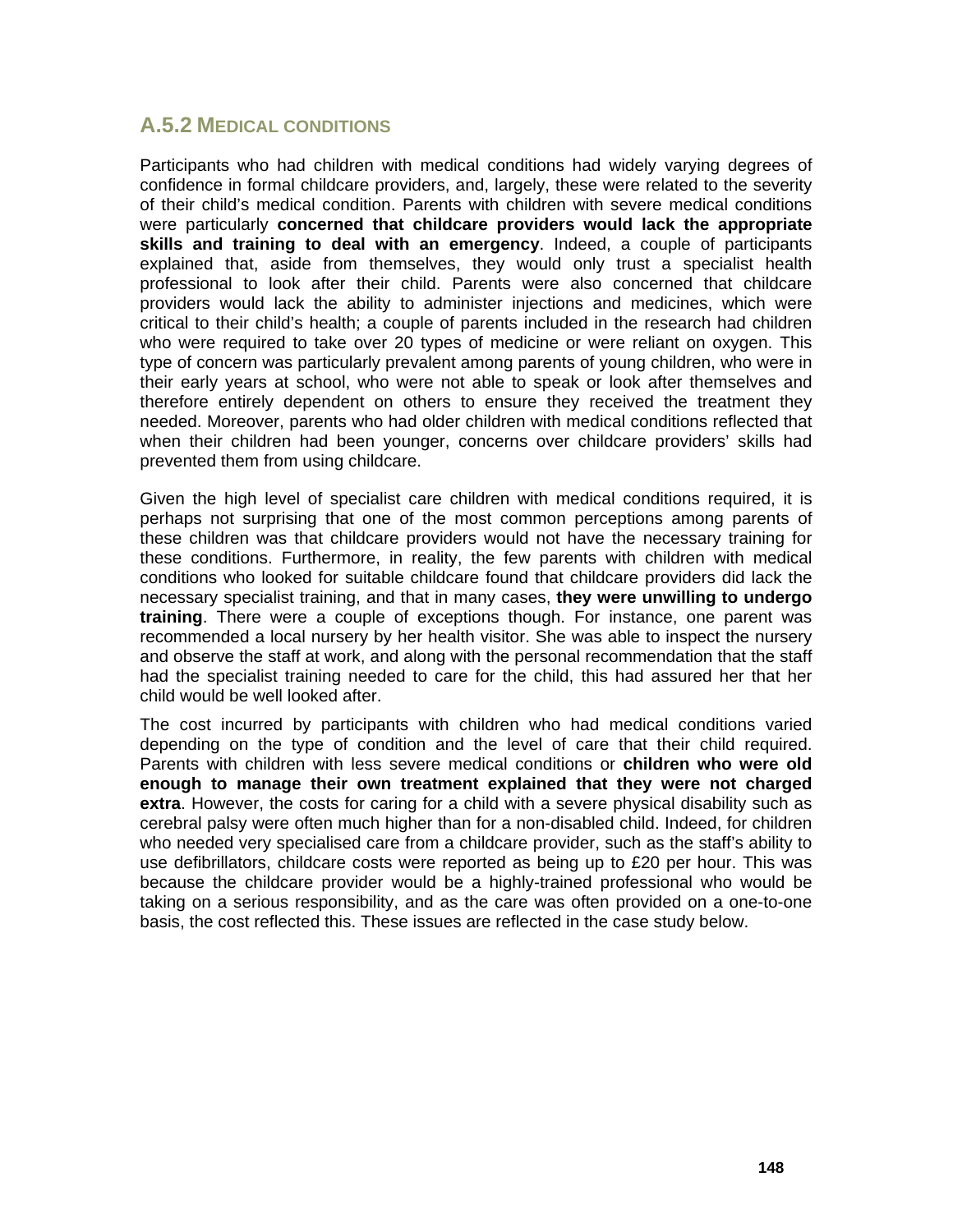#### **CASE ILLUSTRATION: MEDICAL CONDITION**

#### **CHILDCARE PROVIDER CONCERNED ABOUT LOOKING AFTER THE CHILD DUE TO NATURE OF DISABILITY**

#### **(Control offer)**

John and Emma had three children and their two eldest sons had salt deficiency. They needed injections periodically during the day and salty food as replacement substances. If the condition was not treated properly, it could be life-threatening, so it required constant monitoring. Their condition meant that they were regularly ill at home or in hospital and when they were ill at home they needed both their parents to look after them and it could take a long time for them to recover.

The **boys were refused places at two primary schools because of their care needs**. At their current school, staff needed medical training in how to administer the injections, as well as a fortnight to get to know the symptoms and behaviour of the children. For a month, Emma had to be there every day before the school was happy looking after the children alone.

John and Emma's **attitudes towards using formal childcare now or in the future had been heavily affected by previous negative experiences** they had encountered with staff at schools and childcare providers who had struggled to manage their children's condition. These experiences had left them with little confidence in formal childcare.

For example, Emma recalled an occasion when **nursery staff had panicked when they realised her sons' condition was life-threatening**. In addition, their perception that there was a high turnover of staff in state-provided care was also a concern; their sons needed stability and a childminder who knew them and their symptoms well. Emma **would not trust anyone who did not have a medical background**, and, as such, she did not see any of the providers near where they currently lived as suitable.

*(Couple, Birmingham, Not Interested, Control)*

## **A.5.3 PHYSICAL DISABILITIES**

In general, confidence in childcare providers was less of an issue for parents of children with physical disabilities than for parents of children with medical conditions and behavioural or learning disabilities. This was because parents of children who had **physical disabilities perceived their children as being less vulnerable** than those with medical conditions and as easier to care for than children with behavioural or learning disabilities.

Despite this, though, parents of children with physical disabilities still encountered problems finding suitable available childcare. In particular, they found it difficult to locate playgroups, breakfast clubs and after school clubs that catered for their disabled children. Finding appropriate after school clubs was even felt to be a problem for parents of disabled children who attended a special school because the schools catered for children with a wide range of both physical, behavioural and learning disabilities. This meant that the **activities provided by the after school clubs were not always felt to be suitable or appropriate for their child**, especially for children with physical disabilities who were mentally capable. On the other hand, their children were not ablebodied and found that their children felt excluded or intimidated at after school clubs at mainstream schools. Consequently, there was thought to be a real gap in provision that catered for the needs of children with physical disabilities.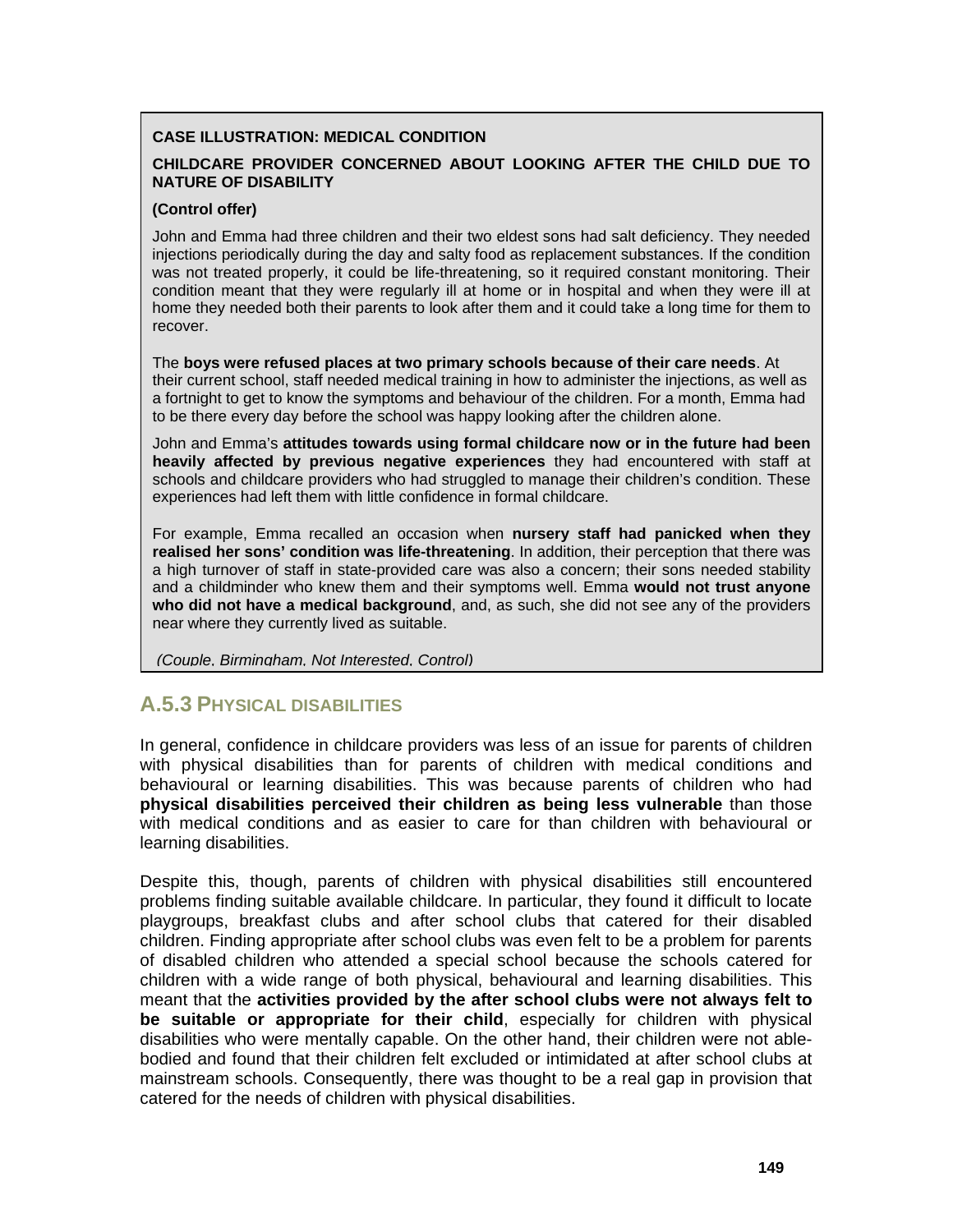Moreover, a common problem was that childcare **providers did not have appropriate specialist equipment and that the facilities had not been adapted** to cater for physically disabled children.

### **CASE ILLUSTRATION: PHYSICAL DISABILITY**

**CHILDCARE PERCEIVED TO BE TOO EXPENSIVE DUE TO SPECIALIST SKILLS NEEDED** 

#### **(Pilot offer)**

Rachel lived with her son and daughter who were twins, aged 15. Her daughter suffered from epilepsy and cerebral palsy, which had led to visual impairment and the inability to use her hands. As a consequence, Rachel had to take care of all of her daughter's hygienic needs as a young woman, including intimate care.

As a teenager, Rachel's daughter had become physically very strong and was prone to tantrums and aggressive periods, during which she would scream, swear, kick and damage items. Rachel recognised that this type of behaviour was difficult to manage and felt that realistically, **her daughter would need two-to-one care, which would be too expensive**.

Rachel's daughter was attending a school which catered for special needs. However, because behavioural difficulties accompanied her condition and were exacerbated by her age, it was impossible to make her go to school if she did not want to and, therefore, she only attended intermittently. Rachel anticipated she would encounter similar problems if she tried to use a formal childcare provider.

Overall, Rachel saw her **caring responsibilities as a full-time job**; she had observed how difficult her daughter found it to accept new people, she was aware of the high level of care her daughter needed, and how her daughter could be aggressive, and these factors combined made her feel that **childcare was not a viable option**.

 *(Lone Parent, London, Not Interested, Pilot)* 

# **A.6 CONCLUSIONS**

The research highlighted that there were a number of important, and interrelated, factors which contributed towards participants' decisions about whether or not to use formal childcare. One of the most significant factors was whether or not parents were willing to entrust their disabled child into someone else's care or whether they had strong traditional views on their role as a parent who should provide full-time care. However, it is important to note that participants' **confidence in childcare providers was closely related to other factors, such as whether the provider had a positive attitude towards caring for disabled children, and whether they were felt to have the appropriate skills and training**.

For participants in the *Not Interested* group, a lack of confidence was arguably the most significant reason that they were *Not Interested* in using childcare and returning to work. These participants also tended to have a strong perception of themselves as the best carer for their child, and, as such, were reluctant to entrust them to anyone else's care. Participants in the *Interested* and *Take-up* groups were more willing to consider using formal childcare, however, it is interesting to note that in a significant number of cases, this was because their circumstances had changed so that they were in a position where they felt more confident trusting a childcare provider to look after their child. For example, they had older children who they now felt were at an age where they would be able to say if they were unhappy in childcare, or they had children whose condition had